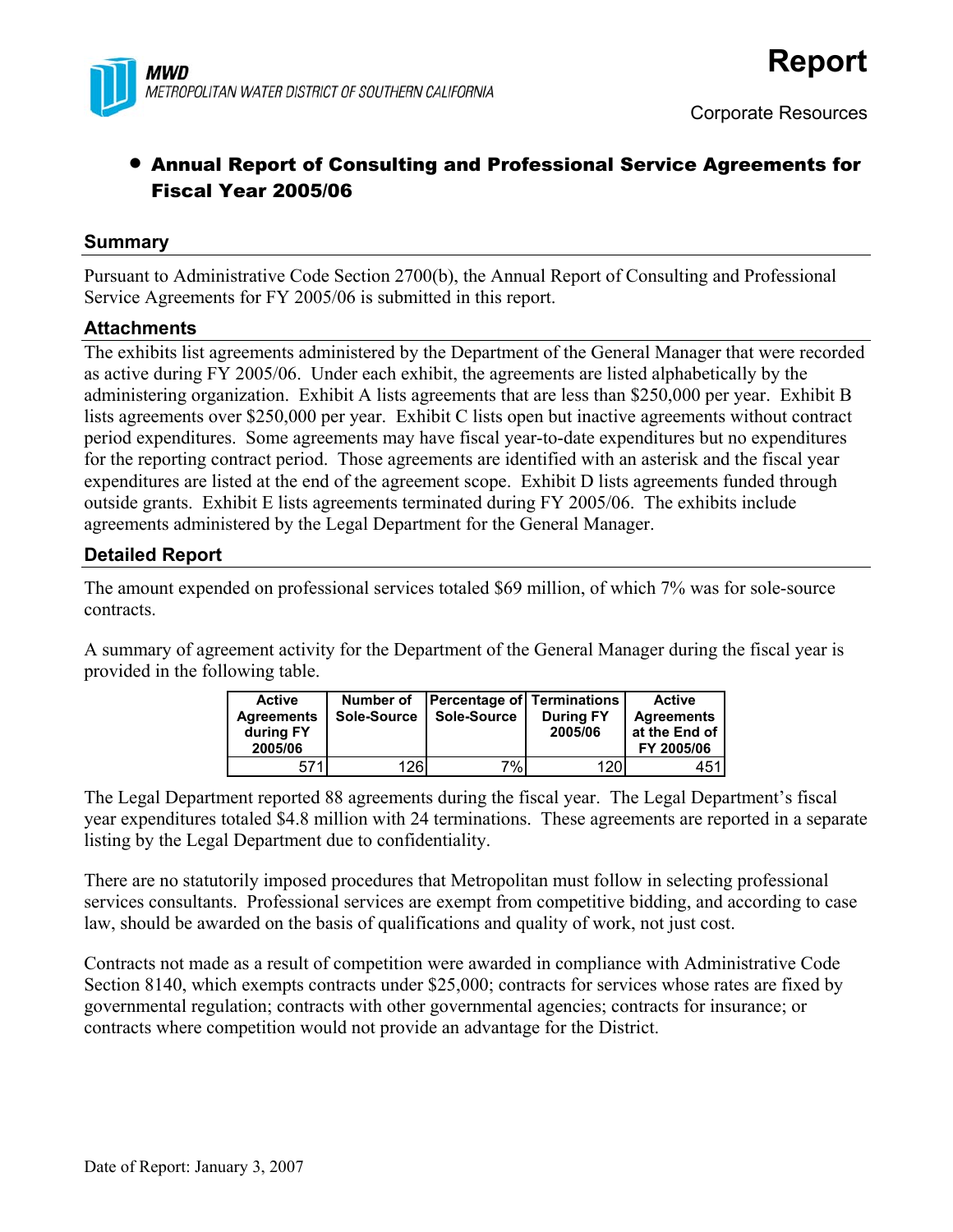

# **Annual Professional Services Agreements Report**

### **Agreement Detail (Exhibit A)**

**Active Agreements Under \$250,000** 

 **From 01-JUL-2005 To 30-JUN-2006 (Reporting Period)** 

| <b>Consultant Name</b>                                                           | Agreement<br><b>Number</b> | Amend<br><b>Number</b> | Organization                                                    | <b>Agreement Scope</b>                                                                                               | Maximum<br>Amount<br>Payable |                         | Reporting<br>Period<br><b>Expenditure</b> |
|----------------------------------------------------------------------------------|----------------------------|------------------------|-----------------------------------------------------------------|----------------------------------------------------------------------------------------------------------------------|------------------------------|-------------------------|-------------------------------------------|
| <b>AVO TRAINING</b><br><b>INSTITUTE</b>                                          | 56622                      |                        | <b>Chief Executive's Office</b><br>(Human Resources<br>Section) | To provide industrial electrical training for staff. RFP 611                                                         | \$30,000                     | $\overline{\mathbf{R}}$ | \$9,549                                   |
| <b>BERKHEMER-</b><br>CLAYTON, INC.                                               | 71737                      |                        | <b>Chief Executive's Office</b>                                 | To provide recruitment and selection services for position of<br>Assistant Group Manager for WRM. (Closed 9/13/06)   | \$60,000                     |                         | \$50,844                                  |
| <b>BIDNET</b>                                                                    | 67616                      | $\overline{2}$         | <b>Chief Executive's Office</b>                                 | To provide programming service for MWD's Business<br>Outreach Program.                                               | \$20,000                     |                         | \$6,960                                   |
| <b>CALIFORNIA</b><br><b>TRAINING COMPANY</b>                                     | 48613                      | 8                      | <b>Chief Executive's Office</b>                                 | To conduct training workshops on grievance management.                                                               | \$150,000                    |                         | \$115,032                                 |
| <b>CAMP DRESSER &amp;</b><br>MCKEE, INC.                                         | 70944                      |                        | <b>Chief Executive's Office</b>                                 | To provide a rate structure workshop and facilitation services<br>for member agency discussion of rates and charges. | \$30,000                     |                         | \$9,570                                   |
| <b>CHOICEPOINT</b><br><b>BUSINESS AND</b><br><b>GOVERNMENT</b><br>SERVICES, INC. | 57408                      |                        | <b>Chief Executive's Office</b><br>(Human Resources<br>Section) | To provide security and background pre-employment<br>reference checks. RFP 583                                       | $$25,000$ R                  |                         | \$15,463                                  |
| <b>COMMUNITY ACTION</b><br>EPA, INC.                                             | 68854                      |                        | <b>Chief Executive's Office</b><br>(Human Resources<br>Section) | To provide employee assistance services. RFP 707                                                                     | \$150.000                    |                         | \$45,510                                  |
| <b>CONSULTANT</b><br>BILLING, INC.                                               | 68215                      |                        | <b>Chief Executive's Office</b><br>(Human Resources<br>Section) | To provide an interim Human Resource Manager and audit of<br>HR functions. (Closed 8/28/06)                          | \$225,000                    |                         | \$165,769                                 |
| <b>CPS HUMAN</b><br><b>RESOURCES</b><br><b>SERVICES</b>                          | 56004                      | $\mathbf{1}$           | <b>Chief Executive's Office</b><br>(Human Resources<br>Section) | To provide a classification and compensation study for Human<br>Resources, RFP 694                                   | \$77,000                     |                         | \$9,552                                   |
| ELLIOTT & LESTER,<br>INC.                                                        | 61475                      | $\overline{2}$         | <b>Chief Executive's Office</b>                                 | To function as Metropolitan's ethics officer. RFP 676                                                                | \$240,000 R                  |                         | \$14,000                                  |
| EMA, INC.                                                                        | 55218                      | 1                      | <b>Chief Executive's Office</b><br>(Human Resources<br>Section) | To conduct a Training Needs Analysis for MWD SCADA<br>system. (Closed 8/15/06) RFP 554                               | \$60,000                     |                         | \$45,362                                  |
|                                                                                  |                            |                        |                                                                 |                                                                                                                      |                              |                         |                                           |

R=Renewable Annual Service Agreement, maximum 3-year term. Subsequent years require approval by the Chief Operating Officer.

Reporting Period Expenditure - For renewable annual service agreements only, expenditures incurred in the current contract year are included. For all other contracts, expenditures from contract execution through the end of the reporting period are included.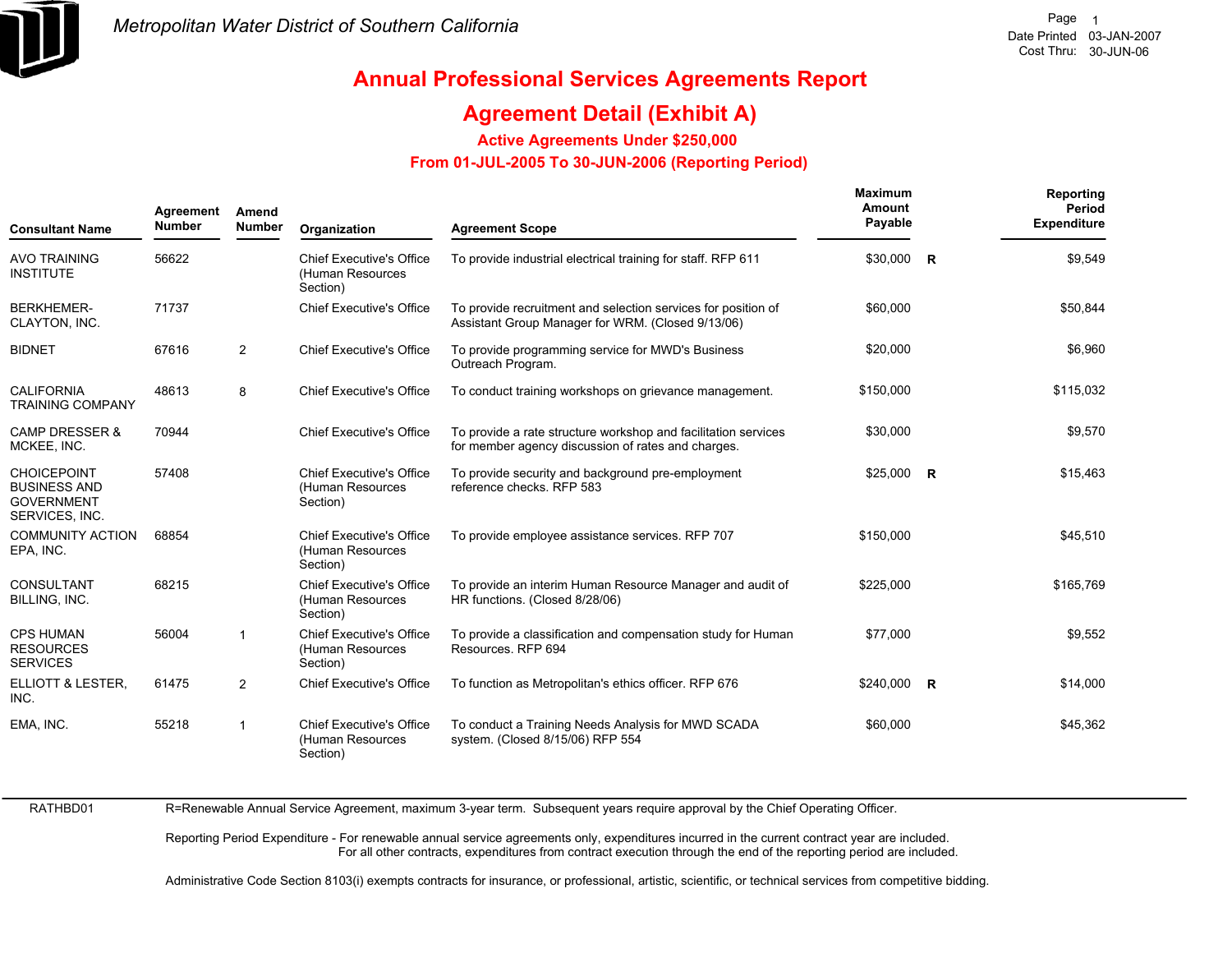

### **Agreement Detail (Exhibit A)**

**Active Agreements Under \$250,000** 

 **From 01-JUL-2005 To 30-JUN-2006 (Reporting Period)** 

| <b>Consultant Name</b>                                         | Agreement<br><b>Number</b> | Amend<br><b>Number</b>  | Organization                                                    | <b>Agreement Scope</b>                                                                                              | <b>Maximum</b><br>Amount<br>Payable | Reporting<br>Period<br><b>Expenditure</b> |
|----------------------------------------------------------------|----------------------------|-------------------------|-----------------------------------------------------------------|---------------------------------------------------------------------------------------------------------------------|-------------------------------------|-------------------------------------------|
| <b>GCG ROSE &amp; KINDEL</b>                                   | 77962                      |                         | <b>Chief Executive's Office</b>                                 | To provide assistance with developing media, legislative, and<br>communications strategies and coordination.        | \$130,000                           | \$10,000                                  |
| <b>HIRE SOLUTIONS</b>                                          | 70955                      | $\overline{2}$          | <b>Chief Executive's Office</b><br>(Human Resources<br>Section) | To provide a Peoplesoft Gap Analysis and Project Planning.<br>(Closed 8/25/06)                                      | \$25,000                            | \$18,725                                  |
| <b>JOHN W. HARRIS &amp;</b><br><b>ASSOCIATES</b>               | 71743                      |                         | <b>Chief Executive's Office</b>                                 | To provide legal services and advice on Human Resource<br>issues to the H.R. Manager and Executive Vice President   | \$61.000                            | \$54,338                                  |
| <b>MCGUIRE COMPANY</b>                                         | 48612                      | $\overline{\mathbf{1}}$ | <b>Chief Executive's Office</b>                                 | To provide services regarding legislative issues. (Closed<br>7/25/06)                                               | \$230,000                           | \$229,943                                 |
| <b>NATEC</b><br>INTERNATIONAL, INC.                            | 51546                      | $\overline{1}$          | <b>Chief Executive's Office</b><br>(Human Resources<br>Section) | To provide asbestos gasket removal training. (Closed 8/18/06)<br><b>RFP 553</b>                                     | $$14,000$ R                         | \$8,604                                   |
| NETWORK, INC.                                                  | 57799                      | $\overline{\mathbf{1}}$ | <b>Chief Executive's Office</b>                                 | To develop and operate an Ethics and Compliance Hotline<br>Program.                                                 | $$10,000$ R                         | \$4,572                                   |
| <b>NEW HORIZONS</b><br><b>COMPUTER</b><br><b>LEARNING CTR.</b> | 60897                      |                         | <b>Chief Executive's Office</b><br>(Human Resources<br>Section) | To provide computer application and technical training. RFP<br>634                                                  | $$30,000$ R                         | \$19,445                                  |
| <b>NEW VENTURE</b>                                             | 76150                      |                         | <b>Chief Executive's Office</b>                                 | To develop a software application to warehouse various data<br>related to Metropolitan's Business Outreach Program. | \$24,999                            | \$15,000                                  |
| <b>PARTNERS IN</b><br>ENTERPRISE, INC.                         | 58441                      |                         | <b>Chief Executive's Office</b><br>(Human Resources<br>Section) | To develop and present a training program "Thinking About<br>Becoming a Manager". (Closed 8/15/06)                  | \$25,000                            | \$10,500                                  |
| <b>RJA MANAGEMENT</b><br>SERVICES, INC.                        | 66416                      | -1                      | <b>Chief Executive's Office</b><br>(Human Resources<br>Section) | To provide executive recruitment search for Assistant<br>Controller. (Closed 7/7/06)                                | \$29,500                            | \$29,216                                  |
| <b>STARLIGHT</b><br>EDUCATION, INC.                            | 58439                      | $\overline{\mathbf{1}}$ | <b>Chief Executive's Office</b><br>(Human Resources<br>Section) | To provide computer software and technical training. RFP 634                                                        | $$50,000$ R                         | \$17,400                                  |

RATHBD01

R=Renewable Annual Service Agreement, maximum 3-year term. Subsequent years require approval by the Chief Operating Officer.

Reporting Period Expenditure - For renewable annual service agreements only, expenditures incurred in the current contract year are included. For all other contracts, expenditures from contract execution through the end of the reporting period are included.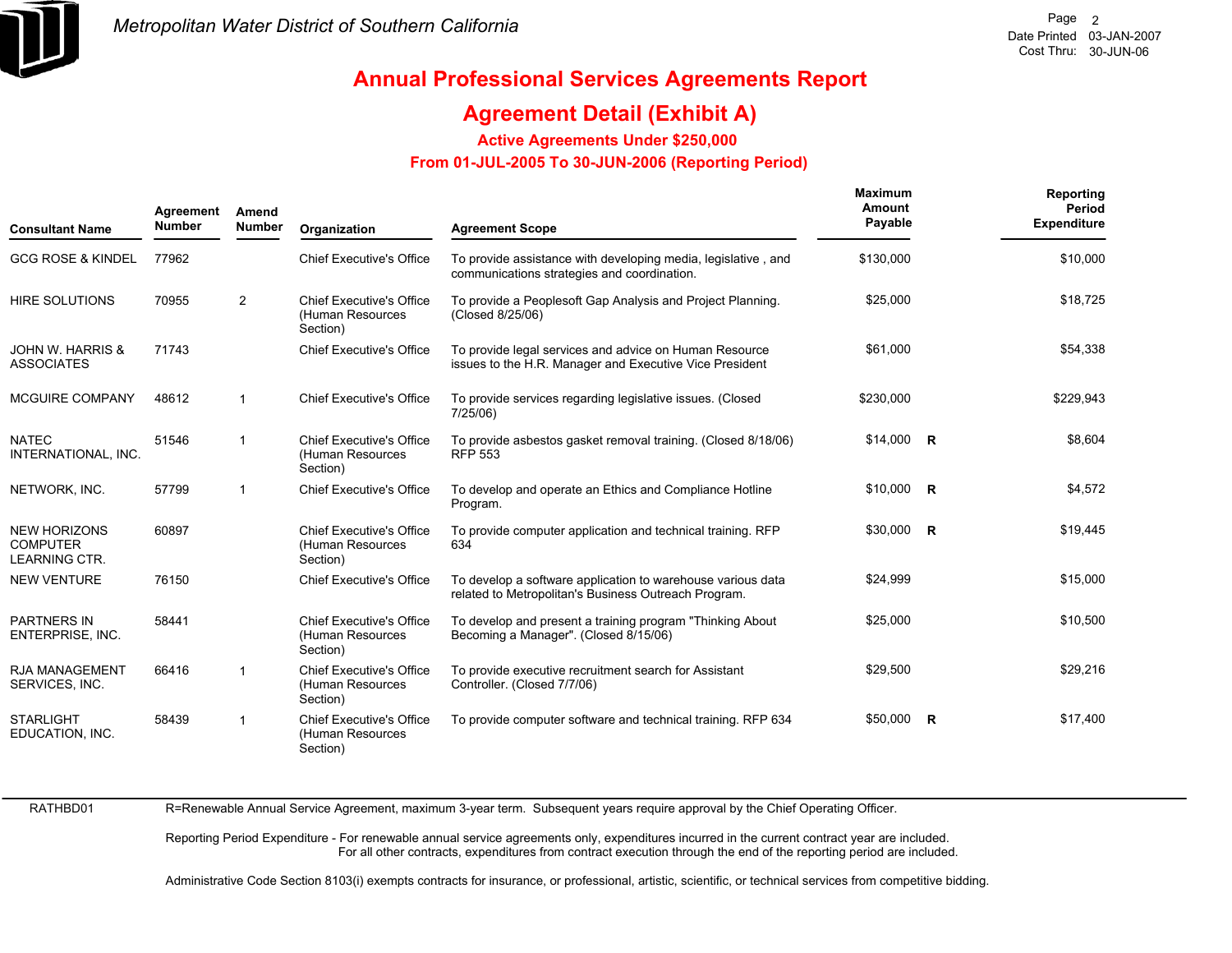

### **Agreement Detail (Exhibit A)**

**Active Agreements Under \$250,000** 

 **From 01-JUL-2005 To 30-JUN-2006 (Reporting Period)** 

| <b>Consultant Name</b>                                  | Agreement<br><b>Number</b> | Amend<br>Number | Organization                    | <b>Agreement Scope</b>                                                                                                                                          | <b>Maximum</b><br>Amount<br>Payable | Reporting<br>Period<br><b>Expenditure</b> |
|---------------------------------------------------------|----------------------------|-----------------|---------------------------------|-----------------------------------------------------------------------------------------------------------------------------------------------------------------|-------------------------------------|-------------------------------------------|
| WATKINS, DANIEL W.                                      | 46212                      |                 | <b>Chief Executive's Office</b> | To research and investigate potential water resources,<br>transfers and prospects, and assist with legal and research<br>opinions and reports. (Closed 7/26/06) | \$38,000                            | \$13,077                                  |
| APCO WORLDWIDE,<br>INC.                                 | 78410                      |                 | <b>External Affairs Group</b>   | To provide assistance with internal and external<br>communications such as press releases and fact sheets.                                                      | \$24,999                            | \$19,786                                  |
| CAL POLY POMONA<br>FOUNDATION, INC.                     | 73233                      |                 | <b>External Affairs Group</b>   | To provide assistance with disseminating information and<br>knowledge related to solar power to high school audiences.                                          | \$50,000                            | \$50,000                                  |
| CAPITOL ADVOCACY, 71734<br><b>LLC</b>                   |                            |                 | <b>External Affairs Group</b>   | To provide lobbying & legislative services related to CALFED<br>Bay/Delta Program.                                                                              | \$125,000                           | \$70,000                                  |
| CAPITOL ADVOCACY.<br><b>LLC</b>                         | 62420                      |                 | <b>External Affairs Group</b>   | To provide services regarding legislative matters for the<br>CALFED Bay/Delta Program. (Closed 8/23/06)                                                         | \$135,000                           | \$130,232                                 |
| <b>CORNERSTONE</b><br><b>GOVERNMENT</b><br>AFFAIRS, LLC | 63640                      | $\overline{2}$  | <b>External Affairs Group</b>   | To provide assistance in monitoring legislative action<br>regarding water issues concerning Metropolitan. (Closed<br>9/12/06                                    | \$205,000                           | \$181,946                                 |
| <b>CORNERSTONE</b><br><b>GOVERNMENT</b><br>AFFAIRS, LLC | 75219                      |                 | <b>External Affairs Group</b>   | To provide legislative appropriations strategy regarding<br>CALFED programs.                                                                                    | \$130,000                           | \$50,036                                  |
| <b>ELLSWORTH</b><br>CONSULTING, LLC                     | 60293                      | -1              | <b>External Affairs Group</b>   | To provide strategic advice on key legislative issues regarding<br>CALFED, energy, MTBE and perchlorate. (Closed 11/27/06)                                      | \$248.500                           | \$234,644                                 |
| <b>ELLSWORTH</b><br>CONSULTING, LLC                     | 74661                      |                 | <b>External Affairs Group</b>   | To provide management, strategic legislative advice on how to<br>achieve Senate concurrence on House-passed bills supported<br>by MWD.                          | \$140,000                           | \$61,472                                  |
| FRESHMAN KAST,<br>INC.                                  | 66406                      | -1              | <b>External Affairs Group</b>   | To provide legislative support services. (Closed 9/12/06)                                                                                                       | \$125,000                           | \$110,000                                 |
| FRESHMAN KAST,<br>INC.                                  | 75218                      |                 | <b>External Affairs Group</b>   | To provide legislative consulting services regarding federal<br>public policy & Metropolitan's water interest. (Closed 11/6/06)                                 | \$130,000                           | \$50,816                                  |

RATHBD01R=Renewable Annual Service Agreement, maximum 3-year term. Subsequent years require approval by the Chief Operating Officer.

> Reporting Period Expenditure - For renewable annual service agreements only, expenditures incurred in the current contract year are included. For all other contracts, expenditures from contract execution through the end of the reporting period are included.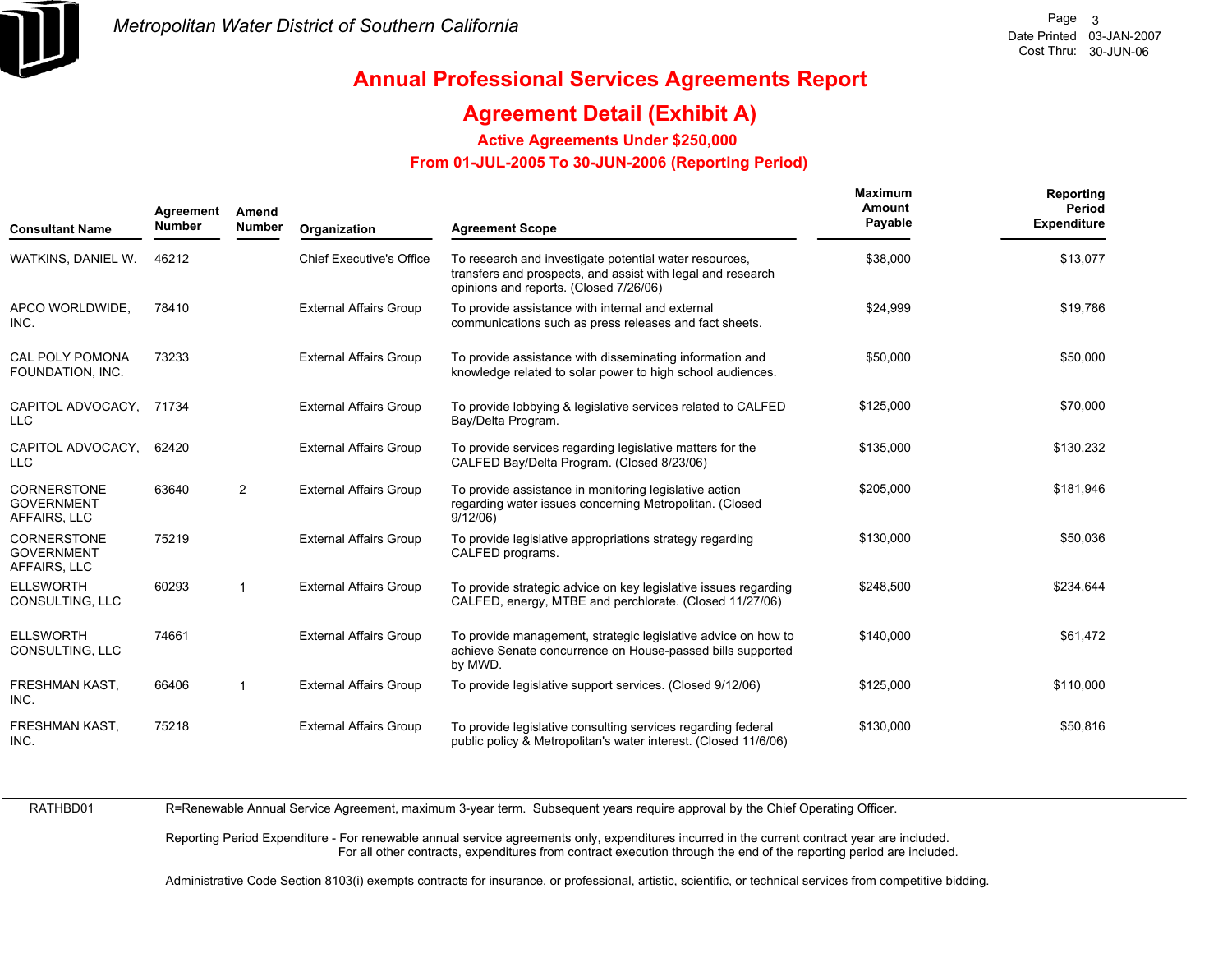

### **Agreement Detail (Exhibit A)**

**Active Agreements Under \$250,000** 

 **From 01-JUL-2005 To 30-JUN-2006 (Reporting Period)** 

| <b>Consultant Name</b>                                           | Agreement<br><b>Number</b> | Amend<br><b>Number</b> | Organization                  | <b>Agreement Scope</b>                                                                                                                                     | Maximum<br>Amount<br>Payable | Reporting<br>Period<br><b>Expenditure</b> |
|------------------------------------------------------------------|----------------------------|------------------------|-------------------------------|------------------------------------------------------------------------------------------------------------------------------------------------------------|------------------------------|-------------------------------------------|
| <b>GOLIN/HARRIS</b><br><b>INTERNATIONAL</b>                      | 70964                      |                        | <b>External Affairs Group</b> | To provide a crisis communication plan that specifies how<br>Metropolitan, its executives, and key staff will respond to a<br>variety of emergencies.      | \$24,999                     | \$24,999                                  |
| <b>IMMERSIV MEDIA,</b><br>INC.                                   | 57394                      |                        | <b>External Affairs Group</b> | To provide web services. RFP 632                                                                                                                           | $$249,995$ R                 | \$157,795                                 |
| JAMES F. MC<br>CONNELL,<br>ATTORNEY-AT-LAW                       | 75514                      |                        | <b>External Affairs Group</b> | To provide legislative advisory services and promote<br>Metropolitan's interest in the Water Resources Development<br>Act.                                 | \$92,000                     | \$30,615                                  |
| LEE & SMITH, PC                                                  | 63638                      | 2                      | <b>External Affairs Group</b> | To develop strategies and issues regarding the Colorado<br>River.                                                                                          | \$185,000                    | \$113,582                                 |
| <b>MANATT, PHELPS &amp;</b><br>PHILLIPS, LLP                     | 59670                      | $\mathbf{1}$           | <b>External Affairs Group</b> | To provide consulting and advocacy services related to<br>CALFED and Proposition 50. (Closed 7/31/06)                                                      | \$90,000                     | \$90,000                                  |
| MC CONNELL,<br>ATTORNEY-AT-LAW,<br>JAMES F.                      | 66408                      | $\mathbf 1$            | <b>External Affairs Group</b> | To provide assistance in pursuing federal funding for<br>recreation and archaeological facilities. (Closed 9/12/06)                                        | \$85,000                     | \$57,065                                  |
| <b>MCGUIRE COMPANY</b>                                           | 65043                      | $\mathbf{1}$           | <b>External Affairs Group</b> | To provide legislative analytical services and to support<br>Washington, D.C. Office.                                                                      | \$241,000                    | \$161,481                                 |
| MINDY F. BERMAN<br><b>COMMUNICATIONS</b>                         | 75447                      |                        | <b>External Affairs Group</b> | To obtain national network television & national cable<br>television coverage for Metropolitan's Solar Cup program.                                        | \$6,000                      | \$2,450                                   |
| RANCHO SANTA ANA<br><b>BOTANIC GARDEN</b>                        | 62404                      |                        | <b>External Affairs Group</b> | To provide horticultural expertise to develop a native plant<br>information program for the general public.                                                | \$235,000                    | \$160,000                                 |
| <b>RED GATE</b><br><b>COMMUNICATIONS</b>                         | 75518                      | $\mathbf{1}$           | <b>External Affairs Group</b> | To provide assistance with strategic communications related<br>to water supplies, operations and others under the CEO's<br>business plan. (Closed 8/29/06) | \$77,500                     | \$76,100                                  |
| <b>SLOAT HIGGINS</b><br><b>JENSEN &amp;</b><br><b>ASSOCIATES</b> | 71733                      |                        | <b>External Affairs Group</b> | To provide strategic legislative advice and advocacy on<br>matters related to CALFED Bay/Delta Program.                                                    | \$185,000                    | \$75,000                                  |

RATHBD01

R=Renewable Annual Service Agreement, maximum 3-year term. Subsequent years require approval by the Chief Operating Officer.

Reporting Period Expenditure - For renewable annual service agreements only, expenditures incurred in the current contract year are included. For all other contracts, expenditures from contract execution through the end of the reporting period are included.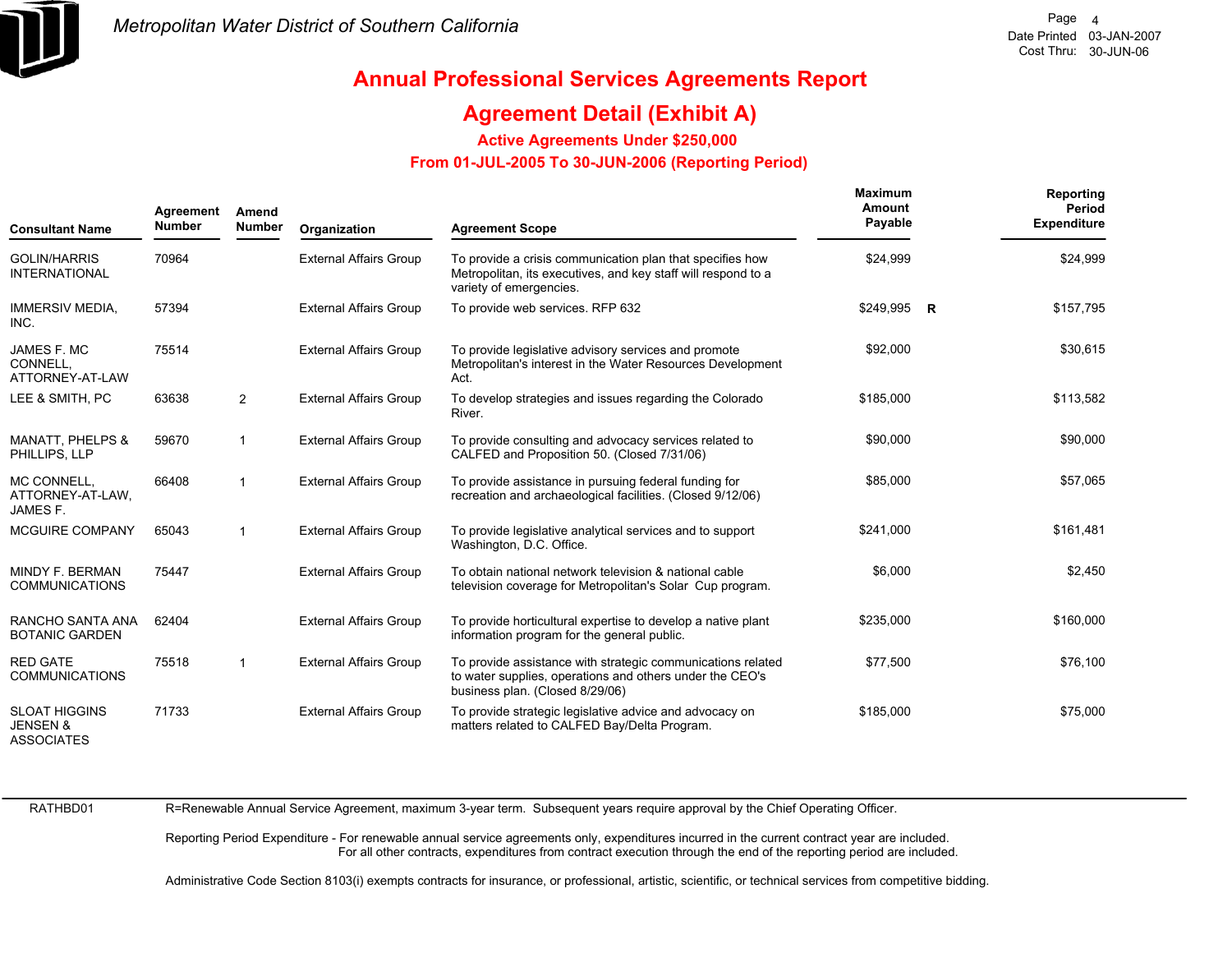

### **Agreement Detail (Exhibit A)**

**Active Agreements Under \$250,000** 

 **From 01-JUL-2005 To 30-JUN-2006 (Reporting Period)** 

| <b>Consultant Name</b>                                   | Agreement<br><b>Number</b> | Amend<br>Number | Organization                   | <b>Agreement Scope</b>                                                                                                                                         | <b>Maximum</b><br>Amount<br>Payable |   | <b>Reporting</b><br>Period<br><b>Expenditure</b> |
|----------------------------------------------------------|----------------------------|-----------------|--------------------------------|----------------------------------------------------------------------------------------------------------------------------------------------------------------|-------------------------------------|---|--------------------------------------------------|
| <b>SPECIALIZED</b><br><b>MARKETING</b><br>SERVICES, INC. | 71736                      |                 | <b>External Affairs Group</b>  | To provide direct mail & inventory management services<br>related to Metropolitan's educational & public awareness<br>materials. RFP 751                       | \$100,000 R                         |   | \$15,348                                         |
| <b>STRATEGIC</b><br>CONSULTING &<br><b>RESEARCH</b>      | 70956                      | $\mathbf{1}$    | <b>External Affairs Group</b>  | To provide outdoor water conservation consumer surveys to<br>measure the effectiveness of Metropolitan's conservation<br>efforts. RFQ 754                      | \$80,541                            |   | \$30,541                                         |
| THE DOLPHIN<br>GROUP, INC.                               | 60455                      |                 | <b>External Affairs Group</b>  | To develop and coordinate a water policy exchange program<br>with focus on urban agricultural transfer, storage and water<br>exchange efforts. (Closed 9/8/06) | \$121,500                           |   | \$104,759                                        |
| THE WRITING<br><b>COMPANY</b>                            | 73767                      |                 | <b>External Affairs Group</b>  | To provide an education program strategic plan & related<br>workshops to raise public awareness of water as a valuable<br>natural resource. (Closed 9/8/06)    | \$20,500                            |   | \$20,500                                         |
| TRES ES, LLC                                             | 60456                      |                 | <b>External Affairs Group</b>  | To assist in promoting Metropolitan's position on legislative<br>issues affecting operations and finances. (Closed 9/8/06)                                     | \$140,000                           |   | \$100,000                                        |
| VITA ASSOCIATES.<br><b>LLC</b>                           | 68857                      | 2               | <b>External Affairs Group</b>  | To provide design and production services for the annual<br>report. RFP 713                                                                                    | \$49,750 R                          |   | \$47,685                                         |
| <b>WILKIN GUGE</b><br><b>MARKETING</b>                   | 67618                      | $\mathbf{1}$    | <b>External Affairs Group</b>  | To design & implement a market research study for fresh-<br>water fishing regarding DVL. (Closed 8/4/06)                                                       | \$26,550                            |   | \$26,438                                         |
| <b>BARTEL</b><br>ASSOCIATES, LLC                         | 60899                      | 3               | <b>Chief Financial Officer</b> | To provide actuarial services for MWD's retiree healthcare<br>obligations.                                                                                     | \$60,000                            |   | \$24,170                                         |
| CARL WARREN & CO.                                        | 50294                      | $\overline{2}$  | <b>Chief Financial Officer</b> | To provide third party claims administration for MWD's liability<br>and property claims. RFP 510                                                               | $$130,000$ R                        |   | \$119,410                                        |
| <b>CDR FINANCIAL</b><br>PRODUCTS, INC.                   | 70948                      |                 | <b>Chief Financial Officer</b> | To provide advisory services for Metropolitan's interest rate<br>swap program to implement swap hedging and cost savings<br>strategies. RFQ 740                | $$100,000$ R                        |   | \$77,000                                         |
| <b>CLARK CONSULTING.</b><br>INC.                         | 51544                      | $\overline{2}$  | <b>Chief Financial Officer</b> | To provide investment consulting services and evaluate<br>investment performance.                                                                              | \$80.000                            | R | \$28,500                                         |

RATHBD01

R=Renewable Annual Service Agreement, maximum 3-year term. Subsequent years require approval by the Chief Operating Officer.

Reporting Period Expenditure - For renewable annual service agreements only, expenditures incurred in the current contract year are included. For all other contracts, expenditures from contract execution through the end of the reporting period are included.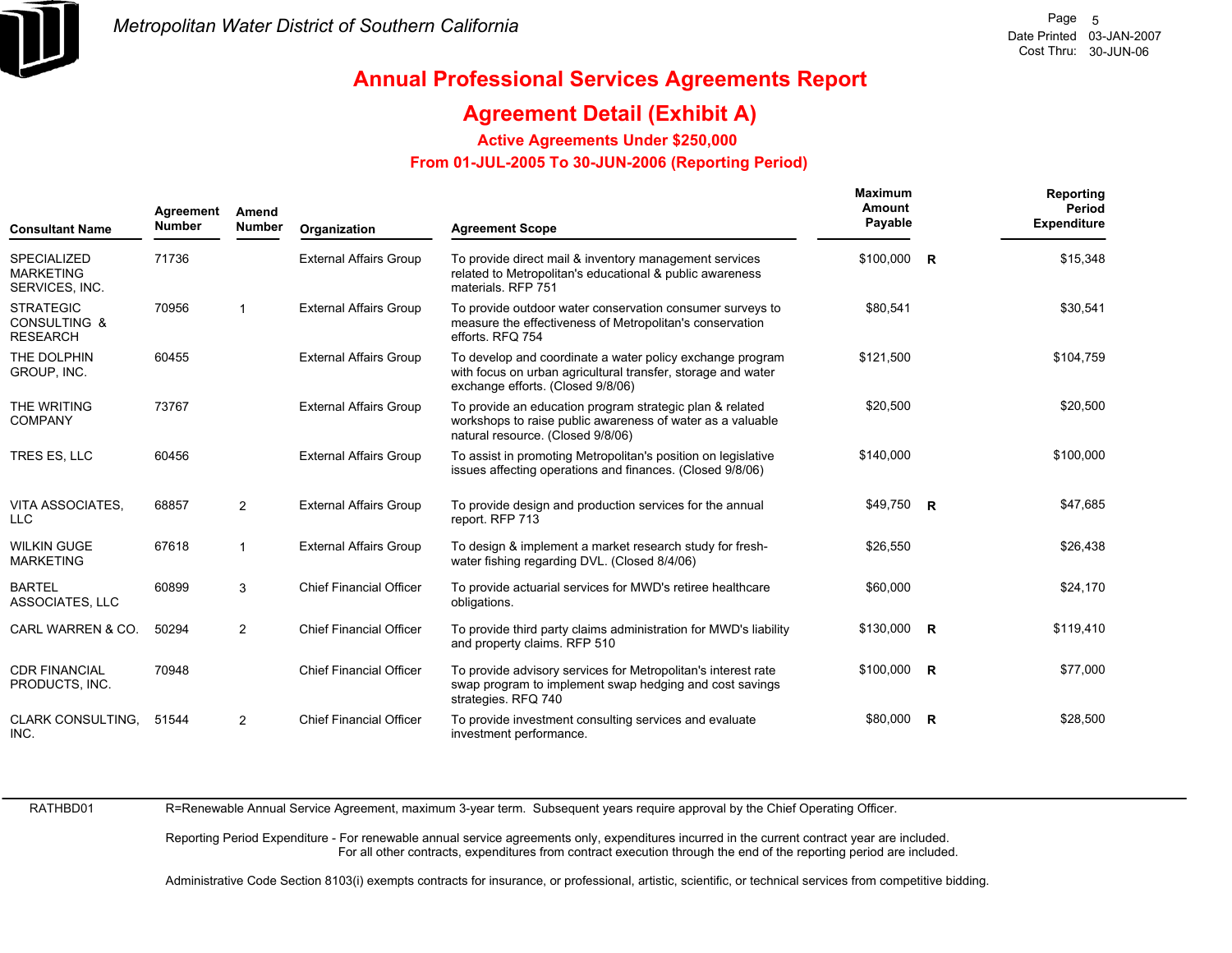

### **Agreement Detail (Exhibit A)**

**Active Agreements Under \$250,000** 

 **From 01-JUL-2005 To 30-JUN-2006 (Reporting Period)** 

| <b>Consultant Name</b>                                     | Agreement<br><b>Number</b> | Amend<br><b>Number</b> | Organization                   | <b>Agreement Scope</b>                                                                                                | Maximum<br>Amount<br>Payable | Reporting<br>Period<br><b>Expenditure</b> |
|------------------------------------------------------------|----------------------------|------------------------|--------------------------------|-----------------------------------------------------------------------------------------------------------------------|------------------------------|-------------------------------------------|
| <b>FARLEY CONSULTING</b><br><b>SERVICES</b>                | 50301                      | 1                      | <b>Chief Financial Officer</b> | To provide claims auditing services. RFP 514                                                                          | \$36,000                     | \$23,600                                  |
| <b>HILLSWICK ASSET</b><br><b>MANAGEMENT</b>                | 48306                      | $\mathbf{1}$           | <b>Chief Financial Officer</b> | To provide investment management services. RFP 516                                                                    | \$180,000 R                  | \$44,318                                  |
| <b>MERGANSER</b><br><b>CAPITAL</b><br><b>MANAGEMENT LP</b> | 48307                      |                        | <b>Chief Financial Officer</b> | To provide investment management services. RFP 516                                                                    | $$216,000$ R                 | \$43,572                                  |
| <b>MUNI FINANCIAL</b>                                      | 68197                      |                        | <b>Chief Financial Officer</b> | Tp provide consulting services and administer the Water<br>Standby Charge Program. RFP 731                            | $$198,000$ R                 | \$42,599                                  |
| <b>PUBLIC RESOURCES</b><br><b>ADVISORY GROUP</b>           | 53616                      | 3                      | <b>Chief Financial Officer</b> | To provide financial advisory services. Board Approved Date<br>:09-NOV-04 Board Letter Num :8-5 RFP 598               | \$240,000 R                  | \$2,792                                   |
| <b>SHOGREN CAREERS</b>                                     | 54398                      | $\overline{2}$         | <b>Chief Financial Officer</b> | To provide assistance with Metropolitan's worker's<br>compensation claims.                                            | $$15,000$ R                  | \$2,992                                   |
| <b>SHOGREN CAREERS</b>                                     | 58429                      | 1                      | <b>Chief Financial Officer</b> | To provide ombudsmen services and assistance resolving<br>worker's compensation claims for the Inland Feeder Project. | $$15,000$ R                  | \$536                                     |
| <b>ADVANCED MAPPING</b><br><b>SOLUTIONS</b>                | 57795                      | $\mathbf{1}$           | <b>Corporate Resources</b>     | To provide GIS technical management support services. RFP<br>572                                                      | \$238,000 R                  | \$210,330                                 |
| <b>AERIAL</b><br><b>INFORMATION</b><br>SYSTEMS, INC.       | 66403                      | 1                      | <b>Corporate Resources</b>     | To provide EGIS repository services including data<br>management and maintenance. RFP 572                             | \$149,999                    | \$118,660                                 |
| <b>APPLICATIONS</b><br><b>SOFTWARE</b><br>TECHNOLOGY CORP. | 68864                      |                        | <b>Corporate Resources</b>     | To provide IT services for Oracle Reporting, and Active<br>Directory Interface Services. (Closed 9/12/06) RFP 572     | \$95,000                     | \$56,813                                  |
| <b>APPLIED</b><br>EARTHWORKS, INC.                         | 56610                      | 2                      | <b>Corporate Resources</b>     | To provide on-call cultural resource management services.<br><b>RFP 602</b>                                           | \$200,000 R                  | \$90,042                                  |
| ASM AFFILIATES, INC.                                       | 56611                      |                        | <b>Corporate Resources</b>     | To provide as-needed cultural resource management<br>services. (Closed 11/6/06) RFP 602                               | $$100,000$ R                 | \$5,451                                   |

RATHBD01

R=Renewable Annual Service Agreement, maximum 3-year term. Subsequent years require approval by the Chief Operating Officer.

Reporting Period Expenditure - For renewable annual service agreements only, expenditures incurred in the current contract year are included. For all other contracts, expenditures from contract execution through the end of the reporting period are included.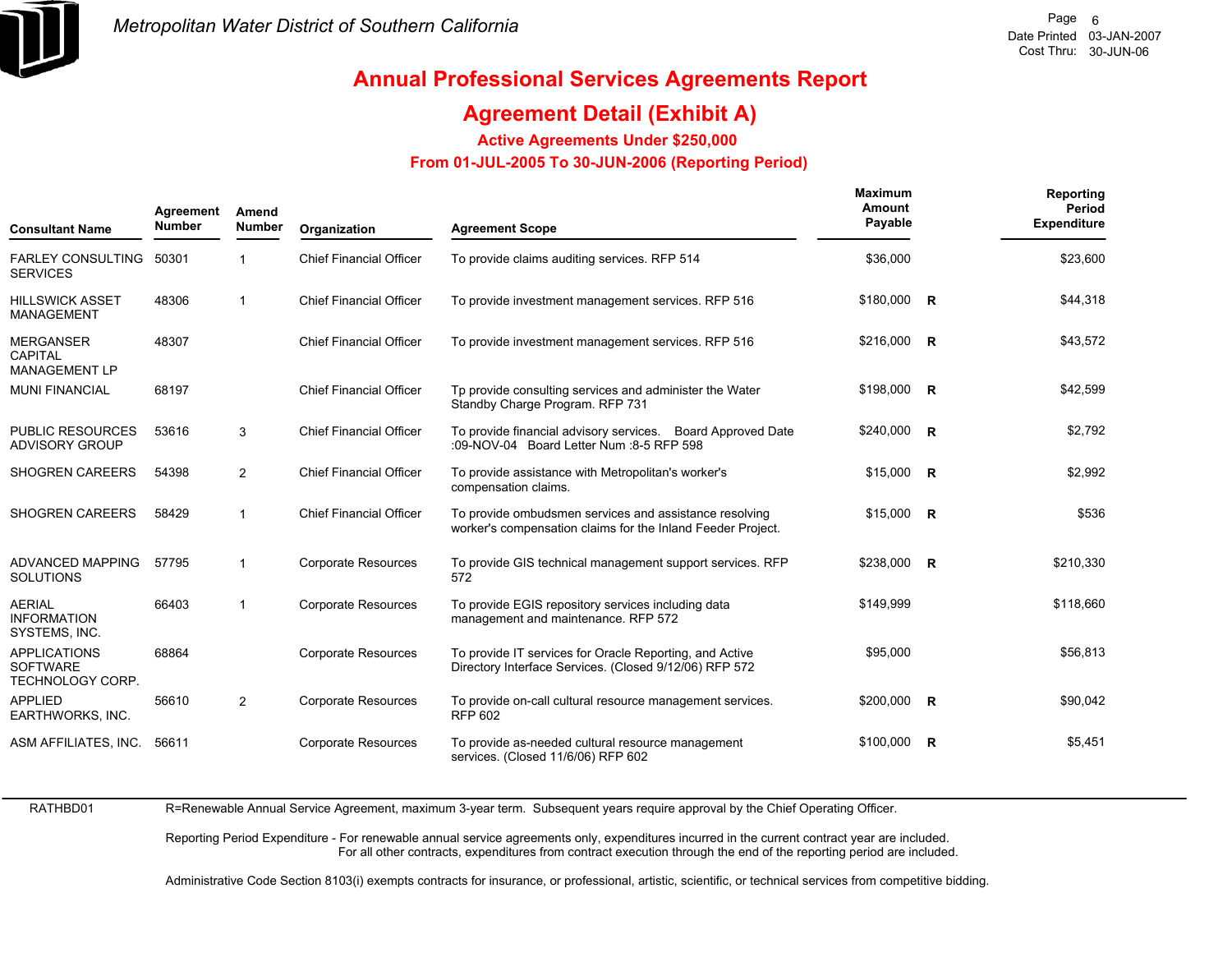

### **Agreement Detail (Exhibit A)**

**Active Agreements Under \$250,000** 

 **From 01-JUL-2005 To 30-JUN-2006 (Reporting Period)** 

| <b>Consultant Name</b>                      | Agreement<br><b>Number</b> | Amend<br><b>Number</b>  | Organization               | <b>Agreement Scope</b>                                                                                                                            | <b>Maximum</b><br>Amount<br>Payable | <b>Reporting</b><br>Period<br><b>Expenditure</b> |
|---------------------------------------------|----------------------------|-------------------------|----------------------------|---------------------------------------------------------------------------------------------------------------------------------------------------|-------------------------------------|--------------------------------------------------|
| <b>BIDNET</b>                               | 61480                      | 3                       | <b>Corporate Resources</b> | To provide web-based solicitation services for purchasing.<br>construction, and professional services teams. RFP 648                              | \$165,000                           | \$157,230                                        |
| <b>BLACK &amp; VEATCH</b>                   | 51125                      | $\overline{\mathbf{1}}$ | <b>Corporate Resources</b> | To provide on-call hydraulic engineering services. RFQ 557                                                                                        | $$245,000$ R                        | \$43,741                                         |
| <b>BLIU CONSULTING</b><br><b>GROUP LLC</b>  | 68856                      |                         | <b>Corporate Resources</b> | To provide project management services for the Business<br>Systems Data Recovery project. (Closed 7/18/06) RFP 572                                | \$247,000                           | \$241,104                                        |
| <b>BLIU CONSULTING</b><br><b>GROUP LLC</b>  | 78628                      |                         | <b>Corporate Resources</b> | To provide project management support for various new IT<br>Infrastructure and Security Projects. RFP 572                                         | \$249,000                           | \$11,125                                         |
| <b>BRUCKNER &amp;</b><br><b>ASSOCIATES</b>  | 61483                      | $\overline{2}$          | <b>Corporate Resources</b> | To provide updates to Metropolitan's emergency plan and<br>evaluate the High Rise Safety training video.                                          | \$8,000                             | \$3,800                                          |
| <b>CAL POLY POMONA</b><br>FOUNDATION, INC.  | 54064                      |                         | <b>Corporate Resources</b> | To provide an internship program for students majoring in<br>engineering. (Closed 8/15/06)                                                        | $$245,000$ R                        | \$209,680                                        |
| <b>CASH &amp; ASSOCIATES</b>                | 52797                      | $\mathbf{1}$            | <b>Corporate Resources</b> | To provide on-call architectural services. RFQ 565                                                                                                | \$249,000 R                         | \$22,984                                         |
| CH2M HILL, INC.                             | 60458                      |                         | <b>Corporate Resources</b> | To provide value engineering, benchmark, and QA/QC<br>services. RFP 624                                                                           | $$240,000$ R                        | \$53,222                                         |
| <b>CHAMBERS GROUP.</b><br>INC.              | 56617                      | $\mathbf{1}$            | <b>Corporate Resources</b> | To provide biological resources management services for the<br>Environmental Planning Team. RFP 602                                               | \$150,000 R                         | \$42,959                                         |
| <b>CIBOLA SYSTEMS</b><br><b>CORPORATION</b> | 44950                      | 3                       | <b>Corporate Resources</b> | To provide maintenance and support for MWD's audiovisual<br>systems. RFP 509                                                                      | $$60,000$ R                         | \$20,791                                         |
| CMC AMERICAS, INC.                          | 70953                      |                         | <b>Corporate Resources</b> | To provide project management and technical engineering<br>services for the Business System Data Recovery project.<br>(Closed 7/18/06) RFQ572:1-4 | \$178,000                           | \$106,191                                        |
| <b>CONTROL RISKS</b><br>GROUP, L.L.C.       | 48610                      | 2                       | <b>Corporate Resources</b> | To provide security system improvement design and<br>installation support services. (Closed 8/29/06)                                              | \$142,100                           | \$118,106                                        |

RATHBD01

R=Renewable Annual Service Agreement, maximum 3-year term. Subsequent years require approval by the Chief Operating Officer.

Reporting Period Expenditure - For renewable annual service agreements only, expenditures incurred in the current contract year are included. For all other contracts, expenditures from contract execution through the end of the reporting period are included.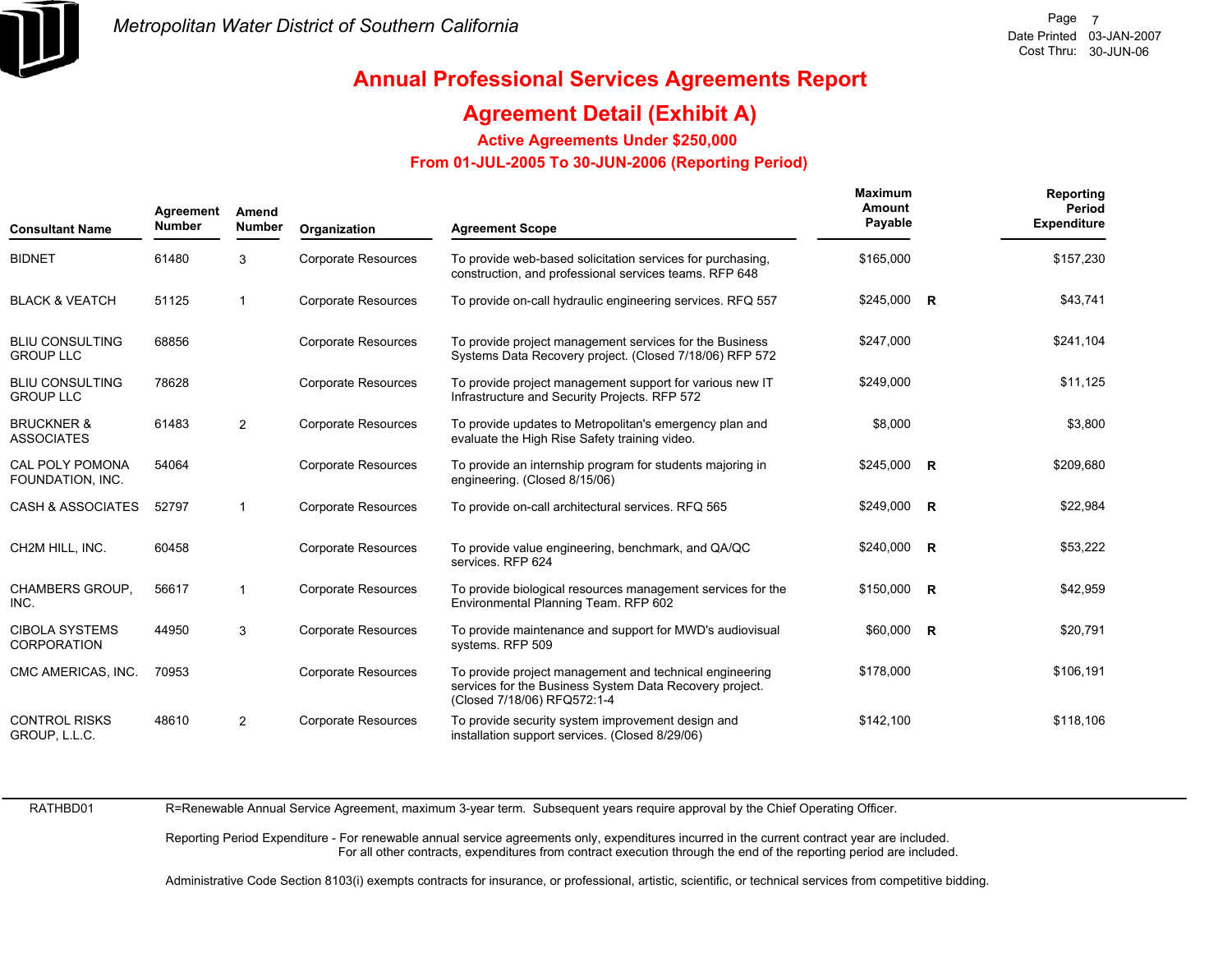

### **Agreement Detail (Exhibit A)**

**Active Agreements Under \$250,000** 

 **From 01-JUL-2005 To 30-JUN-2006 (Reporting Period)** 

| <b>Consultant Name</b>                                      | Agreement<br><b>Number</b> | Amend<br><b>Number</b> | Organization               | <b>Agreement Scope</b>                                                                                                          | Maximum<br>Amount<br>Payable | Reporting<br>Period<br><b>Expenditure</b> |
|-------------------------------------------------------------|----------------------------|------------------------|----------------------------|---------------------------------------------------------------------------------------------------------------------------------|------------------------------|-------------------------------------------|
| <b>COURION</b><br><b>CORPORATION</b>                        | 67617                      | 2                      | <b>Corporate Resources</b> | To install Password/Account Courier products to provide<br>functionality and security for password resets. (Closed<br>10/16/06) | \$120,000                    | \$91,484                                  |
| DAVID EVANS AND<br>ASSOCIATES, INC.                         | 68221                      |                        | <b>Corporate Resources</b> | To provide preliminary design services for DVL recreation<br>swim lagoon. RFP 668                                               | \$248,927                    | \$231,468                                 |
| DCSE, INC.                                                  | 57810                      |                        | <b>Corporate Resources</b> | To provide GIS web interface for enterprise-wide access to<br>Metropolitan maps and related data. RFP 572                       | $$200,000$ R                 | \$1,215                                   |
| <b>ECONOMIC</b><br><b>RESEARCH</b><br><b>ASSOCIATES</b>     | 67606                      |                        | <b>Corporate Resources</b> | To assist MWD in development of a Diamond Valley Lake<br>Business Plan. (Closed 8/25/06)                                        | \$24,900                     | \$10,863                                  |
| EMA, INC.                                                   | 67619                      |                        | <b>Corporate Resources</b> | To conduct a study evaluating the Water System Control<br>Master Plan, RFP 667                                                  | \$232,480                    | \$232,480                                 |
| <b>ENGINEERING</b><br><b>SYSTEMS</b>                        | 57405                      |                        | <b>Corporate Resources</b> | To provide GIS architectural services. (Closed 10/30/06) RFP<br>572                                                             | \$249,999 R                  | \$199,807                                 |
| <b>ENVIRO DYNAMICS,</b><br>INC.                             | 57036                      | 1                      | <b>Corporate Resources</b> | To provide technical support for health, safety, and<br>environmental modules.                                                  | \$140,000                    | \$52,548                                  |
| <b>ENVIRONMENTAL</b><br><b>SCIENCE</b><br><b>ASSOCIATES</b> | 53628                      |                        | <b>Corporate Resources</b> | To provide planning and environmental impact report<br>services. RFP 546                                                        | \$240,000 R                  | \$98,857                                  |
| GARTNER, INC.                                               | 54067                      | $\overline{2}$         | <b>Corporate Resources</b> | To provide subscription services for IT on trends and strategic<br>information.                                                 | \$156,839                    | \$122,220                                 |
| GEOPENTECH, INC.                                            | 52383                      |                        | <b>Corporate Resources</b> | To provide on-call geotechnical consulting services. RFP 559                                                                    | \$249,000 R                  | \$54,116                                  |
| <b>GLENN LUKOS</b><br>ASSOCIATES, INC.                      | 56607                      |                        | <b>Corporate Resources</b> | To provide on-call regulatory and permitting services. RFP<br>602                                                               | $$200,000$ R                 | \$21,184                                  |
| <b>HMC ARCHITECTS</b>                                       | 52798                      | $\overline{2}$         | <b>Corporate Resources</b> | To provide on-call architectural services for MWD's<br>engineering projects. RFQ 565                                            | \$249,000 R                  | \$58,903                                  |

RATHBD01

R=Renewable Annual Service Agreement, maximum 3-year term. Subsequent years require approval by the Chief Operating Officer.

Reporting Period Expenditure - For renewable annual service agreements only, expenditures incurred in the current contract year are included. For all other contracts, expenditures from contract execution through the end of the reporting period are included.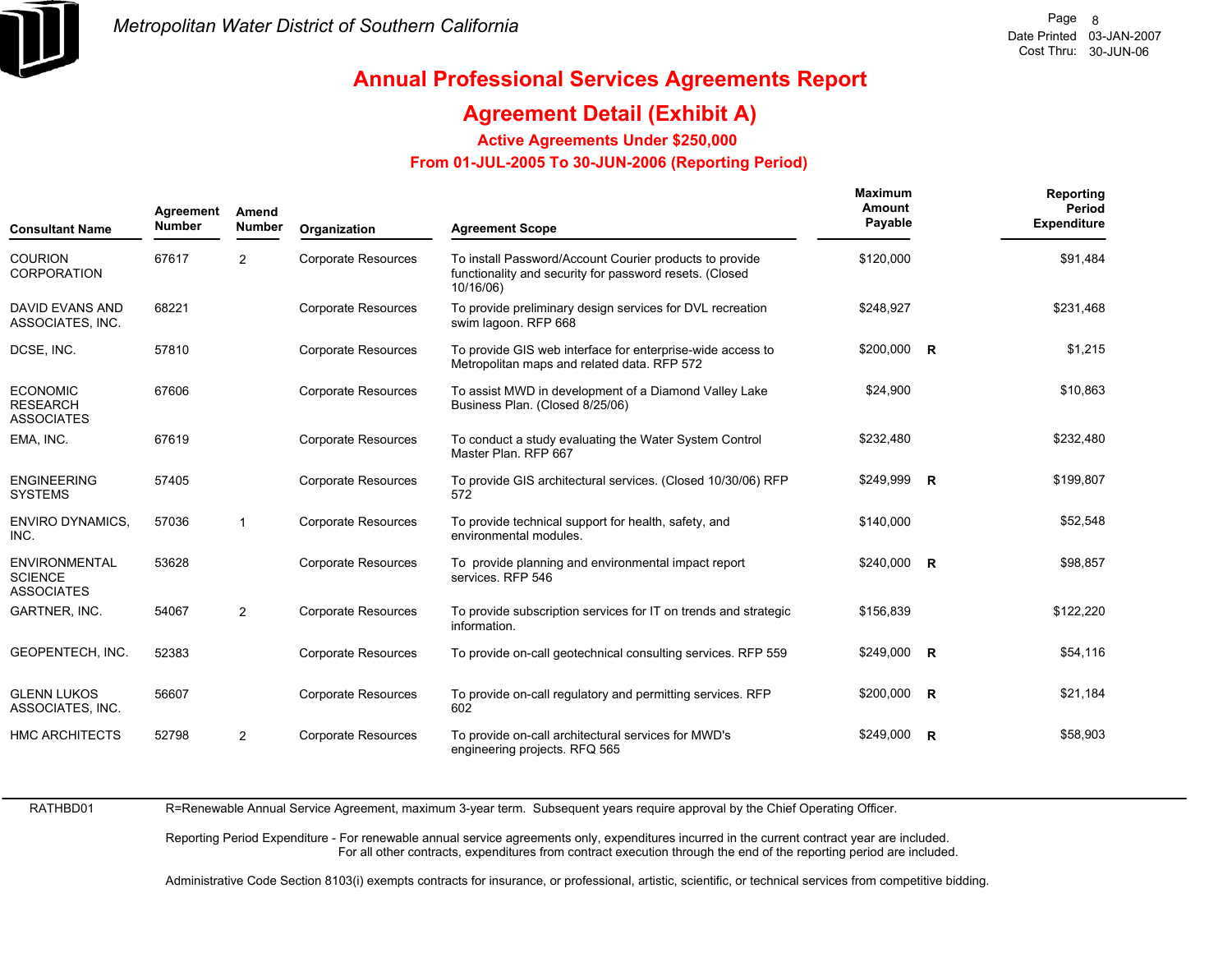

# **Annual Professional Services Agreements Report**

### **Agreement Detail (Exhibit A)**

**Active Agreements Under \$250,000** 

 **From 01-JUL-2005 To 30-JUN-2006 (Reporting Period)** 

| <b>Consultant Name</b>                                       | Agreement<br><b>Number</b> | Amend<br><b>Number</b> | Organization               | <b>Agreement Scope</b>                                                                                                                                               | Maximum<br>Amount<br>Payable | Reporting<br>Period<br><b>Expenditure</b> |
|--------------------------------------------------------------|----------------------------|------------------------|----------------------------|----------------------------------------------------------------------------------------------------------------------------------------------------------------------|------------------------------|-------------------------------------------|
| HUITT-ZOLLARS, INC.                                          | 59673                      |                        | <b>Corporate Resources</b> | To provide survey and mapping services for parcels 3-317 for<br>the CRA Recordation Project. Board Approved Date: 14-<br>OCT-03 Board Letter Num : 9-4 RFP 622       | \$53,000                     | \$34,980                                  |
| <b>IMPACT SCIENCES.</b><br>INC.                              | 56628                      |                        | <b>Corporate Resources</b> | To provide on-call environmental planning services. RFP 546                                                                                                          | \$240,000 R                  | \$74,018                                  |
| <b>JONES &amp; STOKES</b><br>ASSOCIATES, INC.                | 54076                      | $\mathbf{1}$           | <b>Corporate Resources</b> | To provide on-call environmental planning services. RFP 546                                                                                                          | $$240,000$ R                 | \$275,988                                 |
| <b>JONES &amp; STOKES</b><br>ASSOCIATES, INC.                | 56614                      |                        | <b>Corporate Resources</b> | To provide on-call biological resources management services.<br><b>RFP 602</b>                                                                                       | \$150,000 R                  | \$121,716                                 |
| <b>KEANE BIOLOGICAL</b><br><b>CONSULTING</b>                 | 56616                      |                        | <b>Corporate Resources</b> | To provide as-needed biological resources management<br>services. (Closed 11/6/06) RFP 602                                                                           | $$150,000$ R                 | \$14,710                                  |
| <b>KEC ENGINEERS,</b><br>INC.                                | 63633                      |                        | <b>Corporate Resources</b> | To provide permit acquisition services for the Cross<br>Connection Project. Board Approved Date: 14-SEP-04<br>Board Letter Num : 9-2 RFQ 654                         | \$250,000                    | \$157,204                                 |
| KEMA, INC.                                                   | 67614                      | $\mathbf{1}$           | <b>Corporate Resources</b> | To provide a comprehensive vulnerability assessment of<br>MWD's business networks and SCADA system. Board<br>Approved Date: 13-JUL-04 Board Letter Num : 8-9 RFP 730 | \$220,000                    | \$160,000                                 |
| LAI CONSULTANTS,<br>INC.                                     | 35302                      | 3                      | <b>Corporate Resources</b> | To provide technical edit and review services on Inland<br>Feeder Project. (Closed 11/17/06)                                                                         | \$249,999 R                  | \$99,084                                  |
| LOS ANGELES DEPT.<br>OF WATER & POWER                        | 35297                      | $\overline{2}$         | <b>Corporate Resources</b> | To provide storage and retrieval services of inactive records.                                                                                                       | \$90,000 R                   | \$76,815                                  |
| <b>LOS PADRINOS OF</b><br>SOUTHERN CALIF.<br>INC.            | 47437                      | $\mathbf{1}$           | <b>Corporate Resources</b> | To provide on-call services for weed abatement, site<br>maintenance, graffiti removal, etc.                                                                          | \$240,000                    | \$30,051                                  |
| <b>LSA ASSOCIATES.</b><br>INC.                               | 57034                      | $\mathbf{1}$           | <b>Corporate Resources</b> | To provide as-needed environmental planning services. RFP<br>546                                                                                                     | $$240,000$ R                 | \$131,096                                 |
| <b>MACTEC</b><br><b>ENGINEERING AND</b><br><b>CONSULTING</b> | 54077                      | $\mathbf{1}$           | <b>Corporate Resources</b> | To provide on-call geotechnical services. RFP 559                                                                                                                    | \$249,000 R                  | \$19,153                                  |

R=Renewable Annual Service Agreement, maximum 3-year term. Subsequent years require approval by the Chief Operating Officer.

Reporting Period Expenditure - For renewable annual service agreements only, expenditures incurred in the current contract year are included. For all other contracts, expenditures from contract execution through the end of the reporting period are included.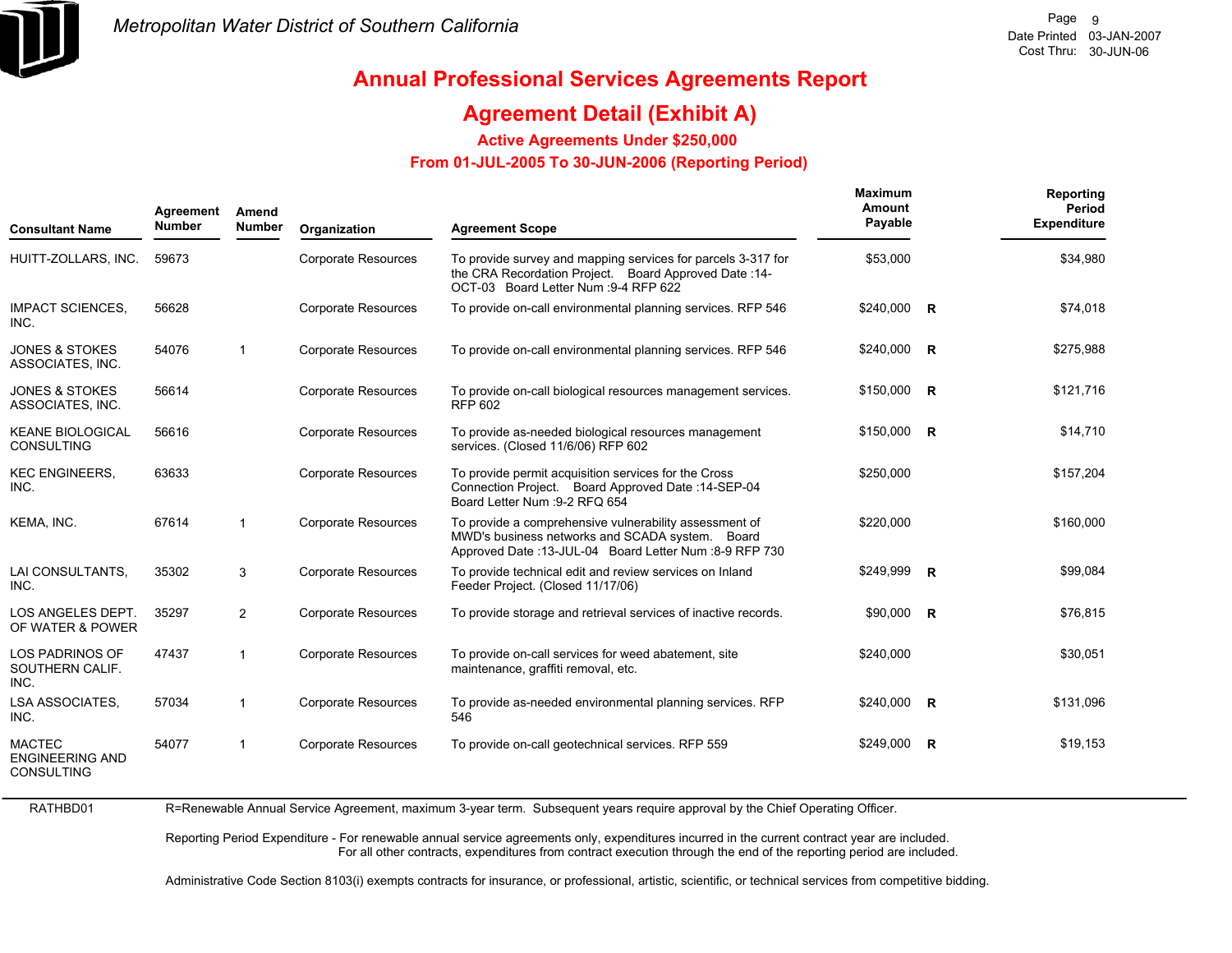

# **Annual Professional Services Agreements Report**

### **Agreement Detail (Exhibit A)**

**Active Agreements Under \$250,000** 

 **From 01-JUL-2005 To 30-JUN-2006 (Reporting Period)** 

| <b>Consultant Name</b>                                           | Agreement<br><b>Number</b> | Amend<br><b>Number</b> | Organization               | <b>Agreement Scope</b>                                                                                                                                 | <b>Maximum</b><br>Amount<br>Payable | Reporting<br>Period<br><b>Expenditure</b> |
|------------------------------------------------------------------|----------------------------|------------------------|----------------------------|--------------------------------------------------------------------------------------------------------------------------------------------------------|-------------------------------------|-------------------------------------------|
| <b>MTM TECHNOLOGIES</b><br>$(CA)$ , INC.                         | 61485                      |                        | <b>Corporate Resources</b> | To provide a gap analysis on existing telecommunication<br>systems to ensure a secure and reliable voice and data<br>network. (Closed 9/12/06) RFP 572 | \$249,980                           | \$229,220                                 |
| MWH AMERICAS, INC.                                               | 60902                      | $\mathbf{1}$           | <b>Corporate Resources</b> | To provide seismic integrity assessment services on<br>Metropolitan facilities. (Closed 10/16/06) RFP 575                                              | $$100,000$ R                        | \$2,337                                   |
| MWH AMERICAS, INC.                                               | 60459                      | $\overline{2}$         | <b>Corporate Resources</b> | To provide value engineering, quality assurance and quality<br>control for various engineering projects. RFP 624                                       | $$240,000$ R                        | \$40,474                                  |
| <b>ORANGE COAST</b><br><b>TITLE COMPANY</b>                      | 48320                      | $\mathbf{1}$           | <b>Corporate Resources</b> | To provide title research services. (Closed 9/22/06) RFP 535                                                                                           | \$249,000                           | \$240,450                                 |
| P. MURPHY &<br><b>ASSOCIATES</b>                                 | 77015                      |                        | <b>Corporate Resources</b> | To provide quality assurance services for the SCADA capital<br>development program. RFP 572                                                            | \$239,750                           | \$26,228                                  |
| PHILLIPS MINING,<br><b>GEOTECHNICAL &amp;</b><br><b>GROUTING</b> | 35300                      | 3                      | <b>Corporate Resources</b> | To participate on Metropolitan's Inland Feeder Project<br>Technical Edit and Review Committee for the Arrowhead<br>Tunnels Project.                    | \$249,999 R                         | \$46,882                                  |
| PROJECT LINE<br><b>TECHNICAL</b><br>SERVICES, INC.               | 71725                      | 1                      | <b>Corporate Resources</b> | To provide an upgrade to Metropolitan's EDMS system. RFP<br>572                                                                                        | \$200.000                           | \$127,729                                 |
| <b>PSOMAS &amp;</b><br><b>ASSOCIATES</b>                         | 65045                      | 2                      | <b>Corporate Resources</b> | To provide GIS database services for analyzing perchlorate<br>contamination in groundwater. RFP 572                                                    | \$50,000                            | \$12,627                                  |
| RALPH'S<br><b>PHOTOGRAPHY</b><br><b>SERVICES</b>                 | 60281                      | 2                      | <b>Corporate Resources</b> | To provide as-needed photographic services. RFP 573                                                                                                    | $$24,500$ R                         | \$5,248                                   |
| RIGGS & RIGGS, INC.                                              | 57052                      |                        | <b>Corporate Resources</b> | To provide as-needed real estate appraisal services. RFP 599                                                                                           | \$150,000 R                         | \$16,375                                  |
| <b>SALLY ARISTEI</b><br>PHOTOGRAPHY                              | 60280                      | $\overline{2}$         | <b>Corporate Resources</b> | To provide on-call photography services. RFP 573                                                                                                       | $$24,500$ R                         | \$975                                     |
| SAN BERNARDINO<br><b>COUNTY MUSEUM</b>                           | 56608                      |                        | <b>Corporate Resources</b> | To provide as-needed paleontologic resource management<br>services. RFP 602                                                                            | $$100,000$ R                        | \$4,059                                   |

R=Renewable Annual Service Agreement, maximum 3-year term. Subsequent years require approval by the Chief Operating Officer.

Reporting Period Expenditure - For renewable annual service agreements only, expenditures incurred in the current contract year are included. For all other contracts, expenditures from contract execution through the end of the reporting period are included.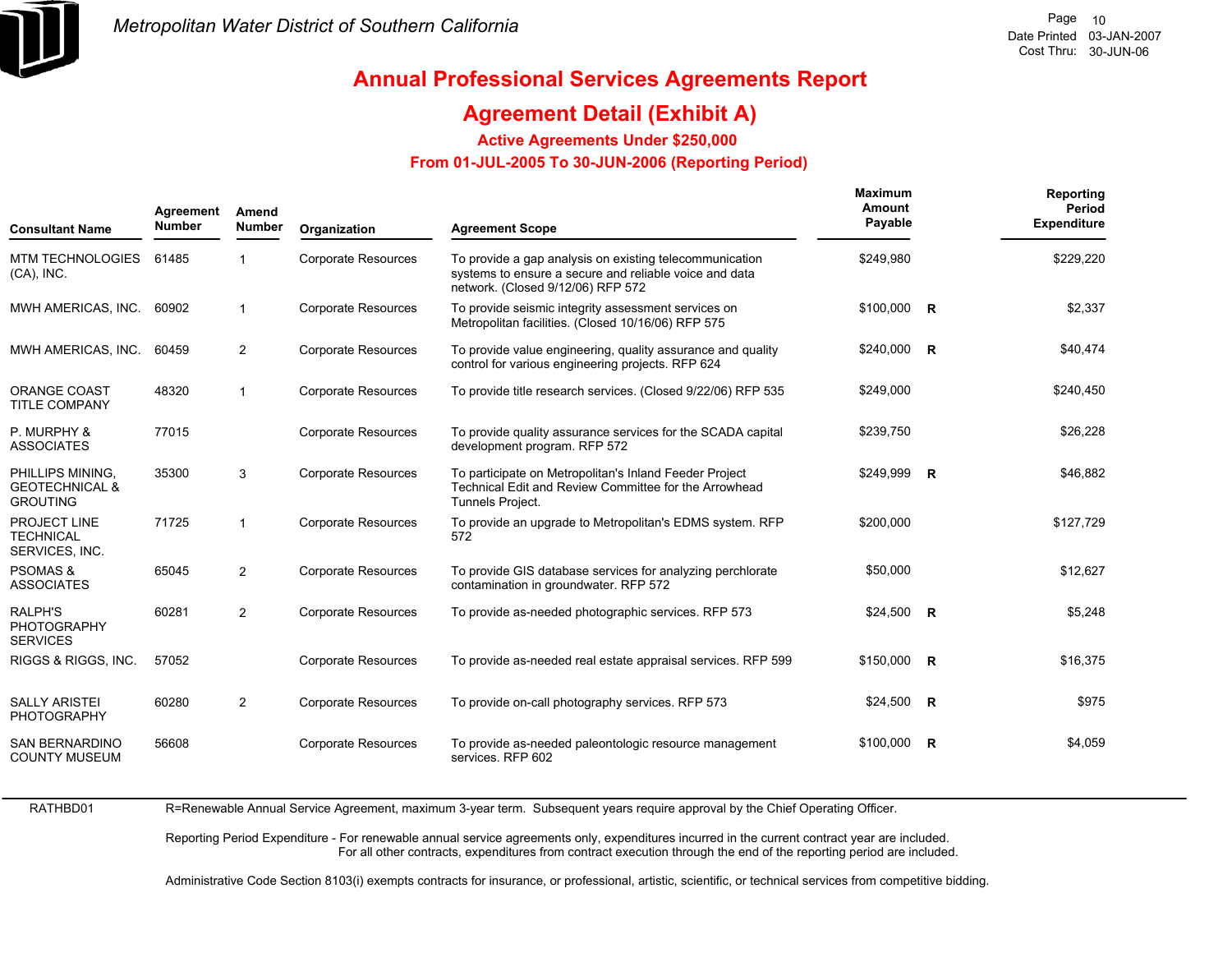

# **Annual Professional Services Agreements Report**

### **Agreement Detail (Exhibit A)**

**Active Agreements Under \$250,000** 

 **From 01-JUL-2005 To 30-JUN-2006 (Reporting Period)** 

| <b>Consultant Name</b>                                                                      | Agreement<br><b>Number</b> | Amend<br><b>Number</b> | Organization               | <b>Agreement Scope</b>                                                                                                                       | Maximum<br>Amount<br>Payable |                | Reporting<br>Period<br><b>Expenditure</b> |
|---------------------------------------------------------------------------------------------|----------------------------|------------------------|----------------------------|----------------------------------------------------------------------------------------------------------------------------------------------|------------------------------|----------------|-------------------------------------------|
| <b>SAPPHOS</b><br>ENVIRONMENTAL,<br>INC.                                                    | 56627                      |                        | <b>Corporate Resources</b> | To provide environmental documention and services for<br>pipeline projects and water treatment facilities. RFP 546                           | \$240,000                    | $\overline{R}$ | \$105,149                                 |
| <b>SCIENCE</b><br><b>APPLICATIONS INT'L</b><br>CORP.                                        | 56606                      |                        | <b>Corporate Resources</b> | To provide on-call environmental services. RFQ 546                                                                                           | \$240,000 R                  |                | \$9,525                                   |
| SNYDER, GARY M.                                                                             | 74232                      |                        | <b>Corporate Resources</b> | To provide construction management inspection services for<br>completion of the Inland Feeder Program and the Arrowhead<br>Tunnels.          | $$245,000$ R                 |                | \$100,081                                 |
| <b>SPACIENT</b><br>TECHNOLOGIES, INC.                                                       | 68200                      | 3                      | <b>Corporate Resources</b> | To provide design services for Quick Map application for<br>utilization in a moblie environment. 572                                         | \$44,500                     |                | \$30,048                                  |
| SPERRY, P. E.                                                                               | 35299                      | 3                      | <b>Corporate Resources</b> | To provide technical review services for the Inland Feeder<br>Project. Board Approved Date: 16-JUN-00                                        | $$110,000$ R                 |                | \$93,842                                  |
| <b>STATE OF</b><br><b>CALIFORNIA</b><br><b>DEPARTMENT OF</b><br>PARKS&<br><b>RECREATION</b> | A03842                     | $\overline{4}$         | <b>Corporate Resources</b> | To provide consulting services with regard to historical<br>properties located within Diamond Valley Lake.                                   | \$120,000 R                  |                | \$449                                     |
| <b>SYSTEMS</b><br><b>INTEGRATED, LLC</b>                                                    | 38951                      | 3                      | <b>Corporate Resources</b> | To provide software support services for SCADA.                                                                                              | \$230,000 R                  |                | \$140,000                                 |
| <b>TECHNOLOGY</b><br><b>INTEGRATION</b><br>GROUP, DBA                                       | 50311                      | 2                      | <b>Corporate Resources</b> | To provide on-call daily operational exchange support<br>services. (Closed 9/8/06) RFP 540                                                   | \$165,000                    |                | \$155,995                                 |
| TELECOM 611.COM                                                                             | 60302                      | 3                      | <b>Corporate Resources</b> | To provide a telecommunication inventory bill audit. (Closed<br>9/25/06) RFP 572                                                             | $$135,000$ R                 |                | \$60,063                                  |
| <b>U.S. LABORATORIES</b>                                                                    | 60290                      |                        | <b>Corporate Resources</b> | To provide fabrication inspection, material testing and<br>nondestructive services as needed. RFQ 663                                        | $$245,000$ R                 |                | \$253,082                                 |
| UNITED INSPECTION<br>& TESTING, INC.                                                        | 54073                      |                        | <b>Corporate Resources</b> | To provide supplemental technical services for testing and<br>inspection of soils, concrete and asphalt. (Closed 11/06/06)<br><b>RFP 549</b> | \$244,000 R                  |                | \$69,028                                  |

R=Renewable Annual Service Agreement, maximum 3-year term. Subsequent years require approval by the Chief Operating Officer.

Reporting Period Expenditure - For renewable annual service agreements only, expenditures incurred in the current contract year are included. For all other contracts, expenditures from contract execution through the end of the reporting period are included.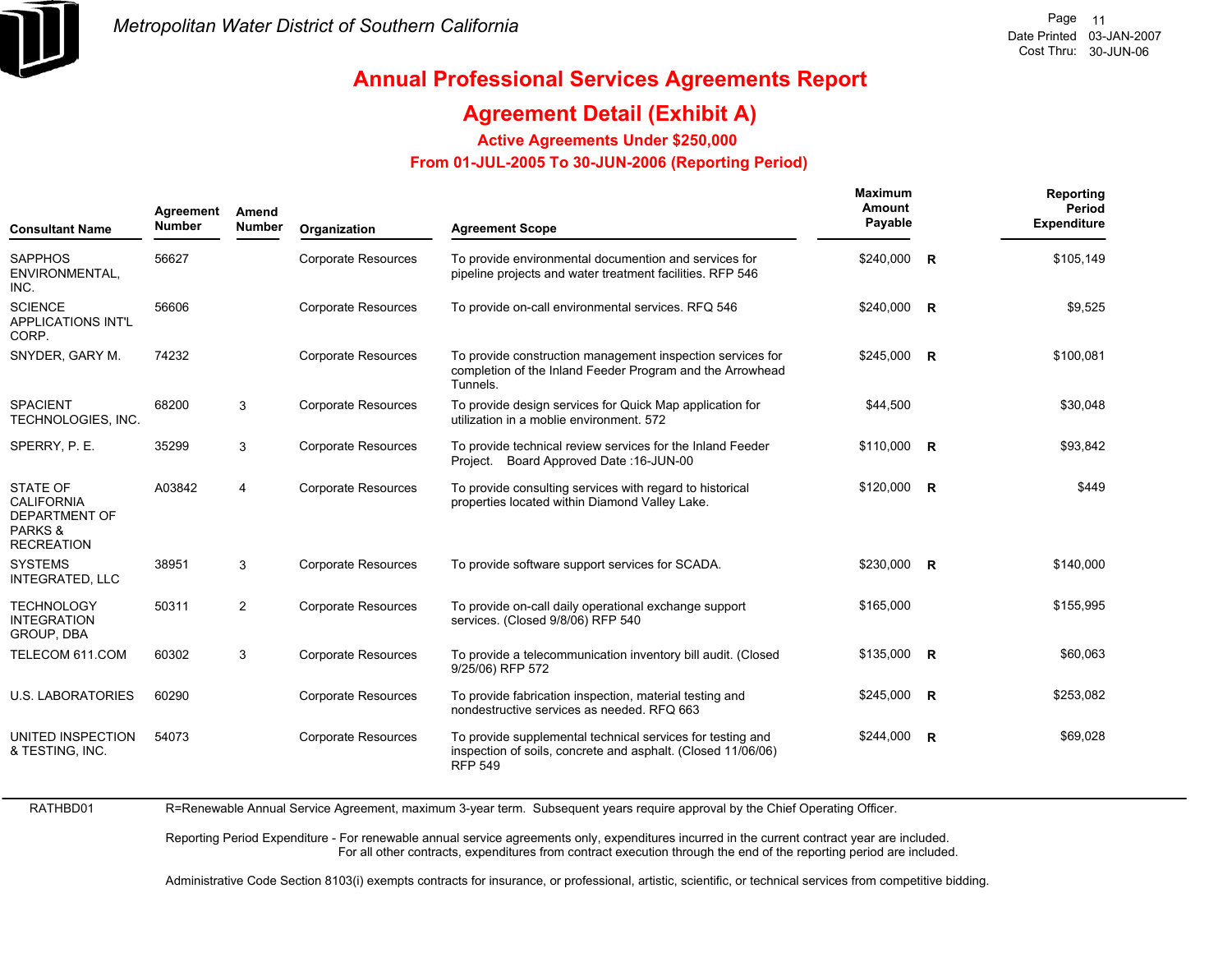

### **Agreement Detail (Exhibit A)**

**Active Agreements Under \$250,000** 

 **From 01-JUL-2005 To 30-JUN-2006 (Reporting Period)** 

| Agreement<br>Amend<br><b>Number</b><br><b>Consultant Name</b>    |       | <b>Number</b>  | Organization                                   | <b>Agreement Scope</b>                                                                                            | Maximum<br>Amount<br>Payable | Reporting<br>Period<br><b>Expenditure</b> |
|------------------------------------------------------------------|-------|----------------|------------------------------------------------|-------------------------------------------------------------------------------------------------------------------|------------------------------|-------------------------------------------|
| URS CORPORATION<br><b>AMERICAS</b>                               | 57033 |                | <b>Corporate Resources</b>                     | To provide on-call environmental services. RFQ 546                                                                | $$240,000$ R                 | \$110,570                                 |
| URS CORPORATION<br><b>AMERICAS</b>                               | 57617 |                | <b>Corporate Resources</b>                     | To provide on-call geotechnical services for various projects<br>within our service area. RFQ 559                 | $$249,000$ R                 | \$48,808                                  |
| URS CORPORATION<br><b>AMERICAS</b>                               | 60901 |                | <b>Corporate Resources</b>                     | To provide as-needed seismic integrity assessment services.<br><b>RFP 575</b>                                     | $$100,000$ R                 | \$3,959                                   |
| VALUE MANAGEMENT 60460<br>STRATEGIES, INC.                       |       |                | <b>Corporate Resources</b>                     | To provide value engineering, benchmark, and QA/QC<br>services. RFP 624                                           | $$240,000$ R                 | \$54,932                                  |
| WAGNER, WILLIAM D.                                               | 56612 | -1             | <b>Corporate Resources</b>                     | To provide as-needed biological resource management<br>services. RFP 602                                          | $$150,000$ R                 | \$119,096                                 |
| <b>WORK TECHNOLOGY</b><br><b>CORPORATION</b>                     | 75237 |                | <b>Corporate Resources</b>                     | To provide IT services related to the maintenance and<br>integration of the worktech software appliction.         | \$25,000                     | \$16,888                                  |
| <b>3E COMPANY</b>                                                | 67608 |                | <b>Water System</b><br><b>Operations Group</b> | To provide materials safety data management services. RFP<br>699                                                  | $$60,250$ R                  | \$60,250                                  |
| AEI-CASC<br>ENGINEERING, INC.                                    | 70949 |                | <b>Water System</b><br><b>Operations Group</b> | To provide as needed environmental services in support of<br>Metropolitan's Capital Improvement Programs. RFP 700 | $$240,000$ R                 | \$20,067                                  |
| <b>BLACK &amp; VEATCH</b><br><b>CORPORATION</b>                  | 59683 |                | Water System<br><b>Operations Group</b>        | To provide expert advice on the treatment of manganese.                                                           | \$25,000                     | \$8,468                                   |
| <b>CAL POLY POMONA</b><br>FOUNDATION, INC.                       | 13998 | $\overline{4}$ | <b>Water System</b><br><b>Operations Group</b> | To provide a student intern program for students majoring in<br>science.                                          | $$245,000$ R                 | \$18,265                                  |
| <b>CAMP DRESSER &amp;</b><br>MCKEE, INC.                         | 61472 |                | <b>Water System</b><br><b>Operations Group</b> | To conduct a study titled "Bromate Control Study" related to<br>the use of ozone at the filtration plants.        | \$25,000                     | \$4,300                                   |
| <b>CH DIAGNOSTIC &amp;</b><br><b>CONSULTING</b><br>SERVICE, INC. | 57402 |                | <b>Water System</b><br><b>Operations Group</b> | To provide a complex water analysis mandated by the EPA.                                                          | \$45,000                     | \$11,300                                  |

RATHBD01

R=Renewable Annual Service Agreement, maximum 3-year term. Subsequent years require approval by the Chief Operating Officer.

Reporting Period Expenditure - For renewable annual service agreements only, expenditures incurred in the current contract year are included. For all other contracts, expenditures from contract execution through the end of the reporting period are included.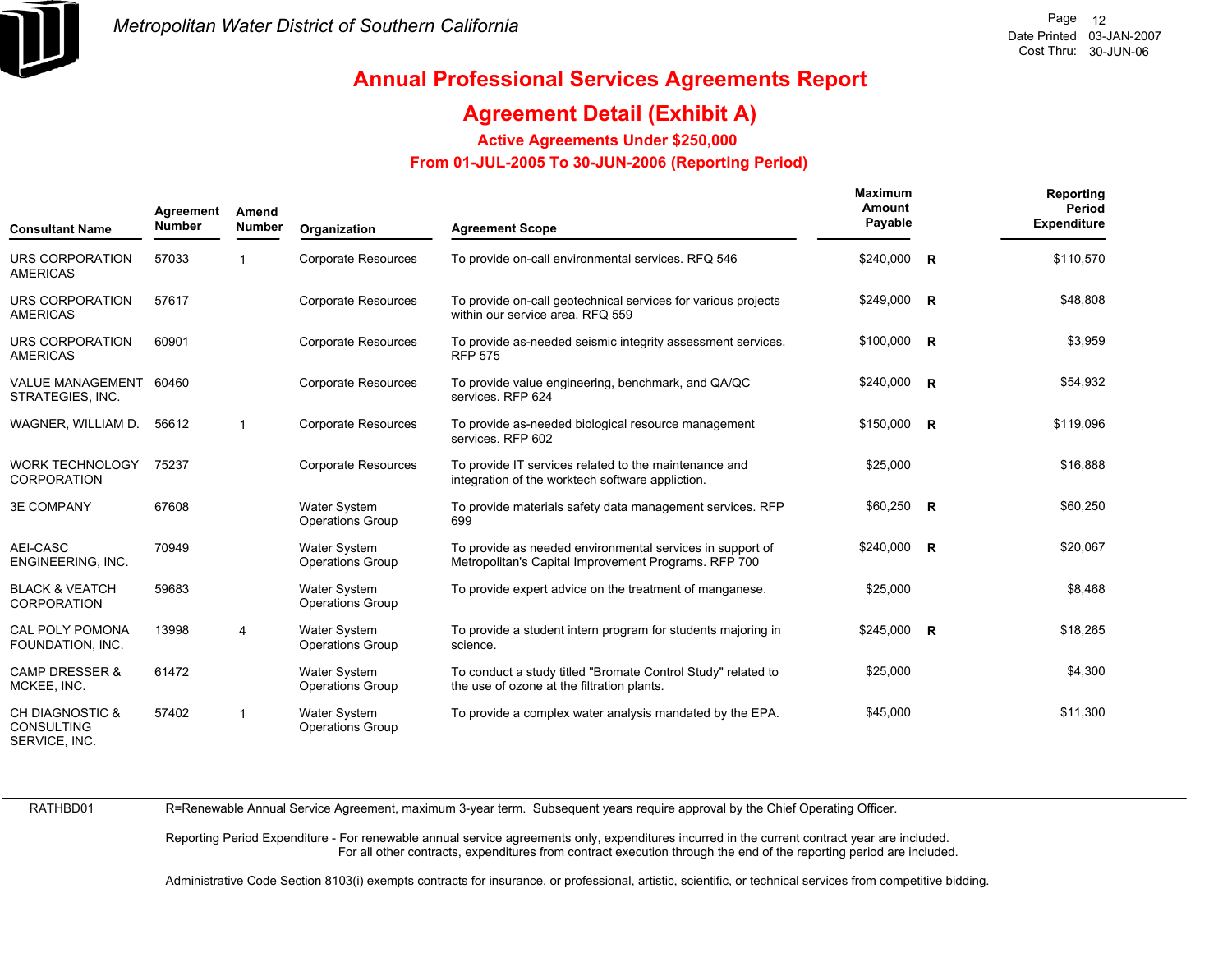

# **Annual Professional Services Agreements Report**

### **Agreement Detail (Exhibit A)**

**Active Agreements Under \$250,000** 

 **From 01-JUL-2005 To 30-JUN-2006 (Reporting Period)** 

| Agreement<br><b>Number</b><br><b>Consultant Name</b>      |       | Amend<br><b>Number</b> | Organization                                   | <b>Agreement Scope</b>                                                                                                               | <b>Maximum</b><br>Amount<br>Payable | Reporting<br>Period<br><b>Expenditure</b> |
|-----------------------------------------------------------|-------|------------------------|------------------------------------------------|--------------------------------------------------------------------------------------------------------------------------------------|-------------------------------------|-------------------------------------------|
| CH2M HILL, INC.                                           | 68214 |                        | <b>Water System</b><br><b>Operations Group</b> | To provide desalination cost benchmarking studies for<br>Metropolitan. RFP 706                                                       | \$194,912                           | \$53,561                                  |
| CLINE, NEIL M.                                            | 48314 | 2                      | <b>Water System</b><br><b>Operations Group</b> | To provide technical review of the DRIP program.                                                                                     | \$11,000                            | \$5,373                                   |
| CRAWFORD-BROWN<br><b>SCIENTIFIC</b><br><b>CONSULTING</b>  | 70960 |                        | <b>Water System</b><br><b>Operations Group</b> | To provide input for evaluating Pump-In proposals for the<br>California Aqueduct. (Closed 9/12/06)                                   | \$5,000                             | \$4,912                                   |
| <b>EMS LABORATORIES</b>                                   | 57813 |                        | <b>Water System</b><br><b>Operations Group</b> | To provide industrial hygiene laboratory services. RFP 613                                                                           | $$25,000$ R                         | \$10,066                                  |
| <b>ESCI</b><br><b>ENVIROSERVICES,</b><br>INC.             | 59669 | $\mathbf{1}$           | <b>Water System</b><br><b>Operations Group</b> | To update the Oil Spill Prevention Countermeasures and<br>Control Plan for Skinner and Lake Mathews facilities.                      | \$24,999                            | \$21,479                                  |
| F.W. KOHL<br><b>INDUSTRIAL GROUP,</b><br>INC.             | 67621 | $\mathbf{1}$           | <b>Water System</b><br><b>Operations Group</b> | To provide technical advice regarding replacement of Niles<br>Modular Lathe for the maintenance support unit. (Closed<br>$7/31/06$ ) | \$24,999                            | \$24,959                                  |
| FIERRO, SERGIO D.                                         | 60915 | 3                      | Water System<br><b>Operations Group</b>        | To provide maintenance services on nine MWD owned<br>California Irrigation Management Information System weather<br>stations.        | \$74,970                            | \$49,296                                  |
| GEOPENTECH, INC.                                          | 58436 | 2                      | <b>Water System</b><br><b>Operations Group</b> | To provide remedial measures at Pacific Gas & Electric's<br>Topock Facility.                                                         | \$215,000 R                         | \$10,540                                  |
| GEOPENTECH, INC.                                          | 65054 |                        | <b>Water System</b><br><b>Operations Group</b> | To provide geological and hydrogeological evaluation services<br>relating to water quality issues.                                   | \$24,999                            | \$7,478                                   |
| GEOPENTECH, INC.                                          | 63629 | $\mathbf{1}$           | <b>Water System</b><br><b>Operations Group</b> | To provide hydrogeology services for perchlorate remedial<br>activities. RFP 649                                                     | \$200,000 R                         | \$4,165                                   |
| GILBERT, INC., J.                                         | 48312 | 2                      | <b>Water System</b><br><b>Operations Group</b> | To provide technical review and assessment services for the<br>desalination program.                                                 | \$11,000                            | \$6,531                                   |
| <b>GLENDALE</b><br><b>ADVENTIST OCC</b><br><b>MEDICAL</b> | 66401 |                        | <b>Water System</b><br><b>Operations Group</b> | To provide occupational medical services. RFP 698                                                                                    | \$150,000 R                         | \$6,247                                   |

R=Renewable Annual Service Agreement, maximum 3-year term. Subsequent years require approval by the Chief Operating Officer.

Reporting Period Expenditure - For renewable annual service agreements only, expenditures incurred in the current contract year are included. For all other contracts, expenditures from contract execution through the end of the reporting period are included.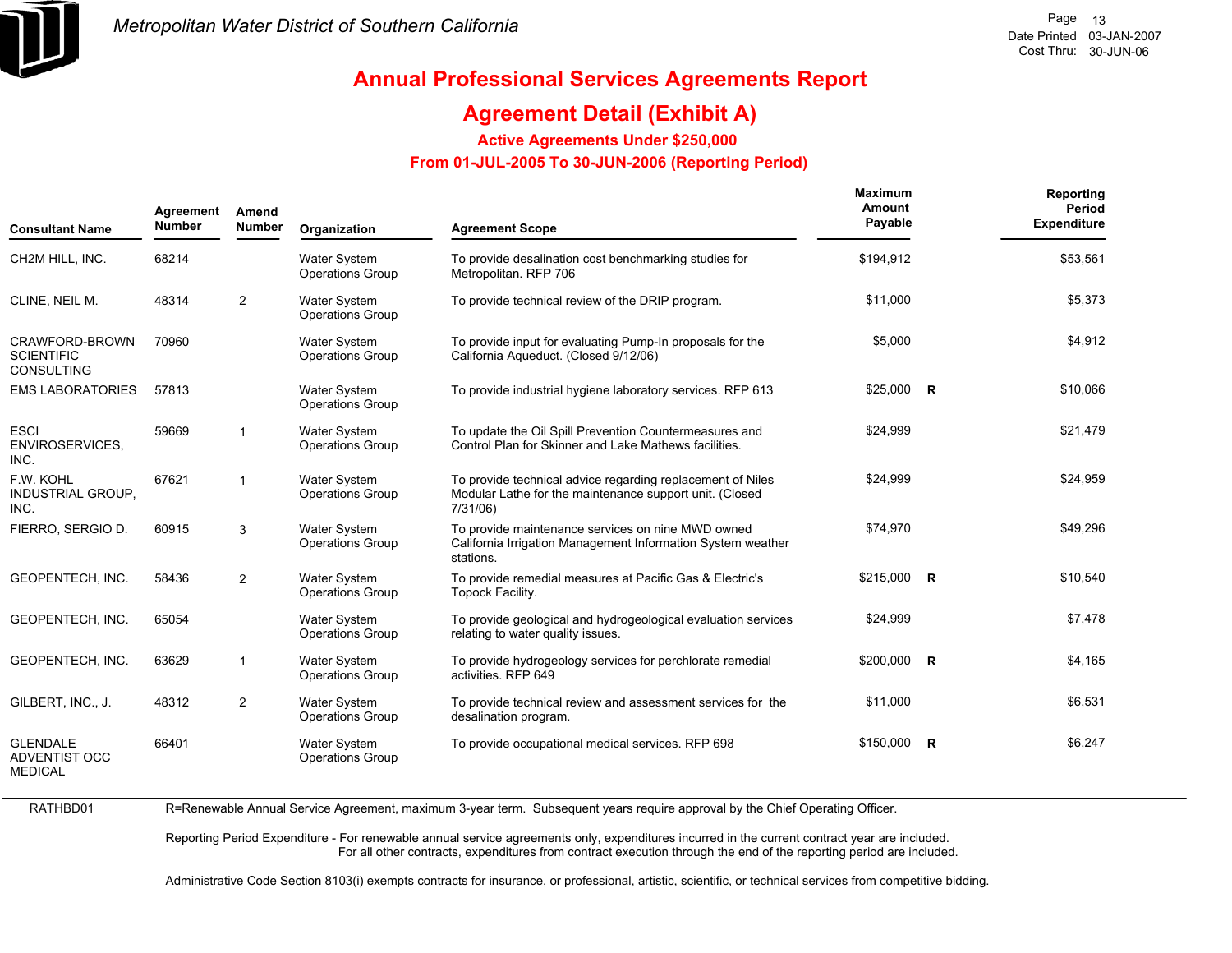

### **Agreement Detail (Exhibit A)**

**Active Agreements Under \$250,000** 

 **From 01-JUL-2005 To 30-JUN-2006 (Reporting Period)** 

| <b>Consultant Name</b>                                       | Agreement<br><b>Number</b> | Amend<br><b>Number</b> | Organization                                   | <b>Agreement Scope</b>                                                                                           | <b>Maximum</b><br>Amount<br>Payable | Reporting<br>Period<br><b>Expenditure</b> |
|--------------------------------------------------------------|----------------------------|------------------------|------------------------------------------------|------------------------------------------------------------------------------------------------------------------|-------------------------------------|-------------------------------------------|
| GORDON, DR.<br><b>GILBERT</b>                                | 60445                      |                        | <b>Water System</b><br><b>Operations Group</b> | To serve in an advisory capacity for the ozone application in<br>drinking water.                                 | \$25,000                            | \$6,250                                   |
| <b>INDUSTRIAL</b><br><b>HEARING &amp;</b><br>PULMONARY MNGT. | 57811                      |                        | <b>Water System</b><br><b>Operations Group</b> | To provide mobile audiometric testing services. RFP 640                                                          | $$12,000$ R                         | \$7,249                                   |
| INDUSTRIAL HYGIENE 55217<br>MANAGEMENT, INC.                 |                            |                        | <b>Water System</b><br><b>Operations Group</b> | To provide industrial hygiene services. RFP 615                                                                  | \$249,000 R                         | \$126,436                                 |
| <b>JOSHUA CASEY</b><br>CORPORATE<br><b>TRAINING</b>          | 75308                      |                        | <b>Water System</b><br><b>Operations Group</b> | To provided First Responder/Emergency Training to members<br>of Metropolitan's chemcial responder teams. RFP 759 | \$40,000 R                          | \$8,190                                   |
| JT2 INTEGRATED<br><b>RESOURCES</b>                           | 52780                      | $\overline{2}$         | <b>Water System</b><br><b>Operations Group</b> | To provide services for the worker's compensation claim<br>program. RFP 525                                      | \$175,000 R                         | \$155,729                                 |
| <b>KAZARIANS &amp;</b><br><b>ASSOCIATES</b>                  | 57797                      | $\overline{1}$         | <b>Water System</b><br><b>Operations Group</b> | To provide a chemical risk management program. RFP 560                                                           | \$200,000                           | \$156,260                                 |
| LA TESTING, INC.,<br><b>DBA</b>                              | 57814                      | 2                      | <b>Water System</b><br><b>Operations Group</b> | To provide analysis of industrial hygiene samples. RFP 613                                                       | $$25,000$ R                         | \$10,096                                  |
| <b>LEARN CPR 4 LIFE</b>                                      | 70943                      |                        | <b>Water System</b><br><b>Operations Group</b> | To provide medical emergency skills training to MWD<br>employees. RFP 742                                        | $$40,000$ R                         | \$15,181                                  |
| <b>MOUNT SAN</b><br>ANTONIO COLLEGE                          | 68866                      | $\overline{1}$         | <b>Water System</b><br><b>Operations Group</b> | To provide training for the MWD Joint Apprenticeship &<br>Training program. (Closed 7/18/06)                     | \$35,200                            | \$32,000                                  |
| <b>NATIONAL SAFETY</b><br>COMPLIANCE, INC.                   | 57035                      |                        | <b>Water System</b><br><b>Operations Group</b> | To provide drug and alcohol testing program.                                                                     | $$15,000$ R                         | \$6,070                                   |
| <b>NETWORK</b><br><b>ENVIRONMENTAL</b><br><b>SYSTEMS</b>     | 56019                      |                        | <b>Water System</b><br><b>Operations Group</b> | To provide regulatory mandated documentation and<br>documentation for the International Standard Organization.   | $$20,000$ R                         | \$5,590                                   |
| NINYO & MOORE                                                | 17602                      | $\overline{2}$         | <b>Water System</b><br><b>Operations Group</b> | To provide on-call environmental site assessments services.<br>(Closed 8/25/06) RFP 308                          | \$249.000                           | \$248.992                                 |

RATHBD01

R=Renewable Annual Service Agreement, maximum 3-year term. Subsequent years require approval by the Chief Operating Officer.

Reporting Period Expenditure - For renewable annual service agreements only, expenditures incurred in the current contract year are included. For all other contracts, expenditures from contract execution through the end of the reporting period are included.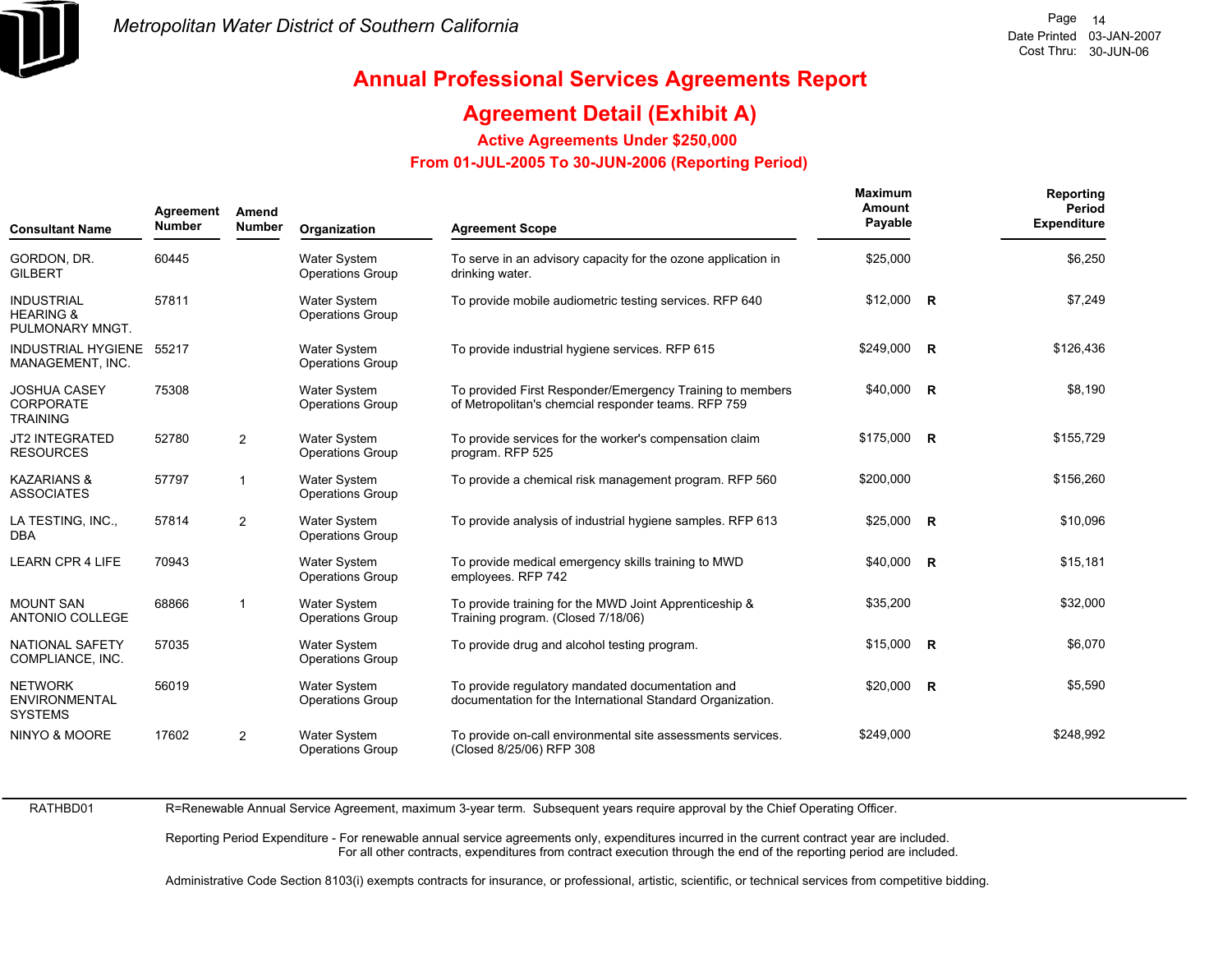

### **Agreement Detail (Exhibit A)**

**Active Agreements Under \$250,000** 

 **From 01-JUL-2005 To 30-JUN-2006 (Reporting Period)** 

| <b>Consultant Name</b>                            | Agreement<br><b>Number</b> | Amend<br><b>Number</b>  | Organization                                   | <b>Agreement Scope</b>                                                                                 | <b>Maximum</b><br>Amount<br>Payable | Reporting<br>Period<br><b>Expenditure</b> |
|---------------------------------------------------|----------------------------|-------------------------|------------------------------------------------|--------------------------------------------------------------------------------------------------------|-------------------------------------|-------------------------------------------|
| NINYO & MOORE                                     | 70957                      |                         | <b>Water System</b><br><b>Operations Group</b> | To provide environmental site assessments for Metropolitan's<br>distribution system. RFQ 687           | \$240,000 R                         | \$118,983                                 |
| NINYO & MOORE                                     | 70951                      |                         | <b>Water System</b><br><b>Operations Group</b> | To provide as-needed environmental consulting services.<br><b>RFQ 700</b>                              | \$240,000 R                         | \$22,827                                  |
| <b>NORTH AMERICAN</b><br>CRANE BUREAU, INC.       | 76584                      |                         | Water System<br><b>Operations Group</b>        | To provide crane operator safety training and certification<br>services.                               | \$24,999                            | \$11,660                                  |
| PICORE &<br>ASSOCIATES, INC.                      | 53614                      | $\overline{1}$          | <b>Water System</b><br><b>Operations Group</b> | To provide threat assessment services. RFP 564                                                         | \$240,000                           | \$136,231                                 |
| <b>PROCESS</b><br>APPLICATIONS, INC.              | 56017                      | $\overline{2}$          | <b>Water System</b><br><b>Operations Group</b> | To develop a training workshop on process optimization<br>services at Jensen Filtration plant.         | \$245.000                           | \$217.226                                 |
| <b>PROCESS</b><br>APPLICATIONS, INC.              | 59688                      |                         | <b>Water System</b><br><b>Operations Group</b> | To advise Metropolitan on application of ozone in drinking<br>water.                                   | \$25,000                            | \$2,028                                   |
| RANDALL, MD, MPH,<br>MICHAEL C.                   | 65055                      |                         | Water System<br><b>Operations Group</b>        | To provide occupational medical consulting services. RFP 697                                           | $$50,000$ R                         | \$9,900                                   |
| <b>SEPARATION</b><br>CONSULTANTS, INC.            | 48313                      | $\overline{2}$          | <b>Water System</b><br><b>Operations Group</b> | To review DRIP program.                                                                                | \$11,000                            | \$7,013                                   |
| <b>STARR CONSULTING</b>                           | 68212                      |                         | <b>Water System</b><br><b>Operations Group</b> | To provide a Watershed Sanitary Survey for the Colorado<br>River.                                      | \$24,999                            | \$14,520                                  |
| STATE OF CALIF.<br>DEPT. OF FISH &<br><b>GAME</b> | 12686                      | $\overline{\mathbf{1}}$ | <b>Water System</b><br><b>Operations Group</b> | To provide fishery services for Diamond Valley Recreation.                                             | $$250,000$ R                        | \$62,689                                  |
| <b>TESTAMERICA</b>                                | 61468                      | 3                       | Water System<br><b>Operations Group</b>        | To provide environmental testing services for chemical and<br>microbiological analysis. RFP 646        | $$40,000$ R                         | \$45,040                                  |
| TETRA TECH, INC.                                  | 70958                      |                         | <b>Water System</b><br><b>Operations Group</b> | To provide as-needed environmental site assessments for<br>Metropolitan's distribution system. RFQ 687 | $$240,000$ R                        | \$24,336                                  |

RATHBD01

R=Renewable Annual Service Agreement, maximum 3-year term. Subsequent years require approval by the Chief Operating Officer.

Reporting Period Expenditure - For renewable annual service agreements only, expenditures incurred in the current contract year are included. For all other contracts, expenditures from contract execution through the end of the reporting period are included.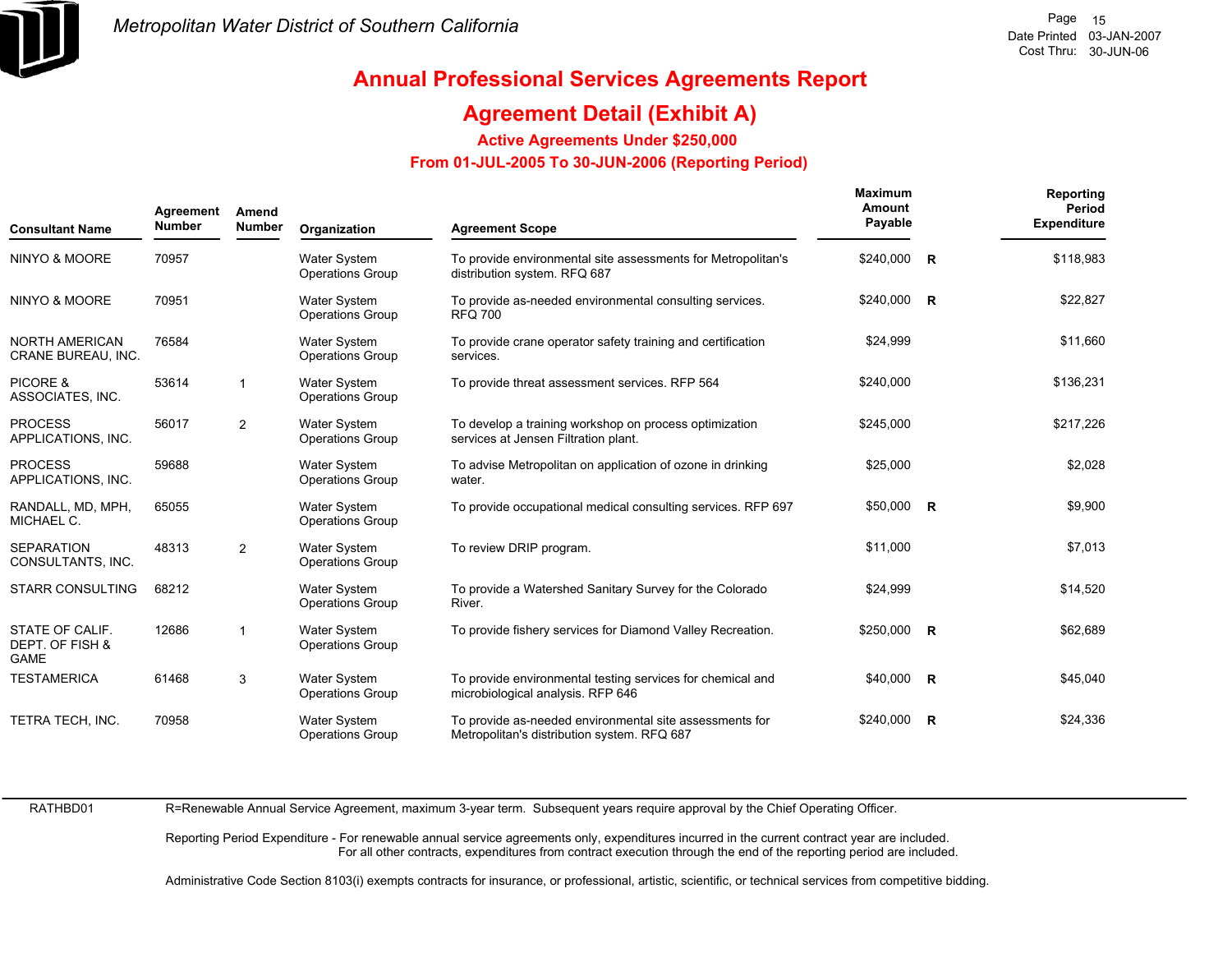

### **Agreement Detail (Exhibit A)**

**Active Agreements Under \$250,000** 

 **From 01-JUL-2005 To 30-JUN-2006 (Reporting Period)** 

| Agreement<br>Amend<br><b>Number</b><br><b>Consultant Name</b> |                | Organization                                      | <b>Agreement Scope</b>                                                                                                                                                  | <b>Maximum</b><br>Amount<br>Payable | Reporting<br><b>Period</b><br><b>Expenditure</b>                            |
|---------------------------------------------------------------|----------------|---------------------------------------------------|-------------------------------------------------------------------------------------------------------------------------------------------------------------------------|-------------------------------------|-----------------------------------------------------------------------------|
| 59686                                                         |                | <b>Water System</b><br><b>Operations Group</b>    | To provide research services for Bromate control under the<br>new Stage I rules issued by the US Environmental Protection<br>Agency.                                    | \$25,000                            | \$6,978                                                                     |
| 75737                                                         |                | <b>Water System</b><br><b>Operations Group</b>    | To provide water operator certification training. (Closed<br>12/4/06)                                                                                                   | \$24,999                            | \$24,999                                                                    |
| 61469                                                         | $\overline{1}$ | <b>Water System</b><br><b>Operations Group</b>    | To provide environmental testing services for chemical and<br>microbiological analysis. RFP 646                                                                         |                                     | \$101,344                                                                   |
| 68213                                                         |                | <b>Water Resources</b><br><b>Management Group</b> | To provide print media services for the Industrial Process<br>Improvement Program. (Closed 8/28/06)                                                                     | \$7,500                             | \$4,958                                                                     |
| 48615                                                         | 2              | <b>Water Resources</b><br><b>Management Group</b> | To provide on-call resource analysis, biological engineering,<br>and water quality services. (Closed 10/30/06) RFQ 536                                                  |                                     | \$16,815                                                                    |
| 54404                                                         | 2              | <b>Water Resources</b><br><b>Management Group</b> | To provide on-call economics services for resource planning<br>and water resource issues. RFQ 605                                                                       | \$150,000                           | \$46,255                                                                    |
| 77383                                                         |                | <b>Water Resources</b><br><b>Management Group</b> | To provide research assessing capital and O&M costs for<br>groundwater storage program facilities. RFP 762                                                              | \$150,000                           | \$31,167                                                                    |
| 73084                                                         |                | <b>Water Resources</b><br><b>Management Group</b> | To provide technical writing support for various reports,<br>briefing materials & presentations relating to water resource &<br>water quality analyses for SWP. RFQ 750 |                                     | \$45,425                                                                    |
| 48616                                                         | 1              | <b>Water Resources</b><br><b>Management Group</b> | To provide on-call resource analysis, biological, engineering<br>and water quality services. (Closed 10/30/06) RFQ 536                                                  |                                     | \$14,376                                                                    |
| 54407                                                         | 2              | <b>Water Resources</b><br><b>Management Group</b> | To provide on-call economic, statistical, and resource analysis<br>services. RFP 605                                                                                    | \$85,000                            | \$64,688                                                                    |
| 48617                                                         | 3              | <b>Water Resources</b><br><b>Management Group</b> | To provide on-call resource analysis, biological engineering,<br>and water quality services. (Closed 10/30/06) RFQ 536                                                  |                                     | \$51,471                                                                    |
| 62406                                                         | $\overline{1}$ | <b>Water Resources</b><br><b>Management Group</b> | To provide courseware development services for the Protector<br>del Agua program. (Closed 9/8/06)                                                                       | \$85,000                            | \$72,490                                                                    |
|                                                               |                | <b>Number</b>                                     |                                                                                                                                                                         |                                     | $$120,000$ R<br>$$120,000$ R<br>$$100,000$ R<br>\$205,000 R<br>$$240,000$ R |

RATHBD01R=Renewable Annual Service Agreement, maximum 3-year term. Subsequent years require approval by the Chief Operating Officer.

> Reporting Period Expenditure - For renewable annual service agreements only, expenditures incurred in the current contract year are included. For all other contracts, expenditures from contract execution through the end of the reporting period are included.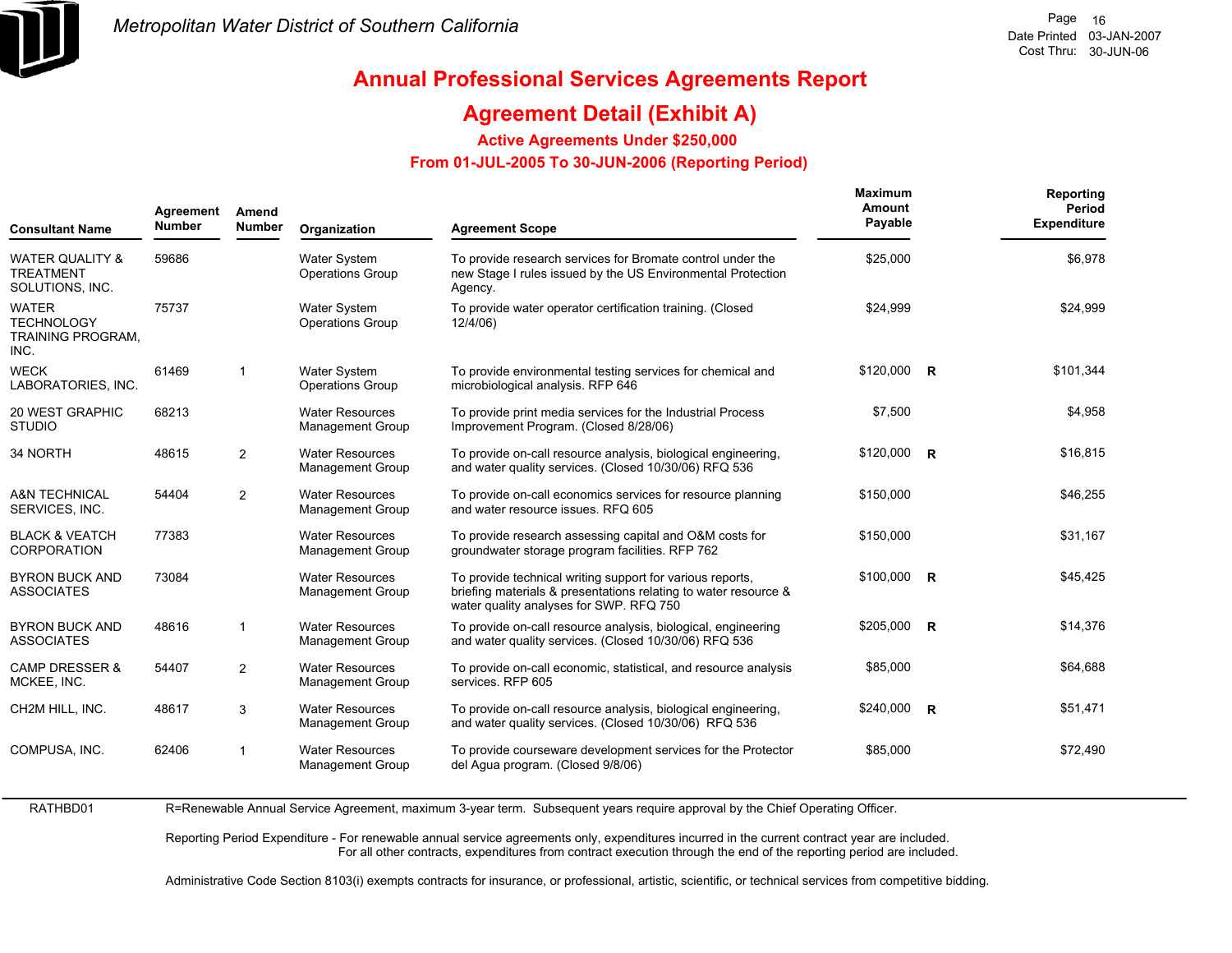

### **Agreement Detail (Exhibit A)**

**Active Agreements Under \$250,000** 

 **From 01-JUL-2005 To 30-JUN-2006 (Reporting Period)** 

| <b>Consultant Name</b>                        | Agreement<br><b>Number</b> | Amend<br><b>Number</b> | Organization                                      | <b>Agreement Scope</b>                                                                                                                               | <b>Maximum</b><br>Amount<br>Payable | Reporting<br>Period<br><b>Expenditure</b> |
|-----------------------------------------------|----------------------------|------------------------|---------------------------------------------------|------------------------------------------------------------------------------------------------------------------------------------------------------|-------------------------------------|-------------------------------------------|
| <b>CONSERVISION</b><br>CONSULTING, LLC        | 55208                      |                        | <b>Water Resources</b><br><b>Management Group</b> | To provide verification and data collection on the residential<br>and commercial water conservation incentive programs.<br>(Closed 11/24/06) RFP 570 | \$90,000                            | \$50,161                                  |
| DCSE, INC.                                    | 53612                      |                        | <b>Water Resources</b><br><b>Management Group</b> | To compile Ultra-Low-Flush toilet program historical data.<br>(Closed 7/7/06) RFP 589                                                                | \$240,000                           | \$172,822                                 |
| DCSE, INC.                                    | 54403                      | 2                      | <b>Water Resources</b><br><b>Management Group</b> | To provide on-call economic services for resource planning<br>and water resource issues. RFQ 605                                                     | \$185,000                           | \$152,215                                 |
| DUDEK &<br>ASSOCIATES, INC.                   | 61470                      |                        | <b>Water Resources</b><br><b>Management Group</b> | To provide landscape expertise regarding irrigation, plant<br>usage, and to support the Protector del Agua Program. RFP<br>672                       | $$125,000$ R                        | \$22,568                                  |
| E2 ENVIRONMENTAL,<br>INC.                     | 68867                      |                        | <b>Water Resources</b><br><b>Management Group</b> | To provide technical review and evaluation of project<br>applications for the Industrial Process Improvement Program.<br><b>RFQ 734</b>              | \$20,000 R                          | \$3,167                                   |
| <b>ECONOMIC INSIGHTS</b>                      | 54408                      |                        | <b>Water Resources</b><br>Management Group        | To provide on-call economic and statistical evaluation<br>services for water planning and water resource issues.<br>(Closed 7/7/06) RFQ 605          | \$35,000                            | \$27,139                                  |
| <b>GEI CONSULTANTS</b>                        | 54413                      | 2                      | <b>Water Resources</b><br><b>Management Group</b> | To provide on-call economic and statistical assessment of<br>resource planning and water resource issues. (Closed 7/7/06)<br><b>RFP 605</b>          | \$95,000                            | \$34,928                                  |
| GEOPENTECH, INC.                              | 36093                      | 2                      | <b>Water Resources</b><br><b>Management Group</b> | To provide technical review for groundwater conjunctive use<br>programs.                                                                             | \$210,000                           | \$115,435                                 |
| <b>HYDROSYSTEMS</b><br>CONSULTING, INC.       | 68848                      |                        | <b>Water Resources</b><br><b>Management Group</b> | To provide water resource modeling for Mettropolitan's State<br>Water Project water suppply. RFQ 683                                                 | $$70,000$ R                         | \$20,000                                  |
| <b>JONES &amp; STOKES</b><br>ASSOCIATES, INC. | 67609                      | 2                      | <b>Water Resources</b><br><b>Management Group</b> | To provide biologocial & ecosystem restoration services for<br>the Sacramento-San Joaquin Delta. RFQ 722                                             | \$245,000 R                         | \$11,144                                  |
| <b>KENNEDY/JENKS</b><br>CONSULTANTS, INC.     | 71730                      |                        | <b>Water Resources</b><br><b>Management Group</b> | To provide technical review and evaluation of project<br>applications for the Industrial Process Improvement Program.<br><b>RFQ 734</b>              | $$20,000$ R                         | \$4,000                                   |

RATHBD01

R=Renewable Annual Service Agreement, maximum 3-year term. Subsequent years require approval by the Chief Operating Officer.

Reporting Period Expenditure - For renewable annual service agreements only, expenditures incurred in the current contract year are included. For all other contracts, expenditures from contract execution through the end of the reporting period are included.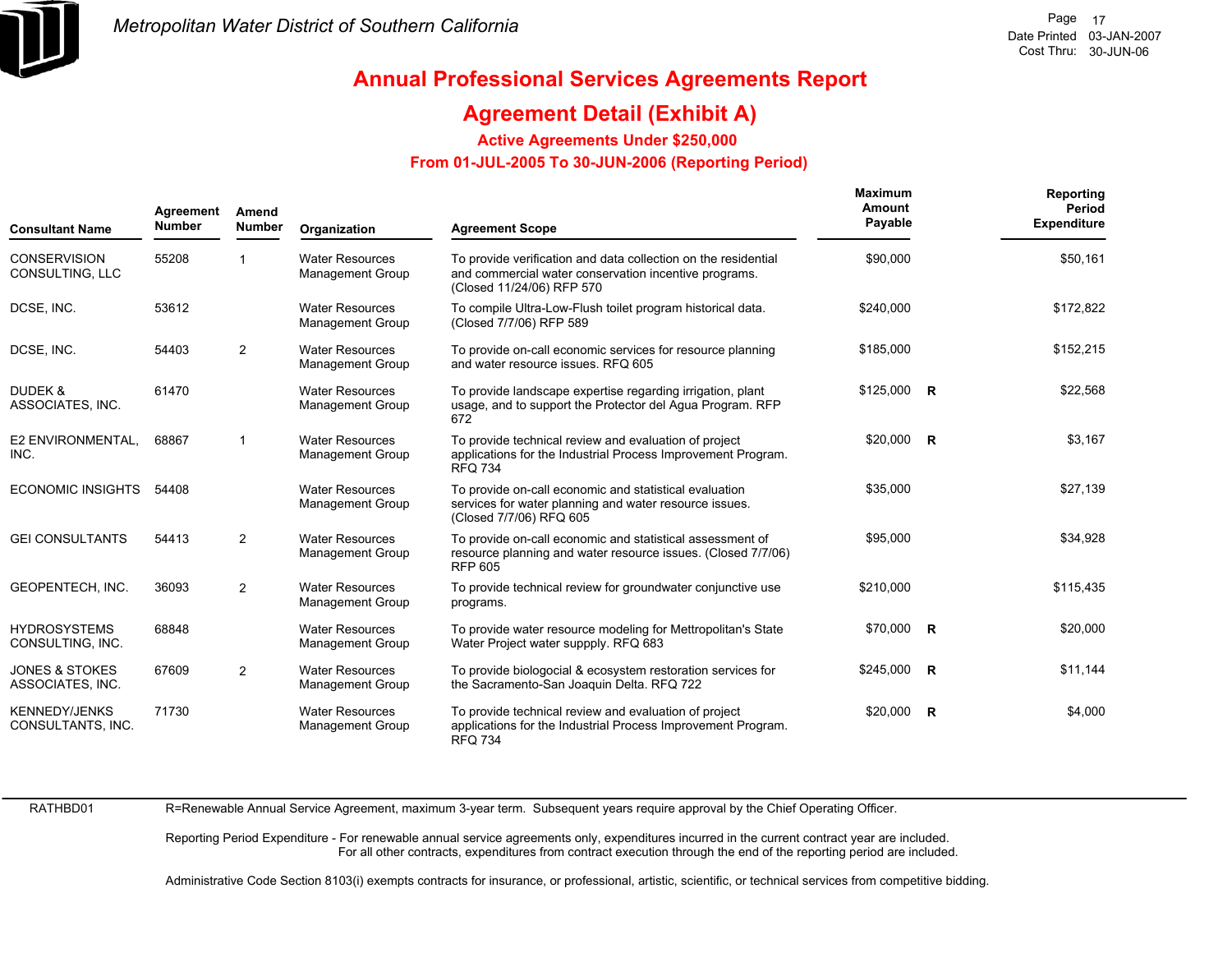

### **Agreement Detail (Exhibit A)**

**Active Agreements Under \$250,000** 

 **From 01-JUL-2005 To 30-JUN-2006 (Reporting Period)** 

| <b>Consultant Name</b>                                                     | Agreement<br><b>Number</b> | Amend<br><b>Number</b> | Organization                                      | <b>Agreement Scope</b>                                                                                                                                                                                    | <b>Maximum</b><br>Amount<br>Payable | Reporting<br>Period<br><b>Expenditure</b> |
|----------------------------------------------------------------------------|----------------------------|------------------------|---------------------------------------------------|-----------------------------------------------------------------------------------------------------------------------------------------------------------------------------------------------------------|-------------------------------------|-------------------------------------------|
| KENNEDY/JENKS/TOD<br>D, LLC                                                | 52783                      |                        | <b>Water Resources</b><br><b>Management Group</b> | To provide on-call feasibility engineering services. (Closed<br>10/19/06) RFQ 528                                                                                                                         | \$225,000                           | \$192,549                                 |
| M-CUBED                                                                    | 48322                      | $\mathbf{1}$           | <b>Water Resources</b><br><b>Management Group</b> | To provide land management technical services. (Closed<br>10/30/06) RFP 534                                                                                                                               | \$240,000                           | \$62,951                                  |
| <b>NATIONAL</b><br><b>ECONOMIC</b><br><b>RESEARCH</b><br><b>ASSOCIATES</b> | 54405                      | 2                      | <b>Water Resources</b><br><b>Management Group</b> | To provide on-call economic and statistical assessment<br>evaluation for resource planning and water resource issues.<br><b>RFQ 605</b>                                                                   | \$95,000                            | \$48,356                                  |
| <b>PARSONS WATER</b><br>AND<br>INFRASTRUCTURE,<br>INC.                     | 55226                      |                        | <b>Water Resources</b><br><b>Management Group</b> | To provide on-call resource analysis, biological, engineering<br>and water quality services for CALFED Bay/Delta Program<br>and Sacramento Valley Water Management Programs.<br>(Closed 10/30/06) RFQ 536 | \$100,000 R                         | \$34,960                                  |
| RAGAN ASSOCIATES.<br><b>JAMES</b>                                          | 50297                      |                        | <b>Water Resources</b><br><b>Management Group</b> | To provide on-call resource analysis, biological, engineering<br>and water quality service for CALFED Bay/Delta program.<br>(Closed 10/30/06) RFQ 536                                                     | \$60,000 R                          | \$2,688                                   |
| <b>RESOURCE</b><br><b>OPPORTUNITY</b><br><b>GROUP, LLC</b>                 | 65053                      | $\mathbf{1}$           | <b>Water Resources</b><br><b>Management Group</b> | To provide clarification on the State Water Control Board<br>policy on recycled water. (Closed 11/27/06)                                                                                                  | \$40,000                            | \$4,188                                   |
| S.P. CRAMER &<br><b>ASSOCIATES</b>                                         | 67610                      | 3                      | <b>Water Resources</b><br><b>Management Group</b> | To provide environmental services for the Sacramento-San<br>Joaquin Delta. RFQ 722                                                                                                                        | $$245,000$ R                        | \$18,241                                  |
| SCHULTZ, DONALD                                                            | 65042                      |                        | <b>Water Resources</b><br><b>Management Group</b> | To provide training services for the Protector Del Agua<br>Program. RFQ 693                                                                                                                               | \$240,000                           | \$19,100                                  |
| STUCKI, DEREK G.                                                           | 65041                      |                        | <b>Water Resources</b><br><b>Management Group</b> | To provide training service for the Protector Del Agua<br>Program. RFQ 693                                                                                                                                | \$240,000                           | \$34,280                                  |
| <b>WHEELER COMPANY</b>                                                     | 65039                      |                        | <b>Water Resources</b><br><b>Management Group</b> | To provide training and class instruction for the Protector Del<br>Agua program. RFQ 693                                                                                                                  | \$240,000                           | \$14,975                                  |
| <b>ANCHOR</b><br>ENVIRONMENTAL.<br><b>LLC</b>                              | 56868                      | $\mathbf{1}$           | <b>General Counsel</b>                            | To provide assistance with the FERC re-licensing process for<br>Oroville Dam.                                                                                                                             | \$75,000                            | \$27,211                                  |

RATHBD01

R=Renewable Annual Service Agreement, maximum 3-year term. Subsequent years require approval by the Chief Operating Officer.

Reporting Period Expenditure - For renewable annual service agreements only, expenditures incurred in the current contract year are included. For all other contracts, expenditures from contract execution through the end of the reporting period are included.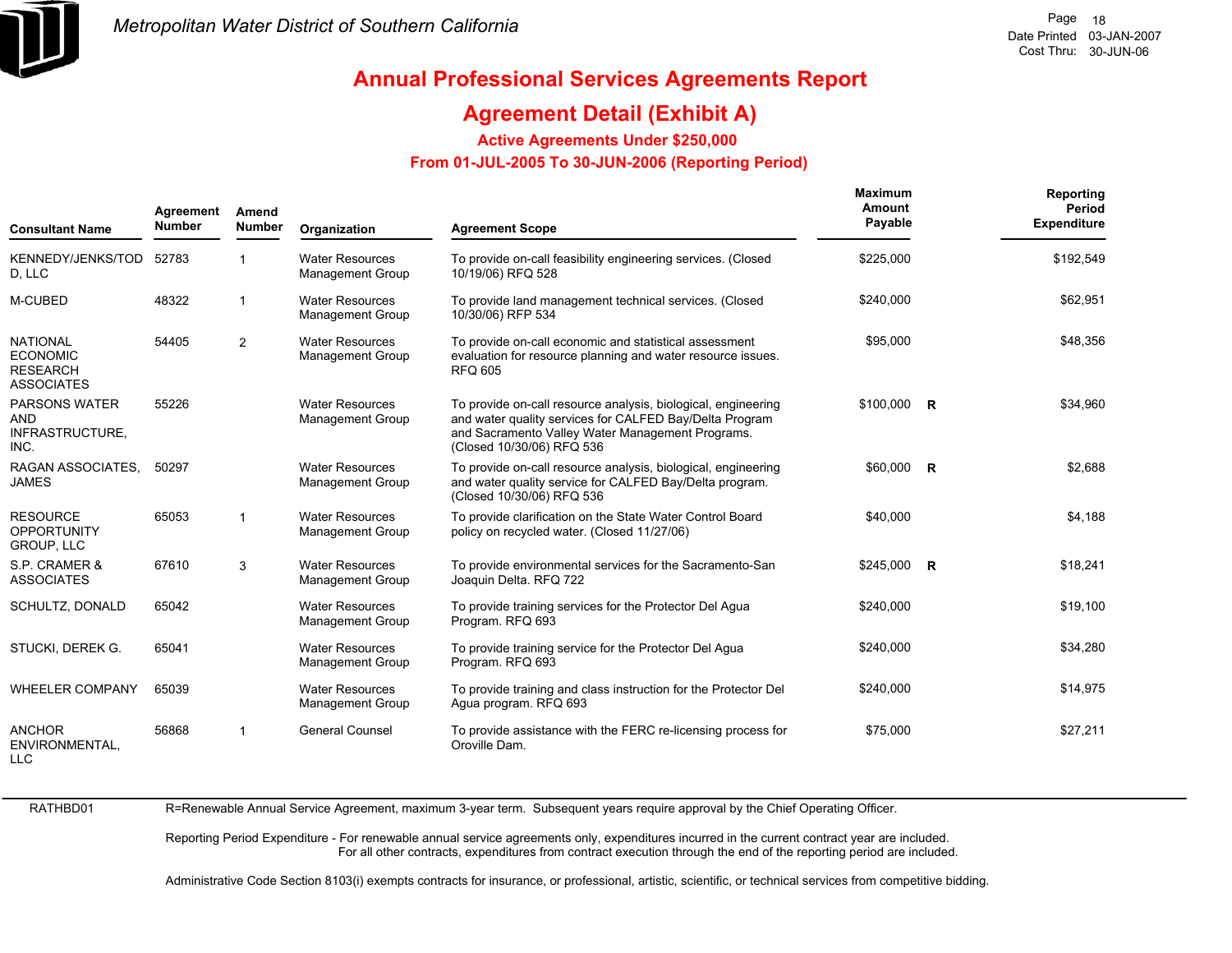

### **Agreement Detail (Exhibit A)**

**Active Agreements Under \$250,000** 

 **From 01-JUL-2005 To 30-JUN-2006 (Reporting Period)** 

| <b>Consultant Name</b>                                           | Agreement<br><b>Number</b>        | Amend<br><b>Number</b>  | Organization                                                    | <b>Agreement Scope</b>                                                                                  | Maximum<br>Amount<br>Payable | Reporting<br>Period<br><b>Expenditure</b> |
|------------------------------------------------------------------|-----------------------------------|-------------------------|-----------------------------------------------------------------|---------------------------------------------------------------------------------------------------------|------------------------------|-------------------------------------------|
| BLOOSTON,<br>MORDKOFSKY,<br>DICKENS,                             | 75715                             |                         | <b>General Counsel</b>                                          | To provide legal counseling related to FCC laws & regulations.                                          | \$99,999                     | \$5,910                                   |
| <b>MASON &amp; MASON</b>                                         | 69373                             |                         | <b>General Counsel</b>                                          | To provide real estate appraisal and associated services<br>related to Metropolitan real property.      | \$249,800                    | \$88,294                                  |
| <b>RYAN &amp; FELSTED</b>                                        | 43714                             | $\mathbf{1}$            | <b>General Counsel</b>                                          | To provide legal commercial real estate services.                                                       | \$50,000                     | \$28,690                                  |
| THE COHEN GROUP                                                  | 68855                             | -1                      | Office of the Auditor                                           | To provide an assessment for the Hazardous Material audit<br>assignment. (Closed 7/17/06)               | \$35,000                     | \$27,112                                  |
| <b>HENRY NUNEZ</b><br><b>COORDINATED LAND</b><br><b>SERVICES</b> | 67385                             | $\overline{\mathbf{1}}$ | <b>Real Property</b><br>Development &<br>Management             | To provide appraisal services for residential property<br>acquisitions. (Closed 8/15/06)                | \$250,000                    | \$14,730                                  |
| <b>URBAN</b><br>CROSSROADS, INC.                                 | 46207                             | 3                       | <b>Real Property</b><br>Development &<br>Management             | To provide traffic study services for DVL. RFP 518                                                      | \$50,000                     | \$27,472                                  |
| HIRE SOLUTIONS,<br>LLC                                           | 71742                             |                         | <b>Chief Executive's Office</b><br>(Human Resources<br>Section) | To provide recruitment process planning and collective<br>bargaining unit evaluation services.          | \$24,999                     | \$8,322                                   |
| THE WRITING<br><b>COMPANY</b>                                    | 76826                             |                         | <b>Chief Executive's Office</b><br>(Human Resources<br>Section) | To provide professional business writing training to<br>Metropolitan management & professional staff.   | \$24,700                     | \$2,600                                   |
| THE WRITING<br><b>INSTITUTE</b>                                  | 76695                             |                         | <b>Chief Executive's Office</b><br>(Human Resources<br>Section) | To provide training workshops for Metropolitan staff on the<br>subject of business writing for results. | \$24,999                     | \$1,700                                   |
|                                                                  | <b>Total Number of Agreements</b> |                         | 217                                                             | <b>Totals</b>                                                                                           | \$28,448,127                 | \$13,124,142                              |
|                                                                  |                                   |                         |                                                                 | $***$ End of Danaut $***$                                                                               |                              |                                           |

 $End$  of Report

RATHBD01

R=Renewable Annual Service Agreement, maximum 3-year term. Subsequent years require approval by the Chief Operating Officer.

Reporting Period Expenditure - For renewable annual service agreements only, expenditures incurred in the current contract year are included. For all other contracts, expenditures from contract execution through the end of the reporting period are included.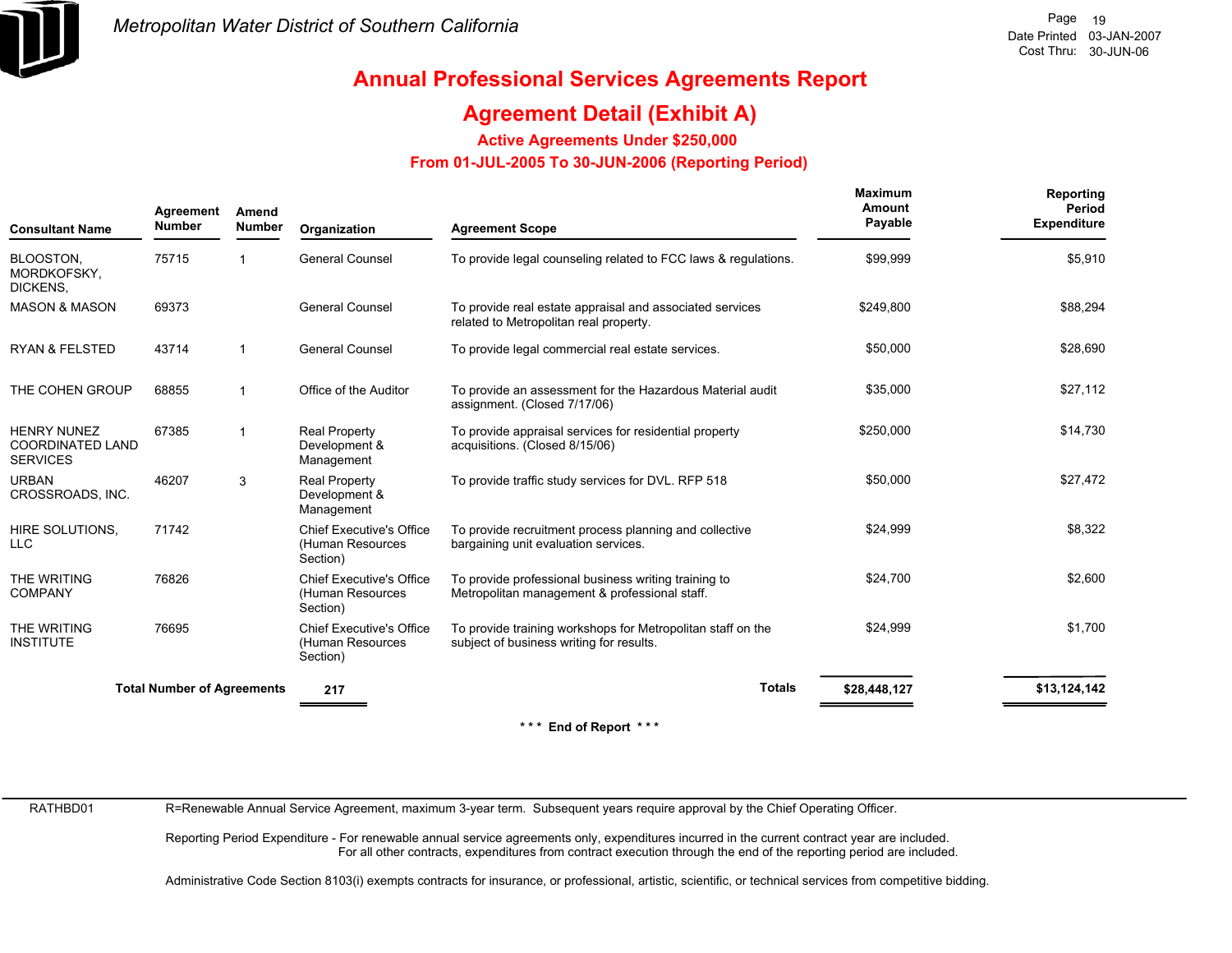

## **Annual Professional Services Agreements Report**

#### **Agreement Detail (Exhibit B)**

**Active Agreements Over \$250,000**

 **From 01-JUL-2005 To 30-JUN-2006 (Reporting Period)** 

| <b>Consultant Name</b>                                       | Agreement<br><b>Number</b> | Amend<br><b>Number</b> | <b>Board</b><br>Approved<br>Date | <b>Board</b><br>Letter | Organization                      | <b>Agreement Scope</b>                                                                                                                                           | Maximum<br>Amount<br>Payable | Reporting<br>Period<br><b>Expenditure</b> |
|--------------------------------------------------------------|----------------------------|------------------------|----------------------------------|------------------------|-----------------------------------|------------------------------------------------------------------------------------------------------------------------------------------------------------------|------------------------------|-------------------------------------------|
| BATE, PETERSON,<br>DEACON, ZINN &<br>YOUNG LLP               | 71333                      |                        | 11-OCT-05                        | 5F                     | Chief<br>Executive's<br>Office    | To provide advice and assistance on labor and<br>human resource related issues. (Closed<br>7/24/06                                                               | \$508,000                    | \$506,595                                 |
| LIEBERT. CASSIDY &<br><b>WHITMORE</b>                        | 60452                      | 2                      | 16-MAY-06                        | $7 - 8$                | Chief<br>Executive's<br>Office    | To provide Metropolitan with negotiation<br>services to reach an agreement with the<br>employee bargaining units.                                                | \$349,000                    | \$299,445                                 |
| <b>J.U. ENTERPRISE,</b><br>INC.                              | 73308                      | $\overline{1}$         | 13-SEP-05                        | $7-3$                  | <b>External Affairs</b><br>Group  | To provide advertising campaign services for<br>Metropolitan's conservation program. RFP 755                                                                     | \$2,900,000                  | \$1,458,191                               |
| <b>DRIVER ALLIANT</b><br><b>INSURANCE</b><br><b>SERVICES</b> | 66402                      |                        | 08-JUN-04                        | $8 - 2$                | <b>Chief Financial</b><br>Officer | To provide insurance brokerage services. RFP<br>711                                                                                                              | $$1,400,000$ R               | \$3,478                                   |
| <b>REAMS ASSET</b><br>MANAGEMENT CO.<br><b>LLC</b>           | 48305                      |                        | 12-MAR-02                        | $9 - 2$                | <b>Chief Financial</b><br>Officer | To provide investment management services<br>for MWD, RFP 516                                                                                                    | \$324,000 R                  | \$44,461                                  |
| <b>BECHTEL</b><br><b>CORPORATION</b>                         | A04532                     | $\overline{7}$         | 19-NOV-96                        | $8 - 3$                | Corporate<br>Resources            | To provide geological and geotechnical<br>services for the Inland Feeder Project. (Closed<br>11/17/06) RFP 080                                                   | \$29,200,000                 | \$26,466,433                              |
| <b>BLACK &amp; VEATCH</b>                                    | 51538                      | 2                      | 09-NOV-04                        | $9 - 2$                | Corporate<br>Resources            | To provide engineering services for the<br>Oxidation Retrofit Programs. RFP 556                                                                                  | \$1,200,000                  | \$594,574                                 |
| <b>BLACK &amp; VEATCH</b>                                    | 52795                      | $\overline{1}$         | 10-DEC-02                        | $9 - 4$                | Corporate<br>Resources            | To provide hydrogeological groundwater<br>modeling services. (Closed 11/17/06) RFP 585                                                                           | \$650,000                    | \$577,811                                 |
| <b>BLACK &amp; VEATCH</b><br><b>CORPORATION</b>              | 55207                      | 2                      | 13-MAY-03                        | $8 - 10$               | Corporate<br>Resources            | To provide on-call process engineering<br>services. RFQ 578                                                                                                      | \$4,750,000                  | \$3,786,495                               |
| <b>BLACK &amp; VEATCH</b><br><b>CORPORATION</b>              | 70954                      |                        | 08-MAR-05                        | $8 - 2$                | Corporate<br>Resources            | To provide studies, preliminary design and<br>environmental documentation for the Mills<br>plant capacity upgrade. RFQ 719                                       | \$530,000                    | \$47,127                                  |
| <b>BLACK &amp; VEATCH</b><br><b>CORPORATION</b>              | 71739                      |                        | 13-DEC-05                        | $7-3$                  | Corporate<br>Resources            | To provide engineering services including<br>studies, preliminary and final designs, and<br>specifications for Metropolitan's water<br>treatment plants. RFQ 719 | \$3,000,000 R                | \$522,666                                 |

R=Renewable Annual Service Agreement, maximum 3-year term. Subsequent years require approval by the Chief Operating Officer.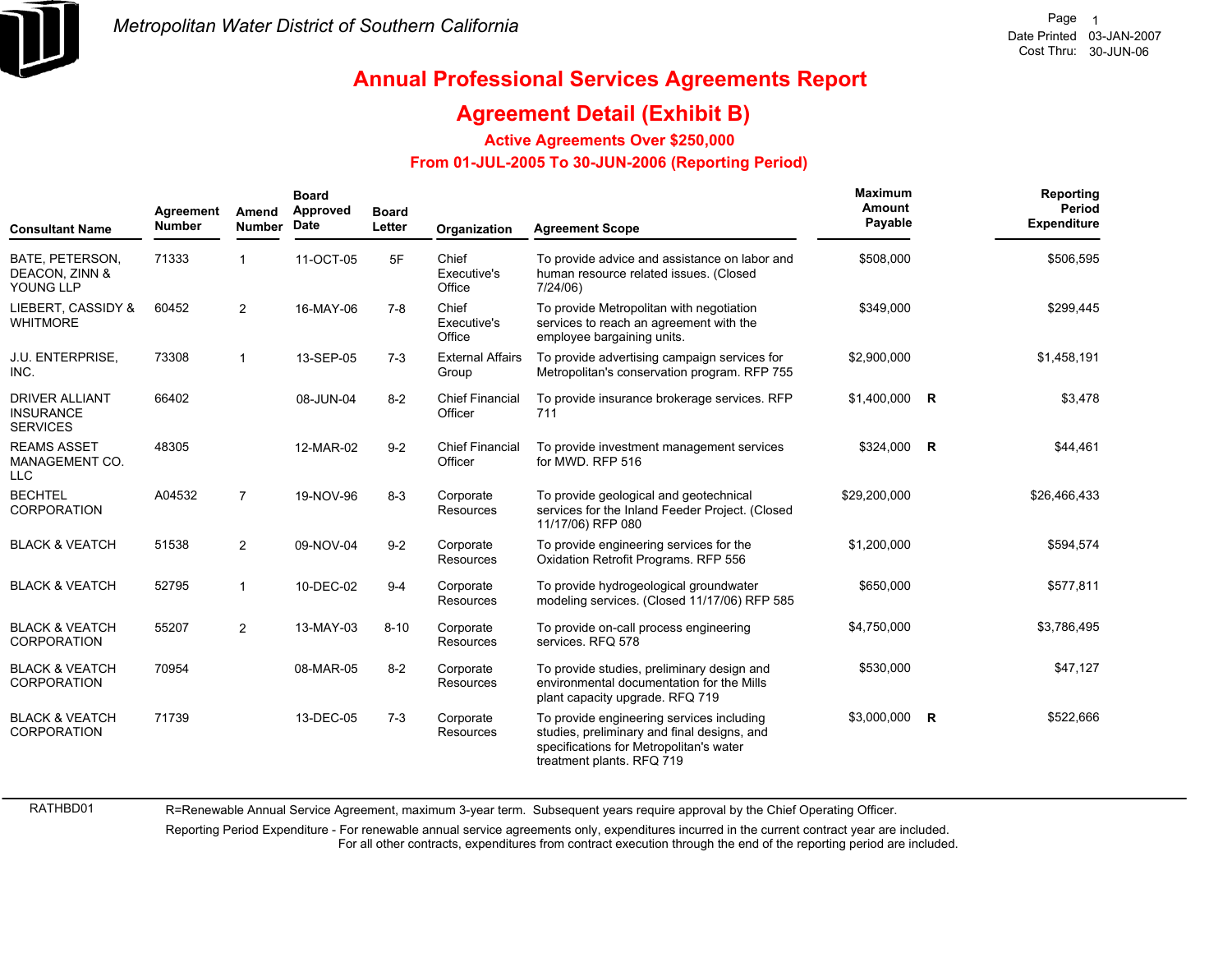

### **Agreement Detail (Exhibit B)**

**Active Agreements Over \$250,000**

#### **From 01-JUL-2005 To 30-JUN-2006 (Reporting Period)**

| <b>Consultant Name</b>                                 | Agreement<br><b>Number</b> | Amend<br><b>Number</b> | <b>Board</b><br>Approved<br><b>Date</b> | <b>Board</b><br>Letter | Organization                  | <b>Agreement Scope</b>                                                                                          | Maximum<br>Amount<br>Payable | Reporting<br>Period<br><b>Expenditure</b> |
|--------------------------------------------------------|----------------------------|------------------------|-----------------------------------------|------------------------|-------------------------------|-----------------------------------------------------------------------------------------------------------------|------------------------------|-------------------------------------------|
| <b>BUTIER</b><br><b>CONSTRUCTION</b><br><b>MANAGER</b> | 62422                      |                        | 12-OCT-04                               | $9 - 3$                | Corporate<br><b>Resources</b> | To provide construction management and<br>inspection services for San Diego Pipeline No.<br>6. RFP 550          | \$5,000,000                  | \$2,191,731                               |
| <b>BUTIER</b><br><b>CONSTRUCTION</b><br><b>MANAGER</b> | 74858                      |                        | 14-FEB-06                               | $8 - 2$                | Corporate<br><b>Resources</b> | To provide as needed construction<br>management and inspection services for DVL<br>Recreation Projects. RFQ 550 | \$750,000                    | \$40,033                                  |
| <b>CAMP DRESSER &amp;</b><br>MCKEE, INC.               | 51549                      | 5                      | 14-JUN-05                               | $8 - 6$                | Corporate<br><b>Resources</b> | To provide process engineering services for<br>the Oxidation Retrofit Program. RFP 556                          | \$20,851,000                 | \$15,690,757                              |
| <b>CAMP DRESSER &amp;</b><br>MCKEE, INC.               | 55220                      | $\mathbf 1$            | 10-JUN-03                               | $8 - 2$                | Corporate<br><b>Resources</b> | To provide general engineering services for<br>filtration plants. RFQ 578                                       | \$2,000,000 R                | \$801,665                                 |
| <b>CAMP DRESSER &amp;</b><br>MCKEE, INC.               | 70961                      | $\overline{2}$         | 16-MAY-06                               | $8-5$                  | Corporate<br>Resources        | To provide engineering design services for<br>various water treatment facilities. RFQ 719                       | \$12,680,000                 | \$2,390,526                               |
| CAROLLO<br>ENGINEERS, P.C.                             | 51144                      | $\overline{2}$         | 12-MAR-02                               | $9-5$                  | Corporate<br>Resources        | To provide process engineering services for<br>the Oxidation Retrofit Program. RFP 556                          | \$3,000,000                  | \$2,166,122                               |
| CAROLLO<br>ENGINEERS, P.C.                             | 68899                      |                        | 12-JUL-05                               | $8 - 4$                | Corporate<br>Resources        | To provide engineering design services for the<br>Weymouth Oxidation Retrofit Program. RFQ<br>719               | \$8,000,000                  | \$3,912,284                               |
| CAROLLO<br>ENGINEERS, P.C.                             | 55219                      | $\mathbf{1}$           | 10-JUN-03                               | $8 - 2$                | Corporate<br><b>Resources</b> | To provide on-call plant engineering services.<br><b>RFQ 578</b>                                                | \$2,000,000 R                | \$757,967                                 |
| CH2M HILL, INC.                                        | 51550                      |                        | 12-MAR-02                               | $9 - 5$                | Corporate<br><b>Resources</b> | To provide process engineering services for<br>the Oxidation Retrofit Program. RFP 556                          | \$500,000                    | \$135,916                                 |
| <b>COAST SURVEYING.</b><br>INC.                        | 60294                      |                        | 14-OCT-03                               | $9 - 4$                | Corporate<br><b>Resources</b> | To provide survey and mapping services for 3-<br>320 parcels for the CRA Recordation project.<br><b>RFP 622</b> | \$1,121,941                  | \$498,910                                 |
| <b>DAVID EVANS AND</b><br>ASSOCIATES, INC.             | 60451                      |                        | 14-OCT-03                               | $9 - 4$                | Corporate<br>Resources        | To provide survey and mapping services for<br>parcels 4-168 for the CRA Recordation<br>Project. RFP 622         | \$421,209                    | \$380,709                                 |

RATHBD01

R=Renewable Annual Service Agreement, maximum 3-year term. Subsequent years require approval by the Chief Operating Officer.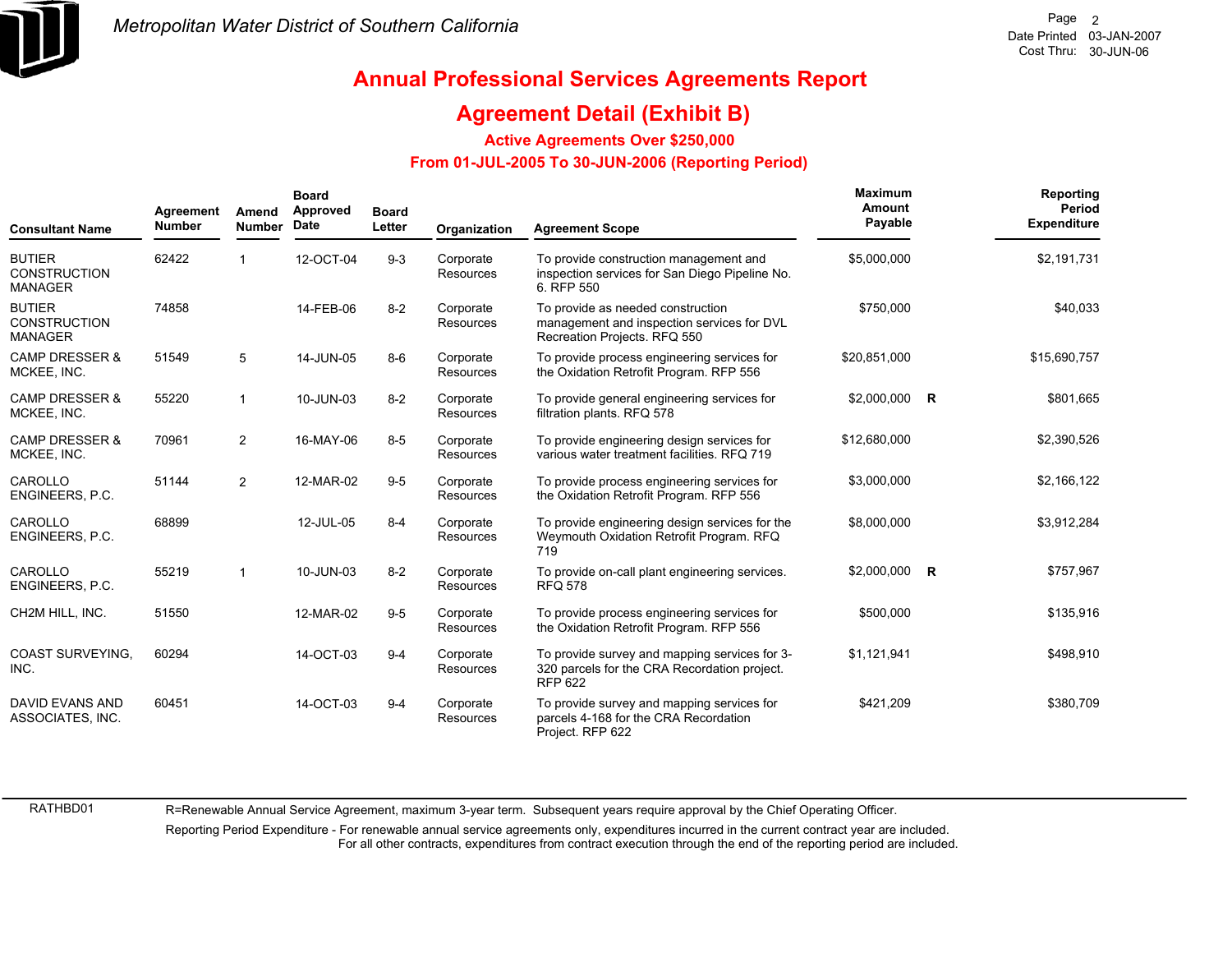

## **Annual Professional Services Agreements Report**

### **Agreement Detail (Exhibit B)**

**Active Agreements Over \$250,000**

#### **From 01-JUL-2005 To 30-JUN-2006 (Reporting Period)**

| <b>Consultant Name</b>                                 | Agreement<br><b>Number</b> | Amend<br><b>Number</b> | <b>Board</b><br>Approved<br>Date | <b>Board</b><br>Letter | Organization                  | <b>Agreement Scope</b>                                                                                                                     | Maximum<br>Amount<br>Payable |          | Reporting<br>Period<br><b>Expenditure</b> |
|--------------------------------------------------------|----------------------------|------------------------|----------------------------------|------------------------|-------------------------------|--------------------------------------------------------------------------------------------------------------------------------------------|------------------------------|----------|-------------------------------------------|
| DHI, INC.                                              | 65052                      |                        | 12-OCT-04                        | $9 - 7$                | Corporate<br><b>Resources</b> | To provide a Real-Time operating system for<br>Metropolitan's water distribution system. RFP<br>675                                        | \$2,100,000                  |          | \$325,720                                 |
| <b>DUDEK &amp;</b><br>ASSOCIATES, INC.                 | A04767                     | $\overline{2}$         | 27-OCT-94                        | $8 - 4$                | Corporate<br><b>Resources</b> | To provide survey, and mapping services for<br>San Diego Pipeline No. 6 Project. RFP 122                                                   | \$880,000                    |          | \$648,758                                 |
| <b>DUDEK &amp;</b><br>ASSOCIATES, INC.                 | 70963                      |                        | 14-JUN-05                        | $8-6$                  | Corporate<br>Resources        | To provide environmental mitigation<br>monitoring services for the Skinner<br>Improvement Program. RFP 732                                 | \$1,000,000                  |          | \$19,963                                  |
| <b>DUDEK &amp;</b><br>ASSOCIATES, INC.                 | 74679                      |                        | 14-MAR-06                        | $7 - 5$                | Corporate<br>Resources        | To provide preliminary and final design of<br>water-based recreational facilities for water<br>quality improvement at Lake Perris. RFP 718 | \$1,000,000                  |          | \$102,010                                 |
| <b>ECOSYSTEMS</b><br><b>RESTORATION</b><br>ASSOC.      | 68203                      |                        | 10-MAY-05                        | $8 - 3$                | Corporate<br>Resources        | To provide environmental services for the<br>Diemer Filtration Plant Improvement Program.<br><b>RFP 732</b>                                | \$1,500,000                  |          | \$279,151                                 |
| <b>FORTECH</b><br><b>SOFTWARE</b><br>CONSULTING, INC.  | 62415                      | $\mathbf{1}$           | 14-FEB-06                        | $7 - 1$                | Corporate<br>Resources        | To provide software development services for<br>a power management system. RFP 662                                                         | \$697,000                    |          | \$320,000                                 |
| <b>GEOMATRIX</b><br>CONSULTANTS, INC.                  | 51132                      | $\mathbf{1}$           | 08-OCT-02                        | $8 - 7$                | Corporate<br>Resources        | To provide geotechnical studies for DVR<br>project. RFQ 528                                                                                | \$575,000                    |          | \$510,820                                 |
| <b>HATCH MOTT</b><br>MACDONALD, INC.                   | 46862                      | $\mathbf{1}$           | 13-JUL-06                        | $8-6$                  | Corporate<br>Resources        | To provide construction management services<br>for Arrowhead tunnel and other reaches of the<br>Inland Feeder, RFP 468                     | \$20,900,000                 |          | \$10,971,085                              |
| HDR ENGINEERING.<br>INC.                               | 56024                      | 5                      | 16-MAY-06                        | $8 - 3$                | Corporate<br>Resources        | To provide on-call process and plant<br>engineering services. RFQ 578                                                                      | \$962,000                    |          | \$749,121                                 |
| <b>HELIX</b><br><b>ENVIRONMENTAL</b><br>PLANNING, INC. | 57395                      | $\mathbf{1}$           | 09-SEP-03                        | $8 - 2$                | Corporate<br>Resources        | To provide as-needed environmental planning<br>services. RFQ 546                                                                           | \$500,000                    | <b>R</b> | \$175,190                                 |
| <b>HUNSAKER AND</b><br><b>ASSOCIATES</b>               | 60447                      |                        | 14-OCT-03                        | $9 - 4$                | Corporate<br>Resources        | To provide survey and mapping services for 4-<br>211 parcels for the CRA Recordation Project.<br><b>RFP 622</b>                            | \$474,390                    |          | \$217,563                                 |

R=Renewable Annual Service Agreement, maximum 3-year term. Subsequent years require approval by the Chief Operating Officer.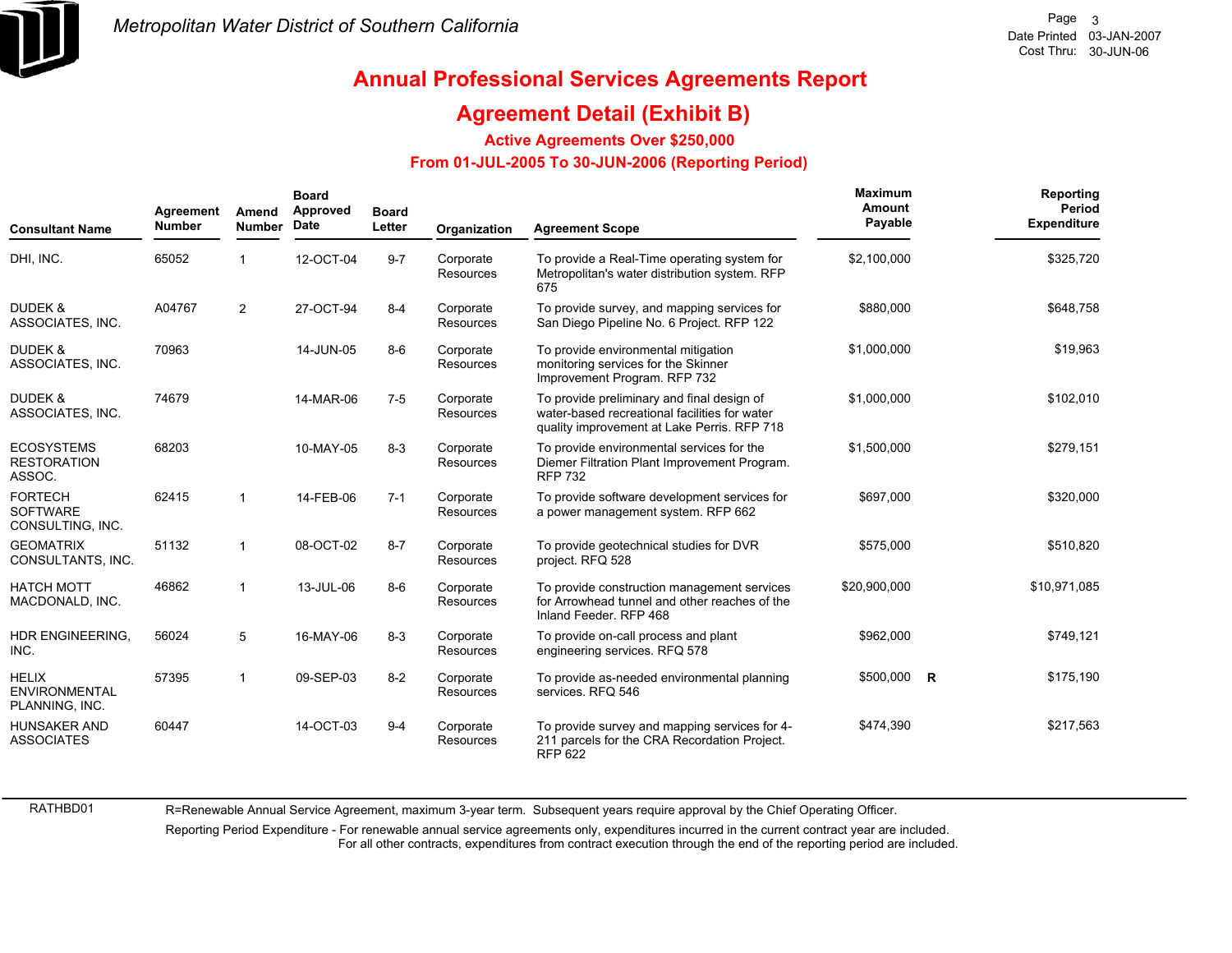

### **Agreement Detail (Exhibit B)**

**Active Agreements Over \$250,000**

#### **From 01-JUL-2005 To 30-JUN-2006 (Reporting Period)**

| <b>Consultant Name</b>                                         | Agreement<br><b>Number</b> | Amend<br><b>Number</b> | <b>Board</b><br>Approved<br>Date | <b>Board</b><br>Letter | Organization                  | <b>Agreement Scope</b>                                                                                                                 | Maximum<br><b>Amount</b><br>Payable | Reporting<br>Period<br><b>Expenditure</b> |
|----------------------------------------------------------------|----------------------------|------------------------|----------------------------------|------------------------|-------------------------------|----------------------------------------------------------------------------------------------------------------------------------------|-------------------------------------|-------------------------------------------|
| <b>JACOBS ASSOCIATES</b>                                       | 44968                      |                        | 11-DEC-01                        | $9 - 1$                | Corporate<br><b>Resources</b> | To provide construction services for the<br>Arrowhead Tunnels of the Inland Feeder, RFP<br>505                                         | \$10,000,000                        | \$6,695,596                               |
| <b>JOHNSON</b><br>CONTROLS, INC.                               | 54400                      |                        | 10-JUN-03                        | $9 - 4$                | Corporate<br>Resources        | To design and install an improved security<br>system for Metropolitan. RFP 600                                                         | \$8,365,000                         | \$7,499,961                               |
| <b>JOHNSON-FRANK &amp;</b><br>ASSOC. INC.                      | 60295                      |                        | 14-OCT-03                        | $9 - 4$                | Corporate<br>Resources        | To provide survey and mapping services for<br>the CRA 3-321 parcels for the Recordation<br>Project. RFP 622                            | \$346,311                           | \$325,062                                 |
| <b>KDG DEVELOPMENT</b><br>& CONSTRUCTION<br>CONSULTING         | 68220                      |                        | 14-JUN-05                        | $8-6$                  | Corporate<br>Resources        | To provide project management support for<br>Metropolitan's ORP work at Skinner,<br>Weymouth and Diemer plants. RFQ 661                | \$1,750,000                         | \$294,790                                 |
| <b>KENNEDY/JENKS</b><br>CONSULTANTS, INC.                      | 55221                      | 3                      | 10-JUN-03                        | $8 - 2$                | Corporate<br><b>Resources</b> | To provide on-call plant engineering services.<br><b>RFQ 578</b>                                                                       | \$2,000,000 R                       | \$534,968                                 |
| <b>LAWYERS TITLE</b><br><b>COMPANY</b>                         | 56006                      |                        | 11-MAY-04                        | $9-6$                  | Corporate<br>Resources        | To provide land title research services for the<br>Palo Verde Program. (Closed 10/16/06)                                               | \$300,000                           | \$156,770                                 |
| LEE & RO, INC.                                                 | 55222                      | 6                      | 14-MAR-06                        | $8 - 3$                | Corporate<br>Resources        | To provide design services for Jensen and<br>Skinner facilities, RFQ 578                                                               | \$5,730,000                         | \$3,942,295                               |
| LEE & RO. INC.                                                 | 56027                      |                        | 10-JUN-03                        | $8 - 2$                | Corporate<br>Resources        | To provide on-call engineering services for<br>Metropolitan's water treatment facilities. RFQ<br>578                                   | \$2,000,000 R                       | \$12,175                                  |
| LEE & RO. INC.                                                 | 63632                      |                        | 14-SEP-04                        | $9 - 2$                | Corporate<br>Resources        | To provide engineering services for final<br>design of the distribution system treated cross<br>connection prevention program. RFQ 654 | \$1,100,000                         | \$255,009                                 |
| <b>MARSH RISK &amp;</b><br><b>INSURANCE</b><br><b>SERVICES</b> | 11995-A                    | $\overline{2}$         | 28-JUL-98                        | $8 - 3$                | Corporate<br><b>Resources</b> | To provide insurance premium payment for the<br>Inland Feeder Project. (Closed 7/7/06) RFP<br>102                                      | \$41,891,832                        | \$26,132,096                              |
| <b>MOFFATT &amp; NICHOL</b><br><b>ENGINEERS</b>                | 51139                      | 3                      | 09-DEC-03                        | $8 - 2$                | Corporate<br>Resources        | To provide design services for the DVL<br>Recreation Project. RFP 581                                                                  | \$1,213,600                         | \$1,188,238                               |

RATHBD01

R=Renewable Annual Service Agreement, maximum 3-year term. Subsequent years require approval by the Chief Operating Officer.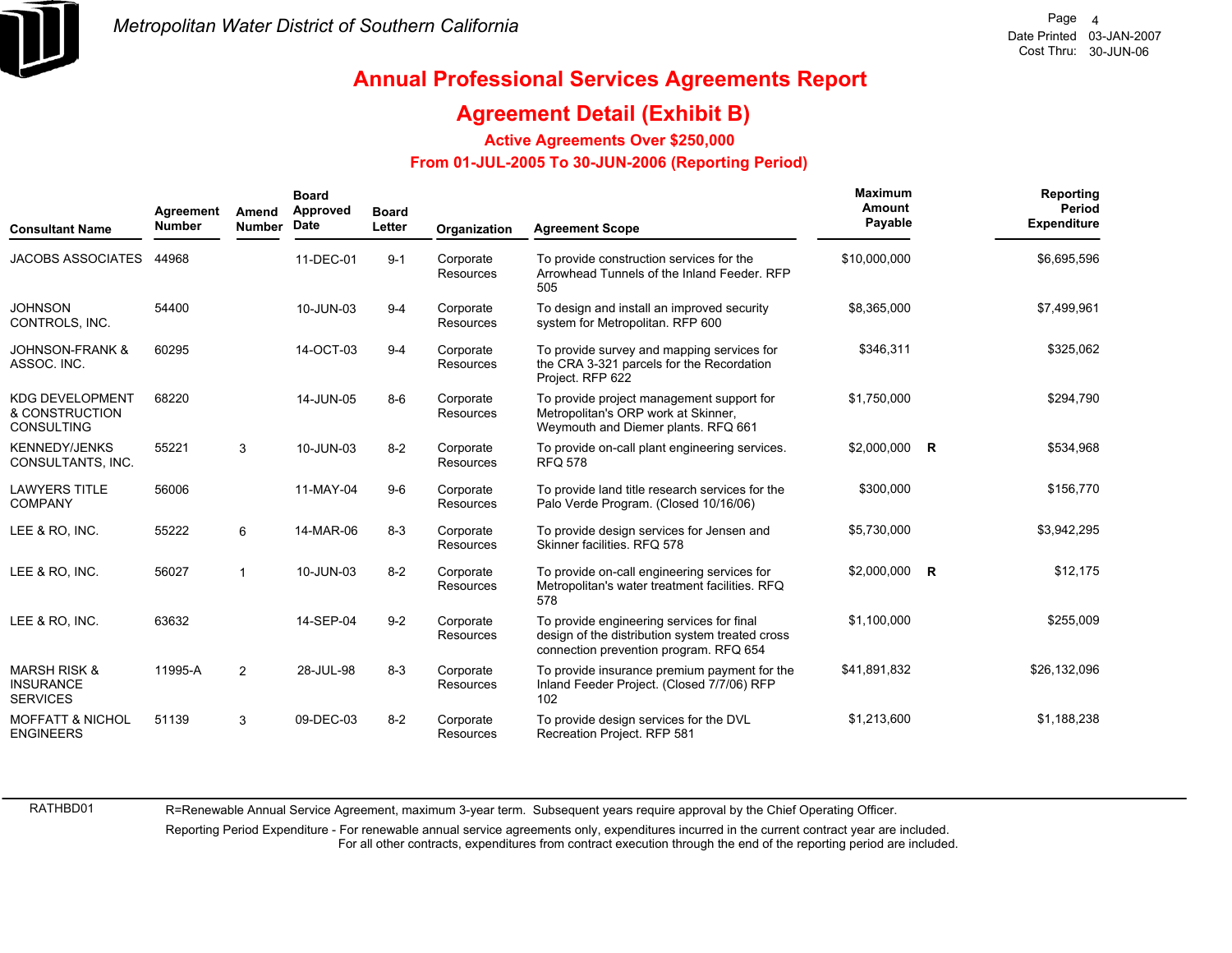

## **Annual Professional Services Agreements Report**

### **Agreement Detail (Exhibit B)**

**Active Agreements Over \$250,000**

#### **From 01-JUL-2005 To 30-JUN-2006 (Reporting Period)**

| <b>Consultant Name</b>                  | Agreement<br><b>Number</b> | Amend<br><b>Number</b> | <b>Board</b><br>Approved<br><b>Date</b> | <b>Board</b><br>Letter | Organization           | <b>Agreement Scope</b>                                                                                                                                                                | Maximum<br>Amount<br>Payable | Reporting<br>Period<br><b>Expenditure</b> |
|-----------------------------------------|----------------------------|------------------------|-----------------------------------------|------------------------|------------------------|---------------------------------------------------------------------------------------------------------------------------------------------------------------------------------------|------------------------------|-------------------------------------------|
| MWH AMERICAS, INC.                      | 51145                      | 1                      | 12-MAR-02                               | $9-5$                  | Corporate<br>Resources | To provide process engineering services for<br>Skinner, Weymouth, and Diemer Oxidation<br>Retrofit Programs. RFP 556                                                                  | \$1,455,000                  | \$708,226                                 |
| MWH AMERICAS, INC.                      | 55224                      | $\overline{2}$         | 10-JUN-03                               | $8 - 2$                | Corporate<br>Resources | To provide on-call engineering services for<br>water treatment plant support systems. RFQ<br>578                                                                                      | \$2,000,000 R                | \$1,426,652                               |
| MWH AMERICAS, INC.                      | 57620                      | $\overline{2}$         | 09-SEP-03                               | $8 - 2$                | Corporate<br>Resources | To provide engineering design support<br>services for various engineering projects. RFP<br>575                                                                                        | \$2,000,000 R                | \$358,765                                 |
| MWH AMERICAS, INC.                      | 57397                      |                        | 10-JUN-03                               | $8 - 2$                | Corporate<br>Resources | To provide as-needed environmental services.<br><b>RFP 546</b>                                                                                                                        | \$500,000 R                  | \$149,937                                 |
| MWH AMERICAS, INC.                      | 73082                      |                        | 16-AUG-05                               | $7 - 8$                | Corporate<br>Resources | To provide engineering services including<br>evaluations, studies, investigatins, preliminary<br>& final designs related to MWD existing &<br>planned water treatment plants. RFQ 719 | \$2,000,000 R                | \$1,695,673                               |
| MWH AMERICAS, INC.                      | 74680                      |                        |                                         |                        | Corporate<br>Resources | To provide services for a preliminary and final<br>design for a hypolimnetic diffused oxygen<br>system for the Lake Perris Flexible Storage<br>Program. RFP 718                       | \$800,000                    | \$32,923                                  |
| ORSA CONSULTING<br>ENGINEERS, INC.      | 63630                      |                        | 14-SEP-04                               | $9 - 2$                | Corporate<br>Resources | To provide engineering services for final<br>design of the distribution system treated water<br>cross connection prevention program. RFQ<br>654                                       | \$1,100,000                  | \$672,308                                 |
| P & D CONSULTANTS.<br>INC.              | A04588                     | 4                      | 22-FEB-94                               | $8 - 4$                | Corporate<br>Resources | To provide survey engineering services for the<br>Inland Feeder Project. (Closed 10/19/06) RFP                                                                                        | \$11,000,000                 | \$9,081,524                               |
| P & D CONSULTANTS,<br>INC.              | 62412                      | $\mathbf{1}$           | 12-OCT-04                               | $9 - 3$                | Corporate<br>Resources | To provide mitigation monitoring and reporting<br>services for San Diego Pipeline #6 Project.<br><b>RFQ 665</b>                                                                       | \$4,000,000                  | \$874,685                                 |
| <b>PARSONS</b><br>CONSTRUCTORS,<br>INC. | 12788                      | 4                      | 14-MAY-99                               | $9 - 4$                | Corporate<br>Resources | To provide construction labor consultant<br>services for the Inland Feeder Project.                                                                                                   | \$2.840.000                  | \$2,179,093                               |

R=Renewable Annual Service Agreement, maximum 3-year term. Subsequent years require approval by the Chief Operating Officer.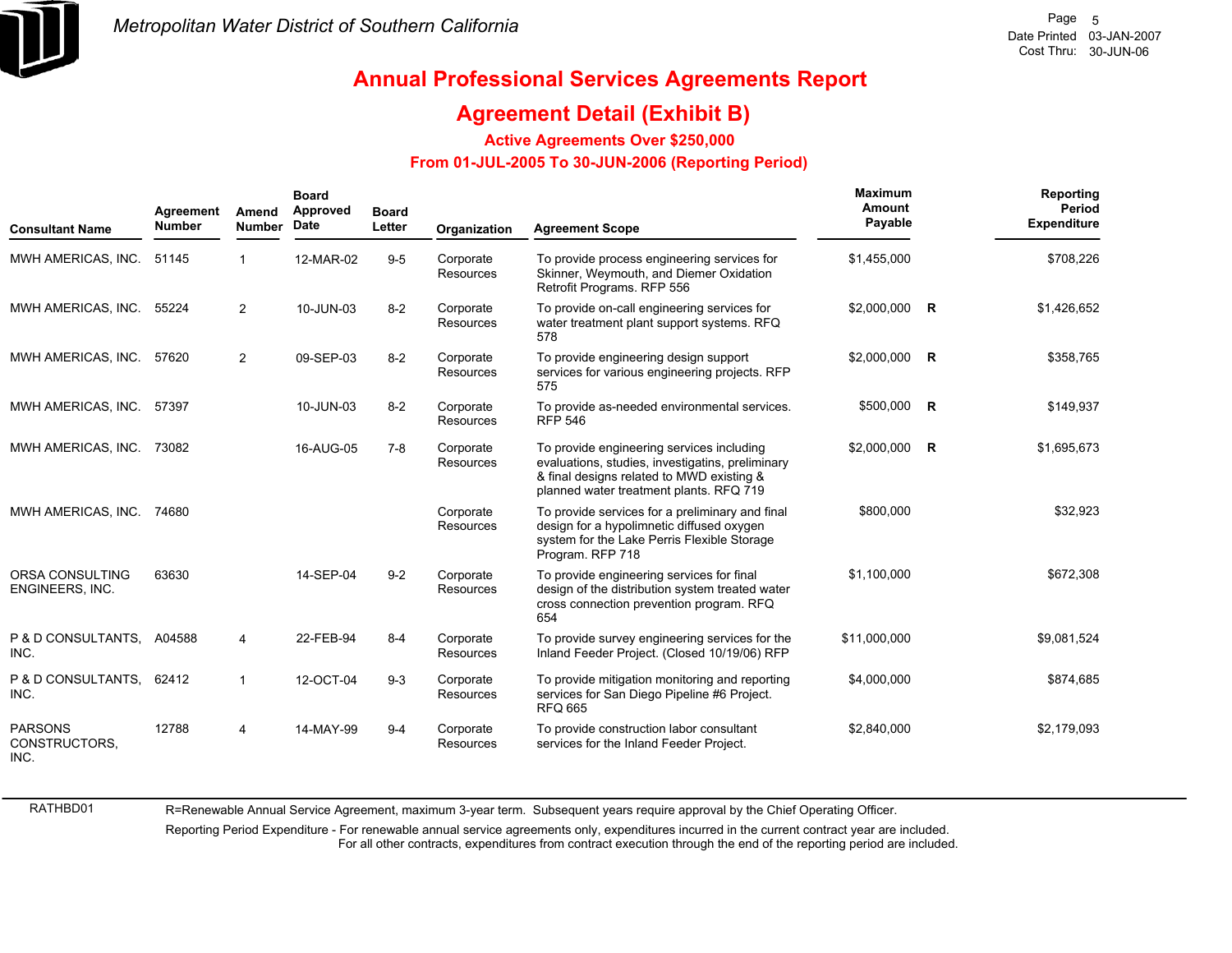

## **Annual Professional Services Agreements Report**

### **Agreement Detail (Exhibit B)**

**Active Agreements Over \$250,000**

#### **From 01-JUL-2005 To 30-JUN-2006 (Reporting Period)**

| <b>Consultant Name</b>                                        | Agreement<br><b>Number</b> | Amend<br><b>Number</b> | <b>Board</b><br>Approved<br>Date | <b>Board</b><br>Letter | Organization                  | <b>Agreement Scope</b>                                                                                                                                          | Maximum<br>Amount<br>Payable |             | Reporting<br>Period<br><b>Expenditure</b> |
|---------------------------------------------------------------|----------------------------|------------------------|----------------------------------|------------------------|-------------------------------|-----------------------------------------------------------------------------------------------------------------------------------------------------------------|------------------------------|-------------|-------------------------------------------|
| <b>PARSONS</b><br>CONSTRUCTORS,<br>INC.                       | 66419                      | $\overline{2}$         | 14-JUN-05                        | $8 - 6$                | Corporate<br>Resources        | To provide Project Labor Agreement<br>Administration services. RFP 674                                                                                          | \$410,000                    | R           | \$6,967                                   |
| <b>PARSONS WATER &amp;</b><br>INFRASTRUCTURE,<br>INC.         | A04705                     | 4                      | 20-MAY-97                        | $8 - 3$                | Corporate<br><b>Resources</b> | To provide construction support services for<br>the Inland Feeder Project. RFP 127                                                                              | \$12,150,000                 |             | \$10,295,145                              |
| <b>PARSONS WATER</b><br><b>AND</b><br>INFRASTRUCTURE,<br>INC. | 56007                      | $\overline{2}$         | 14-JUN-05                        | $8-6$                  | Corporate<br><b>Resources</b> | To provide construction management and<br>inspection services for Skinner ORP Project.<br><b>RFQ 550</b>                                                        | \$14,921,558                 |             | \$1,746,282                               |
| <b>PRESSURE PIPE</b><br><b>INSPECTION CO.</b>                 | 60464                      |                        | 14-SEP-04                        | $8 - 6$                | Corporate<br><b>Resources</b> | To provide electromagnetic inspection and<br>testing of pre-stressed concrete cylinder<br>pipelines. RFP 670                                                    | \$1,300,000                  |             | \$475,935                                 |
| <b>PSOMAS</b>                                                 | 73766                      |                        | 11-OCT-06                        | $8 - 6$                | Corporate<br>Resources        | To provide professional and technical services<br>for aerial photography, topographic mapping,<br>modeling and other land surveying services.<br><b>RFP 741</b> | \$2,000,000                  |             | \$27,115                                  |
| <b>PSOMAS &amp;</b><br><b>ASSOCIATES</b>                      | 57409                      | $\mathbf{1}$           | 09-SEP-03                        | $9 - 1$                | Corporate<br>Resources        | To provide mitigation monitoring and reporting<br>services for the Inland Feeder Project. RFP<br>607                                                            | \$3,000,000                  |             | \$678,355                                 |
| <b>PSOMAS &amp;</b><br><b>ASSOCIATES</b>                      | 60908                      |                        | 14-OCT-03                        | $9 - 4$                | Corporate<br><b>Resources</b> | To provide survey and mapping services for<br>the 4-235 parcels for the CRA Recordation<br>project. RFP 622                                                     | \$398,995                    |             | \$314,470                                 |
| <b>RBF CONSULTING</b>                                         | 57618                      |                        | 09-SEP-03                        | $8 - 2$                | Corporate<br>Resources        | To provide engineering design support<br>services. RFP 575                                                                                                      | \$1,000,000                  | $\mathbf R$ | \$10,903                                  |
| <b>RBF CONSULTING</b>                                         | 61471                      |                        | 14-OCT-03                        | $9 - 4$                | Corporate<br><b>Resources</b> | To provide survey and mapping services for<br>the 4-123 parcels for the CRA Recordation<br>projects. RFP 622                                                    | \$1,177,097                  |             | \$655,984                                 |
| <b>RBF CONSULTING</b>                                         | 68897                      | -1                     |                                  |                        | Corporate<br>Resources        | To provide final landscape construction plans<br>for Diamond Valley Lake Project. RFP 738                                                                       | \$300,000                    |             | \$219,235                                 |

R=Renewable Annual Service Agreement, maximum 3-year term. Subsequent years require approval by the Chief Operating Officer.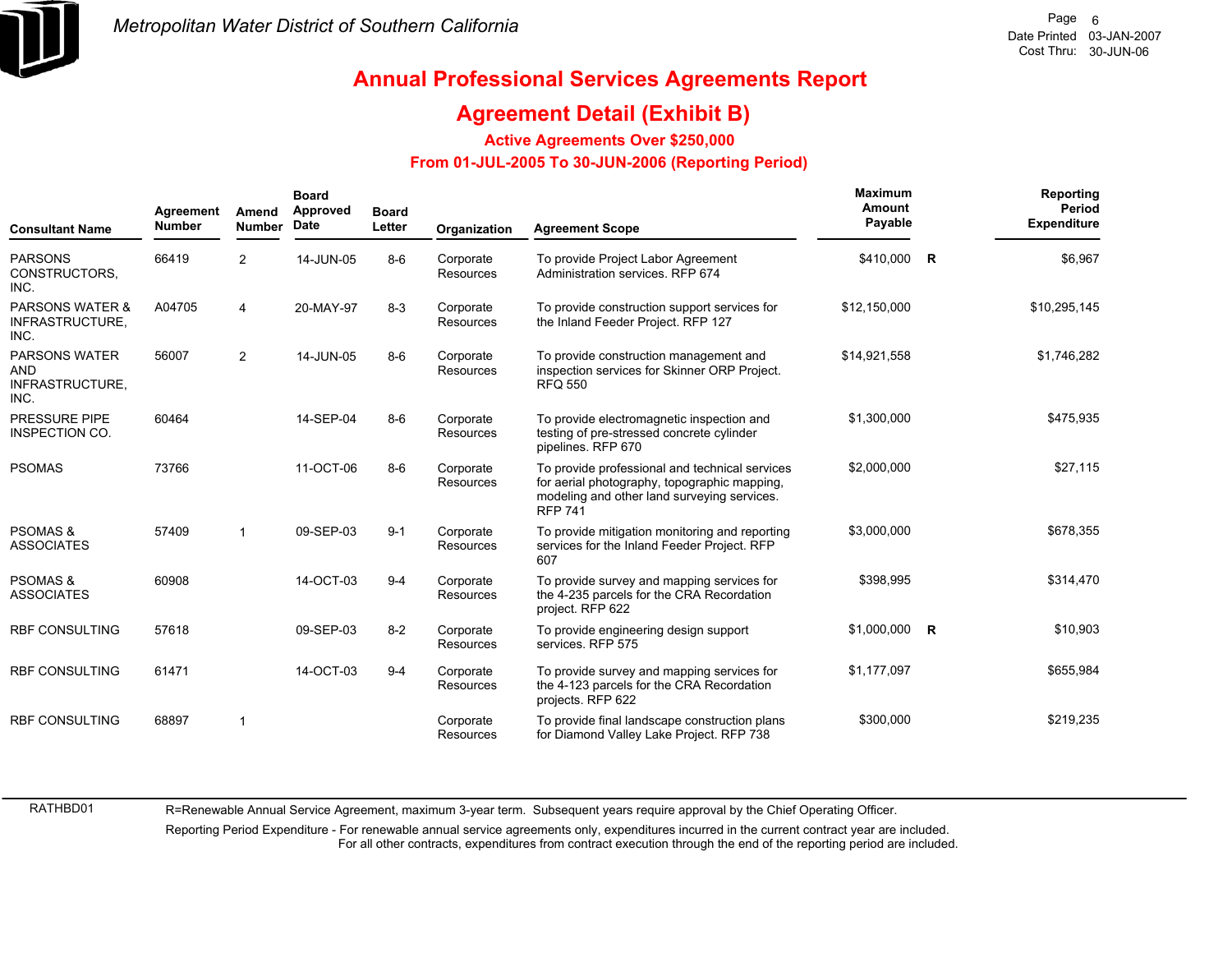

### **Annual Professional Services Agreements Report**

### **Agreement Detail (Exhibit B)**

**Active Agreements Over \$250,000**

 **From 01-JUL-2005 To 30-JUN-2006 (Reporting Period)** 

| <b>Consultant Name</b>                                                    | Agreement<br><b>Number</b> | Amend<br><b>Number</b> | <b>Board</b><br>Approved<br>Date | <b>Board</b><br>Letter | Organization                  | <b>Agreement Scope</b>                                                                                                                                                       | Maximum<br>Amount<br>Payable | Reporting<br>Period<br><b>Expenditure</b> |
|---------------------------------------------------------------------------|----------------------------|------------------------|----------------------------------|------------------------|-------------------------------|------------------------------------------------------------------------------------------------------------------------------------------------------------------------------|------------------------------|-------------------------------------------|
| <b>REGENTS OF THE</b><br>UNIVERSITY OF<br>CALIFORNIA.<br><b>RIVERSIDE</b> | A04602                     |                        | 19-FEB-91                        | $8-6$                  | Corporate<br><b>Resources</b> | To provide various research services related<br>to the Southwestern Riverside County Multi-<br>Species Reserve per the Board's approval of<br>the project's mitigation plan. | \$3,750,000                  | \$2,743,264                               |
| <b>RICHARD BRADY &amp;</b><br><b>ASSOCIATES</b>                           | 57619                      |                        | 09-SEP-03                        | $8 - 2$                | Corporate<br><b>Resources</b> | To provide engineering design support<br>services. RFP 575                                                                                                                   | \$1,000,000 R                | \$192,627                                 |
| <b>RICHARD BRADY &amp;</b><br><b>ASSOCIATES</b>                           | 71728                      |                        | 16-AUG-05                        | $7-8$                  | Corporate<br>Resources        | To provide engineering design support for<br>design of conveyance and distribution project.<br><b>RFQ 719</b>                                                                | \$2,000,000 R                | \$548,583                                 |
| <b>RICK ENGINEERING</b><br><b>COMPANY</b>                                 | 60297                      |                        | 14-OCT-03                        | $9 - 4$                | Corporate<br>Resources        | To provide survey and mapping services for<br>the 4-092 parcels for the CRA Recordation<br>Project. RFP 622                                                                  | \$560,255                    | \$441,610                                 |
| <b>RIVERSIDE COUNTY</b><br><b>REGIONAL</b>                                | A04632                     | 6                      | 24-OCT-94                        | $8 - 4$                | Corporate<br><b>Resources</b> | To provide management services for the<br>Southwestern Riverside County Multi-Species<br>Reserve.                                                                            | \$1,727,793                  | \$1,570,418                               |
| <b>RNL DESIGN</b>                                                         | 54415                      | $\overline{4}$         | 11-OCT-05                        | $8 - 4$                | Corporate<br><b>Resources</b> | To provide architectural services at the Diemer<br>Filtration plant. RFP 555                                                                                                 | \$2.745.000                  | \$1,844,953                               |
| ROCTEST, INC.                                                             | 60914                      |                        | 11-MAY-04                        | $8 - 1$                | Corporate<br><b>Resources</b> | To provide a system to record and collect data<br>on water seepage rates. RFP 628                                                                                            | \$380,311                    | \$206,039                                 |
| <b>SIEMENS</b><br>COMMUNICATIONS.<br>INC.                                 | 68219                      | $\mathbf{1}$           | 14-JUN-05                        | $7-3$                  | Corporate<br><b>Resources</b> | To provide consulting services and software to<br>replace Metropolitan's outdated phone mail<br>and call detail recording systems. RFQ 641                                   | \$436,000                    | \$60,120                                  |
| <b>STANTEC</b><br>CONSULTING, INC                                         | 51537                      | 2                      | 19-NOV-02                        | $8-6$                  | Corporate<br><b>Resources</b> | To provide infrastructure design on DVL<br>Recreation, RFP 580                                                                                                               | \$1,195,000                  | \$749,991                                 |
| <b>STANTEC</b><br>CONSULTING, INC.                                        | 60450                      | $\mathbf{1}$           | 14-OCT-03                        | $9 - 4$                | Corporate<br><b>Resources</b> | To provide survey and mapping services for 3-<br>327 parcels for the CRA Recordation Project.<br><b>RFP 622</b>                                                              | \$610,374                    | \$220,767                                 |
| <b>TECTONICS</b>                                                          | 51136                      | $\overline{2}$         | 08-JUL-03                        | $8 - 4$                | Corporate<br>Resources        | To provide architectural services for Skinner<br>Oxidation Retrofit Program. RFP 555                                                                                         | \$1,500,000                  | \$1,196,709                               |

R=Renewable Annual Service Agreement, maximum 3-year term. Subsequent years require approval by the Chief Operating Officer.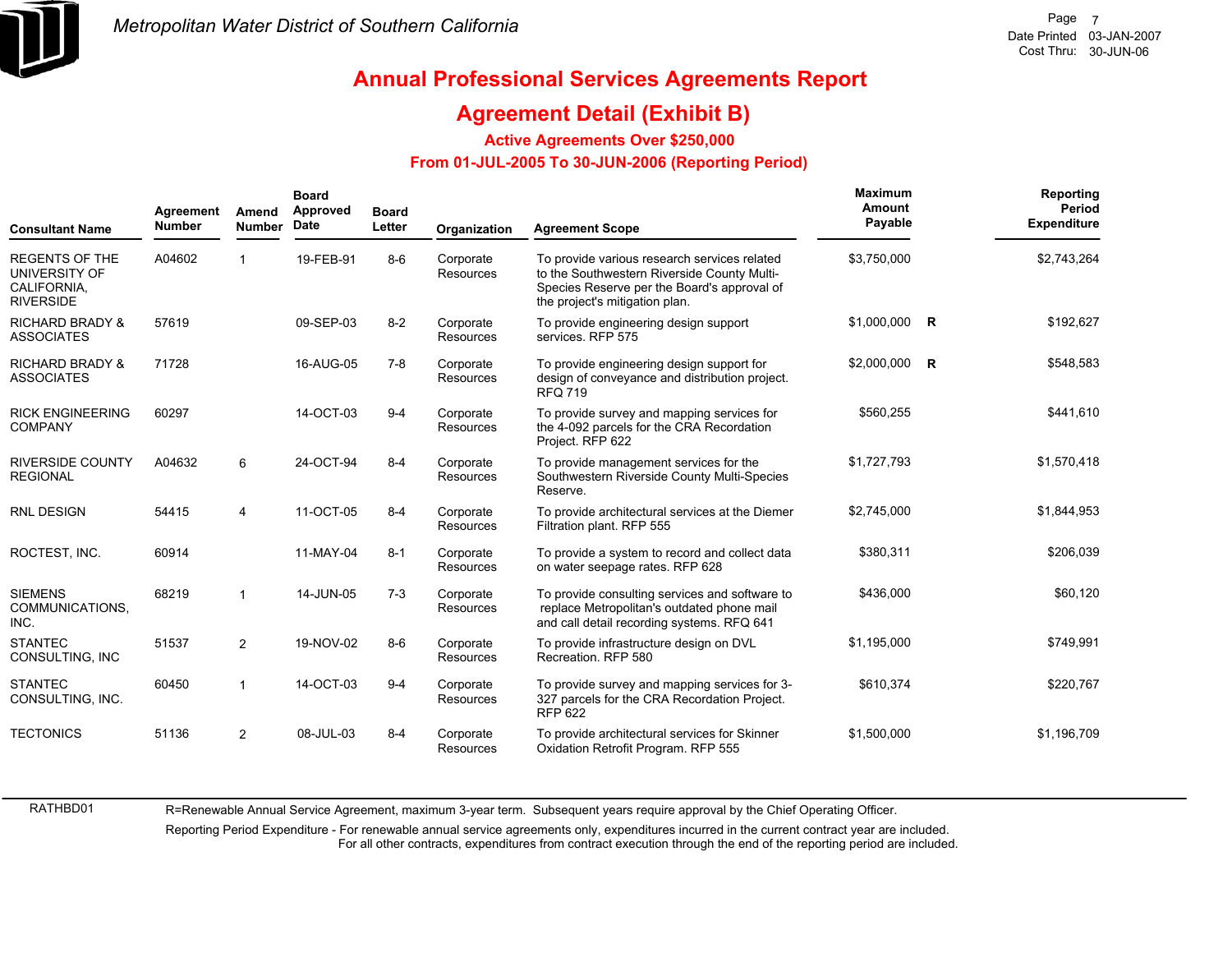

## **Annual Professional Services Agreements Report**

### **Agreement Detail (Exhibit B)**

**Active Agreements Over \$250,000**

#### **From 01-JUL-2005 To 30-JUN-2006 (Reporting Period)**

| <b>Consultant Name</b>                                       | Agreement<br><b>Number</b> | Amend<br><b>Number</b> | <b>Board</b><br>Approved<br>Date | <b>Board</b><br>Letter | Organization                               | <b>Agreement Scope</b>                                                                                                                                                                         | Maximum<br>Amount<br>Payable | Reporting<br><b>Period</b><br><b>Expenditure</b> |
|--------------------------------------------------------------|----------------------------|------------------------|----------------------------------|------------------------|--------------------------------------------|------------------------------------------------------------------------------------------------------------------------------------------------------------------------------------------------|------------------------------|--------------------------------------------------|
| TETRA DESIGN, INC.                                           | 46209                      | 1                      | 11-SEP-01                        | $8 - 1$                | Corporate<br>Resources                     | To provide architectural & engineering<br>consulting services for Weymouth softener<br>building number 3 renovation. Approved<br>informal solicitation. (Closed 8/21/06)                       | \$275,000                    | \$225,048                                        |
| TETRA DESIGN, INC.                                           | 52785                      | 3                      | 08-NOV-05                        | $7 - 4$                | Corporate<br><b>Resources</b>              | To provide architectural services for the<br>Oxidation Retrofit Program. RFP 555                                                                                                               | \$2,228,000                  | \$1,208,426                                      |
| TOWILL, INC.                                                 | 59677                      |                        | 14-OCT-03                        | $9 - 4$                | Corporate<br>Resources                     | To provide survey and mapping services<br>parcels 3-314 for the CRA Recordation<br>Project. RFP 622                                                                                            | \$901,109                    | \$421,384                                        |
| VAN DELL AND<br>ASSOCIATES, INC.                             | 63631                      |                        | 14-SEP-04                        | $9 - 2$                | Corporate<br>Resources                     | To provide engineering services for final<br>design of the distribution system treated water<br>cross connection prevention program. RFQ<br>654                                                | \$1,100,000                  | \$654,052                                        |
| <b>VANIR</b><br><b>CONSTRUCTION</b><br>MANAGEMENT, INC.      | 51138                      | 4                      | 08-OCT-02                        | $9 - 2$                | Corporate<br>Resources                     | To provide management support services for<br>the San Diego Pipeline No. 6. RFP 508                                                                                                            | \$2,500,000                  | \$1.841.649                                      |
| <b>VANIR</b><br><b>CONSTRUCTION</b><br>MANAGEMENT, INC.      | 70946                      |                        |                                  |                        | Corporate<br>Resources                     | To provide on-call project management<br>support services including Project Lead,<br>Planning/Scheduling, Cost & Change Control,<br>Document Administration and Agreement<br>Auditing. RFQ 661 | \$600,000 R                  | \$52,839                                         |
| <b>WESTIN</b><br>ENGINEERING, INC.                           | 63639                      |                        | 17-AUG-04                        | $8 - 8$                | Corporate<br>Resources                     | To provide project management services. RFP<br>666                                                                                                                                             | \$480,000                    | \$312,000                                        |
| WILLIS &<br>ASSOCIATES, INC.,<br><b>MICHAEL</b>              | 285                        | 3                      | 13-JUN-00                        | $8 - 1$                | Corporate<br>Resources                     | To provide architectural design services for<br>Oxidation Retrofit Program at Jensen filtration<br>plant. RFP 282                                                                              | \$950,000                    | \$923,946                                        |
| <b>CALIFORNIA</b><br><b>DEPARTMENT OF</b><br><b>FORESTRY</b> | 50306                      |                        | 10-JUL-01                        | $8 - 3$                | <b>Water System</b><br>Operations<br>Group | To provide fire protection management<br>services.                                                                                                                                             | \$600,000 R                  | \$567,368                                        |
| <b>NAVIGANT</b><br>CONSULTING, INC.                          | 20118                      | 3                      | 27-OCT-98                        | $7-5$                  | Water System<br>Operations<br>Group        | To provide consulting services for electrical<br>power resources. RFP 353                                                                                                                      | \$400,000                    | \$365,257                                        |

R=Renewable Annual Service Agreement, maximum 3-year term. Subsequent years require approval by the Chief Operating Officer.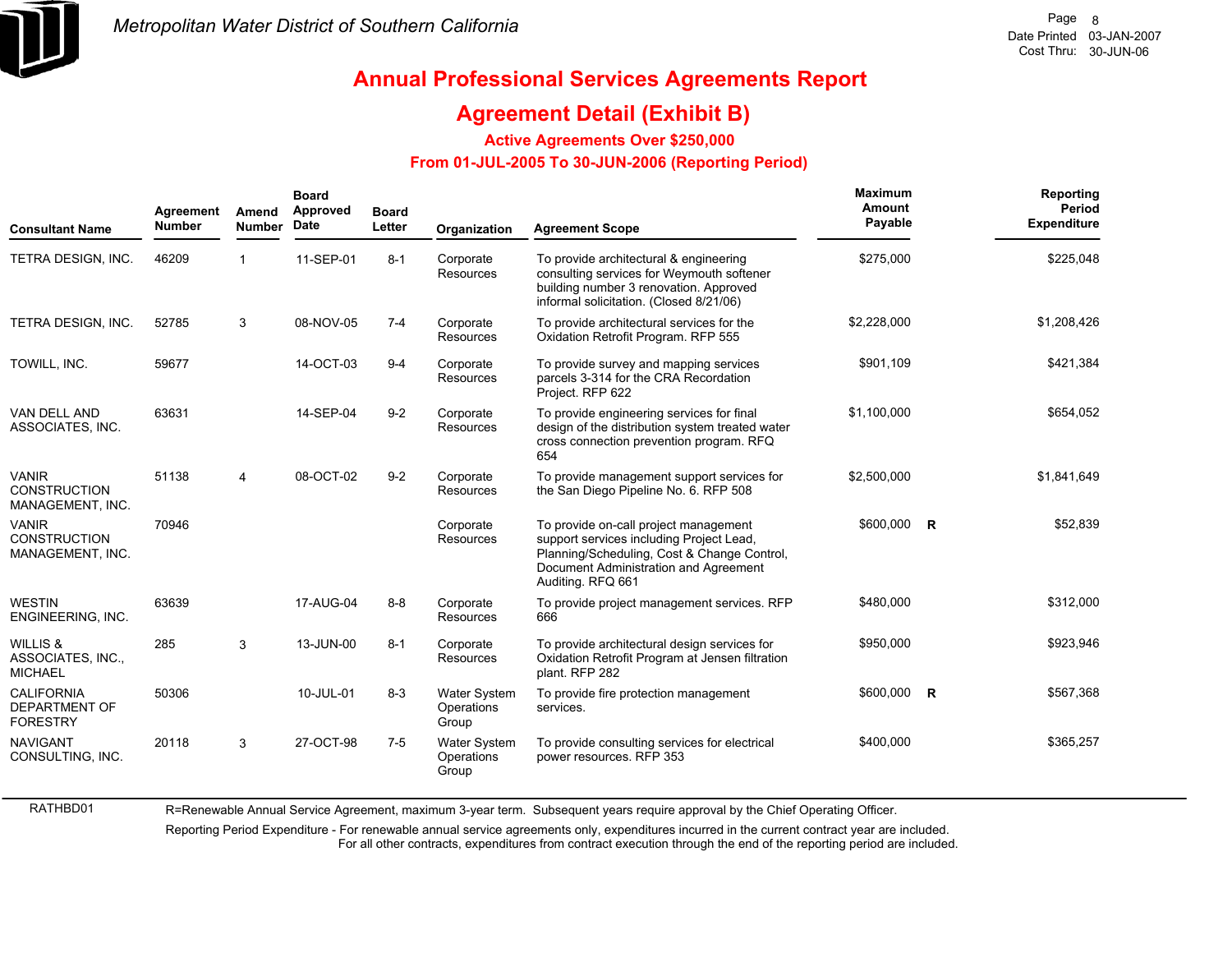

## **Annual Professional Services Agreements Report**

#### **Agreement Detail (Exhibit B)**

**Active Agreements Over \$250,000**

#### **From 01-JUL-2005 To 30-JUN-2006 (Reporting Period)**

| <b>Consultant Name</b>                             | Agreement<br><b>Number</b> | Amend<br><b>Number</b> | <b>Board</b><br><b>Approved</b><br><b>Date</b> | <b>Board</b><br>Letter | Organization                                        | <b>Agreement Scope</b>                                                                                                                                                 | <b>Maximum</b><br>Amount<br>Payable | Reporting<br>Period<br><b>Expenditure</b> |
|----------------------------------------------------|----------------------------|------------------------|------------------------------------------------|------------------------|-----------------------------------------------------|------------------------------------------------------------------------------------------------------------------------------------------------------------------------|-------------------------------------|-------------------------------------------|
| <b>ECOPLAN</b><br>ASSOCIATES. INC.                 | 48323                      | 2                      | 13-SEP-05                                      | $7 - 8$                | Water<br>Resources<br>Management<br>Group           | To provide technical services for the<br>evaluation of crop, land, and irrigation<br>management services. RFP 534                                                      | \$450,000                           | \$272,197                                 |
| GEOPENTECH, INC.                                   | 38963                      |                        | 13-MAR-01                                      | $8 - 7$                | Water<br>Resources<br>Management<br>Group           | To conduct geotechnical, geophysical,<br>seismic, hydrologic and aquifer investigations<br>for the Chuckwalla Groundwater Storage<br>Program. (Closed 8/29/06) RFP 455 | \$1,850,000                         | \$1,292,359                               |
| HONEYWELL DMC<br>SERVICES, LLC                     | 63646                      |                        | 13-JAN-04                                      | $9 - 1$                | Water<br>Resources<br>Management<br>Group           | To manage and market a long-term region<br>wide water conservation related program. RFP<br>657                                                                         | \$20,000,000                        | \$5,052,146                               |
| <b>RICHARDSON &amp;</b><br><b>COMPANY</b>          | 61481                      |                        | 08-JUN-04                                      | $9 - 8$                | Water<br>Resources<br>Management<br>Group           | To provide audit services on the annual State<br>Water Project statement of charges. RFQ 658                                                                           | \$2,600,000                         | \$1,040,244                               |
| <b>WATERWISE</b><br><b>CONSULTING</b>              | 65040                      | $\overline{1}$         |                                                |                        | Water<br>Resources<br>Management<br>Group           | To provide training services for the Protector<br>Del Aqua program. RFQ 693                                                                                            | \$390,000 R                         | \$172,090                                 |
| <b>TOXICS</b><br><b>ASSESSMENT</b><br><b>GROUP</b> | 63261                      |                        |                                                |                        | General<br>Counsel                                  | To provide hazardous waste remediation<br>services related to PG & E Topock site.                                                                                      | \$488,678                           | \$327,321                                 |
| KPMG, LLP                                          | 68198                      | $\mathbf{1}$           | 12-OCT-04                                      | $9 - 12$               | Office of the<br>Auditor                            | To provide audit services. (Closed 7/7/06)                                                                                                                             | \$289,325                           | \$289,325                                 |
| PINNACLE ONE                                       | 54062                      | $\overline{2}$         | 08-APR-03                                      | $8 - 4$                | <b>Real Property</b><br>Development &<br>Management | To provide project management services for<br>Diamond Valley Lake recreation programs.<br><b>RFP 508</b>                                                               | \$3,200,000                         | \$1,480,427                               |
| T & B PLANNING<br>CONSULTANTS, INC.                | 48605                      | 4                      | 14-JAN-03                                      | $8-6$                  | <b>Real Property</b><br>Development &<br>Management | To provide project planning services for DVL<br>Recreation. RFQ 552                                                                                                    | \$745,000                           | \$429,745                                 |
|                                                    |                            |                        |                                                |                        |                                                     | <b>Totals</b>                                                                                                                                                          | \$326,724,778                       | \$182,943,320                             |

R=Renewable Annual Service Agreement, maximum 3-year term. Subsequent years require approval by the Chief Operating Officer.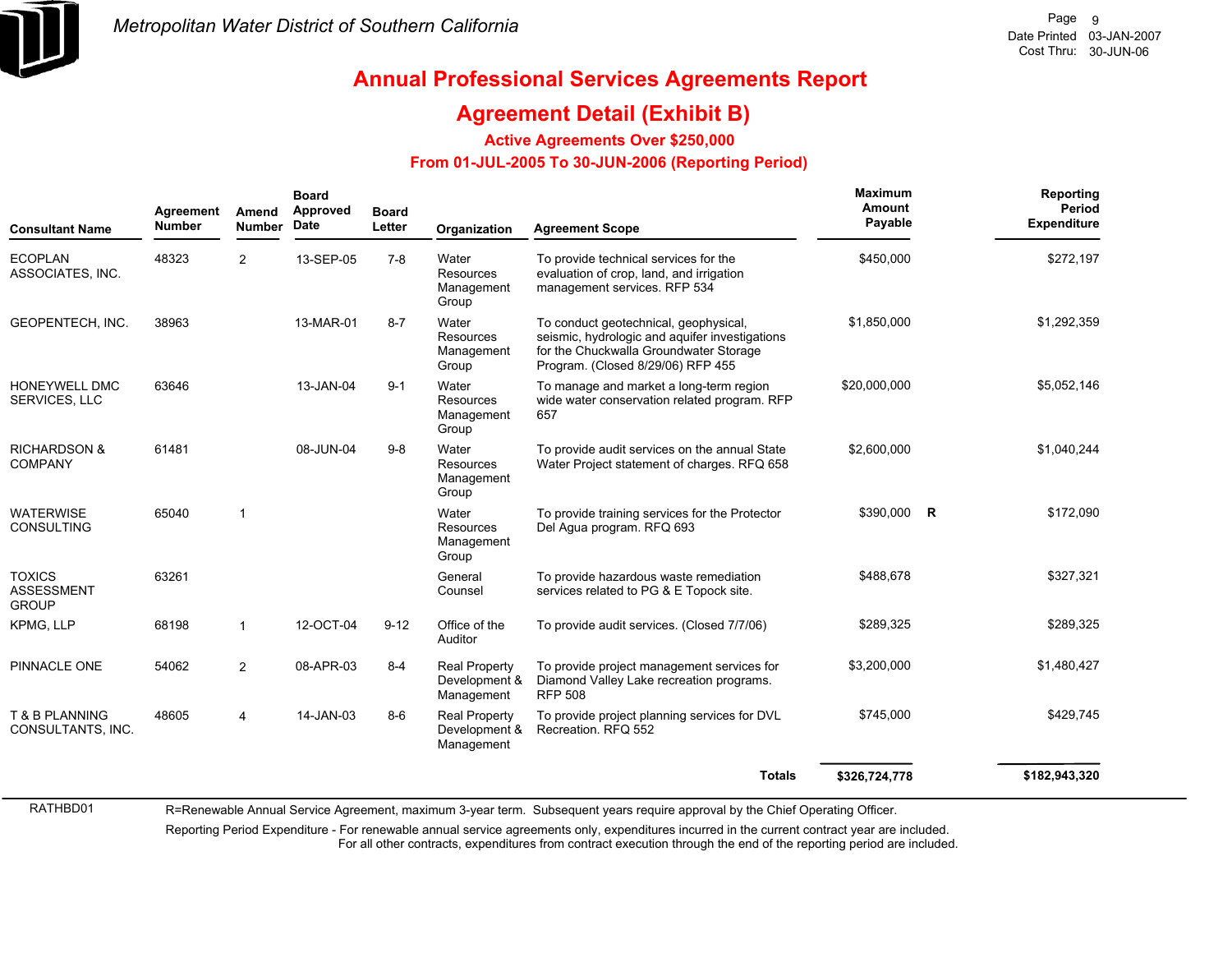

### **Agreement Detail (Exhibit B)**

**Active Agreements Over \$250,000**

#### **From 01-JUL-2005 To 30-JUN-2006 (Reporting Period)**

| <b>Consultant Name</b> | Agreement<br>Number               | Amend<br><b>Number</b> | Board<br>Approved<br><b>Date</b> | <b>Board</b><br>∟etter | <b>Organization</b> | <b>Agreement Scope</b>     | <b>Maximum</b><br>Amount<br>Payable | Reporting<br>Period<br><b>Expenditure</b> |
|------------------------|-----------------------------------|------------------------|----------------------------------|------------------------|---------------------|----------------------------|-------------------------------------|-------------------------------------------|
|                        | <b>Total Number of Agreements</b> |                        | 94                               |                        |                     | End of Report ***<br>* * * |                                     |                                           |

RATHBD01

R=Renewable Annual Service Agreement, maximum 3-year term. Subsequent years require approval by the Chief Operating Officer.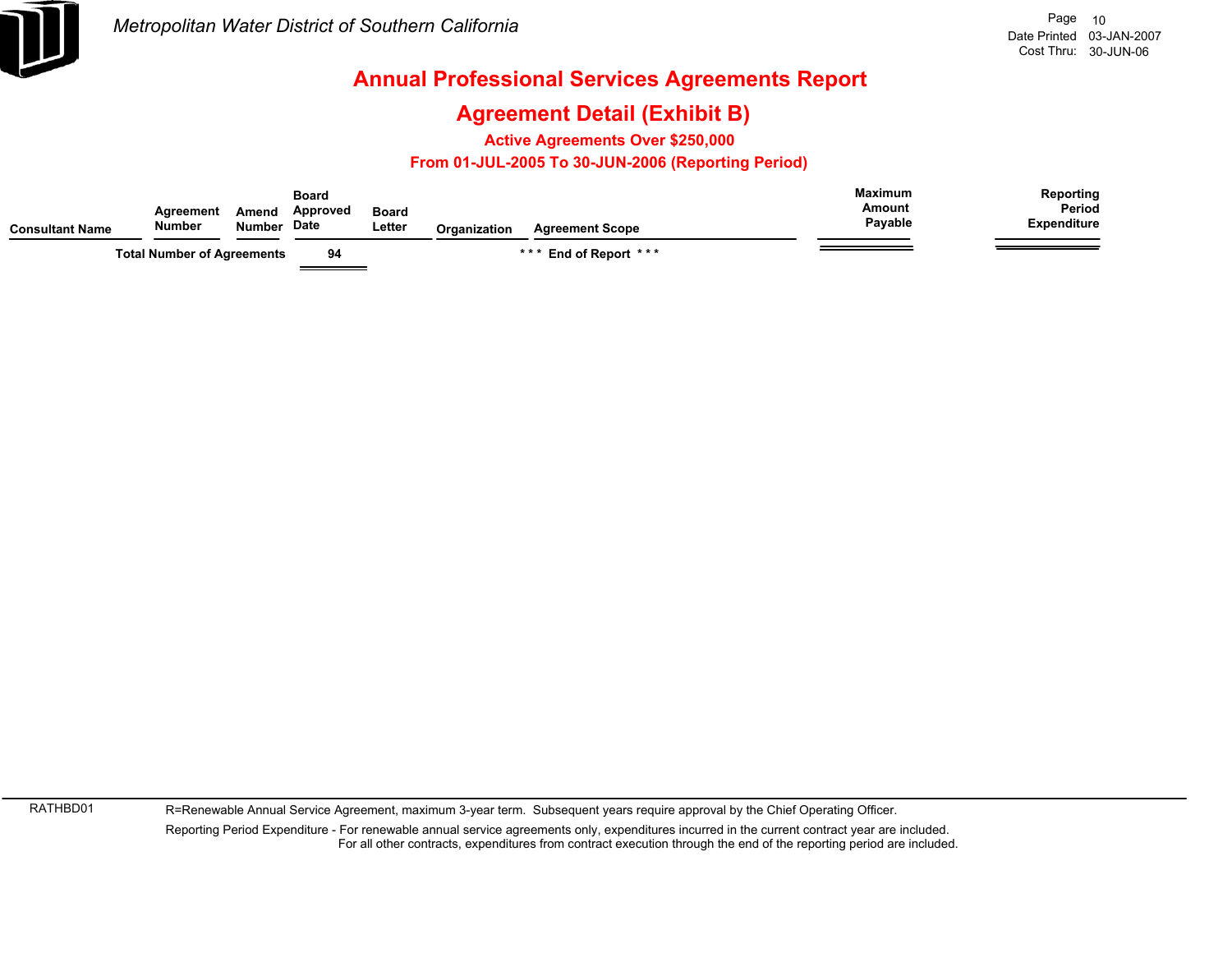

## **Agreement Detail (Exhibit C)**

**Agreements without Contract Period Expenditures**

 **From 01-JUL-2005 To 30-JUN-2006 (Reporting Period)** 

| <b>Consultant Name</b>                                        | Agreement<br><b>Number</b> | Amend<br><b>Number</b> | <b>Board</b><br>Approved<br>Date | <b>Board</b><br>Letter | Organization                                                   | <b>Agreement Scope</b>                                                                                                                      | <b>Maximum</b><br>Amount<br>Payable |             |
|---------------------------------------------------------------|----------------------------|------------------------|----------------------------------|------------------------|----------------------------------------------------------------|---------------------------------------------------------------------------------------------------------------------------------------------|-------------------------------------|-------------|
| <b>EDNET CAREER</b><br><b>INSTITUTE</b>                       | 60454                      |                        |                                  |                        | Chief<br>Executive's<br>Office (Human<br>Resources<br>Section) | To provide computer software and technical training. RFP 634                                                                                | \$30,000                            | R           |
| <b>GREAT-WEST LIFE &amp;</b><br>ANNUITY INS. CO.              | 57616                      |                        |                                  |                        | Chief<br>Executive's<br>Office (Human<br>Resources<br>Section) | To provide 401(K) and 457 plan services. RFP 582                                                                                            | \$1                                 |             |
| <b>INTEGRATED WATER</b><br><b>RESOURCES, INC.</b>             | 50302                      |                        |                                  |                        | Chief<br>Executive's<br>Office                                 | To provide design services for a database for water transactions<br>within California and the western United States. (Closed 8/28/06)       | \$240,000                           | <b>R</b>    |
| <b>LEWELLYN</b><br>TECHNOLOGY, INC.                           | 56623                      |                        |                                  |                        | Chief<br>Executive's<br>Office (Human<br>Resources<br>Section) | To provide training to apprentice and journey level staff on<br>industrial electrical equipment safety. RFP 611                             | \$30,000                            | <b>R</b>    |
| MIKE ROOS AND<br><b>COMPANY</b>                               | 78832                      |                        |                                  |                        | Chief<br>Executive's<br>Office                                 | To provide analysis of federal and state legislation and assess<br>impact on Metropolitan.                                                  | \$130,000                           |             |
| <b>NATIONAL</b><br><b>TECHNOLOGY</b><br><b>TRANSFER INC.</b>  | 56624                      |                        |                                  |                        | Chief<br>Executive's<br>Office (Human<br>Resources<br>Section) | To provide industrial electrical training including inspection testing<br>and servicing electrical equipment. Fiscal-YTD: \$10,970* RFP 611 | \$30,000                            | $\mathbf R$ |
| <b>NORTH AMERICAN</b><br><b>CRANE BUREAU</b><br>WEST, INC.    | 51545                      |                        |                                  |                        | Chief<br>Executive's<br>Office (Human<br>Resources<br>Section) | To provide training services for crane operator safety. (Closed<br>8/25/06) Fiscal-YTD: \$5,950* RFP 562                                    | \$40,000 R                          |             |
| NOSSAMAN.<br><b>GUTHNER, KNOX &amp;</b><br><b>ELLIOTT LLP</b> | 79317                      |                        |                                  |                        | Chief<br>Executive's<br>Office                                 | To assist with services related to the recruitment of a new General<br>Counsel for Metropolitan.                                            | \$40,000                            |             |

RATHBD01

R=Renewable Annual Service Agreement, maximum 3-year term. Subsequent years require approval by the Chief Operating Officer.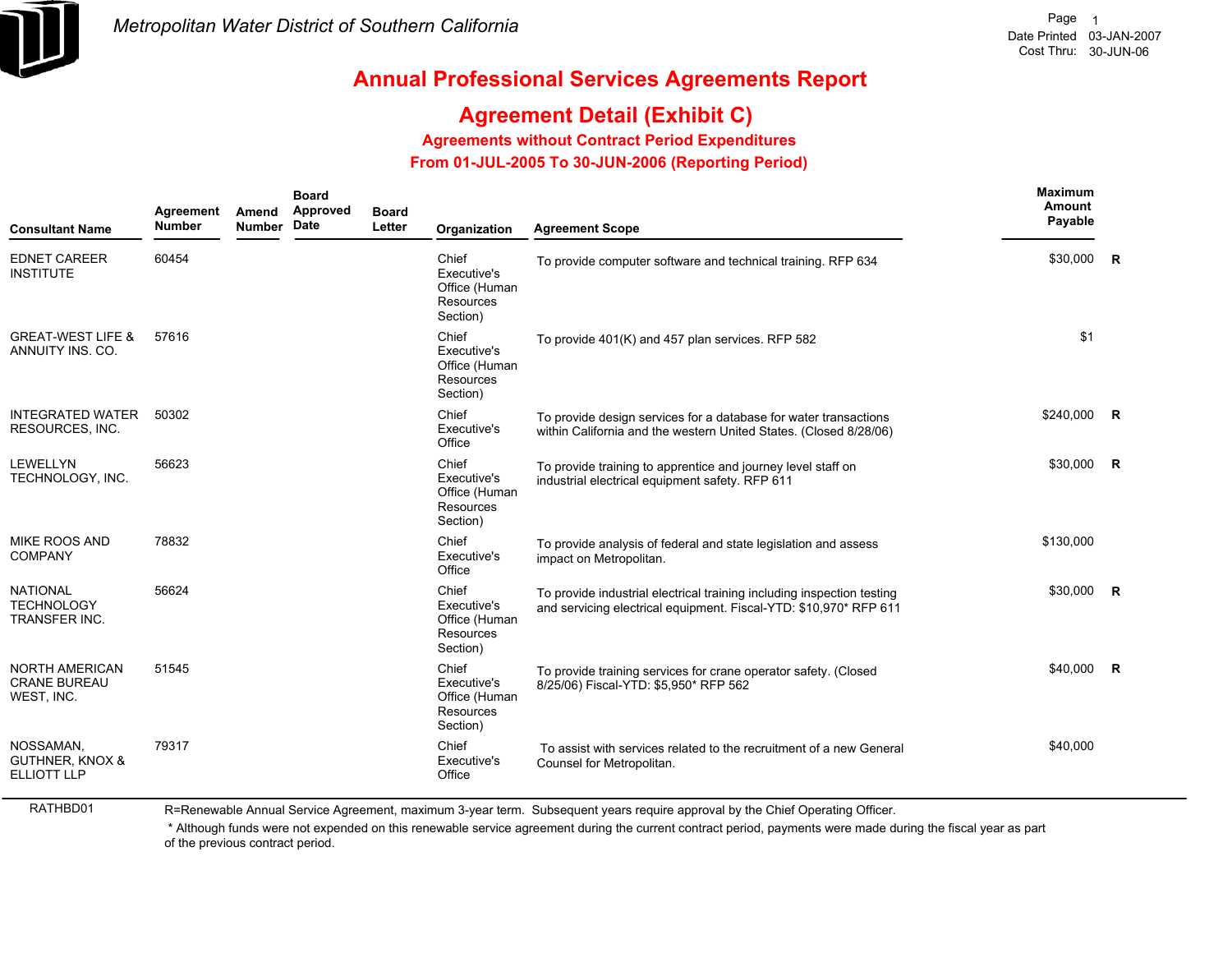

## **Agreement Detail (Exhibit C)**

**Agreements without Contract Period Expenditures**

 **From 01-JUL-2005 To 30-JUN-2006 (Reporting Period)** 

| <b>Consultant Name</b>                                         | Agreement<br><b>Number</b> | Amend<br><b>Number</b> | <b>Board</b><br>Approved<br>Date | <b>Board</b><br>Letter | Organization                                                   | <b>Agreement Scope</b>                                                                                                                                | <b>Maximum</b><br>Amount<br>Payable |  |
|----------------------------------------------------------------|----------------------------|------------------------|----------------------------------|------------------------|----------------------------------------------------------------|-------------------------------------------------------------------------------------------------------------------------------------------------------|-------------------------------------|--|
| <b>SILVERSTAR</b><br><b>ENTERPRISES</b>                        | 60904                      |                        |                                  |                        | Chief<br>Executive's<br>Office (Human<br>Resources<br>Section) | To provide training sessions for the STAR Program for managers.<br>(Closed 8/15/06)                                                                   | \$24,999                            |  |
| <b>DAVIS ENERGY</b><br>GROUP, INC.                             | 77137                      |                        |                                  |                        | <b>External Affairs</b><br>Group                               | To run a pilot program to introduce LEED for homes program to<br>homebuilders in MWD's service area.                                                  | \$35,000                            |  |
| <b>M2G MEDIA</b>                                               | 77979                      |                        |                                  |                        | <b>External Affairs</b><br>Group                               | To provide as-needed Videography, Editing and Post-Production<br>Services, RFQ 758                                                                    | \$125,000                           |  |
| <b>MBI MEDIA</b>                                               | 77977                      |                        |                                  |                        | <b>External Affairs</b><br>Group                               | To provide as-needed Videography, Editing and Post-Production<br>Services, RFQ 758                                                                    | \$125,000                           |  |
| <b>TROUTMAN</b><br><b>SANDERS PUBLIC</b><br>AFFAIRS GROUP, LLC | 78654                      |                        |                                  |                        | <b>External Affairs</b><br>Group                               | To provide strategic legislative advice and advocacy including<br>issues related to water quality and levee stability for the State<br>Water Project. | \$90,000                            |  |
| ARM TECH, INC.                                                 | 71740                      |                        |                                  |                        | <b>Chief Financial</b><br>Officer                              | To provide acturial services to determine adequacy of<br>Metropolitan's workers compensation reserves.                                                | \$18,000 R                          |  |
| <b>COLUMBIA CAPITAL</b><br><b>MANAGEMENT LLC</b>               | 54060                      |                        |                                  |                        | <b>Chief Financial</b><br>Officer                              | To provide financial advisory services. RFP 598                                                                                                       | $$100,000$ R                        |  |
| <b>DRIVER ALLIANT</b><br><b>INSURANCE</b><br><b>SERVICES</b>   | 65057                      |                        |                                  |                        | <b>Chief Financial</b><br>Officer                              | To provide insurance brokerage services. Fiscal-YTD: \$80,000*<br><b>RFP 711</b>                                                                      | $$125,000$ R                        |  |
| <b>GARDNER.</b><br>UNDERWOOD &<br><b>BACON LLC</b>             | 53629                      |                        |                                  |                        | <b>Chief Financial</b><br>Officer                              | To provide financial advisory services. Fiscal-YTD: \$8,295* RFP<br>598                                                                               | \$100,000 R                         |  |
| <b>HORN &amp;</b><br>ASSOCIATES, INC.                          | 78406                      |                        |                                  |                        | <b>Chief Financial</b><br>Officer                              | To provide duplicate payment audit services. RFP 775                                                                                                  | \$75,000                            |  |
| <b>PUBLIC FINANCIAL</b><br>MANAGEMENT, INC.                    | 53617                      |                        |                                  |                        | <b>Chief Financial</b><br>Officer                              | To provide financial advisory services. RFP 598                                                                                                       | $$100,000$ R                        |  |

RATHBD01

R=Renewable Annual Service Agreement, maximum 3-year term. Subsequent years require approval by the Chief Operating Officer.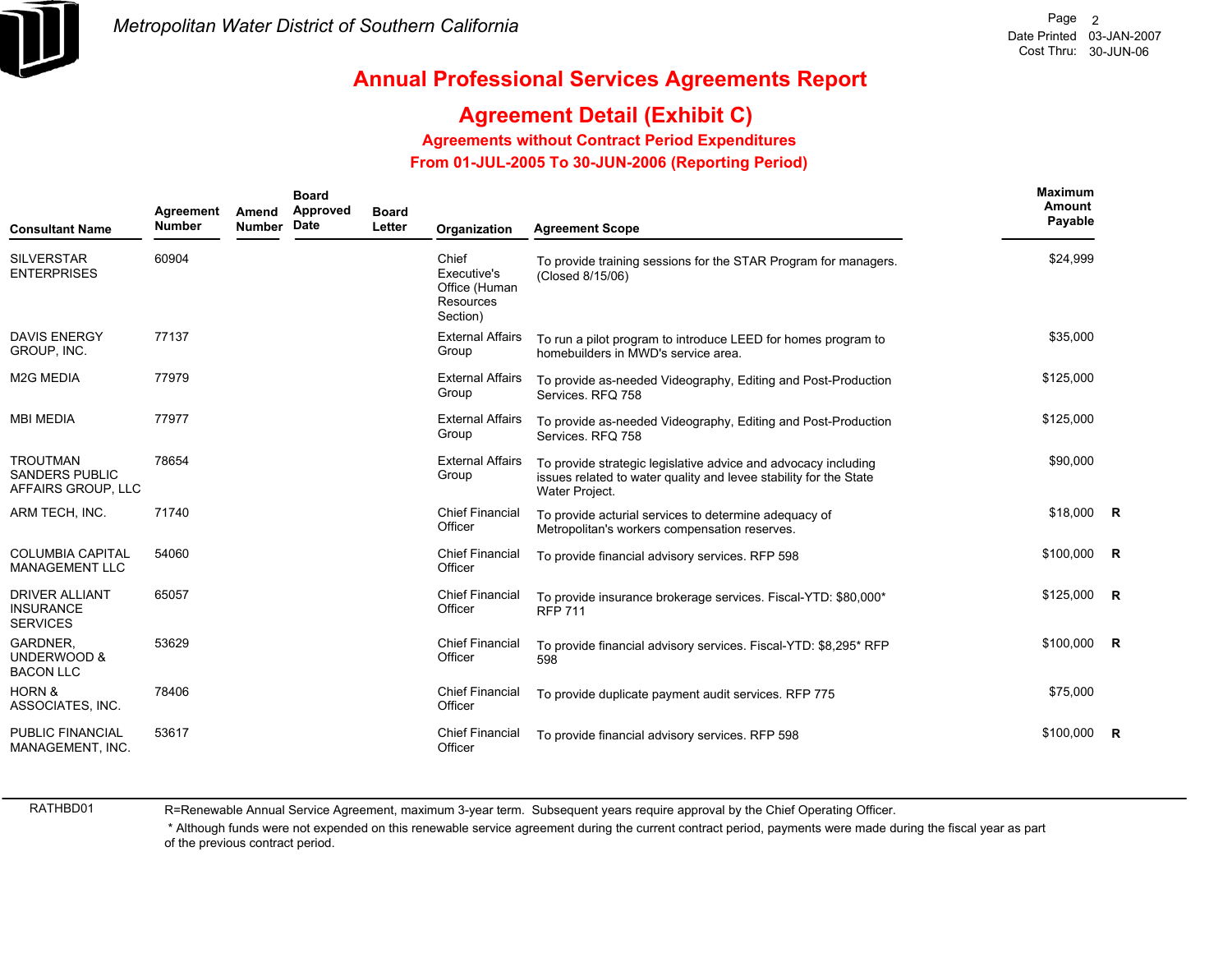

# **Agreement Detail (Exhibit C)**

**Agreements without Contract Period Expenditures**

 **From 01-JUL-2005 To 30-JUN-2006 (Reporting Period)** 

| <b>Consultant Name</b>                                  | Agreement<br><b>Number</b> | Amend<br><b>Number</b> | <b>Board</b><br>Approved<br><b>Date</b> | <b>Board</b><br>Letter | Organization                      | <b>Agreement Scope</b>                                                                                                                 | Maximum<br>Amount<br>Payable |                |
|---------------------------------------------------------|----------------------------|------------------------|-----------------------------------------|------------------------|-----------------------------------|----------------------------------------------------------------------------------------------------------------------------------------|------------------------------|----------------|
| <b>SWAP FINANCIAL</b><br><b>GROUP, LLC</b>              | 70947                      |                        |                                         |                        | <b>Chief Financial</b><br>Officer | To provide financial services on MWD's interest rate swap<br>program. RFQ 740                                                          | \$100,000 R                  |                |
| <b>SYMPRO</b>                                           | 42652                      | $\mathbf{1}$           |                                         |                        | <b>Chief Financial</b><br>Officer | To provide an investment software support system. RFP 495                                                                              | \$11,667 R                   |                |
| ABSG CONSULTING.<br>INC.                                | 57623                      |                        |                                         |                        | Corporate<br>Resources            | To provide seismic integrity assessment as-needed services. RFP<br>575                                                                 | $$100,000$ R                 |                |
| ALLEN, CLARENCE R.                                      | A03883                     | 2                      |                                         |                        | Corporate<br><b>Resources</b>     | To provide as-needed expert opinion on Diamond Valley Lake.<br>(Closed 7/13/06)                                                        | \$50,000 R                   |                |
| <b>ASPEN</b><br><b>ENVIRONMENTAL</b><br><b>GROUP</b>    | 56609                      |                        |                                         |                        | Corporate<br>Resources            | To provide on-call regulatory and permitting services to support<br>the Environmental Planning Team. (Closed 11/6/06) RFP 602          | \$200,000 R                  |                |
| <b>BUTIER</b><br><b>CONSTRUCTION</b><br><b>MANAGERS</b> | 78559                      |                        | 16-MAY-06                               | $8 - 4$                | Corporate<br>Resources            | To provide Construction Management and Inspection Services for<br>Perris Valley Pipeline, Phase II. RFQ 550                            | \$5,500,000                  |                |
| CAMP DRESSER &<br>MCKEE, INC.                           | 78443                      |                        |                                         |                        | Corporate<br>Resources            | To provide engineering services for Metropolitain's Integrated Area<br>Studies, RFQ 757                                                | \$245,000                    |                |
| CAROLLO<br>ENGINEERS, P.C.                              | 73311                      |                        | 16-MAY-06                               | $7-2$                  | Corporate<br>Resources            | To provide professional engineering desion and construction<br>support services for the La Verne Water Quality Pilot Plant. RFP<br>737 | \$850,000                    |                |
| CH2M HILL, INC.                                         | 57627                      |                        | 09-SEP-03                               | $8 - 2$                | Corporate<br>Resources            | To provide on-call engineering services. Fiscal-YTD: \$26,000*<br><b>RFQ 578</b>                                                       | \$500,000 R                  |                |
| <b>DAVID EVANS AND</b><br>ASSOCIATES, INC.              | 54071                      |                        |                                         |                        | Corporate<br>Resources            | To provide surveying, mapping and related services. (Closed<br>7/18/06) Fiscal-YTD: \$158,700* RFP 568                                 | \$248,900                    | $\overline{R}$ |
| <b>DENNIS FINN</b><br><b>PHOTOGRAPHY</b>                | 60282                      | $\overline{2}$         |                                         |                        | Corporate<br>Resources            | To provide as-needed photography services. Fiscal-YTD: \$264*<br><b>RFQ 573</b>                                                        | $$24,500$ R                  |                |
| <b>DURANGO</b><br><b>TUNNELLING</b>                     | 77138                      |                        |                                         |                        | Corporate<br>Resources            | To provide oversight on Inland Feeder Project underground<br>construction sites and provide technical advisory services.               | \$240,000                    | $\mathsf{R}$   |

RATHBD01

R=Renewable Annual Service Agreement, maximum 3-year term. Subsequent years require approval by the Chief Operating Officer.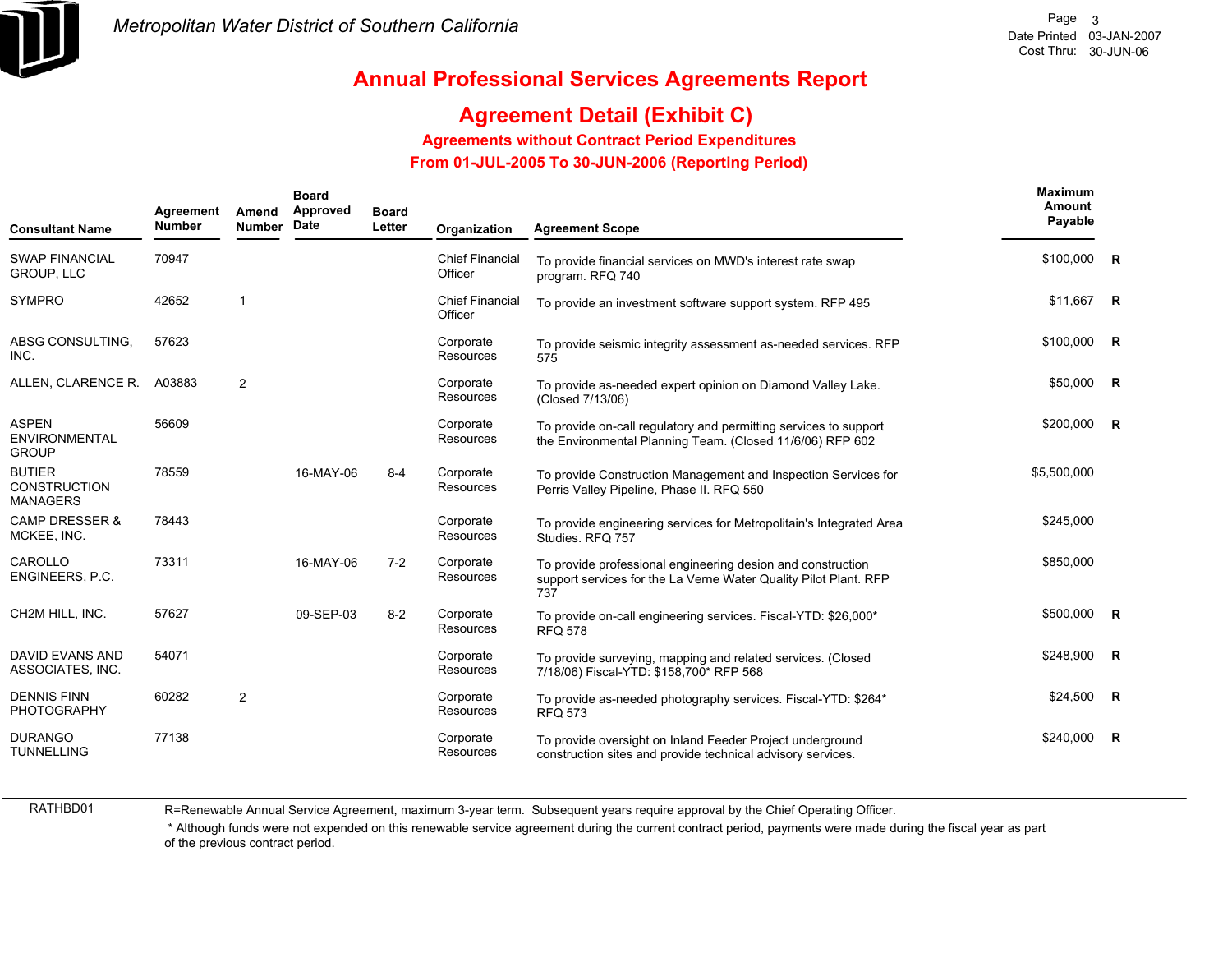

## **Agreement Detail (Exhibit C)**

#### **Agreements without Contract Period Expenditures**

 **From 01-JUL-2005 To 30-JUN-2006 (Reporting Period)** 

| <b>Consultant Name</b>                                      | Agreement<br><b>Number</b> | Amend<br><b>Number</b> | <b>Board</b><br>Approved<br><b>Date</b> | <b>Board</b><br>Letter | Organization                  | <b>Agreement Scope</b>                                                                                                            | Maximum<br>Amount<br>Payable |                |
|-------------------------------------------------------------|----------------------------|------------------------|-----------------------------------------|------------------------|-------------------------------|-----------------------------------------------------------------------------------------------------------------------------------|------------------------------|----------------|
| EARTH TECH, INC.                                            | 66404                      | -1                     |                                         |                        | Corporate<br>Resources        | To provide EGIS repository maintenance support and<br>development services. (Closed 8/25/06) RFP 572                              | \$100,000                    |                |
| <b>ENVIRONMENTAL</b><br><b>SCIENCE</b><br><b>ASSOCIATES</b> | 36116                      |                        |                                         |                        | Corporate<br>Resources        | To provide on-call environmental planning services. (Closed<br>8/11/06) RFP 374                                                   | $$245,000$ R                 |                |
| EXTENDSOFT, INC.                                            | 74529                      |                        |                                         |                        | Corporate<br>Resources        | To provide software application to allow for on-line recruiting tools.                                                            | \$24,999                     |                |
| FIRST AMERICAN TAX 57390<br><b>VALUATION</b>                |                            |                        |                                         |                        | Corporate<br>Resources        | To provide on-call real estate services. RFP 599                                                                                  | $$105,000$ R                 |                |
| GARTNER, INC.                                               | 71732                      | $\overline{2}$         |                                         |                        | Corporate<br><b>Resources</b> | To provide IT expenditure analysis and consolidation strategy in<br>support of the Enterprise Infrastructure Upgrade CIP project. | \$135,000                    |                |
| <b>GEOSCIENCE</b><br>SUPPORT SVCS., INC.                    | 71729                      |                        |                                         |                        | Corporate<br>Resources        | To provide on-call technical support and analysis for the<br>Arrowhead Tunnels Review Board.                                      | \$75,000 R                   |                |
| IDRISS, I. M.                                               | A03885                     | 2                      |                                         |                        | Corporate<br><b>Resources</b> | To provide services related to the design of the DVL Project.<br>(Closed 7/13/06)                                                 | $$50,000$ R                  |                |
| <b>INNOVENT</b><br>SOLUTIONS, INC.                          | 74818                      |                        |                                         |                        | Corporate<br>Resources        | To provide technical information technology support for the<br>ACTUATE Report software program.                                   | \$24,999                     |                |
| <b>INTEGRATED DESIGN</b><br>SERVICES, INC.                  | 57622                      |                        |                                         |                        | Corporate<br>Resources        | To provide seismic integrity assessment services. (Closed<br>10/16/06) RFP 575                                                    | \$100,000 R                  |                |
| <b>JONES &amp; STOKES</b><br>ASSOCIATES, INC.               | 36109                      |                        |                                         |                        | Corporate<br><b>Resources</b> | To provide on-call environmental planning services. (Closed<br>8/21/06) RFP 374                                                   | $$245,000$ R                 |                |
| KORBIN, GREGG E.                                            | A03997                     | 8                      |                                         |                        | Corporate<br><b>Resources</b> | To provide geological and geotechnical services for the Inland<br>Feeder Project. Fiscal-YTD: \$91,401*                           | \$240,000                    | $\overline{R}$ |
| <b>KRAMER, RICHARD</b><br>W., P.E.                          | A03882                     | $\overline{2}$         |                                         |                        | Corporate<br><b>Resources</b> | To render independent opinions related to the design of Diamond<br>Valley Lake. (Closed 7/13/06)                                  | \$50,000                     | $\overline{R}$ |

RATHBD01

R=Renewable Annual Service Agreement, maximum 3-year term. Subsequent years require approval by the Chief Operating Officer.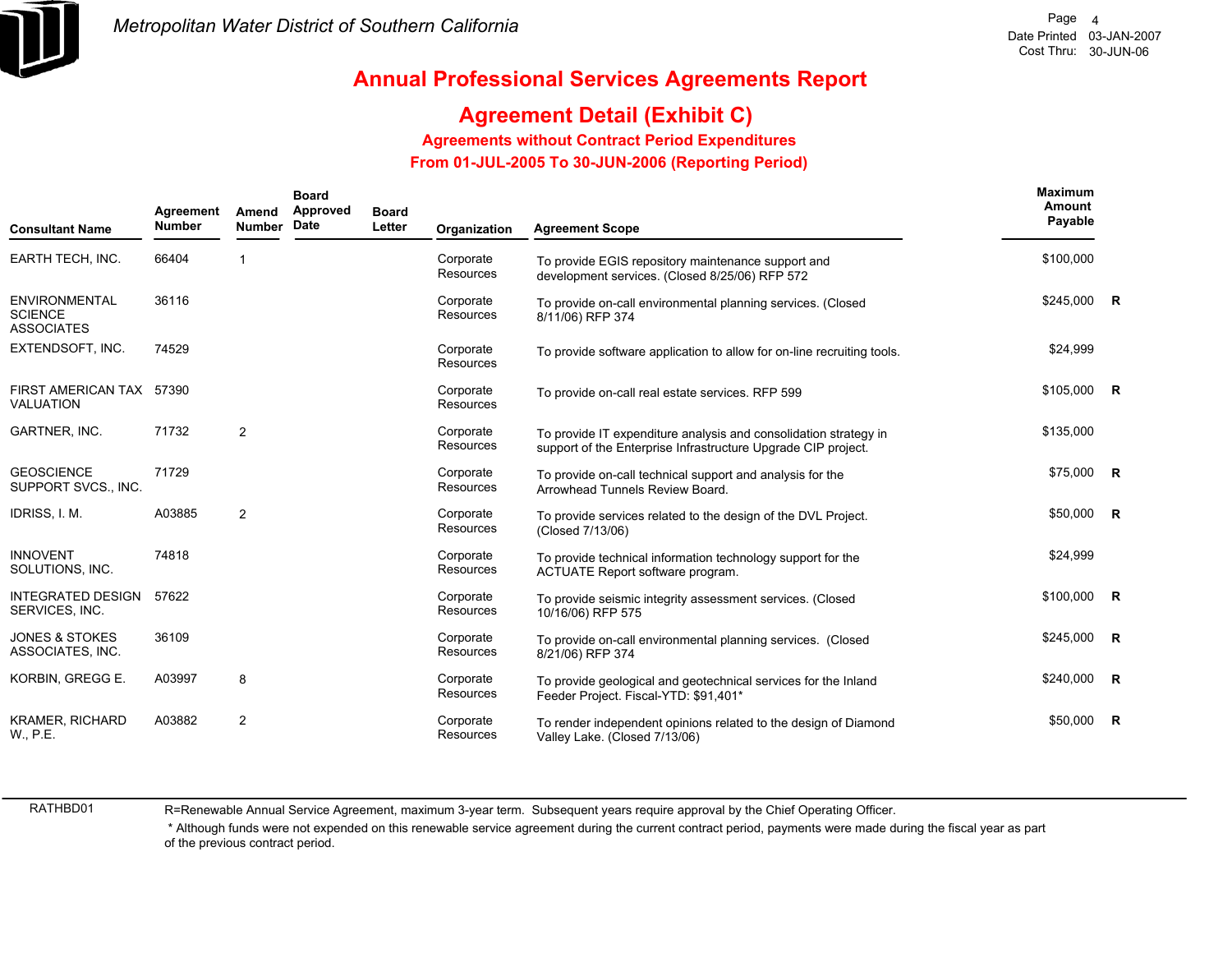

### **Agreement Detail (Exhibit C)**

#### **Agreements without Contract Period Expenditures**

 **From 01-JUL-2005 To 30-JUN-2006 (Reporting Period)** 

| <b>Consultant Name</b>                                        | Agreement<br><b>Number</b> | Amend<br><b>Number</b> | <b>Board</b><br>Approved<br>Date | <b>Board</b><br>Letter | Organization           | <b>Agreement Scope</b>                                                                                                                                                           | <b>Maximum</b><br>Amount<br>Payable |  |
|---------------------------------------------------------------|----------------------------|------------------------|----------------------------------|------------------------|------------------------|----------------------------------------------------------------------------------------------------------------------------------------------------------------------------------|-------------------------------------|--|
| LEE & RO, INC.                                                | 79741                      |                        | 16-MAY-06                        | $8-6$                  | Corporate<br>Resources | To provide engineering services for the final design regarding<br>rehabilitation and chemical system upgrades for Mills Water<br>Treatment plant. RFQ 719                        | \$2,750,000                         |  |
| LEE & RO. INC.                                                | 74158                      |                        | 16-AUG-05                        | $7-8$                  | Corporate<br>Resources | To provide engineering services including evaluation, studies,<br>investigations, preliminary & final designs related to MWD's<br>existing & planned water treatment plants. 719 | \$2,000,000 R                       |  |
| LEPS, INC., THOMAS<br>M.                                      | A03881                     | $\overline{2}$         |                                  |                        | Corporate<br>Resources | To render independent opinions related to the design of the<br>Diamond Valley Lake Project. (Closed 7/13/06)                                                                     | \$120,000 R                         |  |
| <b>MARRS SERVICES,</b><br>INC.                                | 63634                      |                        | 14-SEP-04                        | $9 - 2$                | Corporate<br>Resources | To provide permit acquisition services for the Cross Connection<br>Project. RFQ 654                                                                                              | \$250,000                           |  |
| MWH AMERICAS, INC.                                            | 77325                      | $\mathbf{1}$           | 14-FEB-06                        | $8 - 4$                | Corporate<br>Resources | To provide as-needed services in various engineering disciplines<br>including civil, mechanical and structural on CRA. RFQ 757                                                   | \$6,000,000                         |  |
| NEVILLE, MAI.<br>WARREN H.                                    | 57393                      |                        |                                  |                        | Corporate<br>Resources | To provide on-call real estate services. RFP 599                                                                                                                                 | \$218,000 R                         |  |
| <b>NTH GENERATION</b><br>COMPUTING, INC.                      | 73674                      |                        |                                  |                        | Corporate<br>Resources | To provide technical support as needed system software for<br>enterprise UNIX and SAN/NAS environments.                                                                          | $$25,000$ R                         |  |
| O'NEILL, INC., ALAN L.                                        | A03884                     | $\overline{2}$         |                                  |                        | Corporate<br>Resources | To provide consulting services on design submittals for the DVL<br>Project. (Closed 7/13/06)                                                                                     | $$100,000$ R                        |  |
| <b>PARSONS WATER</b><br><b>AND</b><br>INFRASTRUCTURE,<br>INC. | 73191                      |                        | 16-AUG-05                        | 7-8                    | Corporate<br>Resources | Provide services for the conveyance and distribution system<br>program. RFQ 661                                                                                                  | \$600,000 R                         |  |
| PHOTOGRAPHY BY<br><b>MONET</b>                                | 60289                      |                        |                                  |                        | Corporate<br>Resources | To provide on-call photography services. (Closed 9/6/06) RFP 573                                                                                                                 | $$24,500$ R                         |  |
| <b>PSOMAS &amp;</b><br><b>ASSOCIATES</b>                      | 54068                      |                        |                                  |                        | Corporate<br>Resources | To provide surveying, mapping and related services. (Closed<br>7/18/06) Fiscal-YTD: \$131,402* RFP 568                                                                           | $$248.900$ R                        |  |

RATHBD01

R=Renewable Annual Service Agreement, maximum 3-year term. Subsequent years require approval by the Chief Operating Officer.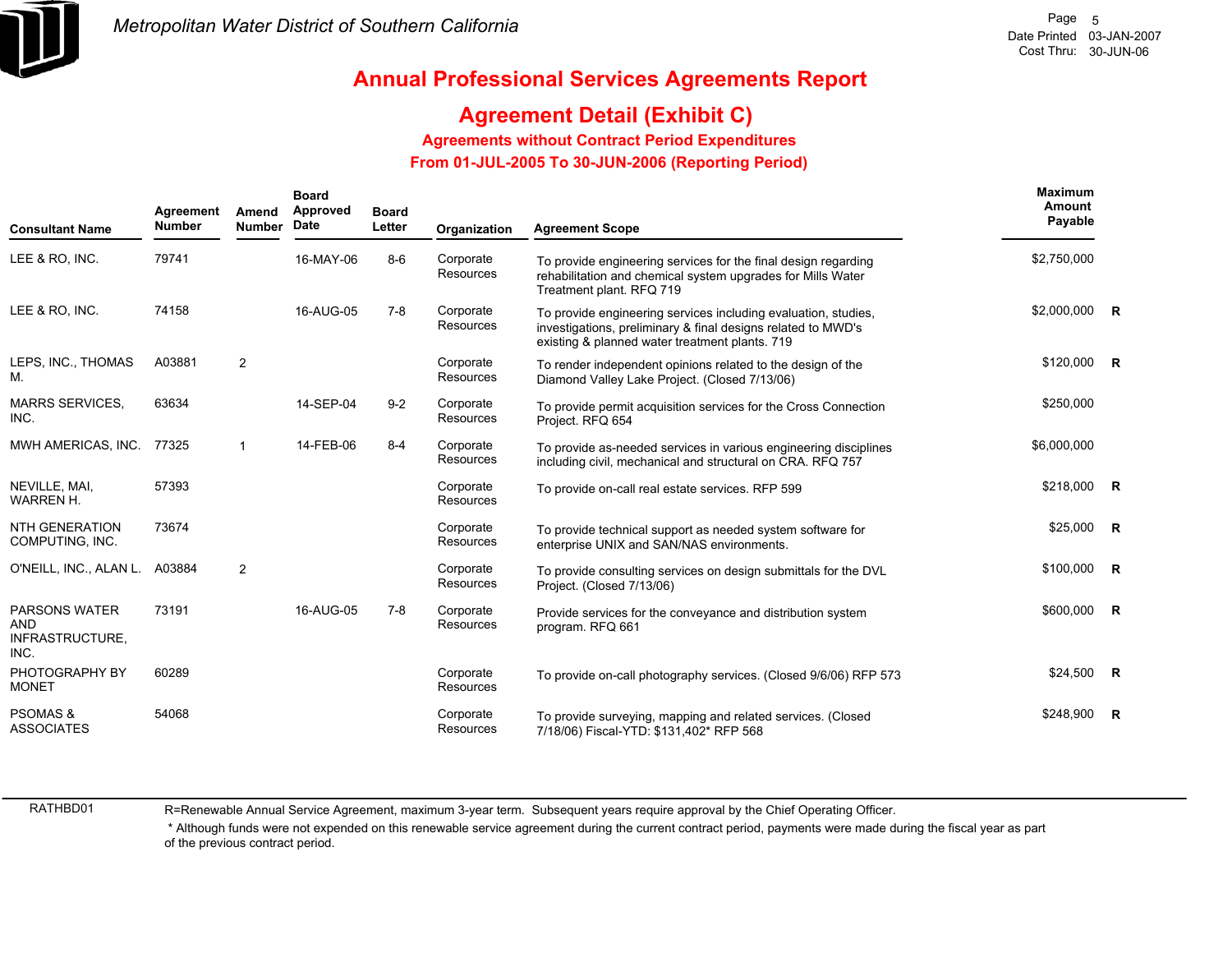

## **Agreement Detail (Exhibit C)**

#### **Agreements without Contract Period Expenditures**

 **From 01-JUL-2005 To 30-JUN-2006 (Reporting Period)** 

| <b>Consultant Name</b>                                                    | Agreement<br><b>Number</b> | Amend<br><b>Number</b> | <b>Board</b><br>Approved<br><b>Date</b> | <b>Board</b><br>Letter | Organization                  | <b>Agreement Scope</b>                                                                                                                                      | <b>Maximum</b><br>Amount<br>Payable |  |
|---------------------------------------------------------------------------|----------------------------|------------------------|-----------------------------------------|------------------------|-------------------------------|-------------------------------------------------------------------------------------------------------------------------------------------------------------|-------------------------------------|--|
| <b>QWEST</b><br><b>COMMUNICATIONS</b><br><b>INTERNATIONAL</b>             | 62410                      | $\overline{2}$         |                                         |                        | Corporate<br>Resources        | To provide internet services for Union Station and Lake Mathews.<br><b>RFP 650</b>                                                                          | $$195,000$ R                        |  |
| R I GEOTECHNICAL,<br>INC.                                                 | 14533                      | 3                      |                                         |                        | Corporate<br><b>Resources</b> | To provide review and assist Metropolitan with design and<br>construction matters regarding tunnels for the Inland Feeder<br>Project. Fiscal-YTD: \$60,982* | \$240,000 R                         |  |
| <b>RBF CONSULTING</b>                                                     | 73764                      |                        | 11-OCT-05                               | $8-6$                  | Corporate<br><b>Resources</b> | To provide technical aerial photogrammetry & mapping services<br>for various Metropolitan projects. RFP 741                                                 | \$2,000,000                         |  |
| <b>SAPPHOS</b><br>ENVIRONMENTAL,<br>INC.                                  | 36114                      |                        |                                         |                        | Corporate<br>Resources        | To provide on-call environmental planning services. (Closed<br>8/21/06) RFP 347                                                                             | \$245,000 R                         |  |
| SCHENBERGER.<br><b>TAYLOR, MC</b><br><b>CORMICK &amp; JECKER.</b><br>INC. | 56626                      | -1                     |                                         |                        | Corporate<br><b>Resources</b> | To provide on-call real estate services. RFP 599                                                                                                            | \$132,000 R                         |  |
| <b>STACK COMPUTER</b><br><b>CORPORATION</b>                               | 73675                      | $\overline{1}$         |                                         |                        | Corporate<br>Resources        | To provide information technology technical support services for<br>network enterprise UNIX & SAN/NAS computer environments.                                | \$90,000 R                          |  |
| <b>TECHNOLOGY</b><br><b>INTEGRATION GROUP</b>                             | 73676                      |                        |                                         |                        | Corporate<br><b>Resources</b> | To provide technical support to various information technology<br>environments including microsoft outlook.                                                 | $$25,000$ R                         |  |
| THE SANBORN MAP<br>COMPANY, INC.                                          | 73763                      |                        | 11-OCT-05                               | $8-6$                  | Corporate<br><b>Resources</b> | To provide technical aerial & photogrammetry & mapping services<br>for various Metropolitan projects. RFP 741                                               | \$2,000,000                         |  |
| TOWILL, INC.                                                              | 73761                      |                        | 11-OCT-05                               | $8-6$                  | Corporate<br>Resources        | To provide technical aerial photogrammetry & mapping services<br>for various Metropolitan projects. RFP 741                                                 | \$2,000,000                         |  |
| TRAVEL STORE, INC.                                                        | 65049                      |                        |                                         |                        | Corporate<br>Resources        | To provide travel services including air, train, car rental and hotel<br>accommodations. RFP 651                                                            | \$105,000                           |  |
| <b>TUNNEL</b><br><b>ENGINEERING &amp;</b><br>APPLICATIONS INC.            | 38957                      | 3                      |                                         |                        | Corporate<br>Resources        | To provide on-call consulting services on tunnel boring machine<br>issues for the Arrowhead Tunnels Review Board. (Closed 7/7/06)<br>Fiscal-YTD: \$8,235*   | $$75,000$ R                         |  |

RATHBD01

R=Renewable Annual Service Agreement, maximum 3-year term. Subsequent years require approval by the Chief Operating Officer.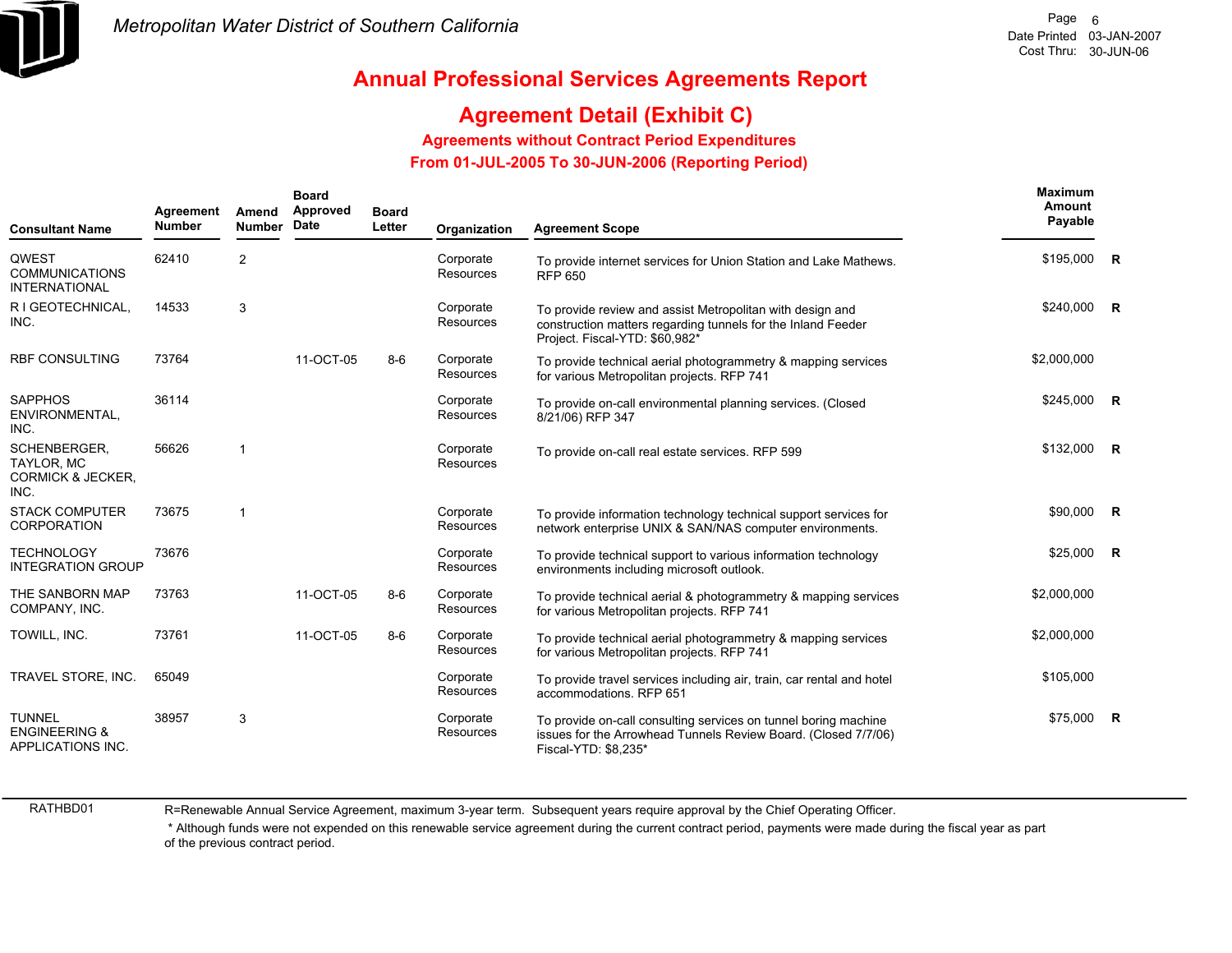

# **Agreement Detail (Exhibit C)**

**Agreements without Contract Period Expenditures**

 **From 01-JUL-2005 To 30-JUN-2006 (Reporting Period)** 

| <b>Consultant Name</b>                                       | Agreement<br><b>Number</b> | Amend<br><b>Number</b> | <b>Board</b><br>Approved<br>Date | <b>Board</b><br>Letter | Organization                               | <b>Agreement Scope</b>                                                                                                                                  | Maximum<br>Amount<br>Payable |                |
|--------------------------------------------------------------|----------------------------|------------------------|----------------------------------|------------------------|--------------------------------------------|---------------------------------------------------------------------------------------------------------------------------------------------------------|------------------------------|----------------|
| VOGT & ASSOCIATES, 57392<br><b>GARY</b>                      |                            | $\mathbf{1}$           |                                  |                        | Corporate<br>Resources                     | To provide on-call real estate appraisal services. Fiscal-YTD:<br>\$9,388* RFP 599                                                                      | \$172,000                    | R              |
| WALLACE, WILLIAM H. A03894                                   |                            | 2                      |                                  |                        | Corporate<br>Resources                     | To provide consulting services related to the design of the<br>Diamond Valley Lake Project. (Closed 7/13/06)                                            | \$50,000                     | R              |
| <b>BABCOCK &amp; SONS.</b><br>INC., EDWARD S.                | 40461                      |                        |                                  |                        | <b>Water System</b><br>Operations<br>Group | To provide analytical testing services for soil, sludge, water and<br>wastewater samples. (Closed 9/19/06) RFP 483                                      | \$20,000                     | R              |
| <b>CPS HUMAN</b><br><b>RESOURCE</b><br><b>SERVICES</b>       | 66409                      |                        |                                  |                        | <b>Water System</b><br>Operations<br>Group | To provide examination material for applicants.                                                                                                         | \$24,990                     | R              |
| E2 ENVIRONMENTAL,<br>INC.                                    | 70950                      |                        |                                  |                        | <b>Water System</b><br>Operations<br>Group | To provide as-needed environmental services. RFQ 700                                                                                                    | \$240.000                    | $\mathbf R$    |
| <b>FARQUHAR FARM</b>                                         | 54066                      | $\overline{2}$         |                                  |                        | <b>Water System</b><br>Operations<br>Group | To maintain the Opal Avenue Citrus Grove. Fiscal-YTD: \$9,000*                                                                                          | \$12,000                     | $\overline{R}$ |
| FLUIDIQS, INC.                                               | 70952                      |                        | 11-OCT-05                        | $7-2$                  | <b>Water System</b><br>Operations<br>Group | To upgrade Metropolitan's Automatic Meter Reading (AMR)<br>System and Remote Terminal Units (RTUs) throughout the water<br>distribution system. RFP 743 | \$4,220,719                  |                |
| <b>INDUSTRIAL</b><br><b>HEARING &amp;</b><br>PULMONARY MNGT. | 36110                      | $\overline{1}$         |                                  |                        | Water System<br>Operations<br>Group        | To provide services for Metropolitan's Hearing Conservation<br>Program. (Closed 9/25/06) RFP 434                                                        | $$10,000$ R                  |                |
| <b>NAVIGANT</b><br>CONSULTING, INC.                          | 67613                      |                        |                                  |                        | <b>Water System</b><br>Operations<br>Group | To provide analyses, reports, and advice on matters related to<br>power/energy issues impacting the State Water Project. RFQ 702                        | \$225,000                    |                |
| <b>PALENCIA</b><br>CONSULTING<br><b>ENGINEERS</b>            | 75543                      |                        |                                  |                        | <b>Water System</b><br>Operations<br>Group | To provide services related to meeting various requirements for<br>the California Surface Water Treatment Survey.                                       | \$50,000                     |                |
| RANDALL, MD, MPH,<br>MICHAEL C.                              | 40453                      | 3                      |                                  |                        | Water System<br>Operations<br>Group        | To provide occupational medical services for MWD employees.<br>(Closed 11/24/06) RFP 466                                                                | \$52,800                     | $\mathsf{R}$   |

RATHBD01

R=Renewable Annual Service Agreement, maximum 3-year term. Subsequent years require approval by the Chief Operating Officer.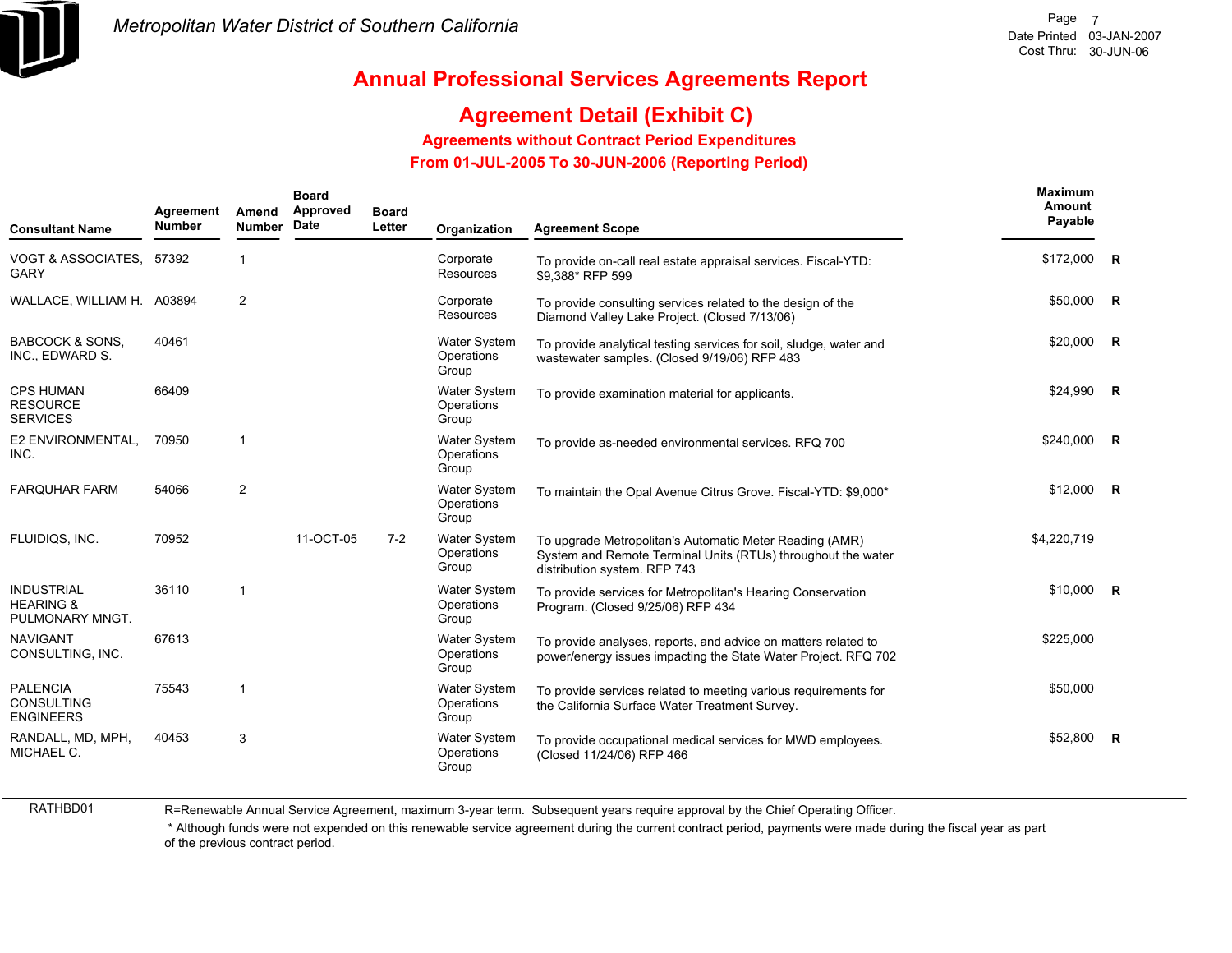

## **Agreement Detail (Exhibit C)**

**Agreements without Contract Period Expenditures**

 **From 01-JUL-2005 To 30-JUN-2006 (Reporting Period)** 

| <b>Consultant Name</b>                                                         | Agreement<br><b>Number</b> | Amend<br><b>Number</b> | <b>Board</b><br>Approved<br>Date | <b>Board</b><br>Letter | Organization                               | <b>Agreement Scope</b>                                                                                                                                                 | <b>Maximum</b><br><b>Amount</b><br>Payable |                |
|--------------------------------------------------------------------------------|----------------------------|------------------------|----------------------------------|------------------------|--------------------------------------------|------------------------------------------------------------------------------------------------------------------------------------------------------------------------|--------------------------------------------|----------------|
| SOLSOURCE ENERGY 76825                                                         |                            |                        |                                  |                        | <b>Water System</b><br>Operations<br>Group | To provide studies of available technologies for viable cost-<br>effective solutions to supplementing the local power supply at<br>Skinner, RFQ 746                    | \$49,755                                   |                |
| <b>SWISS FEDERAL</b><br><b>INSTITUTE FOR</b><br>ENVIRONMENTAL                  | 59687                      |                        |                                  |                        | <b>Water System</b><br>Operations<br>Group | To serve in an advisory capacity for the ozone application in<br>drinking water.                                                                                       | \$25,000                                   |                |
| <b>WECK</b><br>LABORATORIES, INC.                                              | 40460                      | $\mathbf{1}$           |                                  |                        | <b>Water System</b><br>Operations<br>Group | To provide analytical testing services for chemical, physical and/or<br>biological analysis of soil, sludge, water and wastewater samples.<br>(Closed 9/19/06) RFP 483 | \$150,000                                  | $\overline{R}$ |
| 34 NORTH, INC.                                                                 | 68860                      |                        |                                  |                        | Water<br>Resources<br>Management<br>Group  | To provide State Water Project Modeling, GIS mapping,<br>Presentations, and Project Visualization support. RFQ 683                                                     | \$120,000                                  | R              |
| <b>AKM CONSULTING</b><br><b>ENGINEERS</b>                                      | 68851                      |                        |                                  |                        | Water<br>Resources<br>Management<br>Group  | To provide State Water Project Modeling Services. RFQ 683                                                                                                              | \$20,000                                   | - R            |
| <b>BBC RESEARCH AND</b><br>CONSULTING INC.                                     | 54411                      |                        |                                  |                        | Water<br>Resources<br>Management<br>Group  | To provide on-call economic services for resource planning and<br>water resource issues. (Closed 7/7/06) RFQ 605                                                       | \$35,000                                   |                |
| <b>CENTER FOR</b><br><b>CONTINUING STUDY</b><br>OF THE CALIF<br><b>ECONOMY</b> | 54402                      |                        |                                  |                        | Water<br>Resources<br>Management<br>Group  | To provide on-call economics services for resource planning and<br>water resource issues. (Closed 7/7/06) RFQ 605                                                      | \$35.000                                   |                |
| CH2M HILL, INC.                                                                | 68850                      |                        |                                  |                        | Water<br>Resources<br>Management<br>Group  | To provide State Water Project Modeling and related technical<br>support for Metropolitan's State Water Project water supply. RFQ<br>683                               | \$240,000                                  | R              |
| DCSE, INC.                                                                     | 68849                      |                        |                                  |                        | Water<br>Resources<br>Management<br>Group  | To provide State Water Project Modeling. RFQ 683                                                                                                                       | \$120,000                                  | $\overline{R}$ |

RATHBD01

R=Renewable Annual Service Agreement, maximum 3-year term. Subsequent years require approval by the Chief Operating Officer.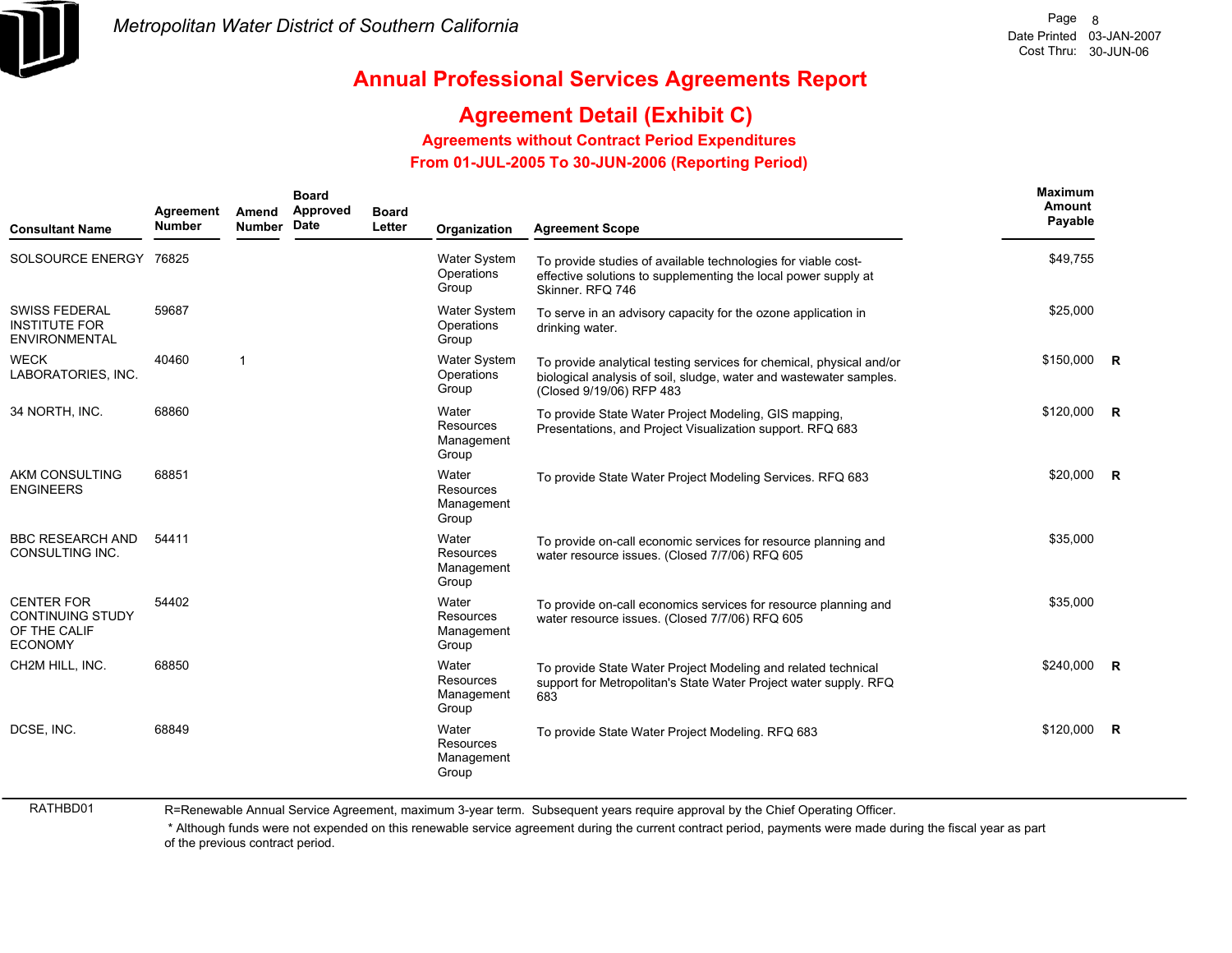

## **Agreement Detail (Exhibit C)**

**Agreements without Contract Period Expenditures**

 **From 01-JUL-2005 To 30-JUN-2006 (Reporting Period)** 

| <b>Consultant Name</b>                  | Agreement<br><b>Number</b> | Amend<br><b>Number</b> | <b>Board</b><br>Approved<br>Date | <b>Board</b><br>Letter | Organization                              | <b>Agreement Scope</b>                                                                                                                                                    | Maximum<br>Amount<br>Payable |   |
|-----------------------------------------|----------------------------|------------------------|----------------------------------|------------------------|-------------------------------------------|---------------------------------------------------------------------------------------------------------------------------------------------------------------------------|------------------------------|---|
| DUANE L.<br><b>GEORGESON</b>            | 78152                      |                        |                                  |                        | Water<br>Resources<br>Management<br>Group | To provide consulting services on water and power resources<br>including research on SWP issues.                                                                          | \$174,000 R                  |   |
| FLOW SCIENCE, INC.                      | 68832                      |                        |                                  |                        | Water<br>Resources<br>Management<br>Group | To provide surface water flow and mass transport and modeling<br>for the SWP and Metropolitan's water facilities. RFQ 683                                                 | \$70,000 R                   |   |
| GEORGESON, DUANE 55212<br>L.            |                            |                        |                                  |                        | Water<br>Resources<br>Management<br>Group | To provide consulting services on water and power resources.<br>(Closed 10/12/06) Fiscal-YTD: \$143,666*                                                                  | \$174.000                    | R |
| <b>HDR ENGINEERING.</b><br><b>INC</b>   | 44969                      | 5                      |                                  |                        | Water<br>Resources<br>Management<br>Group | To provide scientific and technical services for Bay Delta. (Closed<br>10/17/06) Fiscal-YTD: \$15,288* RFP 498                                                            | \$95,000 R                   |   |
| <b>HDR/SWRI</b>                         | 73085                      | $\overline{1}$         |                                  |                        | Water<br>Resources<br>Management<br>Group | To provide technical support for various reports, briefing materials<br>and presentations related to water resource and quality analysis<br>for SWP. RFQ 750              | \$50,000 R                   |   |
| <b>JAMES RAGAN</b><br><b>ASSOCIATES</b> | 73117                      |                        |                                  |                        | Water<br>Resources<br>Management<br>Group | To provide technical writing support for various reports, briefing<br>materials & presentations relating to water resource and water<br>quality analyses for SWP. RFQ 750 | \$40,000 R                   |   |
| KLEINFELDER, INC.                       | 73116                      |                        |                                  |                        | Water<br>Resources<br>Management<br>Group | To provide technical writing support for various reports, briefing<br>materials & presentations relating to water resource & water<br>quality for SWP. RFQ 750            | $$100,000$ R                 |   |
| M. CUBED                                | 54410                      |                        |                                  |                        | Water<br>Resources<br>Management<br>Group | To provide on-call economic, statistical, and resource analysis<br>services. (Closed 7/7/06) RFP 605                                                                      | \$35,000                     |   |

RATHBD01

R=Renewable Annual Service Agreement, maximum 3-year term. Subsequent years require approval by the Chief Operating Officer.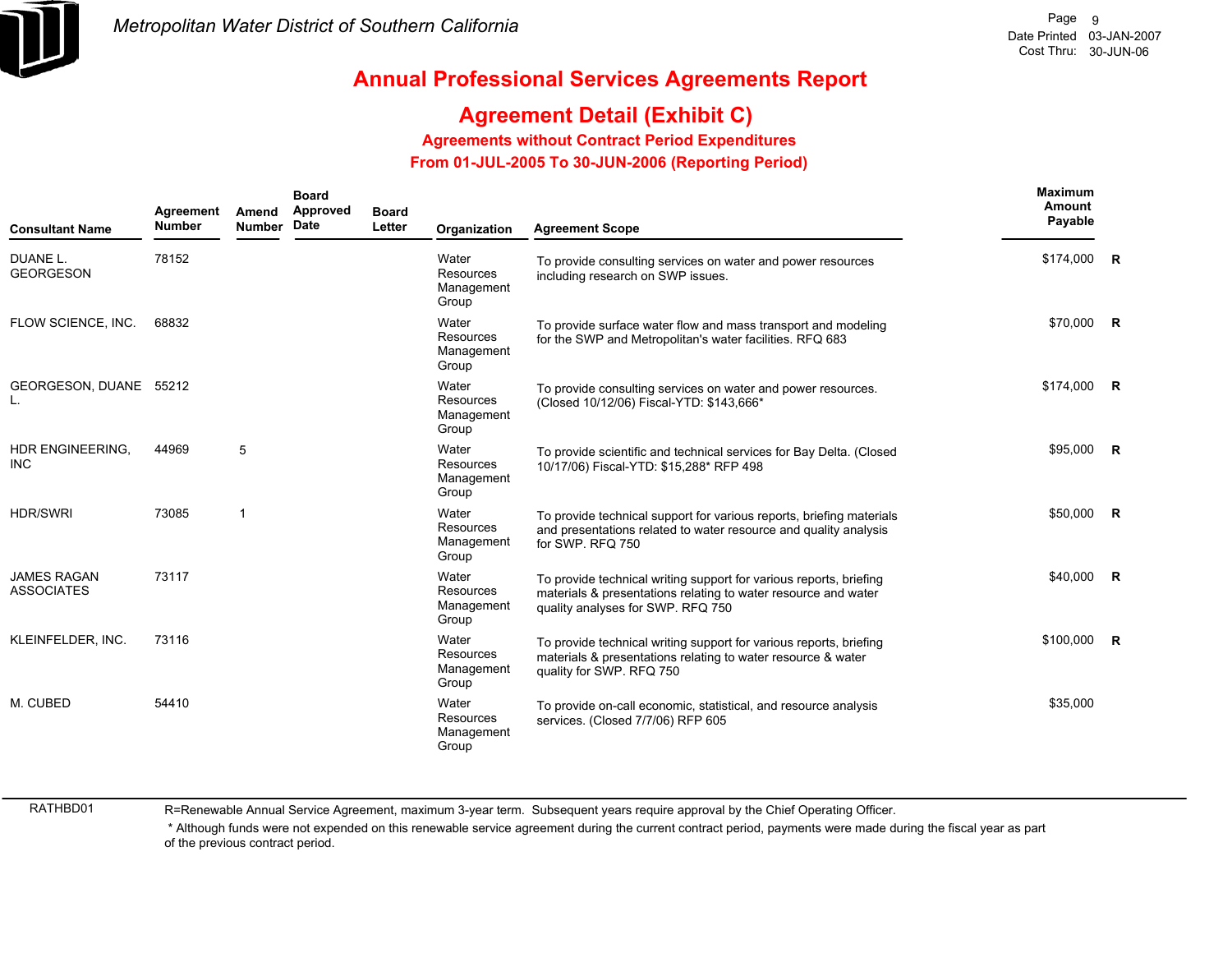

## **Agreement Detail (Exhibit C)**

**Agreements without Contract Period Expenditures**

 **From 01-JUL-2005 To 30-JUN-2006 (Reporting Period)** 

| <b>Consultant Name</b>                                        | Agreement<br><b>Number</b> | Amend<br><b>Number</b> | <b>Board</b><br>Approved<br>Date | <b>Board</b><br>Letter | Organization                                     | <b>Agreement Scope</b>                                                                                                                                  | <b>Maximum</b><br>Amount<br>Payable |                |
|---------------------------------------------------------------|----------------------------|------------------------|----------------------------------|------------------------|--------------------------------------------------|---------------------------------------------------------------------------------------------------------------------------------------------------------|-------------------------------------|----------------|
| <b>MAPVISION</b><br>TECHNOLOGIES, INC.                        | 74370                      |                        |                                  |                        | Water<br>Resources<br>Management<br>Group        | To provide expert advice on Metropolitan's risk in short, mid, and<br>long term power resource issues. RFQ 729                                          | \$220,000                           |                |
| MWH AMERICAS, INC.                                            | 73086                      |                        |                                  |                        | Water<br>Resources<br>Management<br>Group        | To provide technical writing support related to the State Water<br>Project. RFQ 750                                                                     | \$70,000 R                          |                |
| NATIONAL ACADEMY<br>OF SCIENCES                               | 77624                      |                        |                                  |                        | Water<br>Resources<br>Management<br>Group        | To provide services to assess the extant body of scientific data<br>and studies regarding Colorado River hydrology.                                     | \$30,000                            |                |
| <b>PARSONS WATER</b><br><b>AND</b><br>INFRASTRUCTURE,<br>INC. | 73115                      |                        |                                  |                        | Water<br>Resources<br>Management<br>Group        | To provide technical writing support for various reports, briefing<br>materials and presentations related to the State Water Project.<br><b>RFQ 750</b> | $$100,000$ R                        |                |
| <b>POWER</b><br><b>APPLICATIONS AND</b><br><b>RESEARCH</b>    | 74369                      |                        |                                  |                        | Water<br><b>Resources</b><br>Management<br>Group | To provide expert advice regarding Metropolitan's risks and<br>positions related to power resource issues associated with SWP.<br><b>RFQ 729</b>        | \$249,000                           | $\overline{R}$ |
| <b>R2 RESOURCE</b><br>CONSULTANTS, INC.                       | 67612                      |                        |                                  |                        | Water<br>Resources<br>Management<br>Group        | To provide fish biology and ecosystem restoration services for the<br>Bay Delta. RFQ 722                                                                | \$55,000 R                          |                |
| <b>RAIN BIRD SERVICES</b><br><b>CORPORATION</b>               | 65050                      |                        |                                  |                        | Water<br>Resources<br>Management<br>Group        | To provide technical service for the Protector Del Auga program.<br>693                                                                                 | \$40,000                            |                |
| <b>SURFACE WATER</b><br><b>RESOURCES, INC.</b>                | 67611                      | 1                      |                                  |                        | Water<br>Resources<br>Management<br>Group        | To provide biological & ecosystem restoration services for the<br>Sacramento San Joaquin Delta. Fiscal-YTD: \$35,879* RFP 722                           | \$245.000                           | $\overline{R}$ |

RATHBD01

R=Renewable Annual Service Agreement, maximum 3-year term. Subsequent years require approval by the Chief Operating Officer.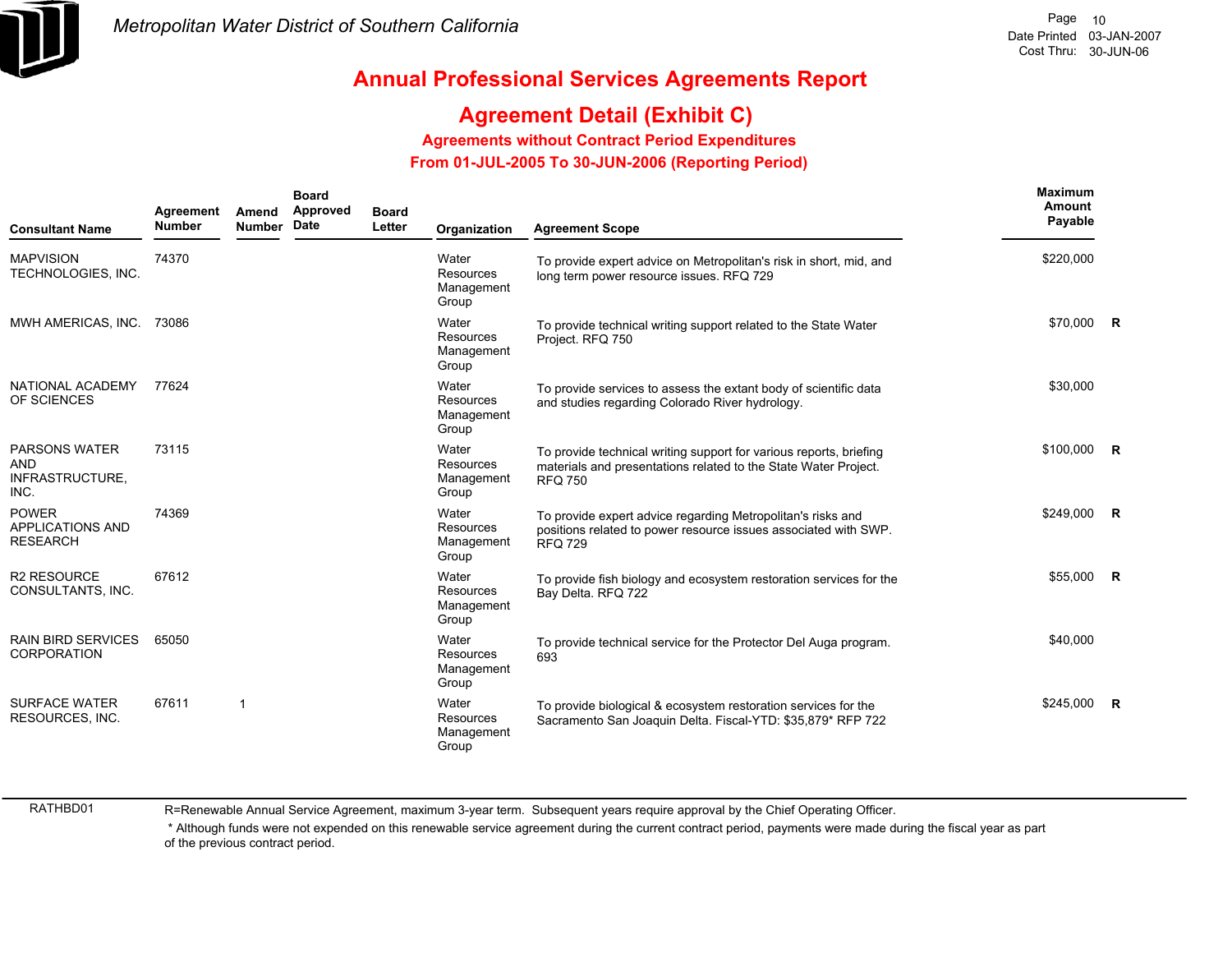

### **Agreement Detail (Exhibit C)**

**Agreements without Contract Period Expenditures**

 **From 01-JUL-2005 To 30-JUN-2006 (Reporting Period)** 

| <b>Consultant Name</b>                                           | Agreement<br><b>Number</b> | Amend<br><b>Number</b> | <b>Board</b><br>Approved<br>Date | <b>Board</b><br>Letter | Organization                                                   | <b>Agreement Scope</b>                                                                                                                                                   | <b>Maximum</b><br><b>Amount</b><br>Payable |                |
|------------------------------------------------------------------|----------------------------|------------------------|----------------------------------|------------------------|----------------------------------------------------------------|--------------------------------------------------------------------------------------------------------------------------------------------------------------------------|--------------------------------------------|----------------|
| THE DANGERMOND<br>GROUP, INC.                                    | 73119                      |                        |                                  |                        | Water<br>Resources<br>Management<br>Group                      | To provide technical writing support for various reports, briefing<br>materials & presentations relating to water resource & water<br>quality analyses for SWP. RFQ 750  | \$50,000                                   | $\overline{R}$ |
| KPMG, LLP                                                        | 41821                      |                        | 12-JUN-01                        | $8 - 5$                | Office of the<br>Auditor                                       | To provide audit services. (Closed 7/17/06) RFP 482                                                                                                                      | \$158,075 R                                |                |
| <b>BRIGGS FIELD</b><br>SERVICES, INC.                            | 71724                      |                        |                                  |                        | <b>Real Property</b><br>Development &<br>Management            | To provide Real Estate Support Services including acquiring rights<br>of way and expert testimony in condemnation trials. RFQ 685                                        | \$249,000                                  |                |
| <b>DEL RICHARDSON &amp;</b><br>ASSOCIATES, INC.                  | 73242                      |                        |                                  |                        | <b>Real Property</b><br>Development &<br>Management            | To provide Real Estate Support Services including acquiring<br>rights-of-way, entry permits, and easements. RFQ 685                                                      | \$249,000 R                                |                |
| <b>EP BUSINESS</b><br><b>DEVELOPMENT</b><br><b>CORPORATION</b>   | 73364                      |                        |                                  |                        | <b>Real Property</b><br>Development &<br>Management            | To provide real estate related support services including<br>negotiating & acquiring rights of way, and expert testimony on<br>condemnation matters, RFQ 685             | \$249,000                                  | R              |
| <b>HENRY NUNEZ</b><br><b>COORDINATED LAND</b><br><b>SERVICES</b> | 73363                      |                        |                                  |                        | <b>Real Property</b><br>Development &<br>Management            | To provide real estate support services including negotiationg &<br>acquiring rights of way, easements, & expert testimony for<br>condemnation of real property. RFQ 685 | \$249,000                                  | $\overline{R}$ |
| <b>HULL &amp; ASSOCIATES.</b><br>INC., BRUCE W.                  | 57391                      |                        |                                  |                        | <b>Real Property</b><br>Development &<br>Management            | To provide on-call real estate services. RFP 599                                                                                                                         | \$142,000                                  | $\overline{R}$ |
| <b>MASON &amp; MASON</b>                                         | 73354                      | $\mathbf{1}$           |                                  |                        | <b>Real Property</b><br>Development &<br>Management            | To provide services related to real property including expert<br>testimony for condemnation trials and research on right of way<br>issues. RFQ 685                       | \$249,000                                  | R              |
| <b>PARAGON</b><br>PARTNERS, LTD.                                 | 71723                      |                        |                                  |                        | <b>Real Property</b><br>Development &<br>Management            | To provide as-needed real estate services for Metropolitan's O&M<br>and Capital projects. RFQ 685                                                                        | \$249,000                                  |                |
| <b>WIMER ASSOCIATES</b>                                          | 78272                      |                        |                                  |                        | Chief<br>Executive's<br>Office (Human<br>Resources<br>Section) | To plan vision/mission interviews, strategies, and workshops.                                                                                                            | \$16,500                                   |                |

RATHBD01

R=Renewable Annual Service Agreement, maximum 3-year term. Subsequent years require approval by the Chief Operating Officer.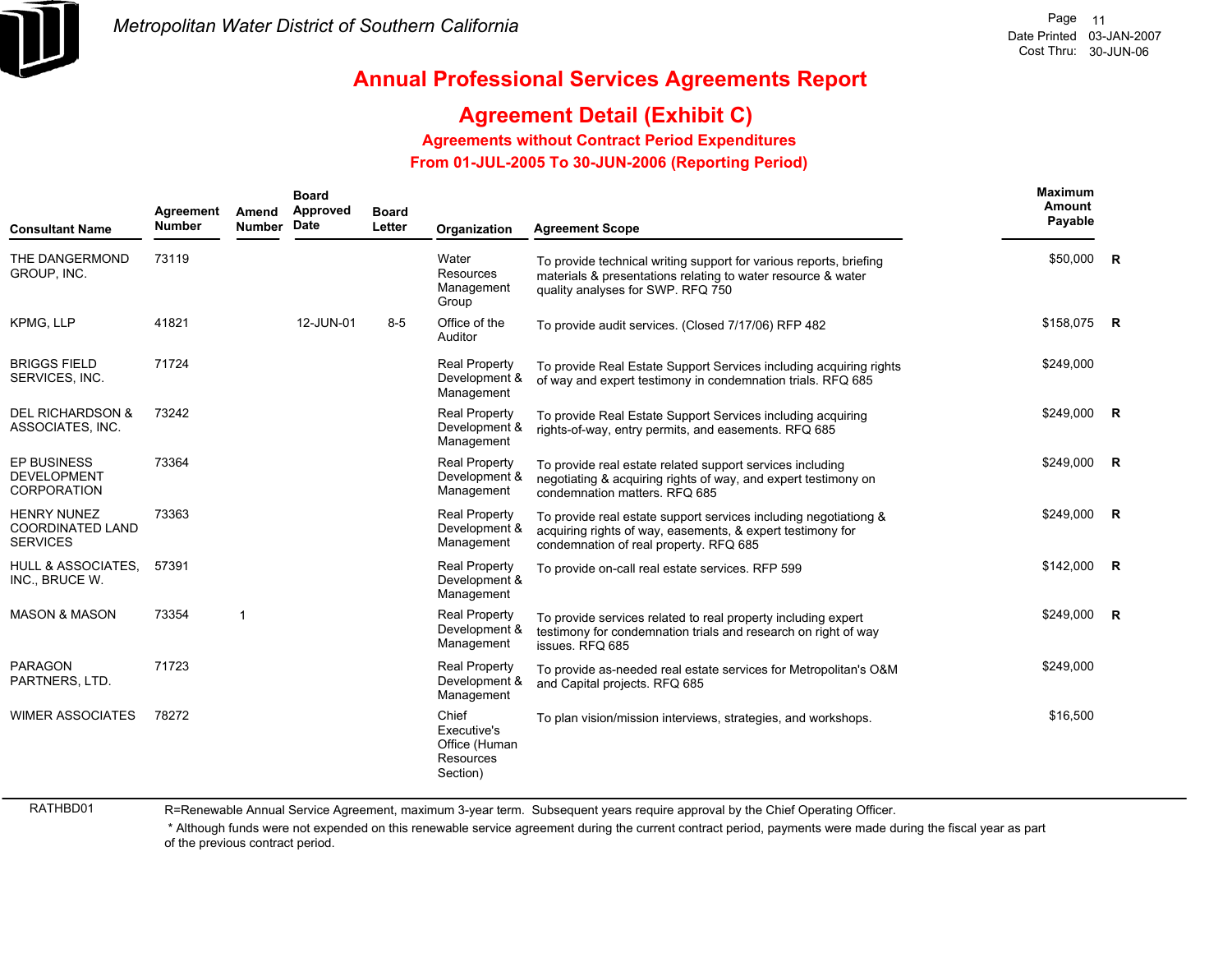

# **Agreement Detail (Exhibit C)**

**Agreements without Contract Period Expenditures**

 **From 01-JUL-2005 To 30-JUN-2006 (Reporting Period)** 

| <b>Consultant Name</b> | Agreement<br>Number               | Amend<br>Number Date | <b>Board</b><br>Approved                                                                                                                                                                                                                                                                                                                                                                                                                                                                           | <b>Board</b><br>Letter | Organization | <b>Agreement Scope</b> |               | <b>Maximum</b><br>Amount<br>Payable |
|------------------------|-----------------------------------|----------------------|----------------------------------------------------------------------------------------------------------------------------------------------------------------------------------------------------------------------------------------------------------------------------------------------------------------------------------------------------------------------------------------------------------------------------------------------------------------------------------------------------|------------------------|--------------|------------------------|---------------|-------------------------------------|
|                        | <b>Total Number of Agreements</b> |                      | 111<br>$\begin{tabular}{c} \multicolumn{1}{c} {\textbf{1}} & \multicolumn{1}{c} {\textbf{2}} & \multicolumn{1}{c} {\textbf{3}} & \multicolumn{1}{c} {\textbf{4}} & \multicolumn{1}{c} {\textbf{5}} & \multicolumn{1}{c} {\textbf{6}} & \multicolumn{1}{c} {\textbf{7}} & \multicolumn{1}{c} {\textbf{8}} & \multicolumn{1}{c} {\textbf{9}} & \multicolumn{1}{c} {\textbf{1}} & \multicolumn{1}{c} {\textbf{1}} & \multicolumn{1}{c} {\textbf{1}} & \multicolumn{1}{c} {\textbf{1}} & \multicolumn$ |                        |              | *** End of Report ***  | <b>Totals</b> | \$39,846,304                        |

RATHBD01

R=Renewable Annual Service Agreement, maximum 3-year term. Subsequent years require approval by the Chief Operating Officer.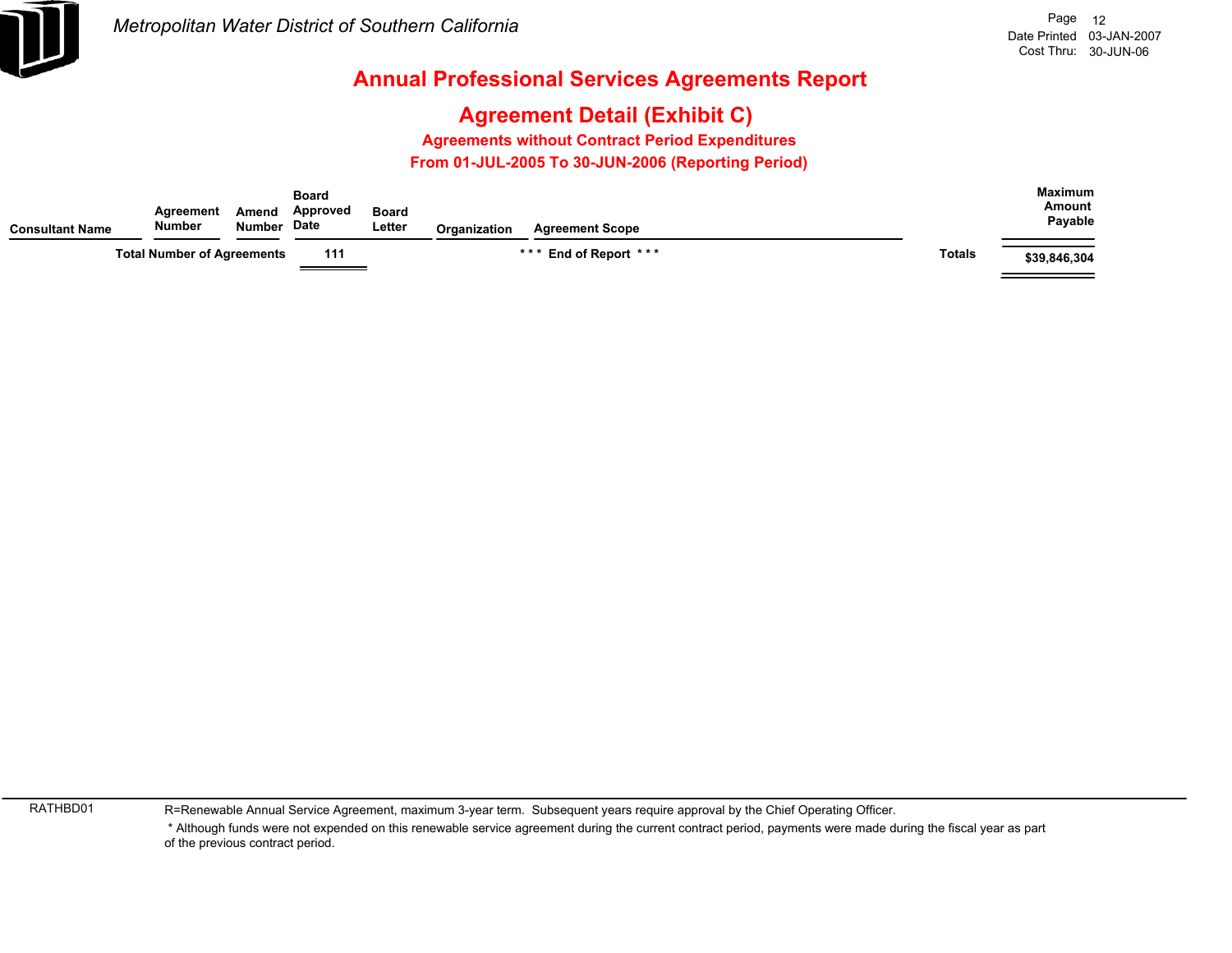

### **Agreement Detail (Exhibit D)**

**Grants**

#### **From 01-JUL-2005 To 30-JUN-2006 (Reporting Period)**

| <b>Consultant Name</b>                        | Agreement<br><b>Number</b> | Amend<br><b>Number</b> | <b>Board</b><br>Approved<br>Date | <b>Board</b><br>Letter | Organization                               | <b>Agreement Scope</b>                                                                                                                                                              | Maximum<br>Amount<br>Payable | Reporting<br>Period<br><b>Expenditure</b> |
|-----------------------------------------------|----------------------------|------------------------|----------------------------------|------------------------|--------------------------------------------|-------------------------------------------------------------------------------------------------------------------------------------------------------------------------------------|------------------------------|-------------------------------------------|
| <b>ARIZONA STATE</b><br><b>UNIVERSITY</b>     | 68217                      |                        |                                  |                        | Water System<br>Operations<br>Group        | GRANT: To provide research for "Occurrence"<br>and Formation of Nitrogenous Disinfection By-<br>Products."                                                                          | \$91,000                     | \$0                                       |
| <b>BROWN AND</b><br><b>CALDWELL</b>           | 62407                      |                        |                                  |                        | Water System<br>Operations<br>Group        | <b>GRANT: For the State Water Resources Control</b><br>Board "Assessing the Occurrence and Source<br>of E. Coli and EC 0157 Contamination in<br>Castaic Lake." Grant                | \$249.999                    | \$120,750                                 |
| HYDROQUAL, INC.                               | 76598                      |                        |                                  |                        | Water System<br>Operations<br>Group        | AWARF GRANT: "Challenge Organisms for<br>Inactivation of Viruses by Ultraviolet<br>Treatment." To provide research in using UV<br>light for drinking water disinfection.            | \$30,000                     | \$0                                       |
| <b>ORANGE COUNTY</b><br><b>WATER DISTRICT</b> | 52374                      |                        |                                  |                        | <b>Water System</b><br>Operations<br>Group | <b>GRANT: " Desalination Research and</b><br>Innovation Partnership - EPA II" (Project<br>#701673)                                                                                  | \$299,697                    | \$0                                       |
| <b>ORANGE COUNTY</b><br><b>WATER DISTRICT</b> | 58431                      | $\overline{2}$         |                                  |                        | Water System<br>Operations<br>Group        | GRANT: 1) CEC - Energy usage, water<br>supply reliability, and water quality<br>(Project#701675) 2) DWR - Watershed<br>protection for the Flood Protection Act (Project<br>#701676) | \$25,000                     | \$9,650                                   |
| ORANGE COUNTY<br><b>WATER DISTRICT</b>        | 41812                      |                        |                                  |                        | Water System<br>Operations<br>Group        | GRANT: Watershed protection for the Flood<br>Protection Act (Project #102888) (Closed<br>8/4/06                                                                                     | \$415,000                    | \$337,748                                 |
| PIRNIE, INC.,<br><b>MALCOLM</b>               | 57399                      | $\overline{2}$         |                                  |                        | <b>Water System</b><br>Operations<br>Group | <b>GRANT: "Contribution of Wastewater to DBP</b><br>Formation." (Project #701632)                                                                                                   | \$123,742                    | \$113,500                                 |
| <b>PONTIUS WATER</b><br>CONSULTANTS, INC.     | 57401                      | 1                      |                                  |                        | Water System<br>Operations<br>Group        | <b>GRANT: "Contribution of Wastewater to DBP</b><br>Formation." (Project #701632) (Closed<br>8/15/06)                                                                               | \$7,904                      | \$2,000                                   |
| PURDUE UNIVERSITY                             | 58434                      |                        |                                  |                        | Water System<br>Operations<br>Group        | GRANT: DWR - "Safe Drinking Water, Clean<br>Water, Watershed Protection and Flood<br>Protection Act." (Project #10288)                                                              | \$200,179                    | \$192,791                                 |

RATHBD01

Reporting Period Expenditure - For renewable annual service agreements only, expenditures incurred in the current contract year are included.

For all other contracts, expenditures from contract execution through the end of the reporting period are included.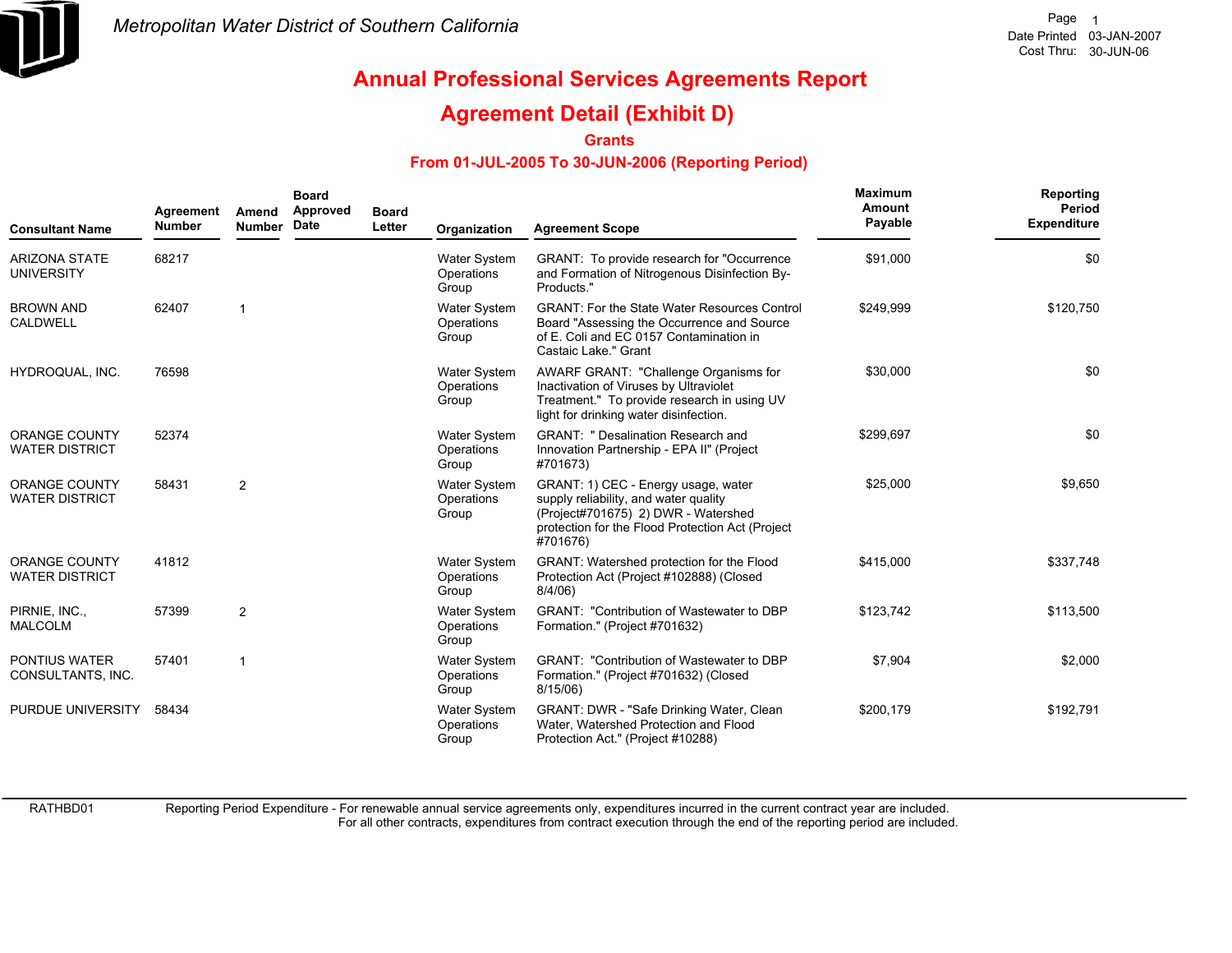

### **Agreement Detail (Exhibit D)**

**Grants**

#### **From 01-JUL-2005 To 30-JUN-2006 (Reporting Period)**

| <b>Consultant Name</b>                                                    | Agreement<br><b>Number</b> | Amend<br><b>Number</b> | <b>Board</b><br>Approved<br>Date | <b>Board</b><br>Letter | Organization                               | <b>Agreement Scope</b>                                                                                                          | <b>Maximum</b><br>Amount<br>Payable | Reporting<br>Period<br><b>Expenditure</b> |
|---------------------------------------------------------------------------|----------------------------|------------------------|----------------------------------|------------------------|--------------------------------------------|---------------------------------------------------------------------------------------------------------------------------------|-------------------------------------|-------------------------------------------|
| <b>REGENTS OF THE</b><br>UNIV OF CALIF<br><b>RIVERSIDE</b>                | 58445                      |                        |                                  |                        | Water System<br>Operations<br>Group        | <b>GRANT: EPA - "Desalination Research &amp;</b><br>Innovative Partnership - EPA<br>III."(Project#701674)                       | \$200,000                           | \$0                                       |
| <b>REGENTS OF THE</b><br>UNIVERSITY OF<br><b>CALIFORNIA</b>               | 46863                      | 3                      |                                  |                        | <b>Water System</b><br>Operations<br>Group | GRANT: Watershed protection in regards to<br>the Flood Protection Act. (Project #701676)                                        | \$236,667                           | \$96,774                                  |
| <b>REGENTS OF THE</b><br>UNIVERSITY OF<br><b>CALIFORNIA</b>               | 41809                      |                        |                                  |                        | Water System<br>Operations<br>Group        | GRANT: Watershed protection in regards to<br>the Flood Protection Act. (Project #701676)                                        | \$275,000                           | \$0                                       |
| <b>REGENTS OF THE</b><br>UNIVERSITY OF<br><b>CALIFORNIA</b>               | 52377                      |                        |                                  |                        | <b>Water System</b><br>Operations<br>Group | <b>GRANT: EPA - "Desalination Research &amp;</b><br>Innovative Partnership". EPA II supports<br>DRIP Project. (Project #701673) | \$243,000                           | \$174,715                                 |
| <b>REGENTS OF THE</b><br>UNIVERSITY OF<br><b>CALIFORNIA</b>               | 52378                      |                        |                                  |                        | <b>Water System</b><br>Operations<br>Group | <b>GRANT: "Desalination Research and</b><br>Innovation Partnership - EPA II." (Project<br>#701673)                              | \$243,000                           | \$187,152                                 |
| <b>REGENTS OF THE</b><br>UNIVERSITY OF<br>CALIFORNIA,<br><b>RIVERSIDE</b> | 41810                      | -1                     |                                  |                        | <b>Water System</b><br>Operations<br>Group | GRANT: "Safe Drinking Water, Clean Water,<br>Watershed Protection and Flood Protection<br>Act."                                 | \$345,000                           | \$146,574                                 |
| RITTMANN, DR.<br><b>BRUCE E.</b>                                          | 57400                      | -1                     |                                  |                        | <b>Water System</b><br>Operations<br>Group | <b>GRANT: "Contribution of Wastewater to DBP</b><br>Formation." (Project# 701632)                                               | \$8,000                             | \$4,200                                   |
| <b>SAN DIEGO COUNTY</b><br><b>WATER AUTHORITY</b>                         | 41811                      | $\overline{2}$         |                                  |                        | <b>Water System</b><br>Operations<br>Group | <b>GRANT: DWR - "Safe Drinking Water, Clean</b><br>Water, Watershed Protection and Flood<br>Protection Act." (Project#701676)   | \$1,049,000                         | \$74,684                                  |
| <b>SAN DIEGO COUNTY</b><br><b>WATER AUTHORITY</b>                         | 52373                      |                        |                                  |                        | <b>Water System</b><br>Operations<br>Group | <b>GRANT: "Desalination Research and</b><br>Innovation Partnership - EPA II." (Project<br>#701673) (Closed 9/25/06)             | \$243,000                           | \$243,000                                 |
| <b>SANTA CLARA</b><br><b>VALLEY WATER</b><br><b>DISTRICT</b>              | 52375                      |                        |                                  |                        | <b>Water System</b><br>Operations<br>Group | <b>GRANT: "Desalination Research and</b><br>innovation Partnership ' EPA II" (Project<br>#701673)                               | \$243,000                           | \$0                                       |

RATHBD01

Reporting Period Expenditure - For renewable annual service agreements only, expenditures incurred in the current contract year are included.

For all other contracts, expenditures from contract execution through the end of the reporting period are included.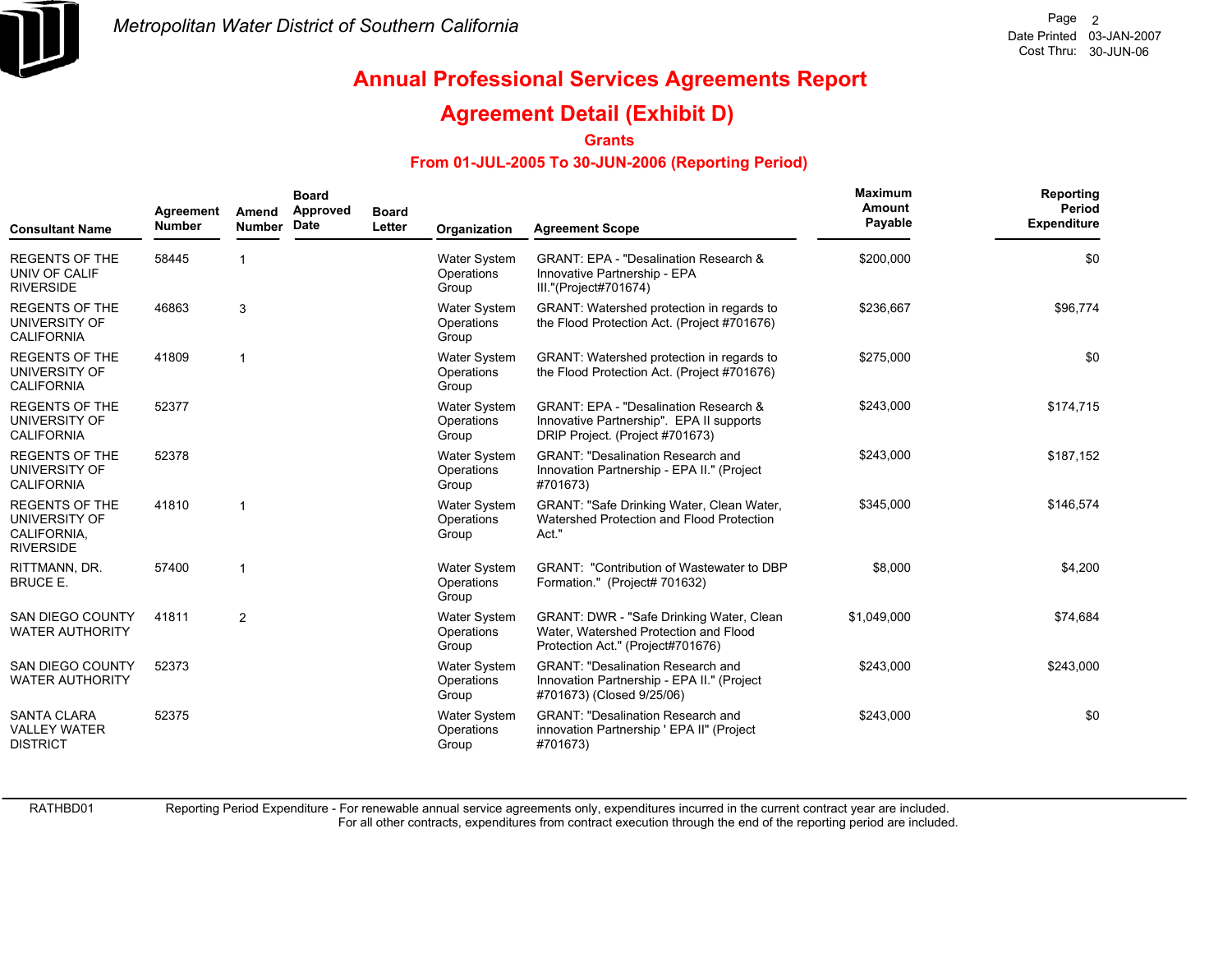

### **Agreement Detail (Exhibit D)**

**Grants**

#### **From 01-JUL-2005 To 30-JUN-2006 (Reporting Period)**

| <b>Consultant Name</b>                                                     | Agreement<br><b>Number</b> | Amend<br><b>Number</b>  | <b>Board</b><br>Approved<br>Date | <b>Board</b><br>Letter | Organization                               | <b>Agreement Scope</b>                                                                                                          | Maximum<br>Amount<br>Payable | Reporting<br>Period<br><b>Expenditure</b> |
|----------------------------------------------------------------------------|----------------------------|-------------------------|----------------------------------|------------------------|--------------------------------------------|---------------------------------------------------------------------------------------------------------------------------------|------------------------------|-------------------------------------------|
| <b>SANTA CLARA</b><br><b>VALLEY WATER</b><br><b>DISTRICT</b>               | 41808                      |                         |                                  |                        | <b>Water System</b><br>Operations<br>Group | GRANT: "Safe Drinking Water, Clean Water,<br>Watershed Protection and Flood Protection<br>Act." (Project 701676)                | \$557,000                    | \$0                                       |
| SONOMA COUNTY<br><b>WATER AGENCY</b>                                       | 52376                      |                         |                                  |                        | <b>Water System</b><br>Operations<br>Group | <b>GRANT: EPA - "Desalination Research &amp;</b><br>Innovative Partnership". EPA II supports<br>DRIP Project. (Project #701673) | \$188,000                    | \$94,000                                  |
| <b>TEXAS</b><br><b>AGRICULTURAL</b><br><b>EXPERIMENT</b><br><b>STATION</b> | 63649                      | $\overline{\mathbf{1}}$ |                                  |                        | <b>Water System</b><br>Operations<br>Group | Grant: "Detection of Infectious<br>Cryptosporidium in Filtered Drinking Water."                                                 | \$246,697                    | \$51,306                                  |
| THE UNIVERSITY OF<br>NORTH CAROLINA                                        | 71731                      |                         |                                  |                        | <b>Water System</b><br>Operations<br>Group | EPA GRANT: Four Lab Study: Priority<br>Chlorination Disinfection Byproduct Analysis.<br>(Project#701700)                        | \$90,000                     | \$1,756                                   |
| U.S. BUREAU OF<br><b>RECLAMATION</b>                                       | 66418                      |                         |                                  |                        | <b>Water System</b><br>Operations<br>Group | GRANT: To provide research services for the<br>Rio filtration project for the Water Improvement<br>Center. (Project#102888)     | \$583,000                    | \$285,000                                 |
| <b>U.S. GEOLOGICAL</b><br><b>SURVEY</b>                                    | 68216                      |                         |                                  |                        | <b>Water System</b><br>Operations<br>Group | <b>GRANT: Occurrence &amp; Formation of</b><br>Nitrogenous Disinfection By Products.<br>(Project#701663)                        | \$5,000                      | \$5,000                                   |
| UNIVERSITY OF<br><b>COLORADO AT</b><br><b>BOULDER</b>                      | 57398                      | 2                       |                                  |                        | <b>Water System</b><br>Operations<br>Group | GRANT: "Contribution of Wastewater to DBP<br>Formation." (Project #701632)                                                      | \$102,742                    | \$98,818                                  |
| UNIVERSITY OF<br><b>SOUTHERN</b><br><b>CALIFORNIA</b>                      | 51539                      | $\mathbf{1}$            |                                  |                        | Water System<br>Operations<br>Group        | <b>GRANT: "Desalination Research and</b><br>Innovation Partnership - EPA II" (Project<br>#102888) (Closed 10/12/06)             | \$271,000                    | \$219,218                                 |
| <b>WEST BASIN</b><br><b>MUNICIPAL WATER</b><br><b>DISTRICT</b>             | 41807                      | $\overline{1}$          |                                  |                        | <b>Water System</b><br>Operations<br>Group | GRANT: Safe Drinking Water, Clean Water,<br>Watershed Protection and Flood Protection<br>Act. (Project #701676)                 | \$564,580                    | \$0                                       |
| <b>WEST BASIN</b><br><b>MUNICIPAL WATER</b><br><b>DISTRICT</b>             | 52372                      |                         |                                  |                        | Water System<br>Operations<br>Group        | <b>GRANT: "Desalination Research and</b><br>Innovation Partnership - EPA II."<br>(Project#701673)                               | \$98,000                     | \$0                                       |
|                                                                            |                            |                         |                                  |                        |                                            | <b>Totals</b>                                                                                                                   | \$7,234,207                  | \$2,458,635                               |

RATHBD01

Reporting Period Expenditure - For renewable annual service agreements only, expenditures incurred in the current contract year are included.

For all other contracts, expenditures from contract execution through the end of the reporting period are included.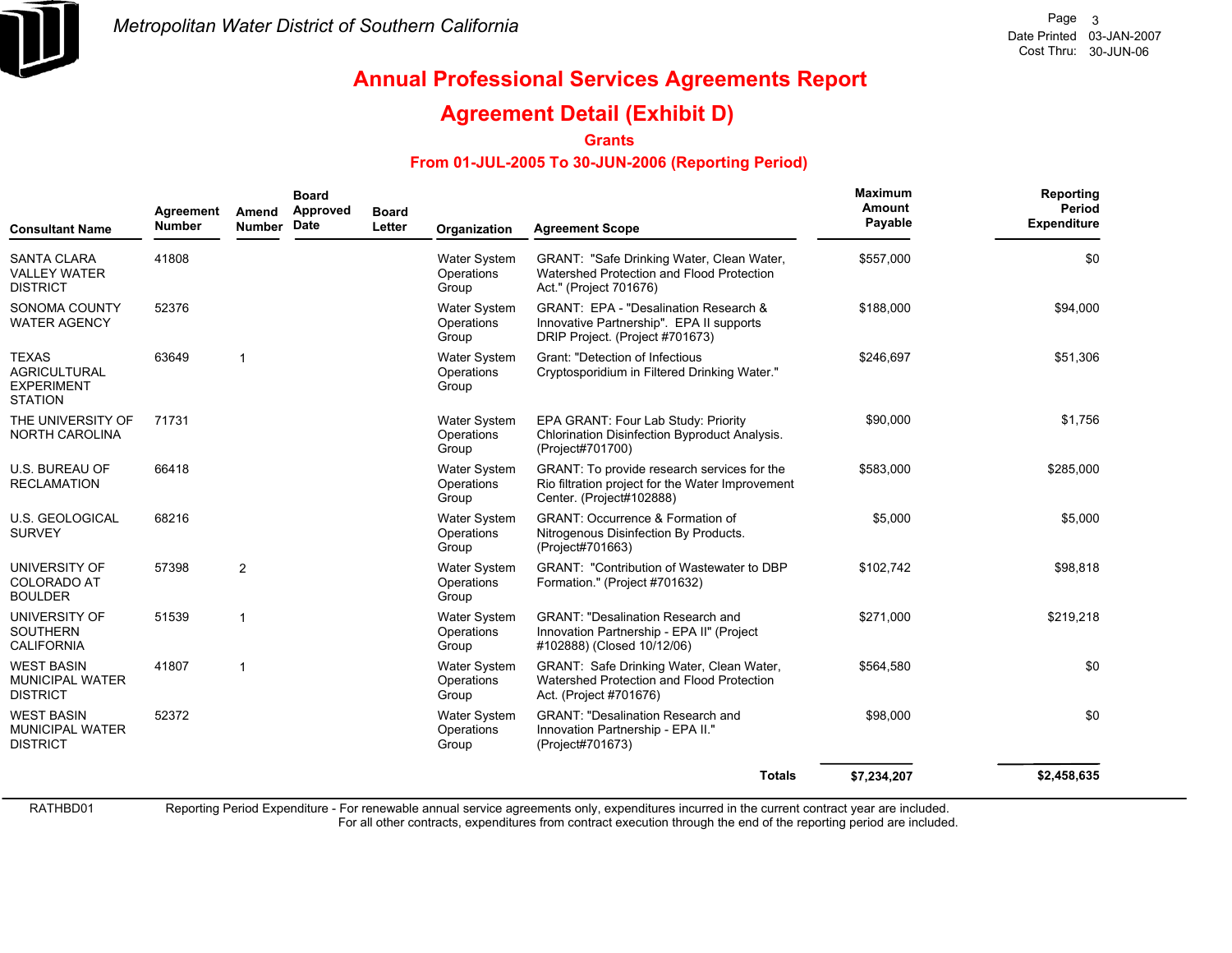

### **Agreement Detail (Exhibit D)**

**Grants**

#### **From 01-JUL-2005 To 30-JUN-2006 (Reporting Period)**

| <b>Consultant Name</b> | Agreement<br><b>Number</b>        | Amend<br><b>Number</b> | Board<br>Approved<br>Date | <b>Board</b><br>∟etter | <b>Organization</b> | <b>Agreement Scope</b> | <b>Maximum</b><br>Amount<br>Payable | Reporting<br><b>Period</b><br><b>Expenditure</b> |
|------------------------|-----------------------------------|------------------------|---------------------------|------------------------|---------------------|------------------------|-------------------------------------|--------------------------------------------------|
|                        | <b>Total Number of Agreements</b> |                        | 29                        |                        |                     | *** End of Report ***  |                                     |                                                  |

RATHBD01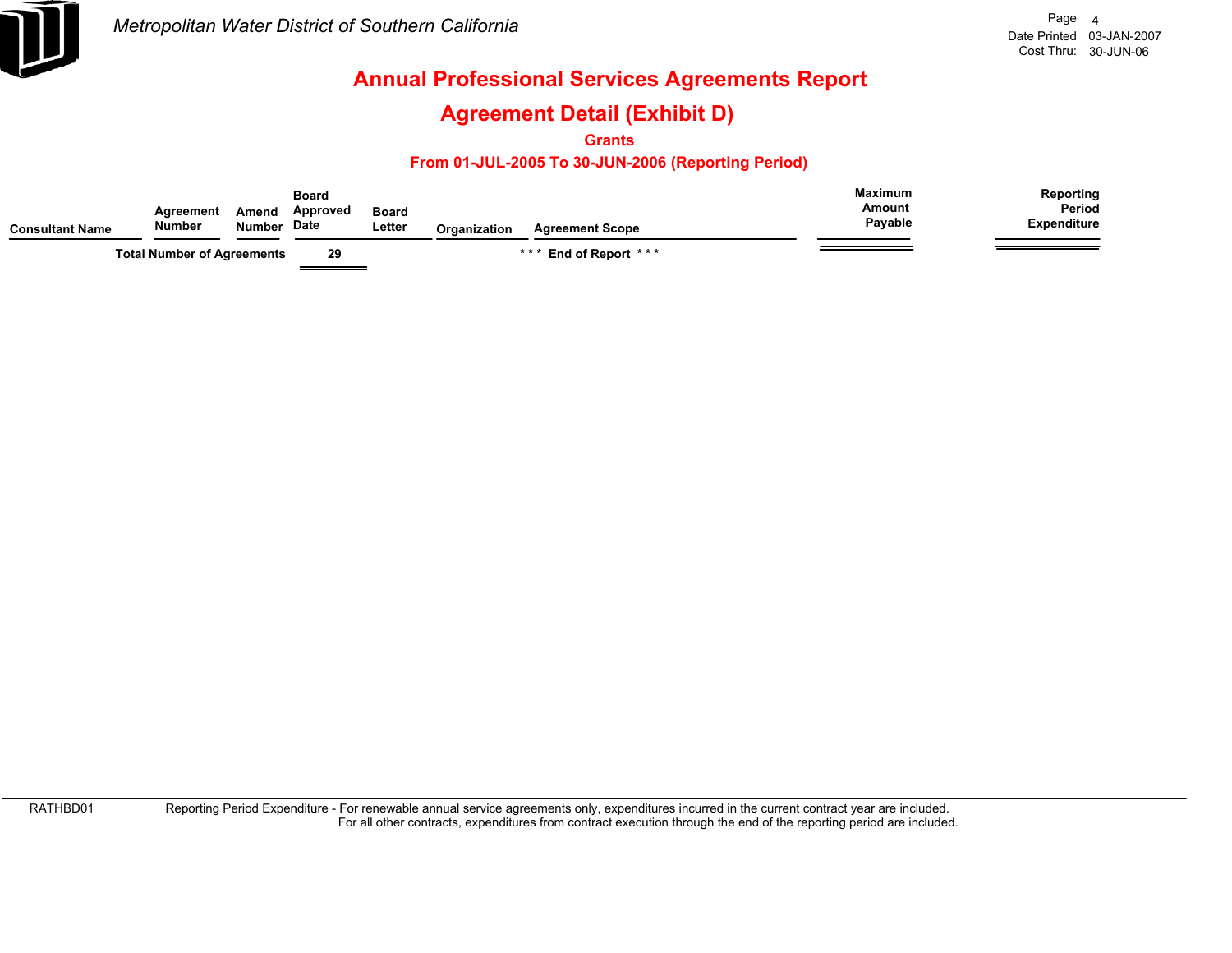

### **Agreement Detail (Exhibit E)**

#### **All Terminated Agreements**

#### **From 01-JUL-2005 To 30-JUN-2006 (Reporting Period)**

| <b>Consultant Name</b>                       | Agreement<br><b>Number</b> | Amend<br>Number Date | <b>Board</b><br><b>Approved</b> | <b>Board</b><br>Letter | Organization                                                   | <b>Agreement Scope</b>                                                                                             | <b>Maximum</b><br>Amount<br>Payable | Reporting<br><b>Period</b> | Expenditure Value Received                                                                                                                                                                                                                                                     |
|----------------------------------------------|----------------------------|----------------------|---------------------------------|------------------------|----------------------------------------------------------------|--------------------------------------------------------------------------------------------------------------------|-------------------------------------|----------------------------|--------------------------------------------------------------------------------------------------------------------------------------------------------------------------------------------------------------------------------------------------------------------------------|
| <b>BECKER, DON</b>                           | 60463                      |                      |                                 |                        | Chief<br>Executive's<br>Office (Human<br>Resources<br>Section) | To advise and assist Metropolitan with<br>employer-employee related matters.<br>(Closed 4/10/06)                   | \$25,000                            | \$19,858                   | Provided assistance to executive<br>managers and HR staff in defining<br>and documenting project<br>objectives, expected outcomes,<br>and deliverables pertaining to<br>matters relating to employer-<br>employee relation policies,<br>interpreting MOU's personnel<br>rules. |
| <b>BERKHEMER-</b><br>CLAYTON, INC.           | 68862                      |                      |                                 |                        | Chief<br>Executive's<br>Office                                 | To provide recruitment services for the<br>position of Vice President of External<br>Affairs. (Closed 12/19/05)    | \$50,000                            | \$46,043                   | Completed the recruitment<br>process for VP, External Affairs.<br>Recruitment of this position was<br>cancelled in the last phase of the<br>process. A final report was<br>received documenting the process<br>and potential candidates.                                       |
| <b>CALIFORNIA</b><br>COMMUNICATIONS,<br>INC. | 60462                      |                      |                                 |                        | Chief<br>Executive's<br>Office                                 | To provide a strategic plan for small<br>businesses and opinion leaders on the<br>topic of water. (Closed 3/13/06) | \$25,000                            | \$25,000                   | Provided visibility amongst various<br>small businesses and opinion<br>leaders through a CEO Business<br>Luncheon that was coordinated by<br>the consultant.                                                                                                                   |
| CITY OF SAN DIEGO                            | 52370                      |                      |                                 |                        | Chief<br>Executive's<br>Office                                 | To provide business outreach<br>services. (Closed 11/7/05)                                                         | \$8,000 R                           | \$0                        | Provided database for small and<br>minority businesses. This resulted<br>in a regional presence in San<br>Diego County and increased<br>contract awards to small<br>businesses.                                                                                                |
| <b>CLARK ASSOCIATES.</b><br><b>ANN</b>       | 48309                      |                      |                                 |                        | Chief<br>Executive's<br>Office (Human<br>Resources<br>Section) | To provide employee assistance<br>program services. (Closed 2/2/06)<br><b>RFP 531</b>                              | \$40,000 R                          | \$0                        | Provided EAP services for MWD<br>employees and families.                                                                                                                                                                                                                       |

RATHBD02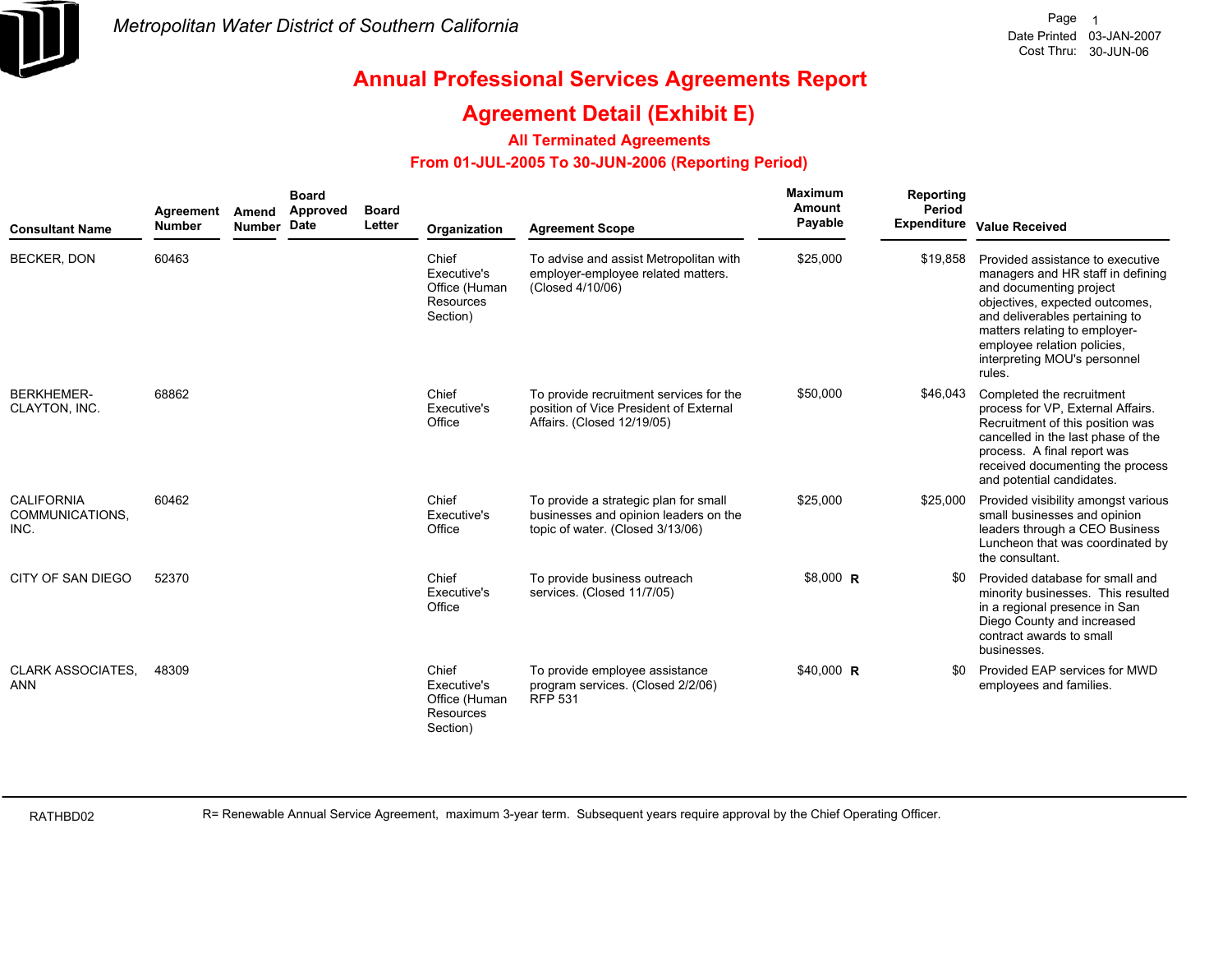

### **Agreement Detail (Exhibit E)**

#### **All Terminated Agreements**

#### **From 01-JUL-2005 To 30-JUN-2006 (Reporting Period)**

| <b>Consultant Name</b>                                            | Agreement<br><b>Number</b> | Amend<br>Number Date | <b>Board</b><br>Approved | <b>Board</b><br>Letter | Organization                                                          | <b>Agreement Scope</b>                                                                           | Maximum<br>Amount<br>Payable | Reporting<br>Period<br><b>Expenditure</b> | <b>Value Received</b>                                                                                                                                                                  |
|-------------------------------------------------------------------|----------------------------|----------------------|--------------------------|------------------------|-----------------------------------------------------------------------|--------------------------------------------------------------------------------------------------|------------------------------|-------------------------------------------|----------------------------------------------------------------------------------------------------------------------------------------------------------------------------------------|
| <b>COMCO SAFETY</b><br>CONSULTING, INC.                           | 47450                      |                      |                          |                        | Chief<br>Executive's<br>Office (Human<br>Resources<br>Section)        | To provide First Responder Training<br>Services. (Closed 5/23/06) RFP 538                        | \$40,000 R                   | \$0                                       | Provided training to support<br>requirements for MWD's First<br>Responder programs. Provided<br>over 5,000 hours of training credit,<br>53 course sessions involving 477<br>employees. |
| <b>CRITERIA, LLC</b>                                              | 60906                      |                      |                          |                        | Chief<br>Executive's<br>Office (Human<br>Resources<br>Section)        | To provide training services on<br>"Writing Better RFPs". (Closed<br>2/15/06                     | \$20,500                     | \$8,200                                   | Provided training on writing better<br>RFP requirements for 28 contract<br>administrators to improve the<br>clarity of various RFP elements,<br>including statements of work.          |
| EMA, INC.                                                         | 63635                      |                      |                          |                        | Chief<br>Executive's<br>Office                                        | To provide real estate strategic<br>planning and consulting services.<br>(Closed 12/19/05)       | \$12,000                     | \$12,000                                  | Provided advice in relation to real<br>property development and<br>management.                                                                                                         |
| GOMODESIGN, INC.                                                  | 54061                      | 3                    |                          |                        | Chief<br>Executive's<br>Office                                        | To develop brochures and press kits<br>for external audiences. (Closed<br>10/26/05) RFQ 616      | \$37,000                     | \$31,922                                  | <b>Provided Regional/Small Business</b><br>Program marketing kit, etc.                                                                                                                 |
| KCI                                                               | 60466                      |                      |                          |                        | Chief<br>Executive's<br>Office (Human<br><b>Resources</b><br>Section) | To provide training classes for the<br>STAR program for managers. (Closed<br>$5/23/06$ )         | \$25,000                     | \$12,000                                  | Provided courses in Email<br>Excellence and Listener-based<br>Presentations.                                                                                                           |
| <b>LEARN CPR 4 LIFE</b>                                           | 47441                      |                      |                          |                        | Chief<br>Executive's<br>Office (Human<br>Resources<br>Section)        | To provide medical emergency skills<br>training to MWD employees. (Closed<br>8/26/05) RFP 512    | \$40,000 R                   | \$0                                       | Provided medical emergency skills<br>training (American Heart<br>Association curriculum) for floor<br>wardens.                                                                         |
| <b>MCGUIRE</b><br><b>ENVIRONMENTAL</b><br><b>CONSULTANTS INC.</b> | 60900                      | -1                   |                          |                        | Chief<br>Executive's<br>Office                                        | To provide urban design and planning<br>concepts for Metropolitan owned land.<br>(Closed 4/4/06) | \$55,000                     | \$49,401                                  | Provided advice to the CEO on<br>various real estate transactions<br>and entitlement issues regarding<br>MWD properties in Riverside,<br>Orange and Venture Counties.                  |

RATHBD02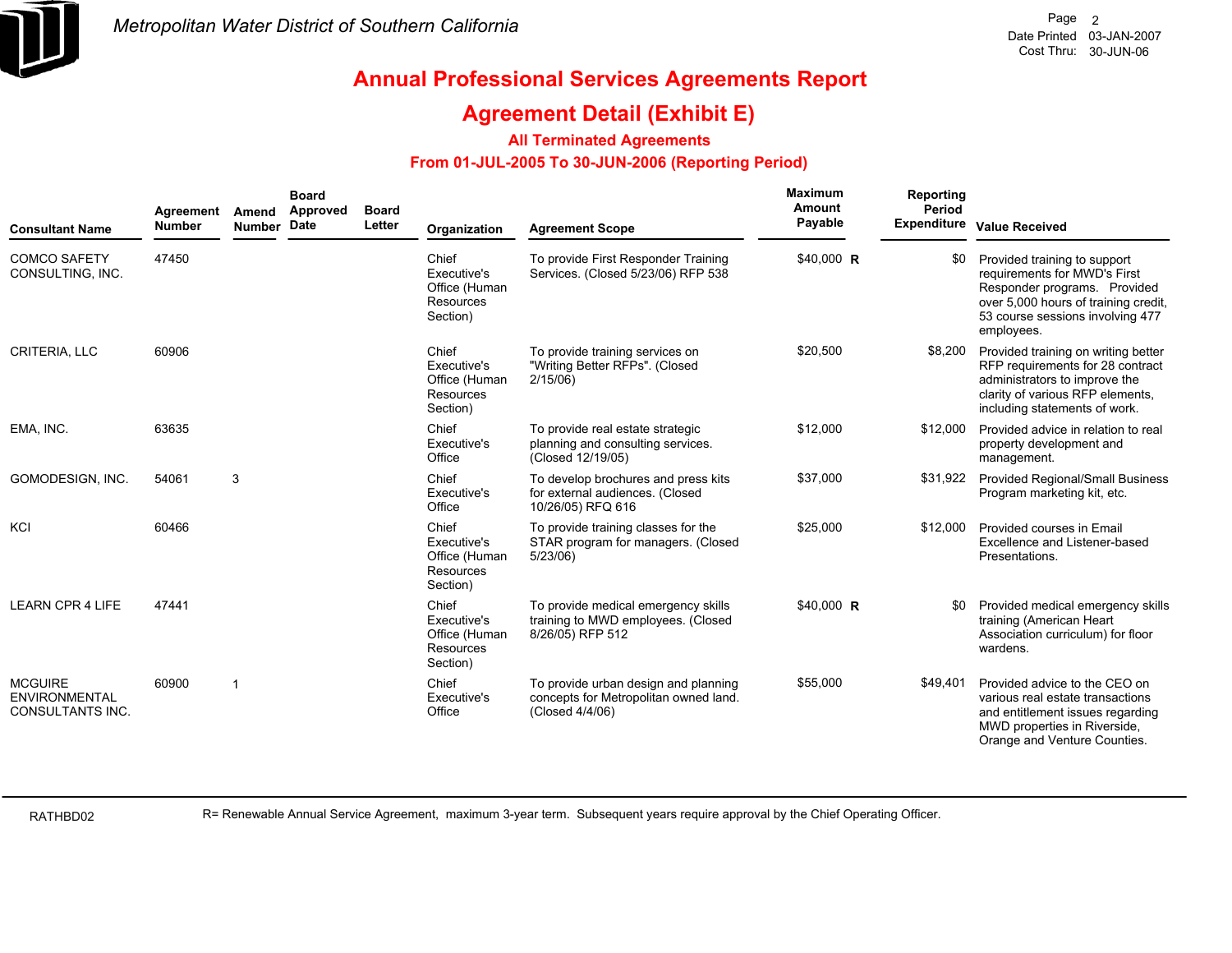

### **Agreement Detail (Exhibit E)**

#### **All Terminated Agreements**

#### **From 01-JUL-2005 To 30-JUN-2006 (Reporting Period)**

| <b>Consultant Name</b>                                   | Agreement<br><b>Number</b> | Amend<br><b>Number</b>  | <b>Board</b><br>Approved<br><b>Date</b> | <b>Board</b><br>Letter | Organization                                                   | <b>Agreement Scope</b>                                                                                                                               | Maximum<br>Amount<br>Payable | Reporting<br>Period<br><b>Expenditure</b> | <b>Value Received</b>                                                                                                                                                                                                                                             |
|----------------------------------------------------------|----------------------------|-------------------------|-----------------------------------------|------------------------|----------------------------------------------------------------|------------------------------------------------------------------------------------------------------------------------------------------------------|------------------------------|-------------------------------------------|-------------------------------------------------------------------------------------------------------------------------------------------------------------------------------------------------------------------------------------------------------------------|
| <b>NETWORK</b><br><b>ENVIRONMENTAL</b><br><b>SYSTEMS</b> | 48611                      |                         |                                         |                        | Chief<br>Executive's<br>Office (Human<br>Resources<br>Section) | To provide DOT hazardous material<br>regulations training. (Closed 5/23/06)                                                                          | \$24,000                     | \$23,306                                  | Provided training programs in<br>Hazardous Materials for over 170<br>participants as part of required<br>Safety training.                                                                                                                                         |
| <b>OCEANCREST</b><br><b>TECHNOLOGIES. INC.</b>           | 60895                      | 3                       |                                         |                        | Chief<br>Executive's<br>Office (Human<br>Resources<br>Section) | To provide computer software and<br>technical training. (Closed 1/12/06)<br><b>RFP 634</b>                                                           | \$40,000                     | \$33,095                                  | Provided computer training on a<br>range of introductory through<br>advanced skills on MWD standard<br>software such as Microsoft<br>Windows XP, Office 2000 (Word,<br>Excel, PowerPoint), etc. for 234<br>employees at locations throughout<br>the service area. |
| <b>PATTERSON</b><br>CONSULTING, INC.                     | 73346                      |                         |                                         |                        | Chief<br>Executive's<br>Office                                 | To provide advisory services to the<br>CEO/General Manager related to<br>Metropolian initiatives at the federal<br>level for CALFED. (Closed 6/6/06) | \$228,500                    | \$82,253                                  | Played a key role in negotiating a<br>seven basin state agreement to<br>better manage the Colorado River.<br>In the agreement, Metropolitan<br>gained access to new storage of<br>up to 1.5 million acre-feet in Lake<br>Mead.                                    |
| <b>PRINCE &amp; PHELPS</b><br><b>CONSULTANTS</b>         | 53611                      |                         |                                         |                        | Chief<br>Executive's<br>Office (Human<br>Resources<br>Section) | To develop and provide violence<br>prevention training. (Closed 6/14/06)<br><b>RFP 564</b>                                                           | \$40,000 R                   | \$0                                       | Provided security and threat<br>assessment policy development<br>consulting and training for Security<br>and Human Resources personnel.                                                                                                                           |
| <b>PSOMAS &amp;</b><br><b>ASSOCIATES</b>                 | 48316                      | 2                       |                                         |                        | Chief<br>Executive's<br>Office                                 | To provide real estate development<br>consulting services. (Closed 3/27/06)                                                                          | $$100,000$ R                 | \$0                                       | No services were received under<br>this contract.                                                                                                                                                                                                                 |
| RITZ, DEAN                                               | 62416                      | $\overline{\mathbf{1}}$ |                                         |                        | Chief<br>Executive's<br>Office                                 | To provide services for the Ethics<br>office website. (Closed 12/19/05)                                                                              | \$19,000                     | \$11.024                                  | Produced ethics related CDs.                                                                                                                                                                                                                                      |
| <b>ROBERTS</b><br>CONSULTING GROUP.<br><b>INC</b>        | 65420                      |                         |                                         |                        | Chief<br>Executive's<br>Office                                 | To provide recruitment services for the<br>CEO position. (Closed 12/19/05)                                                                           | \$41,130                     |                                           | \$41,130 Provided recruitment resulting in<br>the hiring of CEO/GM.                                                                                                                                                                                               |

RATHBD02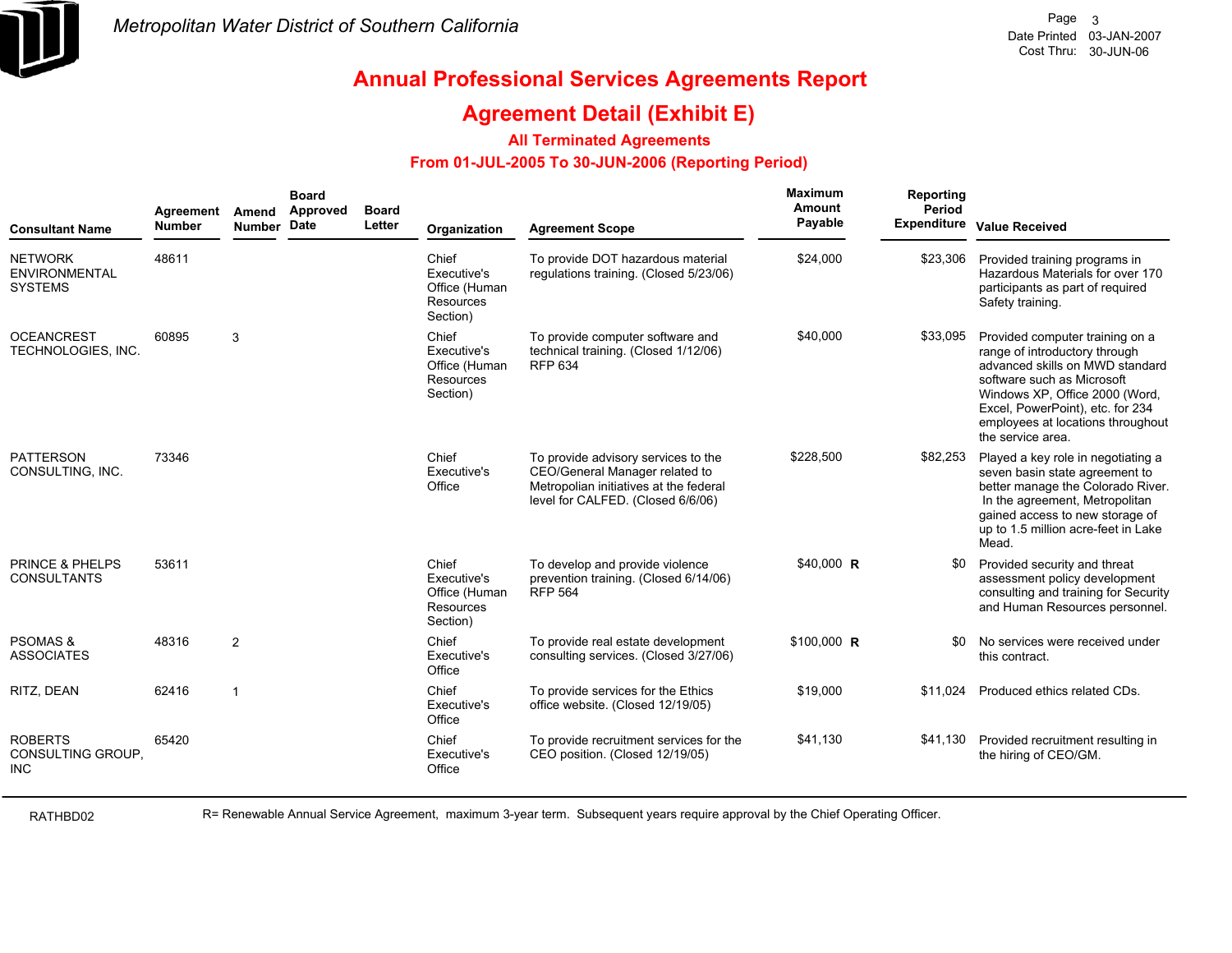

### **Agreement Detail (Exhibit E)**

#### **All Terminated Agreements**

#### **From 01-JUL-2005 To 30-JUN-2006 (Reporting Period)**

| <b>Consultant Name</b>                                | Agreement<br><b>Number</b> | Amend<br>Number Date | <b>Board</b><br>Approved | <b>Board</b><br>Letter | Organization                                                   | <b>Agreement Scope</b>                                                                                                                                  | Maximum<br>Amount<br>Payable | Reporting<br>Period<br><b>Expenditure</b> | <b>Value Received</b>                                                                                                                                                                                                             |
|-------------------------------------------------------|----------------------------|----------------------|--------------------------|------------------------|----------------------------------------------------------------|---------------------------------------------------------------------------------------------------------------------------------------------------------|------------------------------|-------------------------------------------|-----------------------------------------------------------------------------------------------------------------------------------------------------------------------------------------------------------------------------------|
| ROUNDS, MILLER<br>AND ASSOCIATES                      | 60465                      |                      |                          |                        | Chief<br>Executive's<br>Office (Human<br>Resources<br>Section) | To provide project management<br>training. (Closed 5/23/06)                                                                                             | \$24,200                     | \$6,000                                   | Provided three sessions on Basic<br>Project Management skills for<br>employees from throughout the<br>District.                                                                                                                   |
| <b>SULLIVAN</b><br>INTERNATIONAL, INC.                | 59680                      |                      |                          |                        | Chief<br>Executive's<br>Office                                 | To provide a training program for small<br>business vendors on contracting and<br>related finance and accounting<br>principles. (Closed 7/1/05) RFP 612 | $$42,000$ R                  | \$0                                       | Provided meeting facilitation<br>services for the Business<br>Outreach Program's "Strategies<br>for Public Sector Contracting."                                                                                                   |
| CAL POLY POMONA<br>FOUNDATION, INC.                   | 65056                      |                      |                          |                        | <b>External Affairs</b><br>Group                               | To provide support for the Solar Cup<br>2005 event. (Closed 2/6/06)                                                                                     | \$61.400                     | \$36,256                                  | Provided specialized solar boat<br>building and racing knowledge to<br>devote to the Solar Cup activity. It<br>is more cost-effective to use Cal<br>Poly students and staff with<br>experience in this field.                     |
| CAPITOL ADVOCACY.<br><b>LLC</b>                       | 57626                      |                      |                          |                        | <b>External Affairs</b><br>Group                               | To provide legislative consulting<br>services. (Closed 2/7/06)                                                                                          | \$125,000                    | \$120,000                                 | Provided valuable assistance with<br>regard to the implementation of<br>CALFED Bay/Delta Program.<br>Also, consultant assisted with key<br>legislative that went through the<br>process and ultimately to the<br>Governor's desk. |
| <b>CREATIVE</b><br><b>DEVELOPMENT</b><br>ASSOC., INC. | 63642                      | -1                   |                          |                        | <b>External Affairs</b><br>Group                               | To provide design and production<br>services of MWD's annual financial<br>reports. (Closed 9/23/05). RFP 713                                            | \$37,630                     | \$37,630                                  | Provided design and print<br>supervision of the 2004/05 Annual<br>Financial Report.                                                                                                                                               |
| <b>FRASER</b><br><b>COMMUNICATIONS</b>                | 55209                      | 3                    | 14-OCT-03                | $8 - 5$                | <b>External Affairs</b><br>Group                               | To provide public outreach services for<br>a water conservation campaign.<br>(Closed 10/24/05) RFP 610                                                  | \$749,000                    | \$748,256                                 | Provided media planning, buying<br>and creative development and<br>production. The regional<br>campaign increased Southern<br>California homeowners'<br>awareness of the need for outdoor<br>water conservation by 14 percent.    |

RATHBD02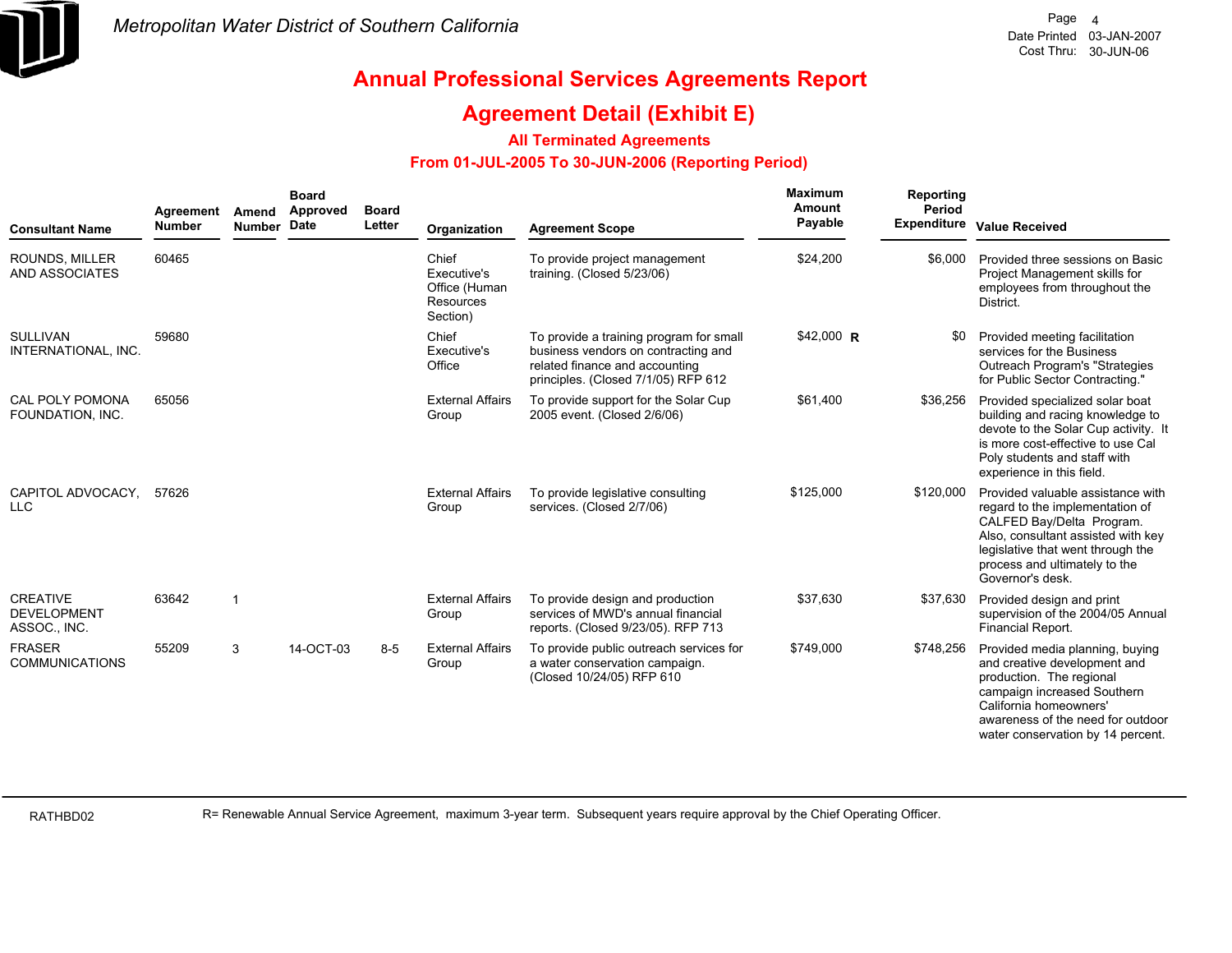

### **Agreement Detail (Exhibit E)**

#### **All Terminated Agreements**

#### **From 01-JUL-2005 To 30-JUN-2006 (Reporting Period)**

| <b>Consultant Name</b>                                           | Agreement<br><b>Number</b> | Amend<br><b>Number</b>  | <b>Board</b><br>Approved<br><b>Date</b> | <b>Board</b><br>Letter | Organization                      | <b>Agreement Scope</b>                                                                                                     | Maximum<br><b>Amount</b><br>Payable | Reporting<br>Period<br><b>Expenditure</b> | <b>Value Received</b>                                                                                                                                                                                                                                   |
|------------------------------------------------------------------|----------------------------|-------------------------|-----------------------------------------|------------------------|-----------------------------------|----------------------------------------------------------------------------------------------------------------------------|-------------------------------------|-------------------------------------------|---------------------------------------------------------------------------------------------------------------------------------------------------------------------------------------------------------------------------------------------------------|
| <b>FRASER</b><br><b>COMMUNICATIONS</b>                           | 61474                      |                         | 12-OCT-04                               | $9 - 9$                | <b>External Affairs</b><br>Group  | To implement the Conservation Public<br>Outreach Campaign. (Closed<br>10/31/05) RFP 681                                    | \$4,350,000                         | \$3,107,507                               | Provided advertising services,<br>including creative development<br>and media planning and buying,<br>for regional conservation<br>campaign.                                                                                                            |
| <b>MATRIX</b><br><b>COMMUNICATIONS</b>                           | 57806                      | 2                       |                                         |                        | <b>External Affairs</b><br>Group  | To provide a 75th anniversary<br>commemorative video. (Closed 2/2/06)                                                      | \$70,908                            | \$70,908                                  | Provided a commemorative video<br>for MWD's 75th anniversary.                                                                                                                                                                                           |
| <b>RIVERSIDE COUNTY</b><br><b>REGIONAL</b>                       | 53619                      | $\overline{1}$          |                                         |                        | <b>External Affairs</b><br>Group  | To provide an environmental<br>education program on the Santa Rosa<br>Plateau. (Closed 10/26/05)                           | \$190,000                           | \$176,823                                 | Provided field trips for 11,000 third<br>grade students and their teachers<br>in the Inland Empire. A key part of<br>the educational story is<br>Metropolitan's support to protect<br>this preserve forever as part of<br>DVL mitigation.               |
| <b>SLOAT HIGGINS</b><br><b>JENSEN &amp;</b><br><b>ASSOCIATES</b> | 62421                      |                         |                                         |                        | <b>External Affairs</b><br>Group  | To provide assistance with strategy<br>i.e., planning on CALFED Bay/Delta<br>Programs. (Closed 6/14/06)                    | \$200,000                           | \$195,000                                 | Provided legislative advocacy<br>services and strategic advice on<br>CALFED financing, SB 113<br>(Machado) and infrastructure<br>bonds, as well as other legislative<br>priorities.                                                                     |
| <b>UNIVERSAL</b><br>EXHIBITS, INC.                               | 63648                      | $\overline{\mathbf{1}}$ |                                         |                        | <b>External Affairs</b><br>Group  | To provide refurbishing services for<br>MWD's display at the Vista del Largo<br>Visitor Center. (Closed 7/1/05) RFP<br>712 | \$40,017                            | \$35,300                                  | Updated a public water exhibit at<br>the Department of Water<br>Resources vistors center that<br>receives, on an average, 133,000<br>visitors per year.                                                                                                 |
| ARM TECH, INC.                                                   | 46859                      | $\overline{2}$          |                                         |                        | <b>Chief Financial</b><br>Officer | To provide actuarial studies. (Closed<br>8/3/05) RFP 515                                                                   | \$40,000                            | \$34,250                                  | Provided actuarial review of<br>MWD's SIRs for liability/property<br>and workers' compensation and<br>the risk associated with changing<br>them. Comment about the<br>financial stability of the self-<br>insured program at various rention<br>levels. |

RATHBD02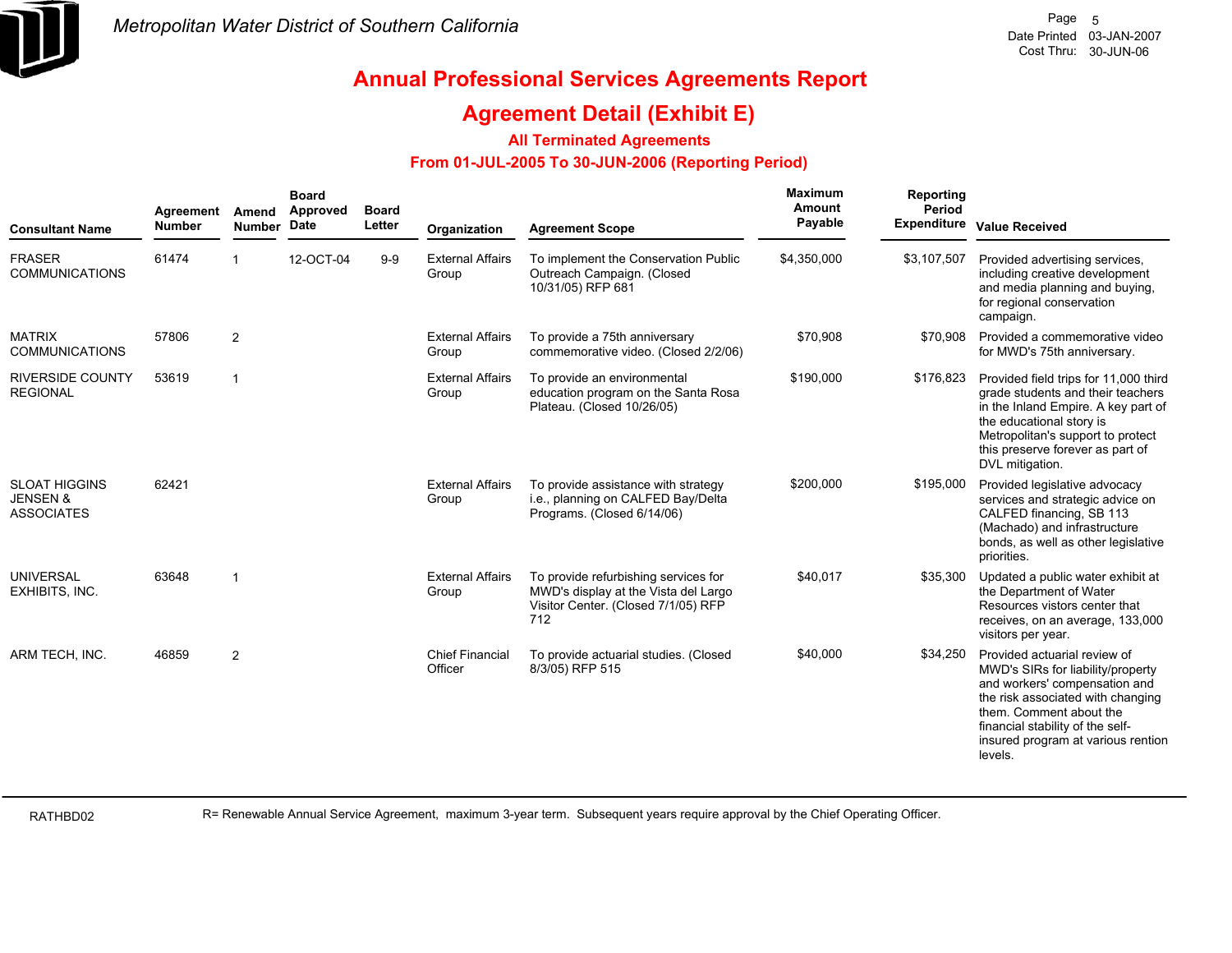

### **Agreement Detail (Exhibit E)**

#### **All Terminated Agreements**

#### **From 01-JUL-2005 To 30-JUN-2006 (Reporting Period)**

| <b>Consultant Name</b>                                         | Agreement<br><b>Number</b> | Amend<br><b>Number</b>  | <b>Board</b><br>Approved<br><b>Date</b> | <b>Board</b><br>Letter | Organization                      | <b>Agreement Scope</b>                                                                                                                         | Maximum<br>Amount<br>Payable | Reporting<br><b>Period</b><br><b>Expenditure</b> | <b>Value Received</b>                                                                                                                                                                                                                                                              |
|----------------------------------------------------------------|----------------------------|-------------------------|-----------------------------------------|------------------------|-----------------------------------|------------------------------------------------------------------------------------------------------------------------------------------------|------------------------------|--------------------------------------------------|------------------------------------------------------------------------------------------------------------------------------------------------------------------------------------------------------------------------------------------------------------------------------------|
| ARMSTRONG LAING.<br>INC.                                       | 41820                      | $\overline{\mathbf{1}}$ |                                         |                        | <b>Chief Financial</b><br>Officer | To provide technical services for<br>Activity-Based Costing Version 1.4.1.<br>(Closed 11/4/05) RFP 497                                         | \$130,000                    | \$99,847                                         | Provided software for<br>development of District's activity<br>based costing system.                                                                                                                                                                                               |
| <b>FOCUSED</b><br>MANAGEMENT, INC.                             | 36096                      | 3                       |                                         |                        | <b>Chief Financial</b><br>Officer | To provide Activity Based Costing<br>(ABC) implementation facilitation and<br>coaching. (Closed 11/4/05)                                       | \$185,000                    | \$134,014                                        | Assisted with development of<br>District's activity based costing<br>system.                                                                                                                                                                                                       |
| <b>MARSH RISK &amp;</b><br><b>INSURANCE</b><br><b>SERVICES</b> | A04571-A                   | $\overline{\mathbf{1}}$ | 28-APR-98                               | $8 - 7$                | <b>Chief Financial</b><br>Officer | To provide payment services for OCIP<br>insurance premium for DVL Project.<br>(Closed 3/27/06) RFP 102                                         | \$44,352,537                 | \$33,796,255                                     | Provided auditing premiums,<br>reporting claims and safety data<br>and administering premium<br>payments and refunds.                                                                                                                                                              |
| <b>MUNI FINANCIAL</b>                                          | 48311                      | $\overline{1}$          |                                         |                        | <b>Chief Financial</b><br>Officer | To administer Metropolitan's Water<br>Standby Charge Program. (Closed<br>4/4/06) RFP 543                                                       | $$249,000$ R                 | \$0                                              | Provided administration and<br>maintenance of the water standby<br>charge program and database, in<br>support of the annual tax levy and<br>standby charge exemption<br>processing, which includes<br>responding to inquires from the<br>public, counties, and member<br>agencies. |
| ABLE ENGINEERING                                               | 47434                      | 2                       | 01-MAR-02                               | 8121A                  | Corporate<br><b>Resources</b>     | To provide maintenance and<br>engineering support services at Union<br>Station. (Closed 11/7/05) RFP 499                                       | \$570,000 R                  | \$0                                              | Provided maintenance and<br>building engineering service to<br>Union Station building.                                                                                                                                                                                             |
| ALLEN, CLARENCE R.                                             | A03988                     | 3                       |                                         |                        | Corporate<br><b>Resources</b>     | To provide on-call technical review<br>services for Inland Feeder Project.<br>(Closed 6/21/06)                                                 | $$50,000$ R                  | \$0                                              | Provided geotechnical review of<br>seismic conditions for tunnel<br>design and construction.<br>Including but not imited to, view,<br>evaluate and make<br>recommendations based on<br>appicable professional standards.                                                           |
| <b>APPLICATIONS</b><br><b>SOFTWARE</b><br>TECHNOLOGY CORP.     | 59671                      | -1                      | 09-MAR-04                               | $8-5$                  | Corporate<br>Resources            | To provide technical services for the<br>installation of Oracle Project<br>Accounting and Grant Management<br>Modules. (Closed 2/2/06) RFP 659 | \$1,245,000                  | \$1,244,960                                      | Provided consulting services that<br>supported the successful<br>implementation of Oracle's Project<br>Accounting/Grants Management<br>application.                                                                                                                                |

RATHBD02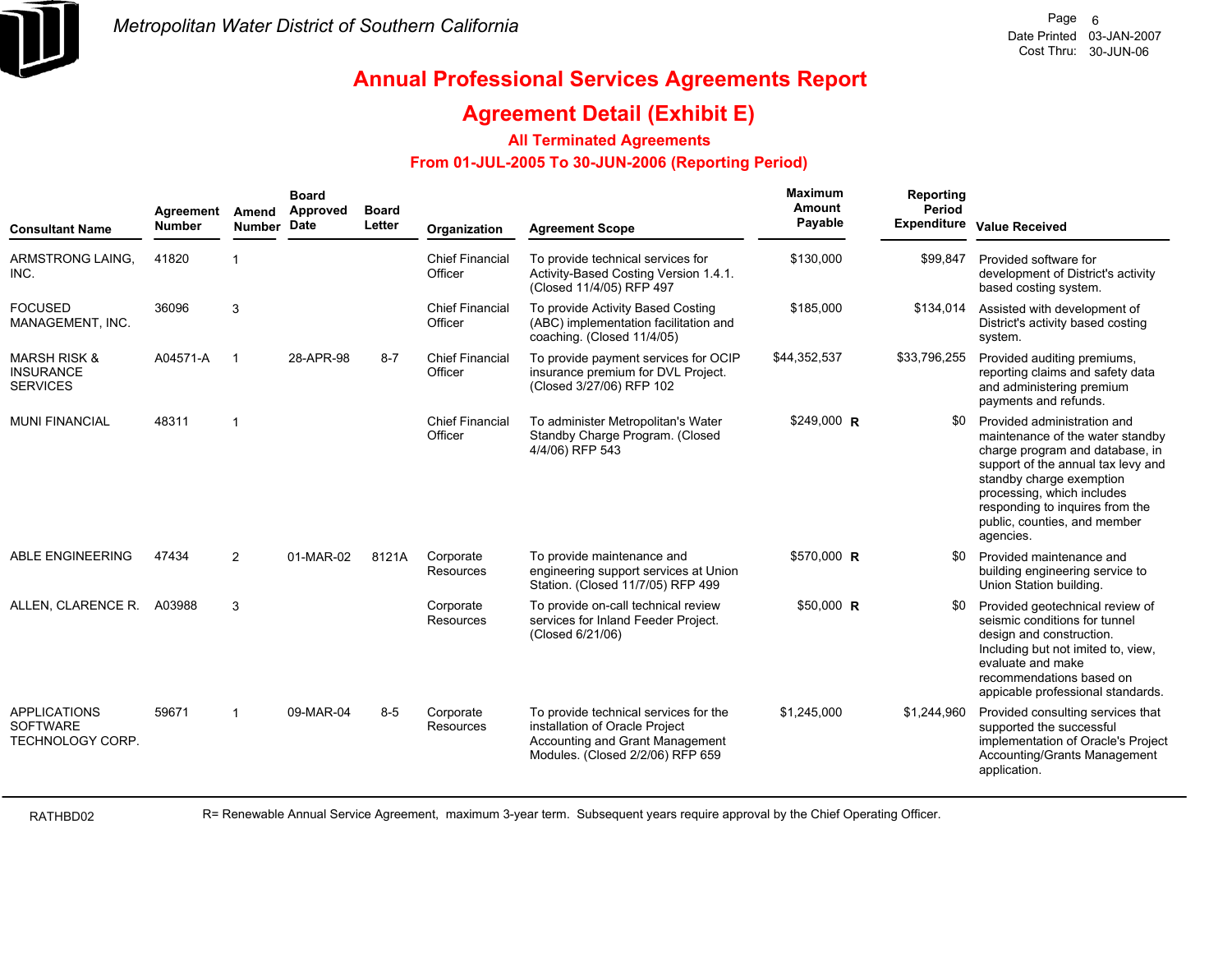

### **Agreement Detail (Exhibit E)**

#### **All Terminated Agreements**

#### **From 01-JUL-2005 To 30-JUN-2006 (Reporting Period)**

| <b>Consultant Name</b>                                                 | Agreement<br><b>Number</b> | Amend<br><b>Number</b>  | <b>Board</b><br>Approved<br>Date | <b>Board</b><br>Letter | Organization           | <b>Agreement Scope</b>                                                                               | Maximum<br>Amount<br>Payable | Reporting<br>Period<br><b>Expenditure</b> | <b>Value Received</b>                                                                                                                                                                                                                        |
|------------------------------------------------------------------------|----------------------------|-------------------------|----------------------------------|------------------------|------------------------|------------------------------------------------------------------------------------------------------|------------------------------|-------------------------------------------|----------------------------------------------------------------------------------------------------------------------------------------------------------------------------------------------------------------------------------------------|
| <b>APPLICATIONS</b><br><b>SOFTWARE</b><br><b>TECHNOLOGY CORP.</b>      | 68196                      |                         |                                  |                        | Corporate<br>Resources | To provide Oracle Project Accounting<br>& Grants Management training.<br>(Closed 1/20/06) RFP572:1-6 | \$42,700                     | \$37,200                                  | Provided training and material in<br>support of the Project<br>Account/Grant Management<br>implementation.                                                                                                                                   |
| <b>BLIU CONSULTING</b><br><b>GROUP LLC</b>                             | 60913                      | $\overline{\mathbf{1}}$ |                                  |                        | Corporate<br>Resources | To provide project management<br>services for the IT section. (Closed<br>9/16/05) RFP 572            | \$247,000                    | \$246,314                                 | Provided program/project<br>manager services, project<br>administrator/coordinator services.<br>and scheduler services.                                                                                                                      |
| BLOOSTON.<br>MORDKOFSKY.<br><b>DICKENS, DUFFY &amp;</b><br>PRENDERGAST | 44192                      | $\overline{1}$          |                                  |                        | Corporate<br>Resources | To provide services regarding FCC<br>laws and regulations. (Closed 1/10/06)<br><b>RFP 477</b>        | $$60,000$ R                  | \$8,263                                   | Provided Legal representation<br>before the Federal<br>Communications Commission.<br>Obtained necessary license for<br>AMR project, renewal of FCC<br>Licenses. Provided resolution of<br>financial claim where MWD was<br>exempt from fees. |
| BREKKE, TOR L., INC.                                                   | A03989                     | 5                       |                                  |                        | Corporate<br>Resources | To provide on-call technical review<br>services for the Inland Feeder Project.<br>(Closed 6/21/06)   | \$110,000 R                  | \$0                                       | Provided technical review of<br>geotechnical evaluations and<br>tunnel design including but not<br>limited to. review, evaluate, and<br>make recommendations based on<br>appicable professional standards.                                   |
| <b>BURNS &amp; MC</b><br>DONNELL, INC.                                 | 51127                      |                         |                                  |                        | Corporate<br>Resources | To provide hydraulic engineering<br>services. (Closed 9/29/05) RFQ 557                               | \$245,000 R                  | \$0                                       | Provided research on Lake<br>Skinner Dam Inundation for<br>submittal to the State of California<br>Office of Emergency Services.<br>Delivered Inundation report and<br>Inundation maps.                                                      |

RATHBD02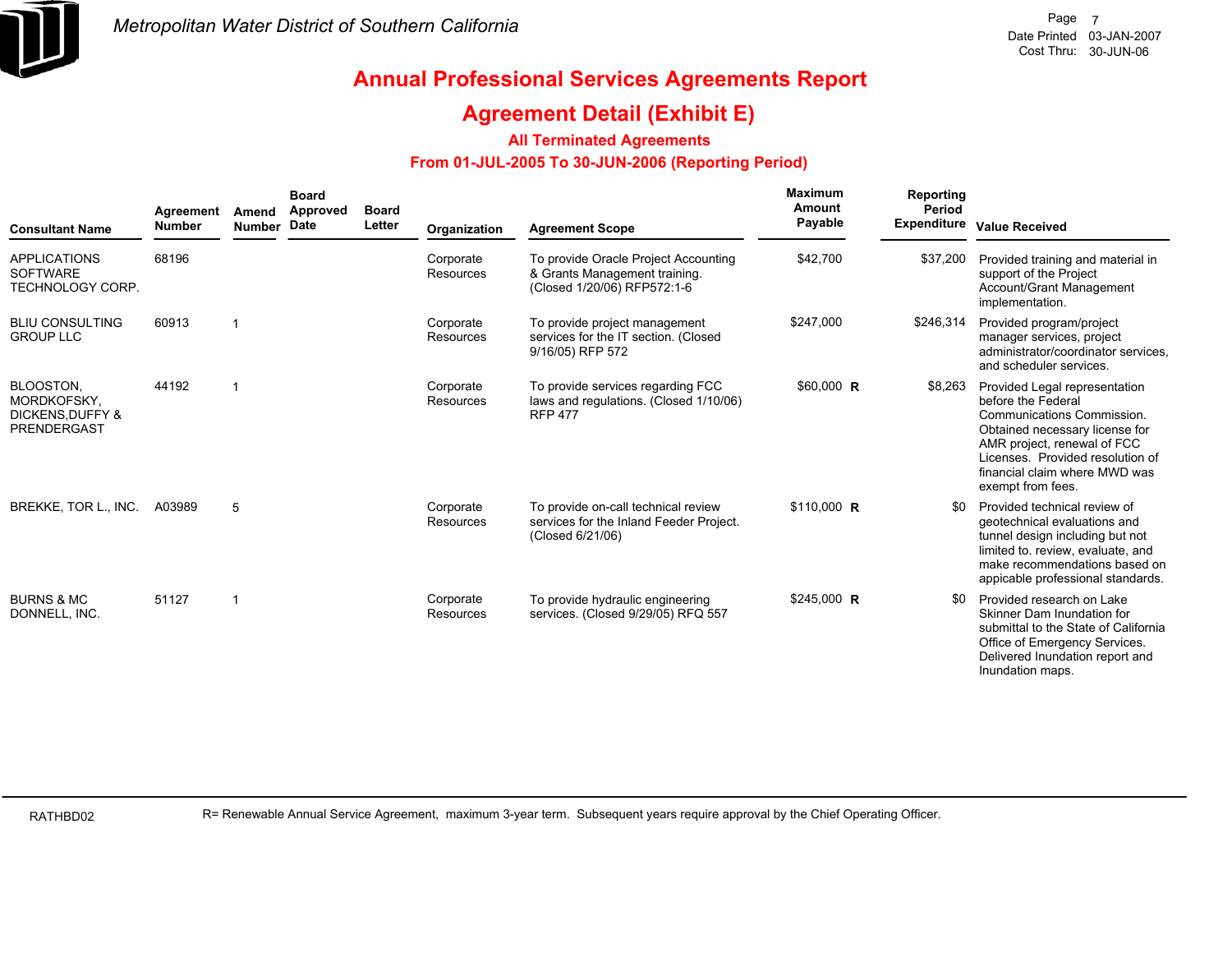

### **Agreement Detail (Exhibit E)**

**All Terminated Agreements**

#### **From 01-JUL-2005 To 30-JUN-2006 (Reporting Period)**

| <b>Consultant Name</b>                                 | Agreement<br><b>Number</b> | Amend<br>Number Date | <b>Board</b><br>Approved | <b>Board</b><br>Letter | Organization                  | <b>Agreement Scope</b>                                                                                                                                                                                                                          | Maximum<br>Amount<br>Payable | Reporting<br>Period<br>Expenditure | <b>Value Received</b>                                                                                                                                                                                                                                               |
|--------------------------------------------------------|----------------------------|----------------------|--------------------------|------------------------|-------------------------------|-------------------------------------------------------------------------------------------------------------------------------------------------------------------------------------------------------------------------------------------------|------------------------------|------------------------------------|---------------------------------------------------------------------------------------------------------------------------------------------------------------------------------------------------------------------------------------------------------------------|
| CHICAGO TITLE CO.                                      | 48319                      | 1                    |                          |                        | Corporate<br><b>Resources</b> | To provide land title research services.<br>(Closed 7/30/05) RFP 535                                                                                                                                                                            | \$249,000                    | \$147.845                          | Provided 51 various title service<br>tasks (preliminary title reports,<br>litigation quarantess, and chains<br>of title) required for projects, such<br>as DVL Recreation and PVID<br>Fallowing projects, to protect<br>MWD, legally in relation to land<br>titles. |
| CMC AMERICAS, INC.                                     | 62409                      | 4                    |                          |                        | Corporate<br><b>Resources</b> | To provide design development and<br>deployment of the Business Systems<br>Data Recovery Project. (Closed<br>2/1/06) RFP 572                                                                                                                    | \$249,999                    | \$234,977                          | Provided project management<br>services as stipulated in the<br>agreement.                                                                                                                                                                                          |
| <b>COLORGRAPHICS</b>                                   | 46220                      |                      |                          |                        | Corporate<br><b>Resources</b> | To provide on-call printing services.<br>(Closed 10/21/05) RFP 480                                                                                                                                                                              | \$200,000 R                  | \$0                                | Provided offset color printing<br>services on an as-needed basis.                                                                                                                                                                                                   |
| <b>COMPUWARE</b><br><b>CORPORATION</b>                 | 63650                      | $\overline{2}$       |                          |                        | Corporate<br><b>Resources</b> | To provide quality control testing<br>services for Outlook 2003, Exchange<br>5.5 and Exchange 2003. (Closed<br>7/1/05) RFP 572                                                                                                                  | \$40,000                     | \$39,161                           | Provided implementation and<br>deployment process Coexistence<br>of Exchange 5.5 and Exchange<br>2003 Outlook.                                                                                                                                                      |
| <b>COMSYS SERVICES.</b><br><b>LLC</b>                  | 63644                      | 2                    |                          |                        | Corporate<br><b>Resources</b> | To provide IT with an evaluation of<br>their Project Management office based<br>on a Standard Capability Maturity<br>model (CMM) and provide a training<br>program to increase the use and<br>understanding of CMM. (Closed<br>8/22/05) RFP 572 | \$55,000                     | \$51,802                           | Provided workshop to develop<br>methodology to address findings<br>and assessed Metropolitan's<br>CMMI capabilities.                                                                                                                                                |
| COPYPAGE, INC.                                         | 46850                      |                      |                          |                        | Corporate<br><b>Resources</b> | To provide on-call printing services.<br>(Closed 10/21/05) RFP 480                                                                                                                                                                              | \$100,000 R                  | \$0                                | Provided offset color printing<br>services on an as-needed basis.                                                                                                                                                                                                   |
| <b>DCA CIVIL</b><br><b>ENGINEERING</b><br><b>GROUP</b> | 54070                      |                      |                          |                        | Corporate<br>Resources        | To provide surveying, mapping and<br>related services. (Closed 5/30/06) RFP<br>568                                                                                                                                                              | \$248,900 R                  | \$0                                | Provided property survey for Oak<br>Street Pressure Control Structure.                                                                                                                                                                                              |
| DUAL GRAPHICS, INC.                                    | 46219                      |                      |                          |                        | Corporate<br>Resources        | To provide on-call printing services.<br>(Closed 10/21/05) RFP 480                                                                                                                                                                              | \$200,000 R                  |                                    | Provided offset color printing<br>services on an as-needed basis.                                                                                                                                                                                                   |

RATHBD02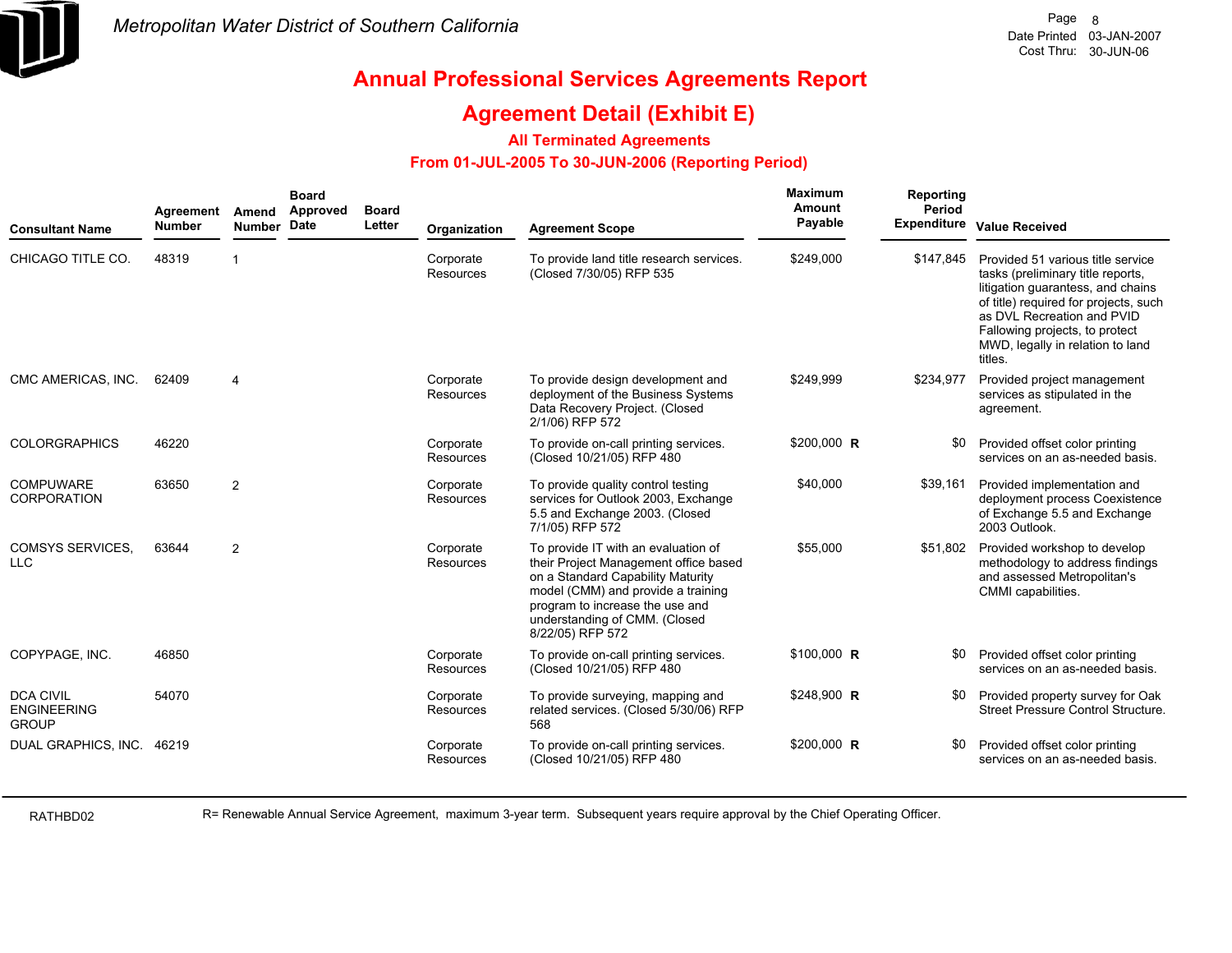

### **Agreement Detail (Exhibit E)**

#### **All Terminated Agreements**

#### **From 01-JUL-2005 To 30-JUN-2006 (Reporting Period)**

| <b>Consultant Name</b>                                | Agreement<br><b>Number</b> | Amend<br>Number Date    | <b>Board</b><br>Approved | <b>Board</b><br>Letter | Organization           | <b>Agreement Scope</b>                                                                                              | <b>Maximum</b><br>Amount<br>Payable | <b>Reporting</b><br>Period | Expenditure Value Received                                                                                                                                                                                                                                       |
|-------------------------------------------------------|----------------------------|-------------------------|--------------------------|------------------------|------------------------|---------------------------------------------------------------------------------------------------------------------|-------------------------------------|----------------------------|------------------------------------------------------------------------------------------------------------------------------------------------------------------------------------------------------------------------------------------------------------------|
| FLOW SCIENCE, INC.                                    | 51124                      | 2                       |                          |                        | Corporate<br>Resources | To provide hydraulic engineering<br>services. (Closed 10/6/05) RFQ 557                                              | \$245,000 R                         | \$4,301                    | Provided expert analysis/review of<br>hydraulic surges and transients<br>within Metroplitan's distribution<br>system.                                                                                                                                            |
| <b>FORD GRAPHICS</b>                                  | 60301                      |                         |                          |                        | Corporate<br>Resources | To provide xerographic printing and<br>copying service. (Closed 10/21/05)                                           | \$24,000                            | \$1,808                    | Provided offset color printing<br>services on an as-needed basis.                                                                                                                                                                                                |
| <b>GEOMATRIX</b><br><b>CONSULTANTS</b>                | 37720                      | $\overline{1}$          |                          |                        | Corporate<br>Resources | To provide on-call geotechnical<br>consulting services. (Closed 10/26/05)<br><b>RFP 450</b>                         | \$249,999 R                         | \$0                        | Provided on-call geotechnical<br>services in support of<br>Metropolitan's Design Unit. Work<br>was conducted for 14 task orders.<br>Work included geotechnical<br>exploration, testing, and analyses.<br>Written reports were prepared for<br>all tasks.         |
| <b>GEOMATRIX</b><br>CONSULTANTS, INC.                 | 51547                      | $\overline{\mathbf{1}}$ | 13-MAR-01                | $9 - 2$                | Corporate<br>Resources | To provide geotechnical engineering<br>services for the San Diego No. 6<br>Pipeline. (Closed 10/26/05) RFP 520      | \$330,000                           | \$301,318                  | Provided geotechnical services in<br>support of the design of the San<br>Diego No. 6 pipeline. This work<br>included field reconnaissance.<br>field exploration and testing,<br>laboratory testing, engineering and<br>geologic analyses, and a final<br>report. |
| GEOPENTECH, INC.                                      | 56010                      |                         |                          |                        | Corporate<br>Resources | To provide construction management<br>quality auditing services. (Closed<br>$5/24/06$ )                             | $$90,000$ R                         | 80                         | Provided audit services for 2003<br>and 2004.                                                                                                                                                                                                                    |
| <b>GEOSCIENCE</b><br><b>SUPPORT SERVICES.</b><br>INC. | 38953                      |                         |                          |                        | Corporate<br>Resources | To provide hydrological advice as an<br>on-call member to the Arrowhead<br>Tunnels Review Board. (Closed<br>6/21/06 | \$75,000 R                          |                            | Provided input on an 'on call basis'<br>for tunnel design and construction.<br>Including but not limited to, the<br>review of technical data, meeting<br>attendance, report writing,<br>generation of technical data and<br>participation in presentations.      |

RATHBD02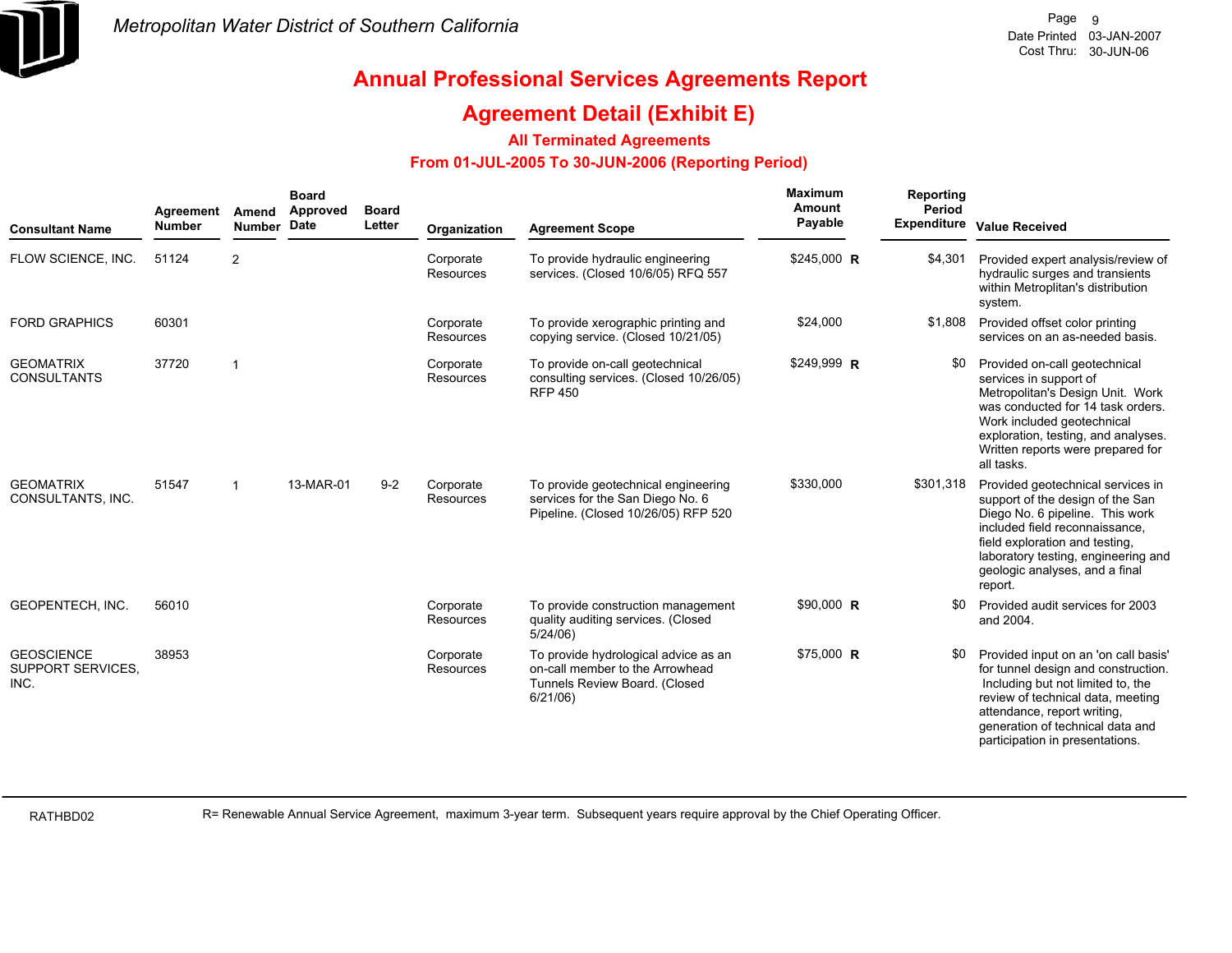

### **Agreement Detail (Exhibit E)**

#### **All Terminated Agreements**

#### **From 01-JUL-2005 To 30-JUN-2006 (Reporting Period)**

| <b>Consultant Name</b>                       | Agreement<br><b>Number</b> | Amend<br>Number       | <b>Board</b><br><b>Approved</b><br>Date | <b>Board</b><br>Letter | Organization                  | <b>Agreement Scope</b>                                                                                          | <b>Maximum</b><br>Amount<br>Payable | Reporting<br>Period | <b>Expenditure Value Received</b>                                                                                                                                           |
|----------------------------------------------|----------------------------|-----------------------|-----------------------------------------|------------------------|-------------------------------|-----------------------------------------------------------------------------------------------------------------|-------------------------------------|---------------------|-----------------------------------------------------------------------------------------------------------------------------------------------------------------------------|
| <b>GUIDA SURVEYING</b><br>INC.               | 54069                      |                       |                                         |                        | Corporate<br><b>Resources</b> | To provide surveying and mapping<br>services. (Closed 5/30/06) RFP 568                                          | \$248,900 R                         | \$0                 | Provided property surveys for<br>Orange County Reservoir, Pala<br>Road Portal site, and San Diego<br>Pipeline No. 3.                                                        |
| <b>HENDRICKS STUDIOS</b><br>& ASSOCIATES     | 60292                      | $\overline{1}$        |                                         |                        | Corporate<br><b>Resources</b> | To provide on-call photography<br>services. (Closed 3/21/06) RFP 573                                            | $$24,500$ R                         | \$0                 | Provided photography work.                                                                                                                                                  |
| <b>ICTUS CONSULTING,</b><br><b>LLC</b>       | 68201                      |                       |                                         |                        | Corporate<br><b>Resources</b> | To provide legal research for updating<br>MWD's Records Disposition and<br>Retention Schedule. (Closed 9/23/05) | \$24,750                            | \$24.750            | Completed research on 260<br>records retention regulations.<br>Made recommendations on Legal<br>and Organizational retention<br>periods.                                    |
| <b>INLAND LITHO</b>                          | 46221                      | $\overline{1}$        |                                         |                        | Corporate<br><b>Resources</b> | To provide on-call printing services.<br>(Closed 10/21/05) RFP 480                                              | \$213,875 R                         | \$0                 | Provided offset color printing<br>services on an as-needed basis.                                                                                                           |
| <b>INNERLINE</b><br><b>ENGINEERING</b>       | 67604                      |                       |                                         |                        | Corporate<br><b>Resources</b> | To provide pipeline inspection services<br>using a video inspection method.<br>(Closed 9/23/05). RFP 724        | \$91,300                            | \$91,000            | Provided video tape inspection<br>and assessment of the Orange<br>County Feeder.                                                                                            |
| <b>KENNEDY/JENKS</b><br>CONSULTANTS, INC.    | 40443                      | $\boldsymbol{\Delta}$ | 13-MAR-01                               | $8 - 7$                | Corporate<br><b>Resources</b> | To provide aquifer testing services of<br>Hayfield Groundwater Basin. (Closed<br>8/26/05) RFP 455               | \$3,900,000                         | \$3,876,697         | Provided programming, drilled two<br>pilot production wells and 11<br>exploratory borings/wells,<br>performed aquifer pumping tests,<br>and water quality analysis studies. |
| KION PRINTING INC.                           | 46216                      |                       |                                         |                        | Corporate<br><b>Resources</b> | To provide on-call printing services.<br>(Closed 10/21/05) RFP 480                                              | \$200,000 R                         | \$0                 | Provided offset color printing<br>services on an as-needed basis.                                                                                                           |
| <b>MARRS SERVICES,</b><br>INC.               | 65051                      | -1                    | 14-DEC-04                               | $9 - 1$                | Corporate<br>Resources        | To provide construction management<br>of inspection services. (Closed<br>4/11/06) RFQ 550                       | \$3,600,000                         | \$1,019,389         | Provided CM and inspection staff<br>on the CRA shutdown contracts.<br>due to lack of Metropolitan staff to<br>cover the work.                                               |
| <b>MATSON PRINTING</b><br><b>CORPORATION</b> | 46218                      |                       |                                         |                        | Corporate<br><b>Resources</b> | To provide on-call printing services.<br>(Closed 10/21/05) RFP 480                                              | $$100,000$ R                        | \$0                 | Provided offset color printing<br>services on an as-needed basis.                                                                                                           |

RATHBD02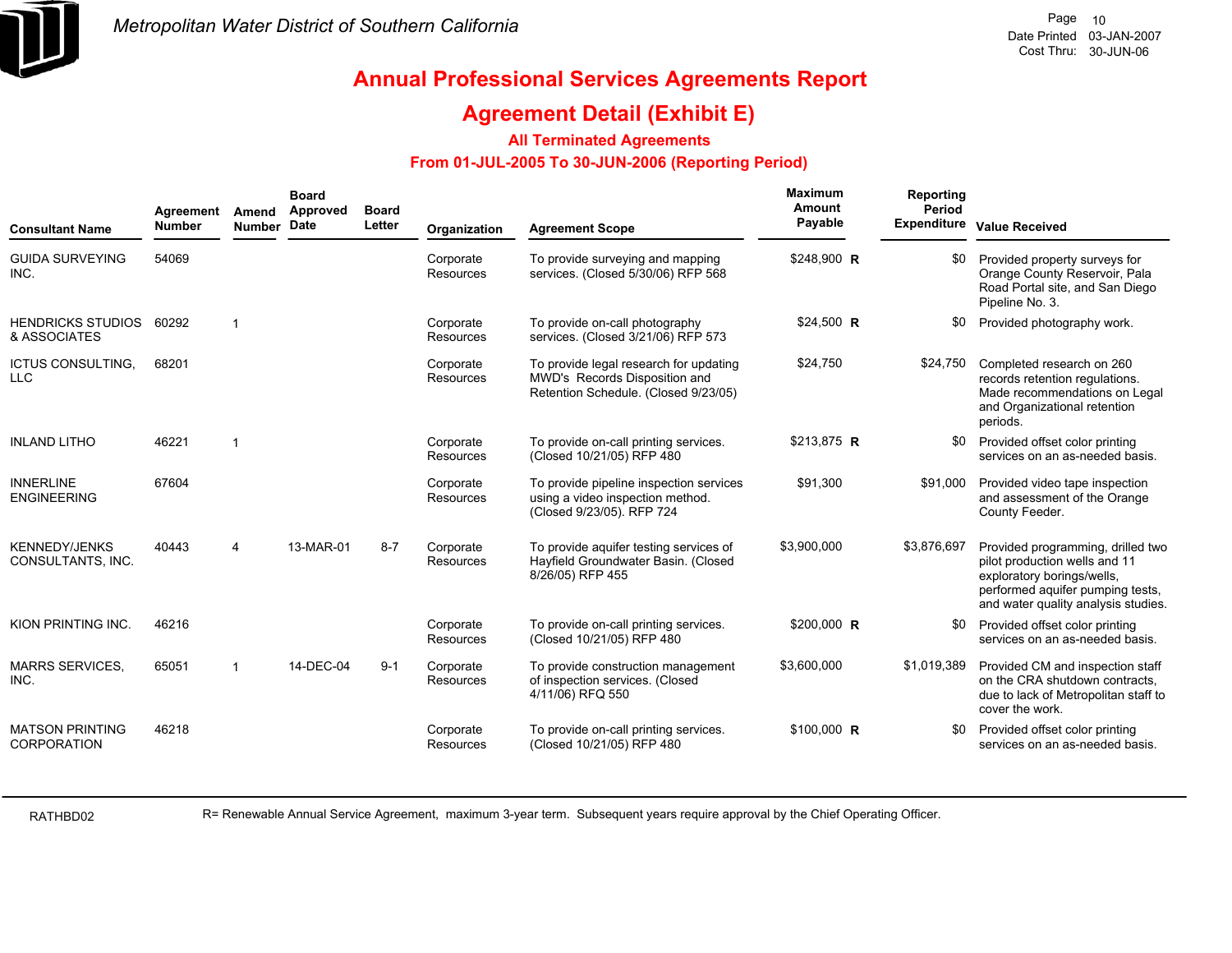

design for ozone gas piping.

# **Annual Professional Services Agreements Report**

### **Agreement Detail (Exhibit E)**

#### **All Terminated Agreements**

#### **From 01-JUL-2005 To 30-JUN-2006 (Reporting Period)**

| <b>Consultant Name</b>                                             | Agreement<br><b>Number</b> | Amend<br><b>Number</b> | <b>Board</b><br>Approved<br>Date | <b>Board</b><br>Letter | Organization           | <b>Agreement Scope</b>                                                                                                                  | Maximum<br>Amount<br>Payable | Reporting<br>Period<br><b>Expenditure</b> | <b>Value Received</b>                                                                                                                                                |
|--------------------------------------------------------------------|----------------------------|------------------------|----------------------------------|------------------------|------------------------|-----------------------------------------------------------------------------------------------------------------------------------------|------------------------------|-------------------------------------------|----------------------------------------------------------------------------------------------------------------------------------------------------------------------|
| <b>MCDONALD</b><br>ADVERTISING CO.,<br>INC.                        | 60291                      |                        |                                  |                        | Corporate<br>Resources | To provide on-call photography<br>services. (Closed 3/21/06) RFP 573                                                                    | \$24,500 R                   | \$0                                       | To provided photography work.<br>However, consultant was never<br>used.                                                                                              |
| <b>MILLI MICRO</b><br>SYSTEMS, INC.                                | 68863                      |                        |                                  |                        | Corporate<br>Resources | To provide IT Project Management<br>training services. (Closed 2/2/06) RFP<br>572                                                       | \$18,500                     | \$18,250                                  | Provided fundamentals of IT<br>Project Management to support<br>efficient implementation of WMD's<br>selected capital project.                                       |
| <b>MONARCH LITHO.</b><br>INC.                                      | 46222                      |                        |                                  |                        | Corporate<br>Resources | To provide on-call printing services.<br>(Closed 10/21/05) RFP 480                                                                      | \$200,000 R                  | \$0                                       | Provided offset color printing<br>services on an as-needed basis.                                                                                                    |
| <b>MOOTE &amp;</b><br>ASSOCIATES, INC.,<br>PAUL A.                 | 48321                      | $\overline{1}$         |                                  |                        | Corporate<br>Resources | To provide land title research services.<br>(Closed 9/30/05) RFP 535                                                                    | \$249,000                    | \$245,269                                 | Provided land title searches.<br>chains of title, and preliminary title<br>reports.                                                                                  |
| <b>OTIS ELEVATOR</b><br><b>COMPANY</b>                             | 46206                      |                        |                                  |                        | Corporate<br>Resources | To provide elevator maintenance<br>services. (Closed 8/26/05) RFP 511                                                                   | \$245,000                    | \$230,591                                 | Provided maintenance and repair<br>for elevators in the headquarters<br>building.                                                                                    |
| P. MURPHY &<br><b>ASSOCIATES</b>                                   | 60903                      |                        |                                  |                        | Corporate<br>Resources | To provide quality assurance for the<br>SCADA upgrade project. (Closed<br>4/7/06) RFP 572                                               | \$235,000                    | \$210,675                                 | Provided quality assurance for the<br>SCADA upgrade project.                                                                                                         |
| PACE+NAVIGATOR                                                     | 46217                      |                        |                                  |                        | Corporate<br>Resources | To provide on-call printing services.<br>(Closed 10/21/05) RFP 480                                                                      | \$200,000 R                  | \$0                                       | Provided offset color printing<br>services on an as-needed basis.                                                                                                    |
| <b>PARSONS</b><br><b>INFRASTRUCTURE &amp;</b><br><b>TECHNOLOGY</b> | A04857                     |                        | 29-JUL-94                        | $7-6$                  | Corporate<br>Resources | To provide final design services for<br>Oxidation Retrofit Program at Jensen<br>and Mills filtration plants. (Closed<br>8/3/05) RFP 146 | \$6,400,000                  | \$6,198,449                               | Provided final design drawings for<br>Jensen ORP, and engineering<br>consulting for specialized<br>technical areas including fire<br>protection design and hydraulic |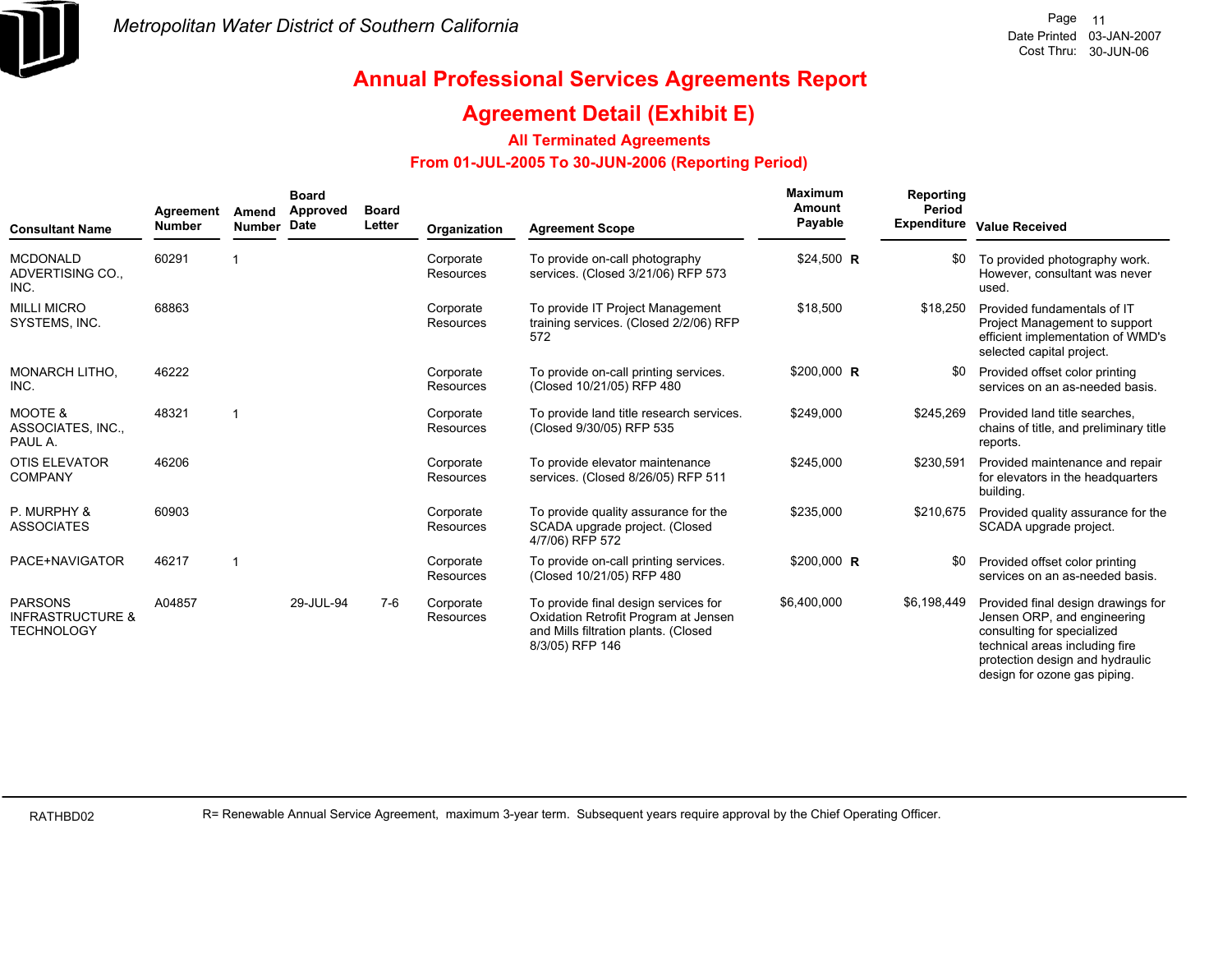

### **Agreement Detail (Exhibit E)**

#### **All Terminated Agreements**

#### **From 01-JUL-2005 To 30-JUN-2006 (Reporting Period)**

| <b>Consultant Name</b>                             | Agreement<br>Number | Amend<br>Number Date | <b>Board</b><br>Approved | <b>Board</b><br>Letter | Organization                  | <b>Agreement Scope</b>                                                                               | <b>Maximum</b><br>Amount<br>Payable | Reporting<br>Period | Expenditure Value Received                                                                                                                                                                                                                           |
|----------------------------------------------------|---------------------|----------------------|--------------------------|------------------------|-------------------------------|------------------------------------------------------------------------------------------------------|-------------------------------------|---------------------|------------------------------------------------------------------------------------------------------------------------------------------------------------------------------------------------------------------------------------------------------|
| <b>RBF CONSULTING</b>                              | 61473               |                      |                          |                        | Corporate<br><b>Resources</b> | To provide land surveying, mapping<br>and data management services.<br>(Closed 2/15/06) RFP 574      | \$240,000 R                         | \$156,250           | Provided aerial orthophotos and<br>topographic maps covering<br>multiple capital projects for which<br>we do not have the proper<br>equipment nor expertise to<br>perform in-house, which would not<br>be cost effective as an internal<br>resource. |
| <b>SPHERION PACIFIC</b><br><b>ENTERPRISES, LLC</b> | 61482               | 5                    |                          |                        | Corporate<br>Resources        | To design and implement Exchange<br>2003 for IT. (Closed 7/11/05) RFP 572                            | \$239,271                           | \$237,181           | Provided completed design of<br>Exchange 2003, developed proof<br>of concept of proposed Exchange<br>2003 design, and implemented<br>Exchange 2003 and related<br>technologies into production<br>environment.                                       |
| TED TOKIO TANAKA<br><b>ARCHITECTS</b>              | 53610               |                      |                          |                        | Corporate<br>Resources        | To provide on-call architectural<br>services. (Closed 4/7/06) RFQ 565                                | \$249,000 R                         | SO.                 | Provided architectural and facility<br>space planning, services including<br>engineering and design studies,<br>reports and construction<br>documents.                                                                                               |
| TOWILL, INC.                                       | 54072               |                      |                          |                        | Corporate<br>Resources        | To provide surveying, mapping and<br>related services. (Closed 2/15/06) RFP<br>568                   | \$248,900 R                         | <b>SO</b>           | Provided aerial orthophotos and<br>topographic maps covering<br>multiple capital projects for which<br>we do not have the proper<br>equipment nor expertise to<br>perform in-house, which would<br>not be cost effective as an internal<br>resource. |
| UCIC CONSULTANTS.<br>INC.                          | 56011               |                      |                          |                        | Corporate<br>Resources        | To provide auditing and quality review<br>services on the Inland Feeder Project.<br>(Closed 6/21/06) | \$90,000 R                          | <b>SO</b>           | Provided design compliance and<br>management oversite. Also,<br>compliance with contract<br>documents, specification, and<br>permits.                                                                                                                |

RATHBD02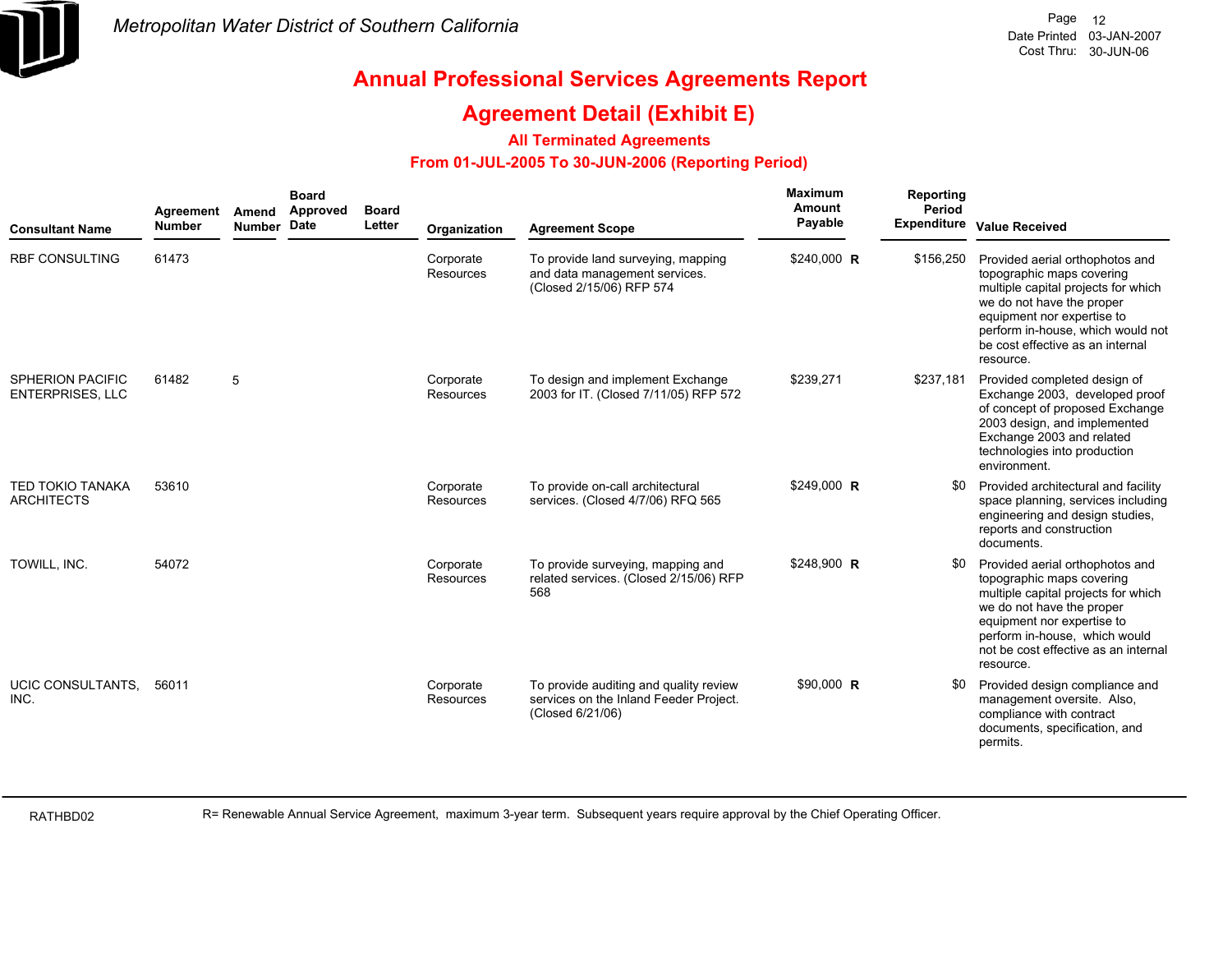

### **Agreement Detail (Exhibit E)**

#### **All Terminated Agreements**

#### **From 01-JUL-2005 To 30-JUN-2006 (Reporting Period)**

| <b>Consultant Name</b>                            | Agreement<br><b>Number</b> | Amend<br>Number Date    | <b>Board</b><br>Approved | <b>Board</b><br>Letter | Organization                               | <b>Agreement Scope</b>                                                                                                                                                             | Maximum<br>Amount<br>Payable | Reporting<br>Period | <b>Expenditure Value Received</b>                                                                                                                                                                        |
|---------------------------------------------------|----------------------------|-------------------------|--------------------------|------------------------|--------------------------------------------|------------------------------------------------------------------------------------------------------------------------------------------------------------------------------------|------------------------------|---------------------|----------------------------------------------------------------------------------------------------------------------------------------------------------------------------------------------------------|
| <b>WEBER PRINTING,</b><br>INC.                    | 46849                      |                         |                          |                        | Corporate<br><b>Resources</b>              | To provide on-call printing services.<br>(Closed 10/21/05) RFP 480                                                                                                                 | \$100,000 R                  | \$0                 | Provided offset color printing<br>services on an as-needed basis.                                                                                                                                        |
| <b>3E COMPANY</b>                                 | 41819                      | $\overline{4}$          |                          |                        | <b>Water System</b><br>Operations<br>Group | To provide Material Safety Data Sheet<br>Management services. (Closed<br>10/21/05) RFP 486                                                                                         | $$39,663$ R                  | \$0                 | Provided all regulatory<br>requirements to maintain the most<br>current MSDS to MWD employees<br>at all facility locations 24 hrs/day 7<br>days/week.                                                    |
| <b>ALAMAR</b><br>CONSTRUCTION, INC.               | 63645                      | $\overline{2}$          |                          |                        | <b>Water System</b><br>Operations<br>Group | To provide health and safety<br>inspection services for the CRA<br>shutdown. (Closed 2/17/06)                                                                                      | \$60,000                     | \$57,039            | Provided timely response and<br>support during times of critical<br>need for Professional Safety and<br>Health Services.                                                                                 |
| <b>ALAMEDA COUNTY</b><br><b>WATER DISTRICT</b>    | 37712                      |                         |                          |                        | <b>Water System</b><br>Operations<br>Group | <b>GRANT: "Improving Energy Usage,</b><br>Water Supply Reliability, and Water<br>Quality Using Advanced Water<br><b>Treatment Processes." (Project</b><br>#102888) (Closed 8/8/05) | \$50,000                     | \$50,000            | Provided research for<br>Metropolitan's Research and<br>Innovation Partnership (DRIP) to<br>evaluate means to desalt<br>alternative water supplies.                                                      |
| <b>CALIFORNIA</b><br>CONSERVATION<br><b>CORPS</b> | 51140                      | $\overline{\mathbf{1}}$ |                          |                        | <b>Water System</b><br>Operations<br>Group | To provide grounds management<br>services for DVL. (Closed 12/12/05).                                                                                                              | \$140,000                    | \$26,717            | Provided work when CDF crews<br>were not available due to fires or<br>other circumstances.                                                                                                               |
| CAROLLO<br>ENGINEERS, P.C.                        | 56020                      | $\overline{2}$          |                          |                        | <b>Water System</b><br>Operations<br>Group | GRANT: Energy usage, water supply<br>reliability, and water quality. (Project<br>#102888) (Closed 8/8/05)                                                                          | \$100,000                    | \$100,000           | Provided research to<br>Metropolitan's Desalination<br>Research and Innovation<br>Partnership (DRIP), created<br>design criteria for a large-scale<br>desalination facility along the<br>Colorado River. |
| CAROLLO<br>ENGINEERS, P.C.                        | 65047                      |                         |                          |                        | <b>Water System</b><br>Operations<br>Group | To provide a study related to an early-<br>warning system for the conveyance<br>and distribution systems. (Closed<br>7/5/05)                                                       | \$24,999                     | \$11,934            | Provided security expertise for<br>early contaminant detection<br>systems.                                                                                                                               |

RATHBD02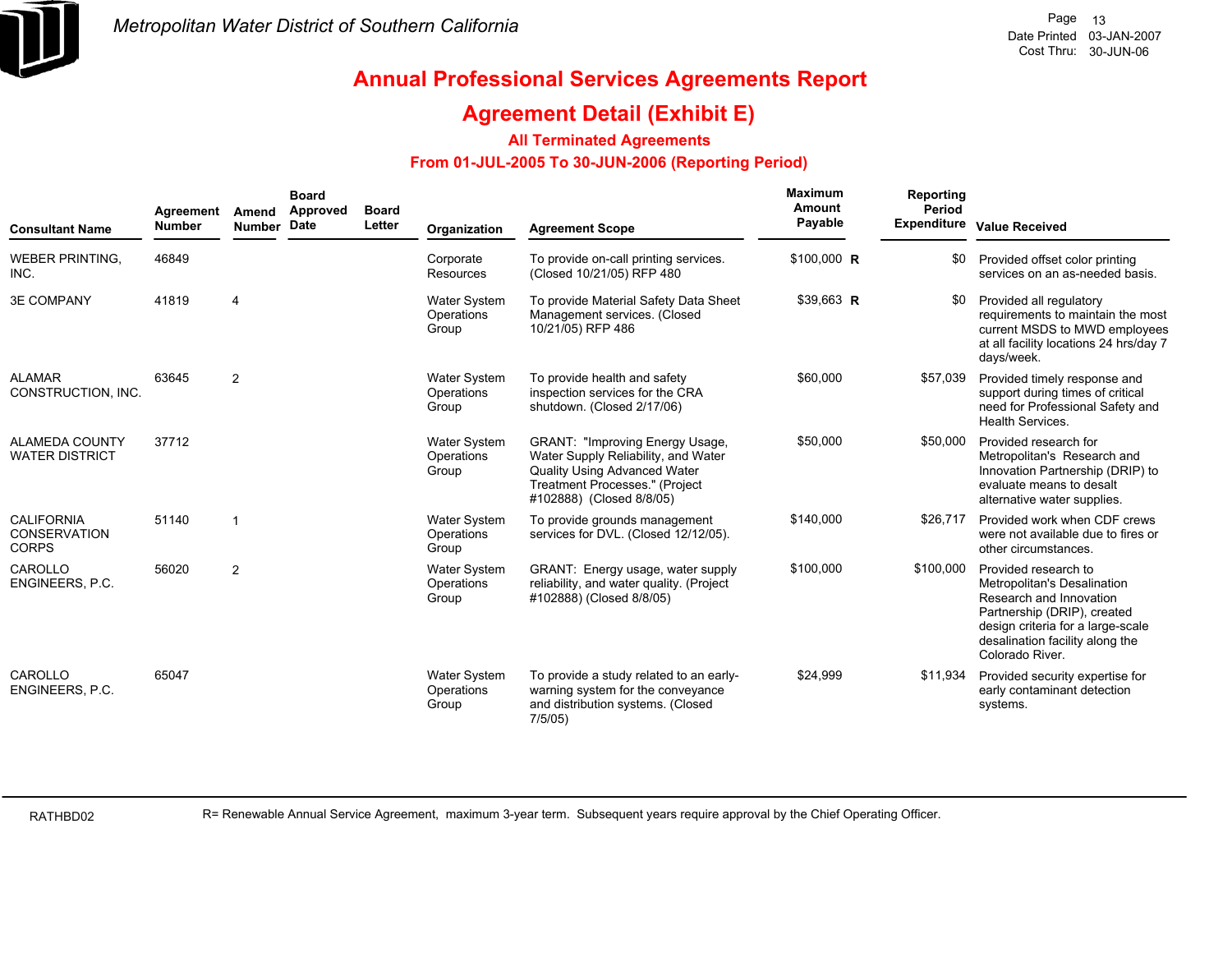

### **Agreement Detail (Exhibit E)**

#### **All Terminated Agreements**

#### **From 01-JUL-2005 To 30-JUN-2006 (Reporting Period)**

| <b>Consultant Name</b>                             | Agreement<br><b>Number</b> | Amend<br>Number Date | <b>Board</b><br>Approved | <b>Board</b><br>Letter | Organization                               | <b>Agreement Scope</b>                                                                                                                                                                                         | <b>Maximum</b><br>Amount<br>Payable | Reporting<br>Period | Expenditure Value Received                                                                                                                                                                                                                               |
|----------------------------------------------------|----------------------------|----------------------|--------------------------|------------------------|--------------------------------------------|----------------------------------------------------------------------------------------------------------------------------------------------------------------------------------------------------------------|-------------------------------------|---------------------|----------------------------------------------------------------------------------------------------------------------------------------------------------------------------------------------------------------------------------------------------------|
| DAVID JENKINS AND<br>ASSOCIATES, INC.              | 70945                      |                      |                          |                        | <b>Water System</b><br>Operations<br>Group | To conduct a research study for<br>"Phosphorus Removal Optimization<br>Study." (Closed 3/13/06)                                                                                                                | \$24,999                            | \$24,999            | Provided expertise on Phosphorus<br>Removal Optimization Study to<br>reduce impacts of phosphorus<br>loadings to Colorado River that<br>could impact MWD's ability to<br>comply with drinking water<br>standards related to disinfection<br>by-products. |
| F.W. KOHL<br><b>INDUSTRIAL GROUP,</b><br>INC.      | 63643                      | $\overline{1}$       |                          |                        | <b>Water System</b><br>Operations<br>Group | To provide oversight of the<br>refurbishment of the Vertical Turret<br>Lathe machine. (Closed 5/29/06)                                                                                                         | \$24,999                            | \$24,957            | Provided a comprehensive report<br>summarizing investigative findings<br>for O-M Vertical Boring Mill<br><b>Replacement Project.</b>                                                                                                                     |
| F.W. KOHL<br>INDUSTRIAL GROUP,<br>INC.             | 62423                      | $\mathbf{1}$         |                          |                        | <b>Water System</b><br>Operations<br>Group | To provide a second tier non-<br>conformance control procedure which<br>includes describing requirements for<br>scrap log and the Material Review<br>Board. (Closed 6/30/06)                                   | \$24,999                            | \$24,973            | Provided a new and improved<br>Non-conformance Control<br>Procedure in accordance with<br>ISO-9001-2000 Standards was<br>developed, tested and installed in<br>MSU.                                                                                      |
| <b>GLENDALE</b><br>ADVENTIST OCC<br><b>MEDICAL</b> | 40454                      |                      |                          |                        | <b>Water System</b><br>Operations<br>Group | To provide occupational medical<br>services for MWD employees. (Closed<br>11/22/05) RFP 466                                                                                                                    | $$15,000$ R                         | \$0                 | Provided pre-employment and<br>OSHA mandated physical exams<br>completed during the contract<br>period.                                                                                                                                                  |
| <b>HUMBOLDT STATE</b><br><b>UNIVERSITY</b>         | 60909                      |                      |                          |                        | <b>Water System</b><br>Operations<br>Group | <b>GRANT: To provide research services</b><br>to the State Water Resources Control<br>Board to assess the source and loads<br>for elevated E. Coli levels in the<br>Castaic Lake watershed. (Closed<br>6/14/06 | \$50,000                            | \$50,000            | Provided expertise to MWD by<br>monitoring the Western Gull<br>population at Castaic Lake for<br>State Water Resources Control<br>Board Grant.                                                                                                           |
| <b>HUMBOLDT STATE</b><br><b>UNIVERSITY</b>         | 67607                      |                      |                          |                        | <b>Water System</b><br>Operations<br>Group | To provide a gull management<br>strategy report for Castaic Lake.<br>(Closed 2/16/06)                                                                                                                          | \$15,000                            | \$14,695            | Provided a gull management<br>strategy report for Castaic Lake as<br>gulls are a potential non-point<br>source of contamination that may<br>be impacting water quality.                                                                                  |

RATHBD02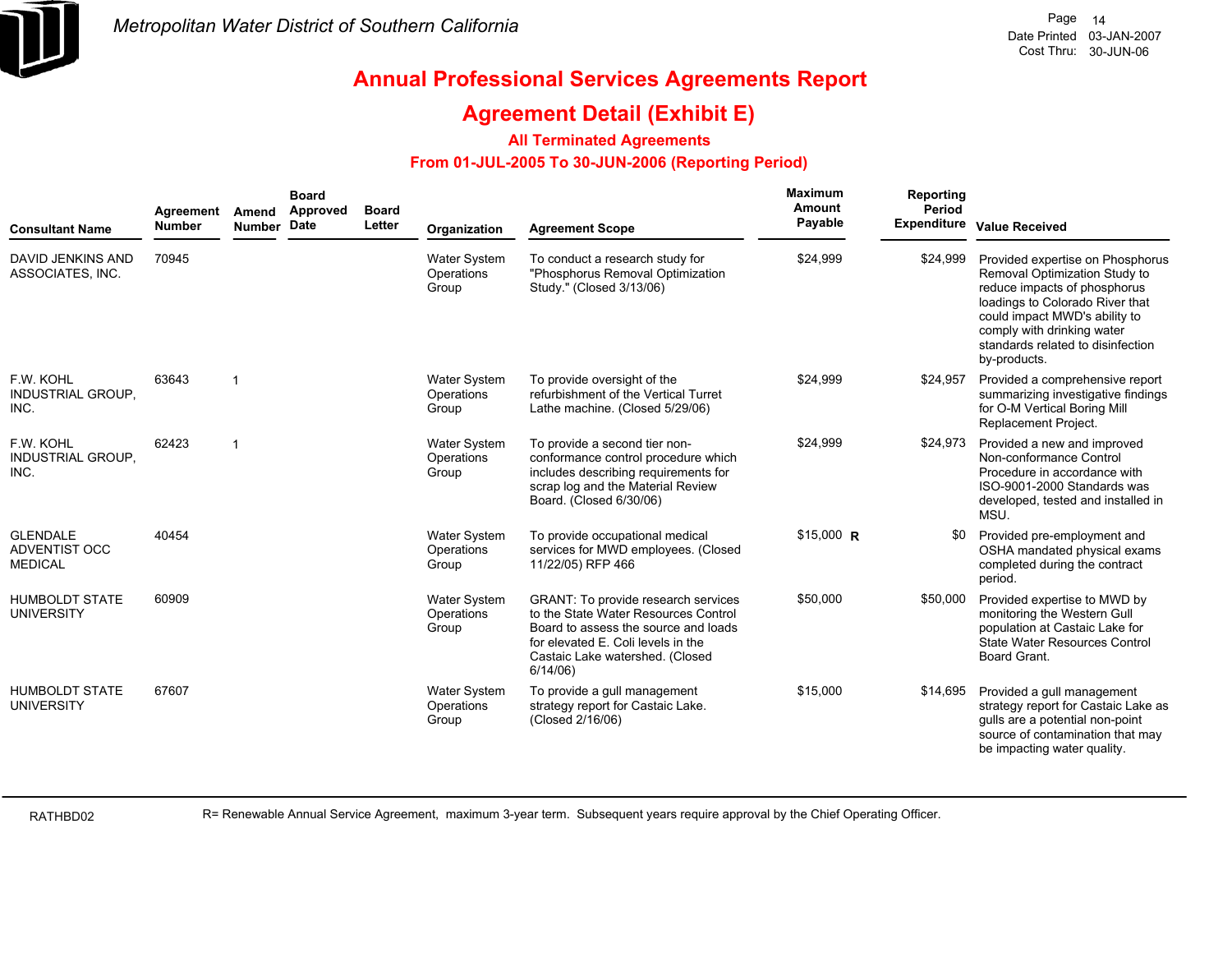

### **Agreement Detail (Exhibit E)**

#### **All Terminated Agreements**

#### **From 01-JUL-2005 To 30-JUN-2006 (Reporting Period)**

| <b>Consultant Name</b>                                                    | Agreement<br><b>Number</b> | Amend<br><b>Number</b> | <b>Board</b><br><b>Approved</b><br><b>Date</b> | <b>Board</b><br>Letter | Organization                               | <b>Agreement Scope</b>                                                                                                      | <b>Maximum</b><br>Amount<br>Payable | Reporting<br>Period | <b>Expenditure Value Received</b>                                                                                                                                                                       |
|---------------------------------------------------------------------------|----------------------------|------------------------|------------------------------------------------|------------------------|--------------------------------------------|-----------------------------------------------------------------------------------------------------------------------------|-------------------------------------|---------------------|---------------------------------------------------------------------------------------------------------------------------------------------------------------------------------------------------------|
| LEHRER &<br>ASSOCIATES, MIA                                               | 51128                      |                        |                                                |                        | Water System<br>Operations<br>Group        | To provide landscape architectural<br>services for the East Recreation Area<br>of Diamond Valley Lake. (Closed<br>11/22/05) | \$65,000                            | \$37.288            | Provided landscape services.                                                                                                                                                                            |
| <b>ORANGE COUNTY</b><br><b>WATER DISTRICT</b>                             | 37713                      |                        |                                                |                        | <b>Water System</b><br>Operations<br>Group | GRANT: Energy usage, water supply<br>reliability, and water quality. (Project<br>#102888) (Closed 8/8/05)                   | \$300,000                           | \$255,927           | Provided research for<br>Metropolitan's Desalination<br>Research and Innovation<br>Partnership (DRIP) to evaluate<br>means to desalt alternative water<br>supplies.                                     |
| <b>ORANGE COUNTY</b><br><b>WATER DISTRICT</b>                             | 36108                      |                        |                                                |                        | Water System<br>Operations<br>Group        | <b>GRANT: Desalination (Project</b><br>#102888 EPA1) (Closed 11/4/05)                                                       | \$118,775                           | \$116,760           | This project was part of<br>Metropolitan's Desalination<br>Research and Innovation<br>Partnership. Enabled<br>Metropolitan to develop design<br>criteria for a large-scale desalter.                    |
| <b>PROCESS</b><br>APPLICATIONS, INC.                                      | 44186                      | -1                     |                                                |                        | <b>Water System</b><br>Operations<br>Group | To provide oxidation retrofit project<br>training. (Closed 1/10/06)                                                         | \$245,000                           | \$244,975           | Provided training for the start-up of<br>the ozone plant at Mills for<br>employees so they could run the<br>ozone system without outside<br>assistance. The ozone plant is<br>running successfully now. |
| <b>REGENTS OF THE</b><br>UNIVERSITY OF<br>CALIFORNIA,<br><b>RIVERSIDE</b> | 37714                      | -1                     |                                                |                        | <b>Water System</b><br>Operations<br>Group | GRANT: Energy usage, water supply<br>reliability, and water quality. (Project<br>#102888) (Closed 8/8/05)                   | \$213,351                           | \$213,198           | Provided research to<br>Metropolitan's Desalination<br>Research and Innovation<br>Partnership (DRIP) to evaluate<br>means to desalt alternative water<br>supplies.                                      |
| <b>RPK ASSOCIATES</b>                                                     | 58438                      |                        |                                                |                        | <b>Water System</b><br>Operations<br>Group | To provide financial and operational<br>planning services for WSO. (Closed<br>11/22/05)                                     | \$50,000                            | \$49,973            | Provided insight into relation<br>between Metropolitan's SCADA<br>and financial systems.                                                                                                                |

RATHBD02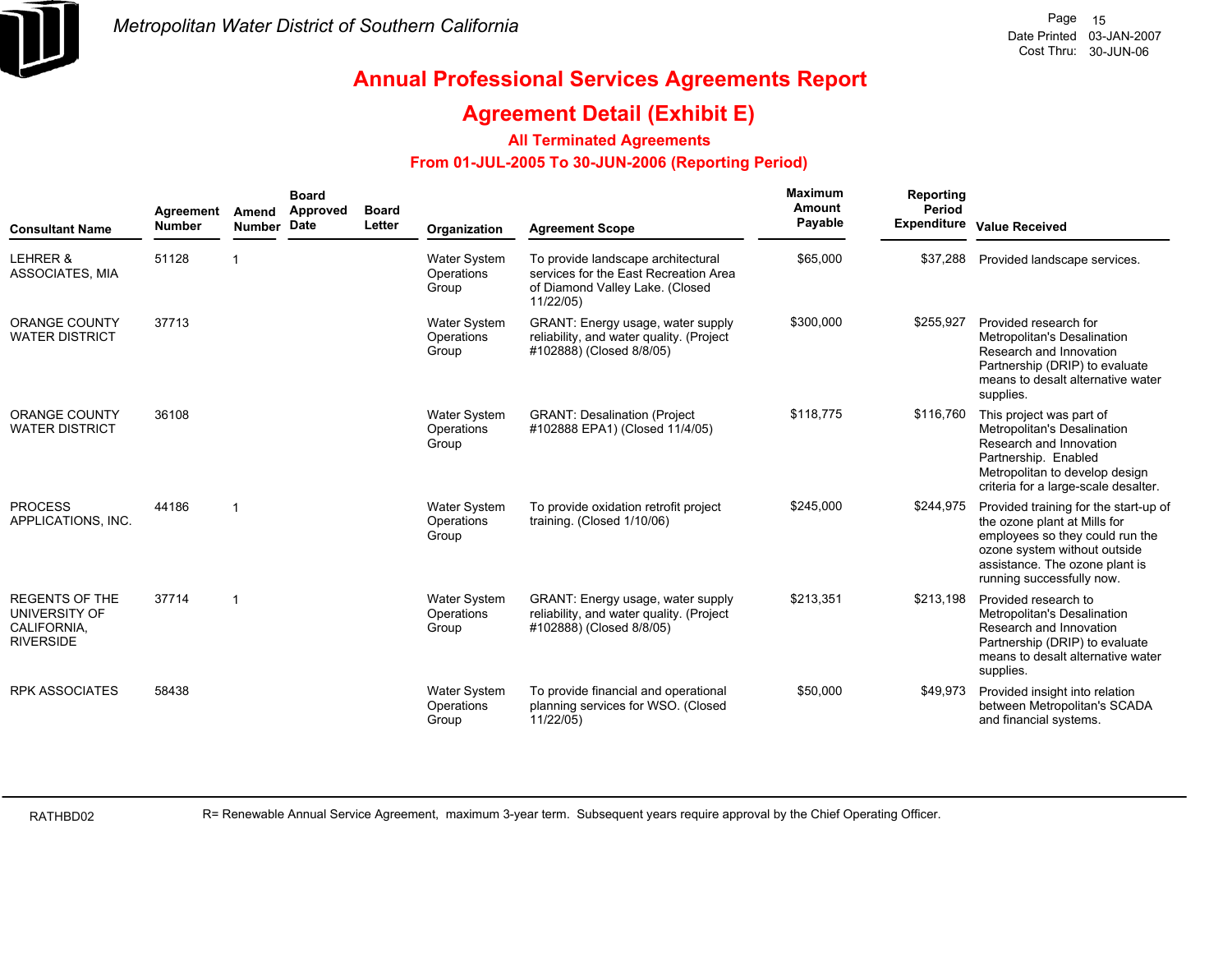

### **Agreement Detail (Exhibit E)**

#### **All Terminated Agreements**

#### **From 01-JUL-2005 To 30-JUN-2006 (Reporting Period)**

| <b>Consultant Name</b>                                       | Agreement<br><b>Number</b> | Amend<br>Number Date    | <b>Board</b><br>Approved | <b>Board</b><br>Letter | Organization                               | <b>Agreement Scope</b>                                                                                                                                                            | Maximum<br>Amount<br>Payable | Reporting<br>Period | <b>Expenditure Value Received</b>                                                                                                                                                                        |
|--------------------------------------------------------------|----------------------------|-------------------------|--------------------------|------------------------|--------------------------------------------|-----------------------------------------------------------------------------------------------------------------------------------------------------------------------------------|------------------------------|---------------------|----------------------------------------------------------------------------------------------------------------------------------------------------------------------------------------------------------|
| <b>SAN DIEGO COUNTY</b><br><b>WATER AUTHORITY</b>            | 36106                      |                         |                          |                        | Water System<br>Operations<br>Group        | GRANT: Desalination (Project #10288<br>EPA1) (Closed 11/4/05)                                                                                                                     | \$118,775                    | \$118,775           | This project was part of<br>Metropolitan's Desalination<br>Research and Innovation<br>Partnership. Enabled<br>Metropolitan to develop design<br>criteria for a large-scale desalter.                     |
| SAN DIEGO COUNTY<br><b>WATER AUTHORITY</b>                   | 37711                      | -1                      |                          |                        | <b>Water System</b><br>Operations<br>Group | GRANT: Energy usage, water supply<br>reliability, and water quality. (Project<br>#102888) (Closed 8/8/05)                                                                         | \$300,000                    | \$300,000           | Provided research for<br>Metropolitan's Desalination<br>Research and Innovation<br>Partnership (DRIP) to evaluate<br>means to desalt alternative water<br>supplies.                                      |
| <b>SANTA CLARA</b><br><b>VALLEY WATER</b><br><b>DISTRICT</b> | 37715                      |                         |                          |                        | Water System<br>Operations<br>Group        | GRANT: Energy usage, water supply<br>reliability, and water quality. (Project<br>#102888) (Closed 8/8/05)                                                                         | \$50,000                     | \$50,000            | Provided research to<br>Metropolitan's Desalination<br>Research and Innovation<br>Partnership (DRIP) to evaluate<br>means to desalt alternative water<br>supplies.                                       |
| SONOMA COUNTY<br><b>WATER AGENCY</b>                         | 40446                      | $\overline{\mathbf{1}}$ |                          |                        | <b>Water System</b><br>Operations<br>Group | <b>GRANT: "Improving Energy Usage,</b><br>Water Supply Reliability and Water<br><b>Quality Using Advanced Water</b><br>Treatment Processes." (Project<br>#102888) (Closed 8/8/05) | \$50,000                     | \$50,000            | Provided research for<br>Metropolitan's Desalination<br>Research and Innovation<br>Partnership (DRIP) to evaluate<br>means to desalt alternative water<br>supplies.                                      |
| <b>U.S. BUREAU OF</b><br><b>RECLAMATION</b>                  | 46861                      |                         |                          |                        | <b>Water System</b><br>Operations<br>Group | GRANT: Energy usage, water supply<br>reliability, and water quality. (Project<br>#102888) (Closed 8/8/05)                                                                         | \$448,169                    | \$241,456           | Provided research to<br>Metropolitan's Desalination<br>Research and Innovation<br>Partnership (DRIP), created<br>design criteria for a large-scale<br>desalination facility along the<br>Colorado River. |

RATHBD02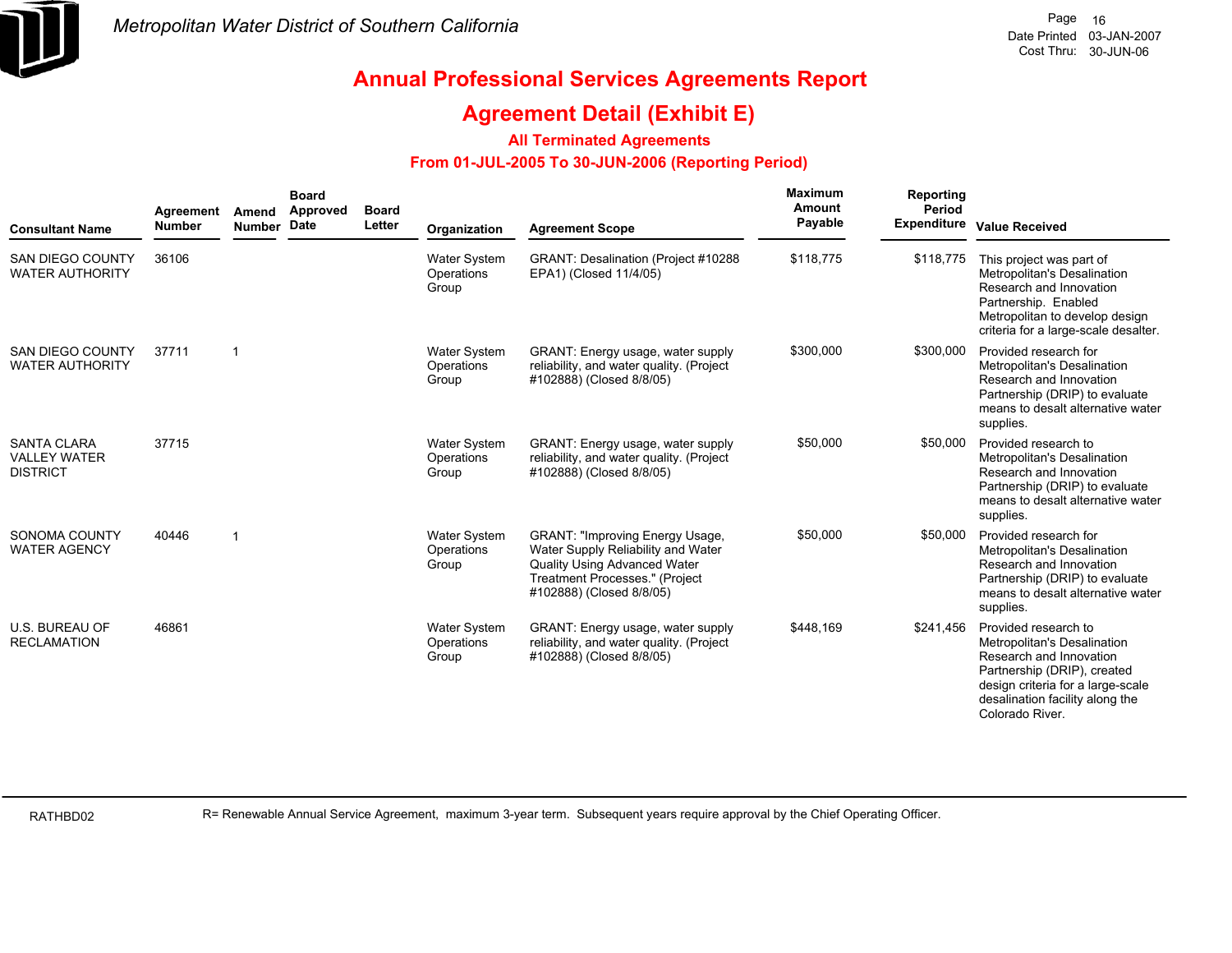

### **Agreement Detail (Exhibit E)**

#### **All Terminated Agreements**

#### **From 01-JUL-2005 To 30-JUN-2006 (Reporting Period)**

| <b>Consultant Name</b>                                         | Agreement<br><b>Number</b> | Amend<br>Number Date | <b>Board</b><br><b>Approved</b> | <b>Board</b><br>Letter | Organization                               | <b>Agreement Scope</b>                                                                                                                                                       | Maximum<br><b>Amount</b><br>Payable | Reporting<br>Period | Expenditure Value Received                                                                                                                                                           |
|----------------------------------------------------------------|----------------------------|----------------------|---------------------------------|------------------------|--------------------------------------------|------------------------------------------------------------------------------------------------------------------------------------------------------------------------------|-------------------------------------|---------------------|--------------------------------------------------------------------------------------------------------------------------------------------------------------------------------------|
| <b>U.S. DEPARTMENT</b><br>OF INTERIOR                          | 51130                      |                      |                                 |                        | <b>Water System</b><br>Operations<br>Group | To perform field survey work and water<br>quality analyses for samples from the<br>southern California area. (Closed<br>7/5/05                                               | \$20,000                            | \$0                 | Provided specialized analytical<br>services to assist with the<br>investigation of potential leaks<br>when Metroplitan's facilities may<br>be involved.                              |
| <b>WEST BASIN</b><br><b>MUNICIPAL WATER</b><br><b>DISTRICT</b> | 36107                      |                      |                                 |                        | Water System<br>Operations<br>Group        | <b>GRANT: USEPA - " Desalination</b><br>Research and Innovation Partnership."<br>(Project #102888 EPA1) (Closed<br>11/4/05)                                                  | \$118,775                           | \$118,775           | This project was part of<br>Metropolitan's Desalination<br>Research and Innovation<br>Partnership. Enabled Metropolitan<br>to develop design criteria for a<br>large-scale desalter. |
| <b>WEST BASIN</b><br><b>MUNICIPAL WATER</b><br><b>DISTRICT</b> | 37710                      | $\overline{2}$       |                                 |                        | Water System<br>Operations<br>Group        | <b>GRANT: "Improving Energy Usage,</b><br>Water Supply Reliability, and Water<br><b>Quality Using Advanced Treatment</b><br>Processes." (Project #102888)<br>(Closed 8/8/05) | \$300,000                           | \$300,000           | Provided research for<br>Metropolitan's Desalination<br>Research and Innovation<br>Partnership (DRIP) to evaluate<br>means to desalt alternative water<br>supplies.                  |
| ALEVIZON, WILLIAM                                              | 46205                      |                      |                                 |                        | Water<br>Resources<br>Management<br>Group  | To provide scientific and technical<br>services for the San Joaquin, Bay-<br>Delta. (Closed 7/1/05) RFP 498                                                                  | $$20,000$ R                         |                     | Provided timely analyses related<br>to the recovery of threatened and<br>endangered Bay/Delta salmon.                                                                                |
| <b>BAILEY</b><br><b>ENVIRONMENTAL</b>                          | 44970                      |                      |                                 |                        | Water<br>Resources<br>Management<br>Group  | To provide scientific and technical<br>services for Bay Delta. (Closed 7/1/05)<br><b>RFP 498</b>                                                                             | \$40,000 R                          |                     | Challenged the proposed listing of<br>green sturgeon as a threatened<br>species. Analyzed indirect effects<br>of export pumping of juvenile<br>threatened or endangered salmon.      |
| <b>BUELL &amp;</b><br>ASSOCIATES, INC.                         | 46204                      | 3                    |                                 |                        | Water<br>Resources<br>Management<br>Group  | To provide scientific and technical<br>services for Bay Delta. (Closed 7/1/05)<br><b>RFP 498</b>                                                                             | \$80,000 R                          | \$0                 | Advised on several listed salmon<br>issues in the Bay/Delta and the<br>ocean harvest.                                                                                                |

RATHBD02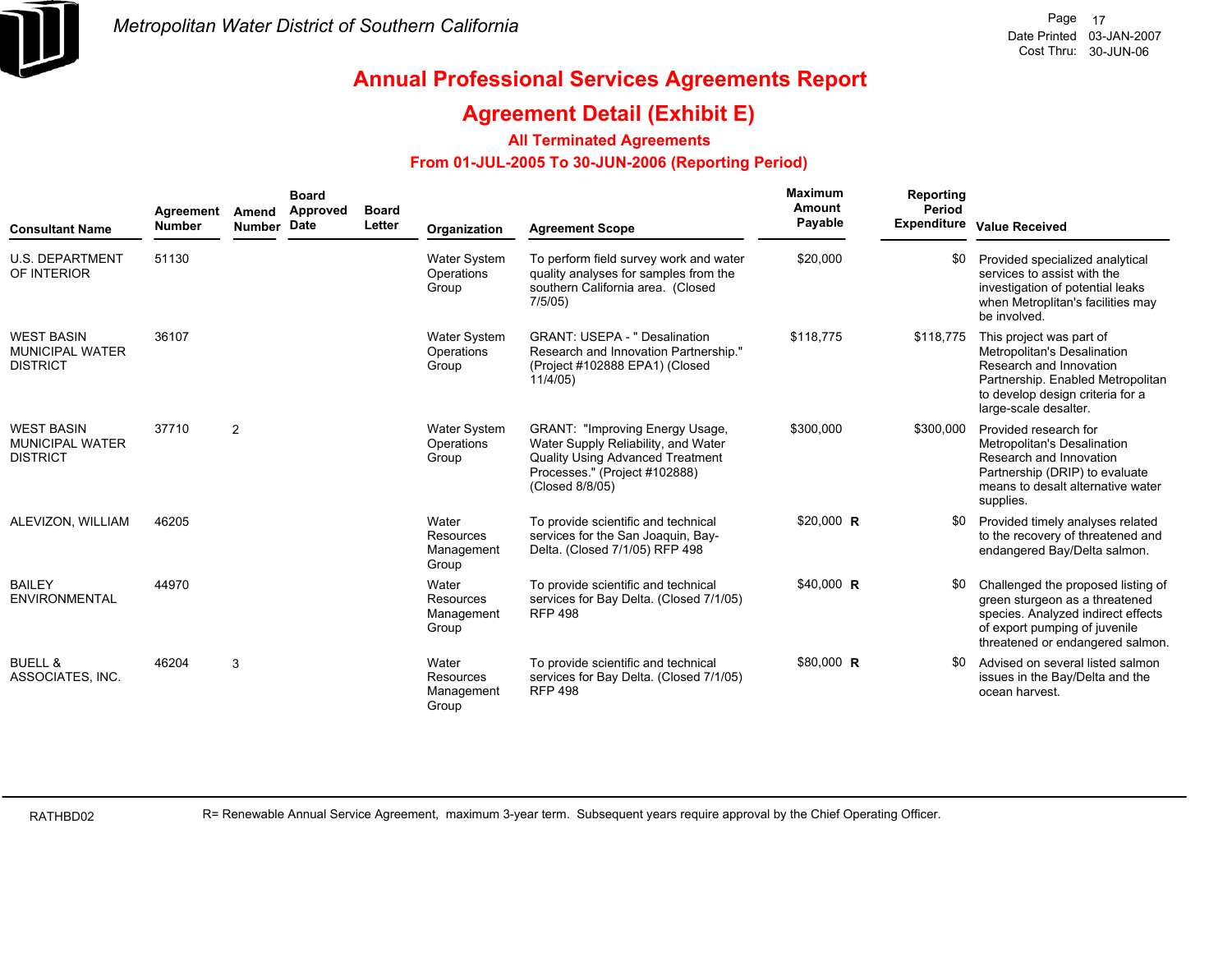

### **Agreement Detail (Exhibit E)**

#### **All Terminated Agreements**

#### **From 01-JUL-2005 To 30-JUN-2006 (Reporting Period)**

| <b>Consultant Name</b>                                             | Agreement<br><b>Number</b> | Amend<br>Number Date | <b>Board</b><br>Approved | <b>Board</b><br>Letter | Organization                                     | <b>Agreement Scope</b>                                                                                                                             | Maximum<br><b>Amount</b><br>Payable | Reporting<br>Period<br><b>Expenditure</b> | <b>Value Received</b>                                                                                                                                                                                                                                              |
|--------------------------------------------------------------------|----------------------------|----------------------|--------------------------|------------------------|--------------------------------------------------|----------------------------------------------------------------------------------------------------------------------------------------------------|-------------------------------------|-------------------------------------------|--------------------------------------------------------------------------------------------------------------------------------------------------------------------------------------------------------------------------------------------------------------------|
| <b>CALIFORNIA STATE</b><br>UNIVERSITY, FRESNO<br><b>FOUNDATION</b> | 62408                      | 1                    |                          |                        | Water<br>Resources<br>Management<br>Group        | To provide assistance on the San<br>Joaquin River salt load management<br>measures. (Closed 4/12/06)                                               | \$53,915                            | \$53,915                                  | Provided an evaluation report on<br>salt load reduction measures on<br>the San Joaquin River and its<br>tributaries, which were then<br>modeled in combination with<br>various flow management actions<br>to determine the resulting water<br>quality at Vernalis. |
| CHESTANG, P.M.                                                     | 57793                      |                      |                          |                        | Water<br>Resources<br>Management<br>Group        | To provide auditing services on five<br>local resource project programs on<br>water recycling and groundwater<br>recovery (Closed 9/16/05) RFP 643 | $$50,000$ R                         | \$0                                       | Provided audits which verified<br>accurate cost reporting from<br>Metropolitan subagencies<br>participating in the Local<br>Resources Program and<br>confirmed the allocation of<br>incentive payments.                                                            |
| ECONOMIC INSIGHTS 61484                                            |                            |                      |                          |                        | Water<br>Resources<br>Management<br>Group        | To develop the 2005 Regional Urban<br>Water Management Plan. (Closed<br>6/30/06) RFP 652                                                           | \$159,000                           | \$158,957                                 | Provided consulting needs for the<br>preparations of the 2005 RUWMP.                                                                                                                                                                                               |
| <b>LANNOM AND</b><br><b>LANNOM RESOURCE</b>                        | 60911                      |                      |                          |                        | Water<br>Resources<br>Management<br>Group        | To provide the curriculum for the<br>residential Protector del Aqua<br>Education Program. (Closed 8/19/05)                                         | \$24,990                            | \$24,990                                  | Provided MWD with formal written<br>curriculum for its Protector del<br>Agua Residential landscape<br>irrigation efficiency classes.                                                                                                                               |
| NATURAL RESOURCE<br><b>SCIENTISTS, INC.</b>                        | 46203                      |                      |                          |                        | Water<br><b>Resources</b><br>Management<br>Group | To provide scientific and technical<br>services for Bay Delta. (Closed<br>7/10/05) RFP 498                                                         | \$30,000 R                          | \$0                                       | Provided insight on the movement<br>of endangered and threatened<br>salmon through the Delta, to help<br>assess the indirect effects of State<br>Water Project and Central Valley<br>Project export pumping in the<br>south Delta.                                 |
| RAFTELIS FINANCIAL<br>CONSULTING, PA                               | 54406                      |                      |                          |                        | Water<br>Resources<br>Management<br>Group        | To provide on-call economic and<br>statistical assessment services for<br>resource planning and water resource<br>issues. (Closed 6/30/06) RFQ 605 | \$35,000                            | \$17,000                                  | To provided expertise in support of<br>water resource management and<br>planning efforts.                                                                                                                                                                          |

RATHBD02